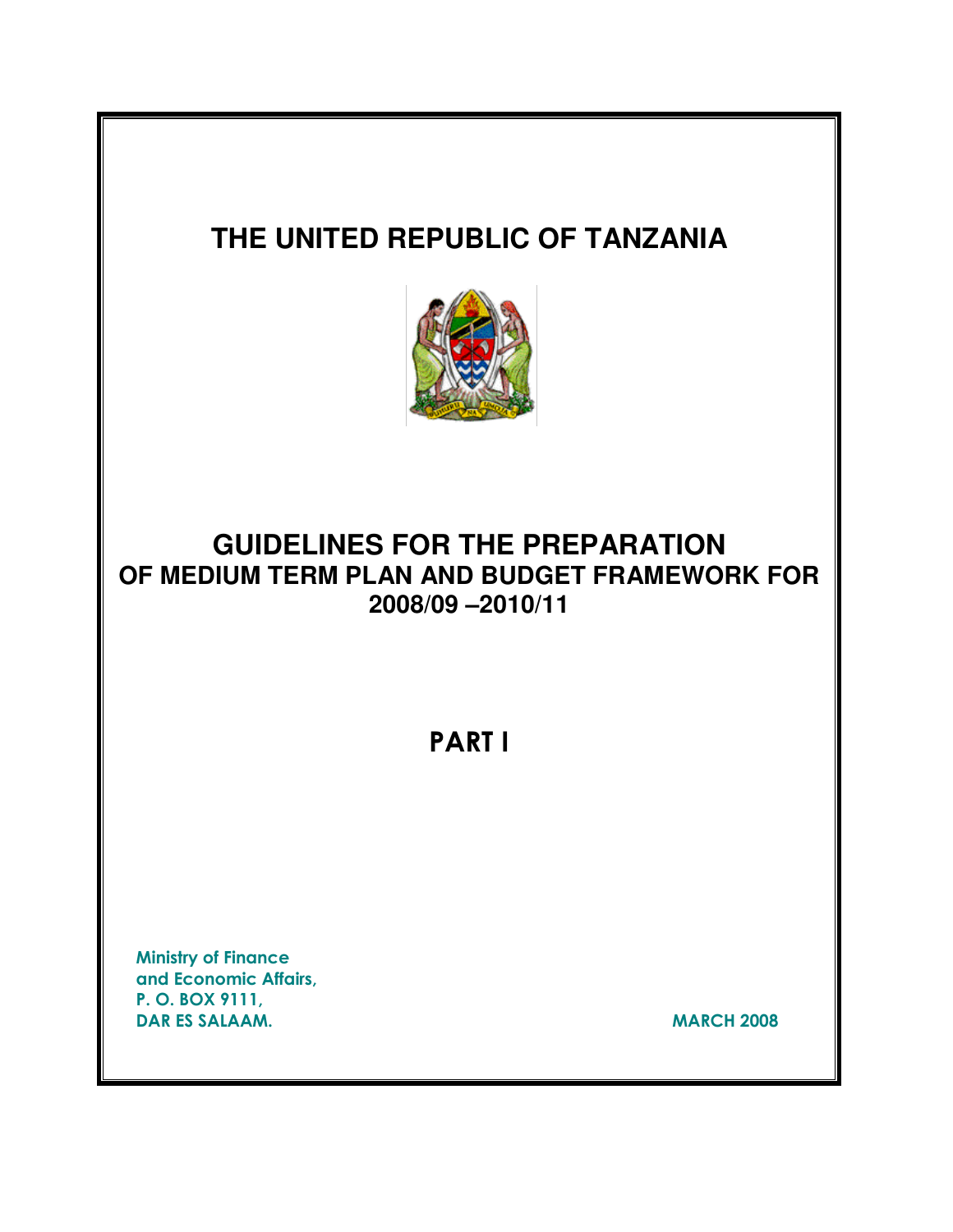| <b>TABLE OF CONTENTS</b> |  |  |
|--------------------------|--|--|
|                          |  |  |

| Macroeconomic Assumptions and the Medium term Outlook for 2008/09-2010/11 17               |  |
|--------------------------------------------------------------------------------------------|--|
|                                                                                            |  |
|                                                                                            |  |
|                                                                                            |  |
|                                                                                            |  |
|                                                                                            |  |
|                                                                                            |  |
|                                                                                            |  |
|                                                                                            |  |
|                                                                                            |  |
|                                                                                            |  |
|                                                                                            |  |
|                                                                                            |  |
|                                                                                            |  |
|                                                                                            |  |
|                                                                                            |  |
| <b>CHAPTER FOUR </b><br>Implementation of the Policy on Decentralization by Devolution  48 |  |
|                                                                                            |  |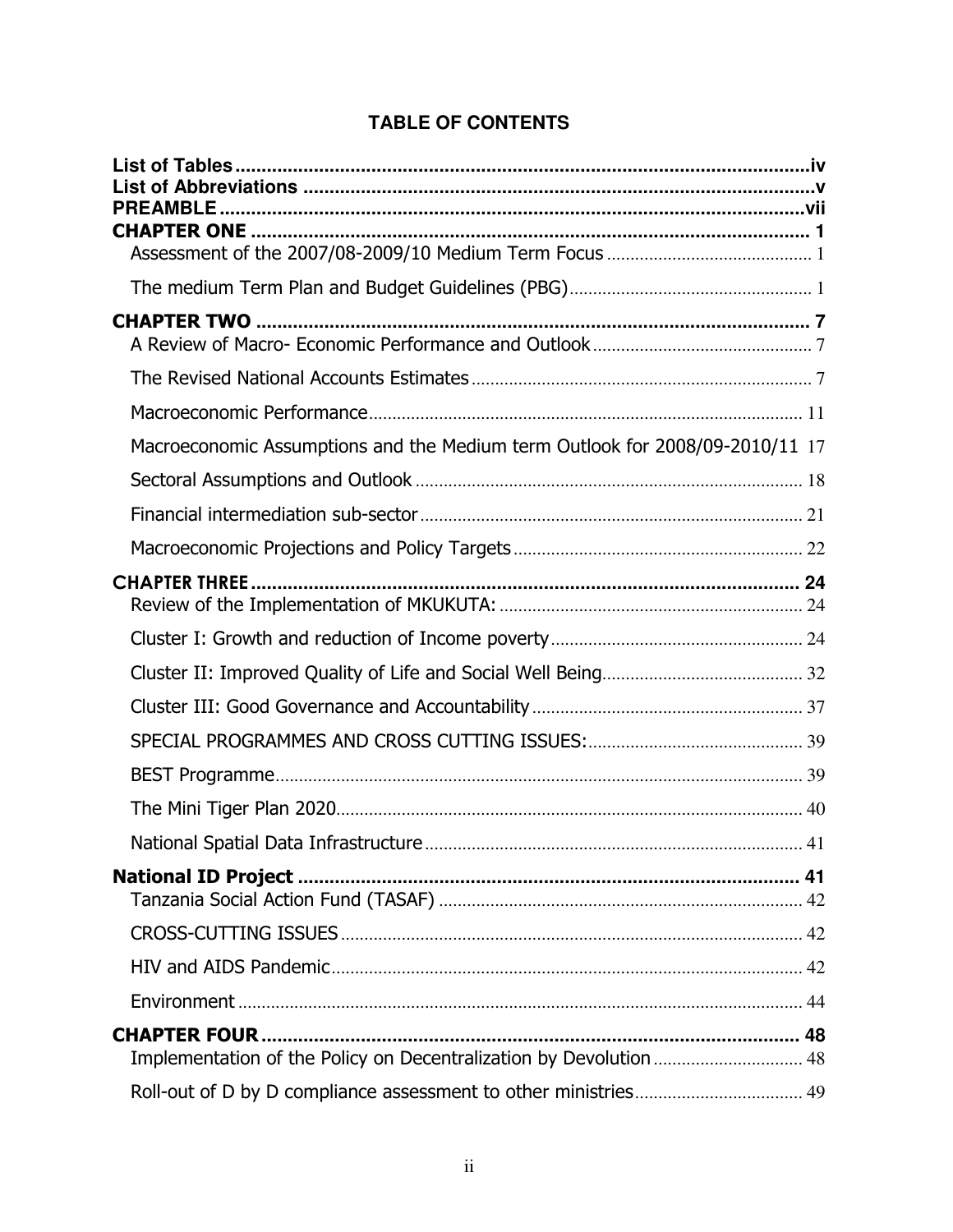| Resource Envelope and Expenditure Focus 2008/09 - 2010/11  76 |  |
|---------------------------------------------------------------|--|
|                                                               |  |
|                                                               |  |
|                                                               |  |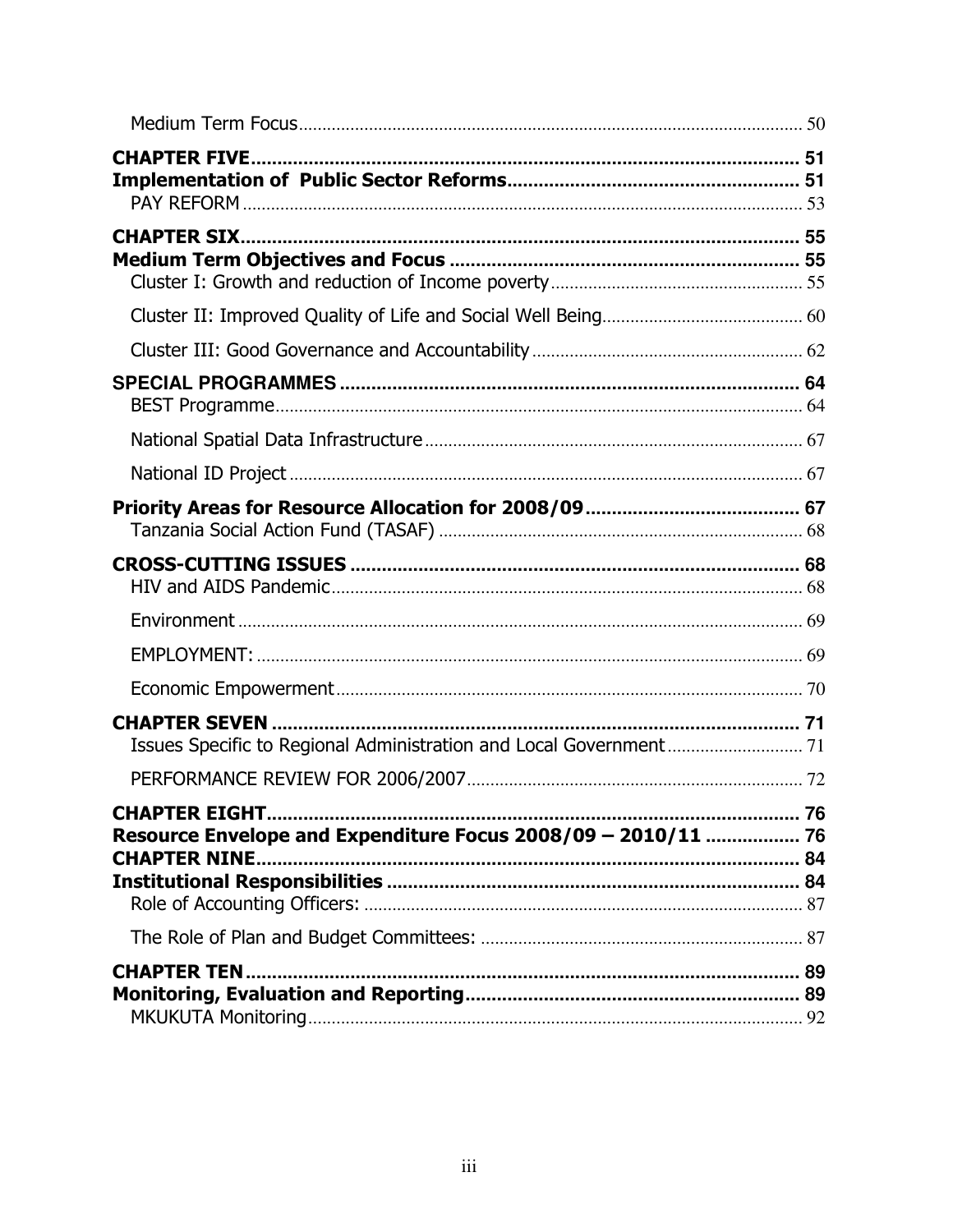# **List of Tables**

| Table 1(a): Gross Domestic Product at 2001 Prices by                  |
|-----------------------------------------------------------------------|
|                                                                       |
| Table 1(b): Gross Domestic Product at 2001 Prices by Economic         |
|                                                                       |
| Table 1(c): Gross Domestic Product at current market prices10         |
| Table 2: Selected Indicators of Monetary Aggregates                   |
|                                                                       |
| Table 3(a) Budget frame for 2007/8 - 2010/11(Accounting) 78           |
| Table $3(b)$ Budget frame for $2007/08 - 2011$ (accounting)           |
|                                                                       |
| Table 4(a) Aggregate Resource Requirements and Proposed Allocations82 |
|                                                                       |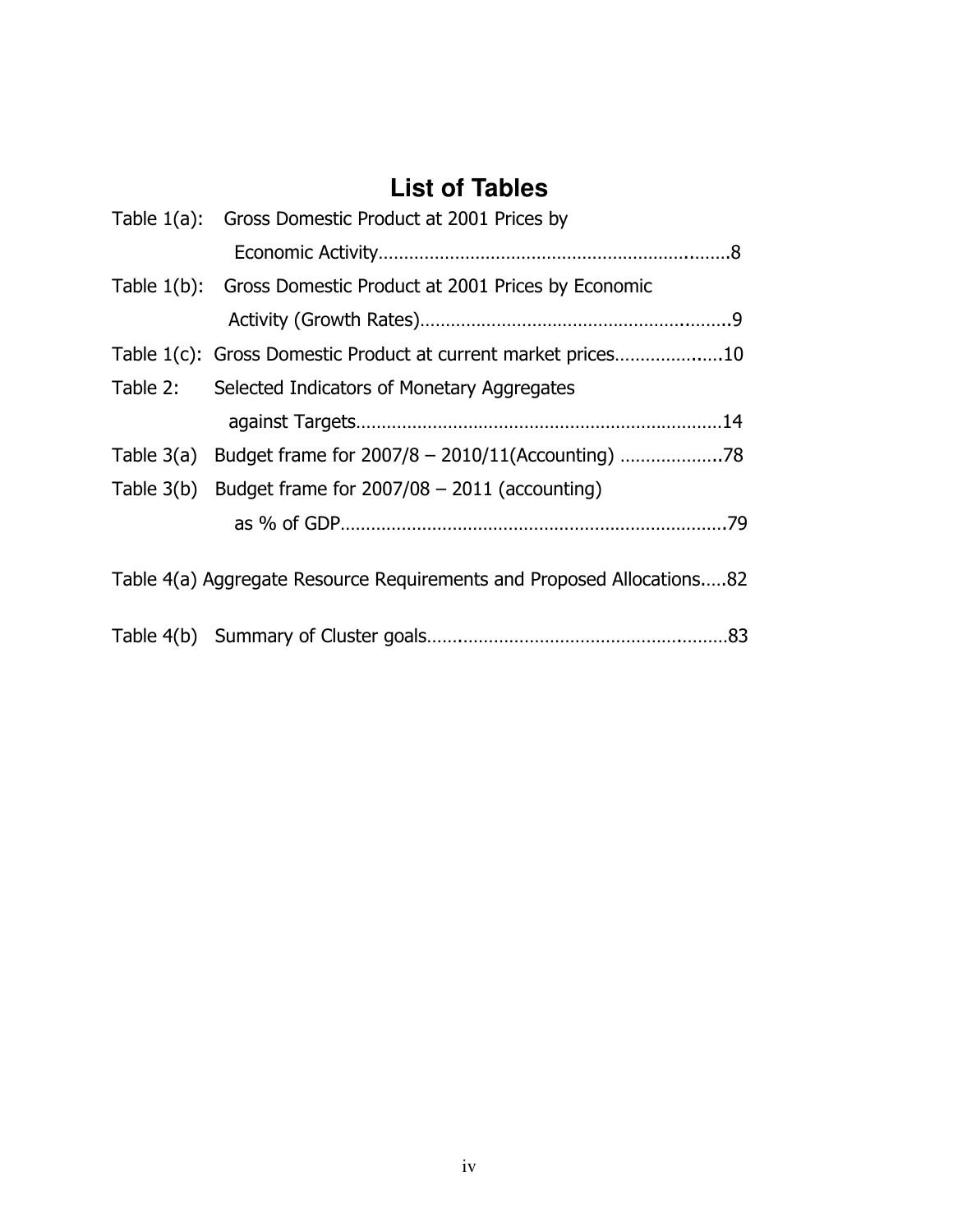# **List of Abbreviations**

| <b>Agricultural Sector Development Programme</b>                       |
|------------------------------------------------------------------------|
| Business Environment Strengthening for Tanzania                        |
| Bank of Tanzania                                                       |
| Benjamin William Mkapa Special Economic Zone                           |
| Chama cha Mapinduzi                                                    |
| Decentralization by Devolution                                         |
| <b>District Agriculture Development Plans</b>                          |
| <b>Gross Domestic Product</b>                                          |
| <b>Highly Indebted Poor Countries</b>                                  |
| Information and Communication Technology                               |
| <b>Integrated Financial Management System</b>                          |
| <b>Local Government Authorities</b>                                    |
| Local Government Capital Development Grant                             |
| Local Government Reform Programme                                      |
| Millennium Development Goals                                           |
| <b>Management Information System</b>                                   |
| Ministry of Finance and Economic Affairs                               |
| Medium Term Expenditure Framework                                      |
| Medium Term Plan                                                       |
| National Anti-Corruption Strategy and Action Plan                      |
| National Geographical Spatial Data Infrastructure                      |
| National Strategy for Growth and Reduction of Poverty                  |
| Participatory Agriculture Development and Empowerment Project          |
| Prevention and Combating of Corruption Bureau                          |
| Primary Education Development Programme                                |
| <b>Public Expenditure Review</b>                                       |
| <b>Public Financial Management Reform Programme</b>                    |
| Plan and Budget Guidelines                                             |
| People Living with HIV and AIDS                                        |
| Primary Health Service Development Proramme                            |
| Prime Minister's Office – Regional Administration and Local Government |
|                                                                        |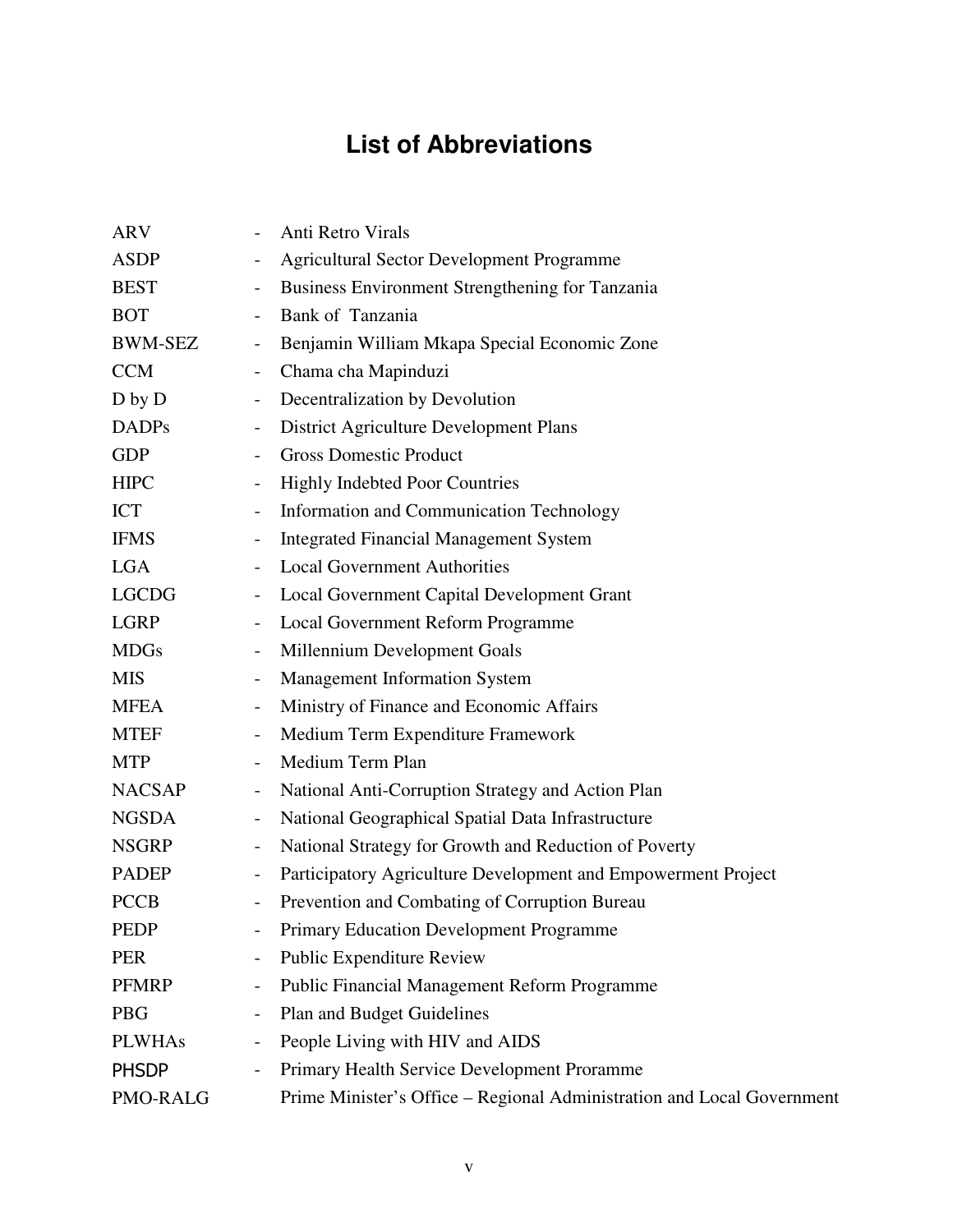| <b>PMCT</b>    |                          | Prevention of Mother to Child Transmission        |
|----------------|--------------------------|---------------------------------------------------|
| PO-PSM         | $\qquad \qquad -$        | President's Office – Public Service Management    |
| <b>PPP</b>     |                          | Public – Private Partnership                      |
| <b>PSRP</b>    | $\qquad \qquad -$        | Public Service Reform Programme                   |
| R&D            |                          | <b>Research and Development</b>                   |
| <b>RS</b>      | $\qquad \qquad -$        | <b>Regional Secretariat</b>                       |
| <b>SADC</b>    | $\qquad \qquad -$        | South African Development Community               |
| <b>SBAS</b>    | $\overline{\phantom{a}}$ | <b>Strategic Budget Allocation System</b>         |
| <b>SEDP</b>    | $\qquad \qquad -$        | <b>Secondary Education Development Programme</b>  |
| <b>SEZ</b>     |                          | Special Economic Zone                             |
| <b>SMES</b>    | $\qquad \qquad -$        | <b>Small and Medium Enterprises</b>               |
| <b>SUMATRA</b> | $\overline{\phantom{0}}$ | Surface and Marine Transport Regulatory Authority |
| <b>TASAF</b>   | $-$                      | Tanzania Social Action Fund                       |
| <b>TCRA</b>    |                          | Tanzania Communication Regulatory Authority       |
| <b>TDHS</b>    |                          | Tanzania Demographic and Health Survey            |
| <b>TDV2025</b> |                          | Tanzania Development Vision 2025                  |
| <b>THIS</b>    | $\overline{\phantom{0}}$ | Tanzania HIV and AIDS Indicator Survey            |
| TRL            | $\overline{\phantom{a}}$ | Tanzania Railways Limited                         |
| <b>TSIP</b>    |                          | <b>Transport Sector Investment Program</b>        |
| <b>TTIS</b>    |                          | Tanzania Trade Integration Strategy               |
| <b>VAT</b>     |                          | Value Added Tax                                   |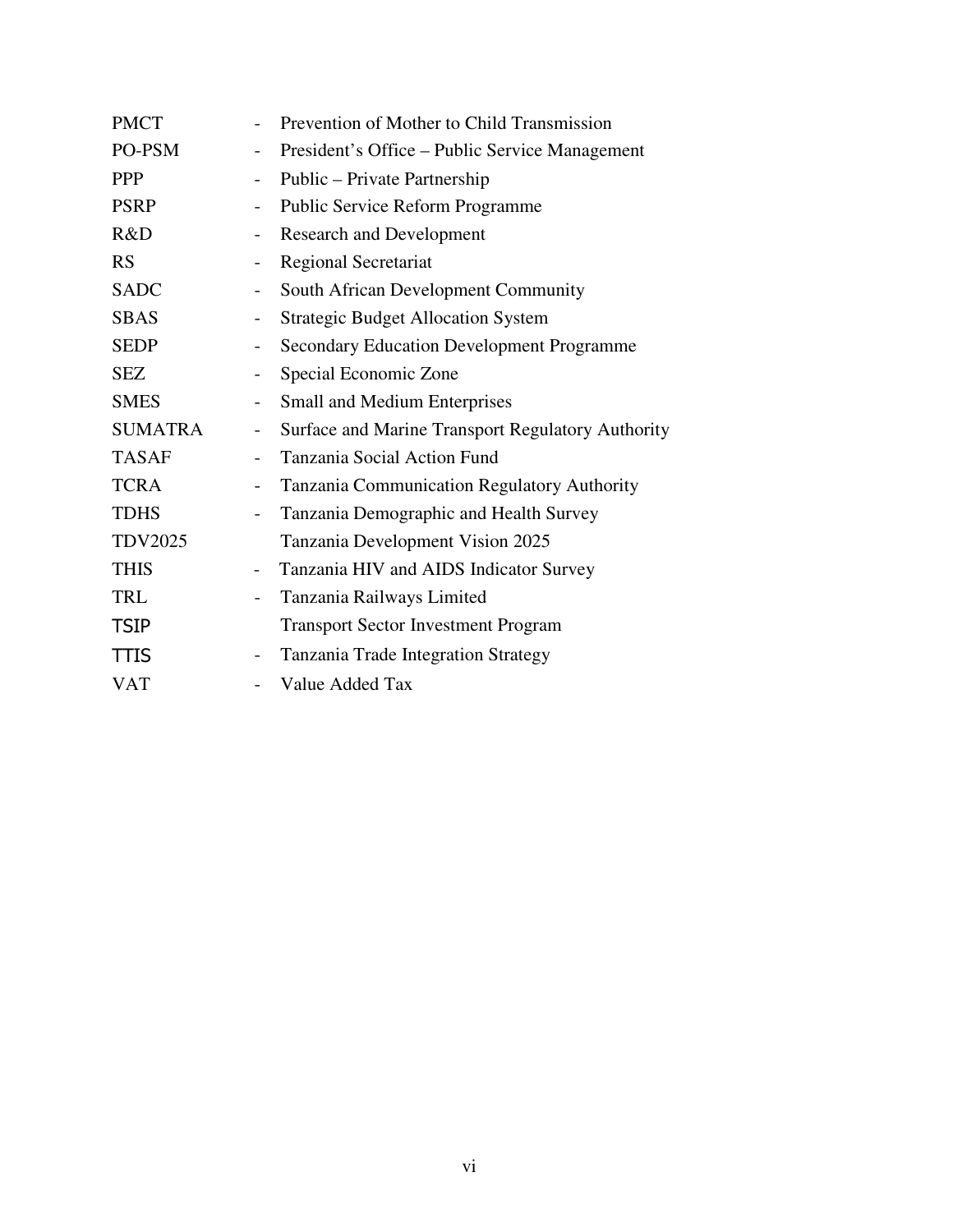# **PREAMBLE**

These Guidelines for the Preparation of the Medium Term Plan and Budget Framework for 2008/09 – 2010/11 are developed to guide MDAs and LGAs in preparing their MTEFs. They translate policies set in the Development Vision 2025, MKUKUTA, Ruling Party 2005 Election Manifesto, and other sectoral policies into financeable medium term interventions. For 2008/09, the Government will continue to implement the priority areas identified in 2007/08. In this respect, the expenditure framework will focus on pro-growth areas of the economy; social service delivery, and to consolidate the gains achieved so far.

This Guidelines document is prepared in a participatory way by involving both Central and Line Ministries in defining key priorities in order to optimize outcomes. The Guidelines document is organized into ten chapters.

Chapter One gives an assessment of the focus of the Medium Term Plan and Budget for 2007/08 – 2009/10. The chapter provides an objective critique by pointing out strengths and weaknesses for the purpose of improving future Medium Term Plan and Budget Guidelines. Specifically, the focus is on how potent the Guidelines facilitate strategic resource allocation and the challenges related to attaining a growth path that will drive the country to a middle income country.

 Chapter two, summarizes the macro economic performance covering; economic growth; the inflationary trend; government finance; monetary and credit development; and the external trade. The Chapter concludes by setting the key macro-economic as well as sector specific assumptions for the next medium term (2008/09 – 2010/11) outlook.

Chapter Three reviews the implementation of MKUKUTA in a cluster wide analysis: Cluster I(Growth and Reduction of Poverty); Cluster II (Improved Quality of Life and Social Well-being) and Cluster III (Good Governance and Accountability). The chapter summarizes major achievements and challenges recorded in the sectors within each cluster. The chapter also reviews the implementation of some special programmes and the cross cutting interventions that have contributed to the achievements of MKUKUTA outcomes. Programmes covered in this respect include; the BEST Programme, The Mini Tiger Plan 2020; the National Spatial Data Infrastructure; the National ID Project; and Tanzania Social Action Fund (TASAF). The cross-cutting issues include the HIV and AIDS; Gender; Environment; Employment; and Economic Empowerment.

Chapter Four deals with the implementation of the Government's policy on Decentralization by Devolution (D by D). It provides a brief account of the D by D compliance assessment results and findings in 14 ministries. The Chapter records achievements and challenges facing implementation of D by D in the years ahead.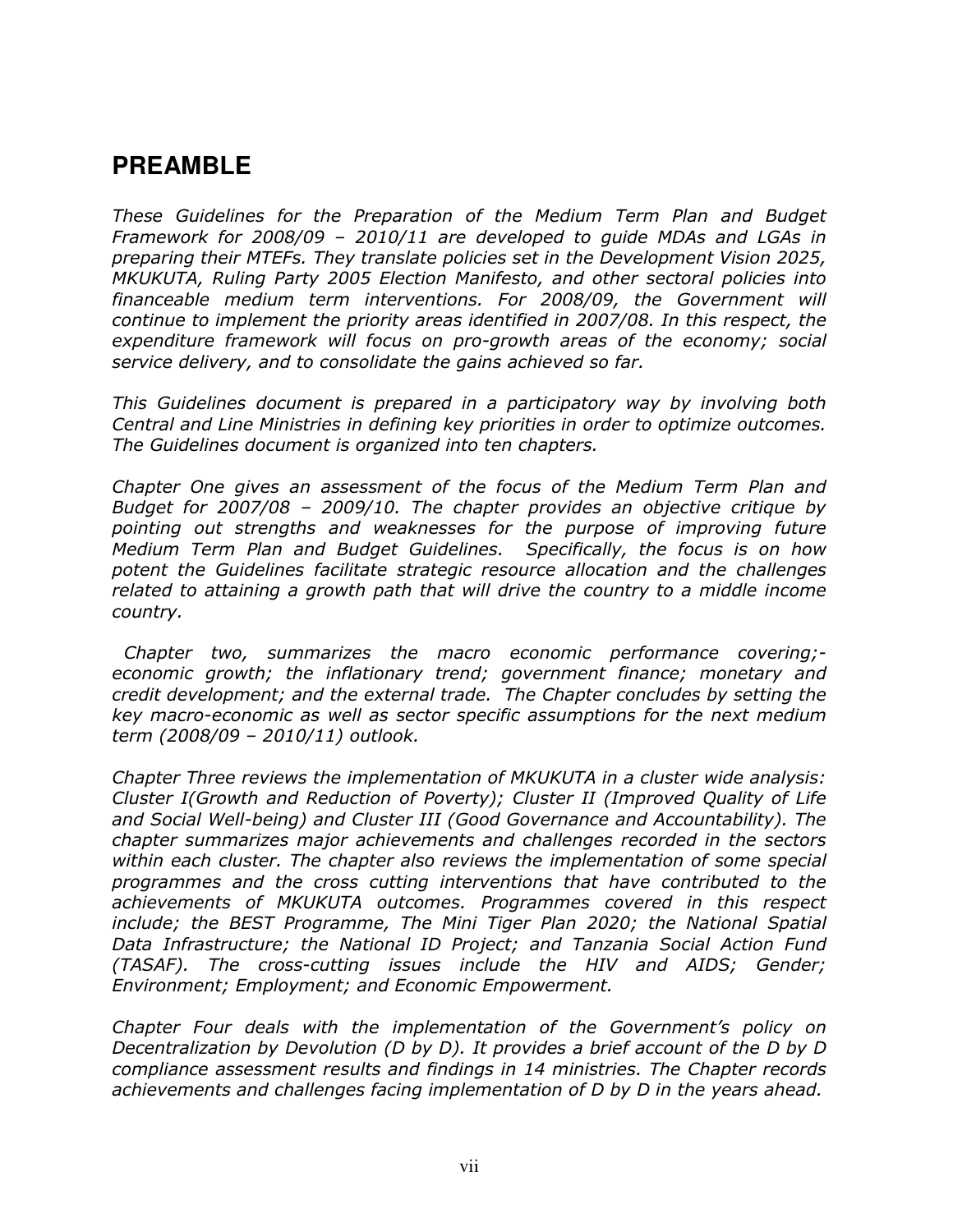Chapter Five reviews the implementation of the public sector reforms: the Public Service Reform Programme (PSRP) including Pay Reform; the Public Financial Management Reform Programme (PFMRP); the Local Government Reform Programme (LGRP); and the Legal Sector Reform Programme (LSRP). The chapter summarises achievements and challenges recorded and it identifies the priority areas for resource allocation for the medium term 2008/09 – 2010/11. Chapter Six highlights Government commitments for the medium term 2008/09 – 2010/11 as identified within the Vision 2025, MKUKUTA and sector policies.

Chapter Seven focuses on issues specific to Regional Administration and Local Government. The chapter provides a review of the programs and projects implemented by Regional Administration and Local Government Authorities during the year 2006/07 and those that are currently being implemented by those two levels of administration. In addition, to pointing out the challenges facing the Regions and LGAs, the chapter also highlights priority areas for resource allocation for the coming year. However, a separate set of PBGs for LGAs have been prepared and issued.

 In Chapter Eight, the size of the resource envelope for the year 2008/09 is determined. In order to achieve the desired national objectives and priorities, resources have been allocated at the level of MKUKUTA clusters and goals.

The last two chapters (Nine and Ten) provide instructions regarding the preparation and implementation of plans and budgets for the medium term 2008/09 – 2010/11 and institutional responsibilities with respect to planning and budgeting processes. Monitoring, Evaluation and Reporting are also outlined in detail.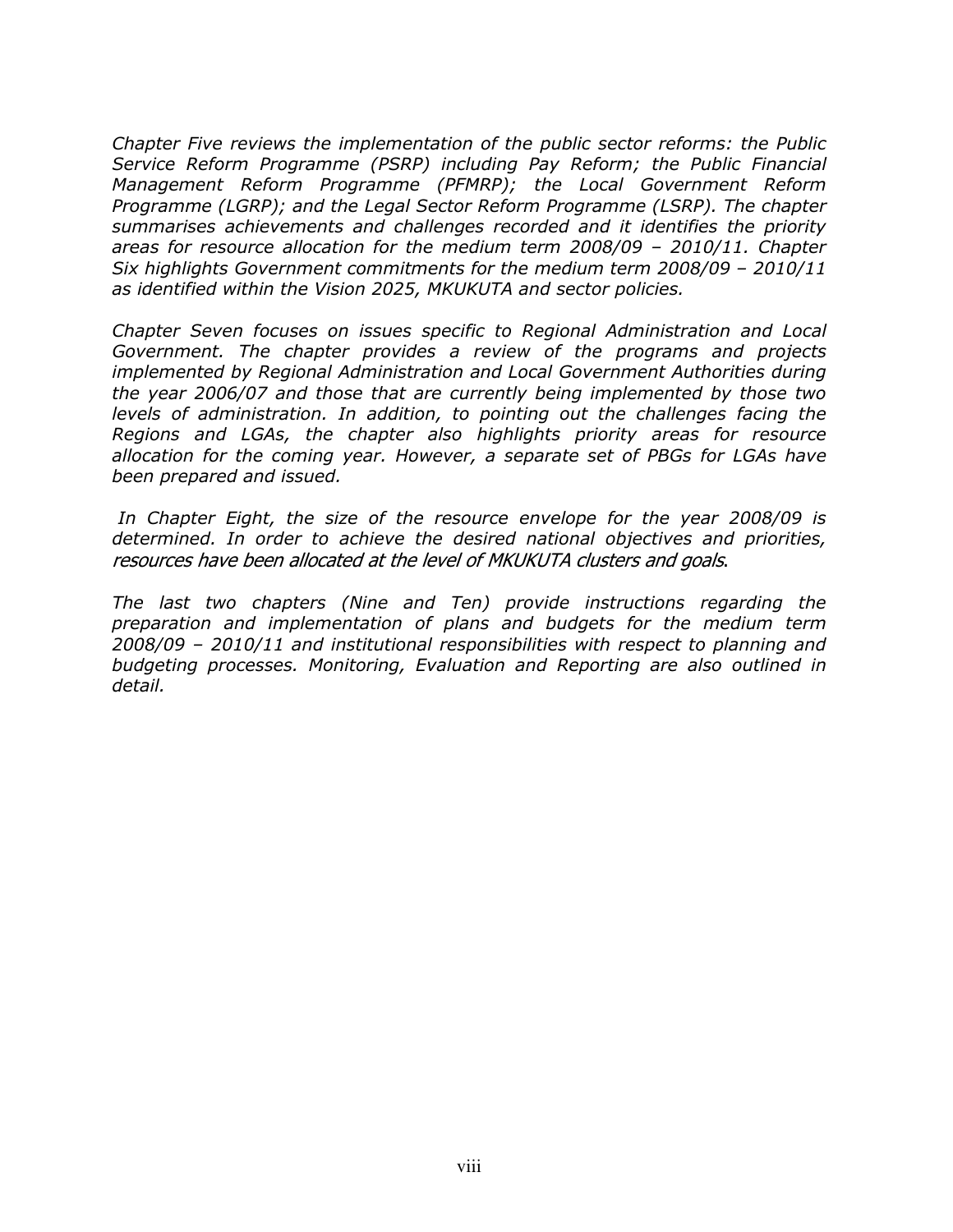# CHAPTER ONE

# Assessment of the 2007/08-2009/10 Medium Term Focus

- 1. This chapter presents an assessment of the Medium Term Focus as formulated in the Plan and Budget Guidelines document for the period 2007/08 – 2009/10 and as progressed through the various stages until final approval of the Government budget. It is therefore intended to point out areas of strength and weakness for sustainability and future improvement. The assessment will be directed at the process, content and structure of the current Medium Term Plan and Budget (2007/08 – 2009/10) Guidelines document. The chapter concludes with challenges and the way forward including the need to simplify the Government budget and make it more transparent in respect of allocations to spending entities so as to enhance financial accountability.
- 2. Each year, the Plan and Budget Guidelines process starts by scanning the social, political, and economic environment within which the medium term plans and budgets are formulated. The scan is essential, in that it facilitates the development of realistic budgetary policies and the related frame. The process involves striking a balance between the competing demands on the government's financial resources. The thoroughness of this exercise is critical, and is intended to inform subsequent stages of the budget consideration and approval process. The PBGs must be a robust strategy document, and the Government expects high standards of its outputs.

#### The medium Term Plan and Budget Guidelines (PBG)

3. PBG is a document prepared to guide the Government's planning and budgeting processes. It gives instructions to MDAs, Regions and LGAs on how socio-economic policies are translated into workable plans and programs.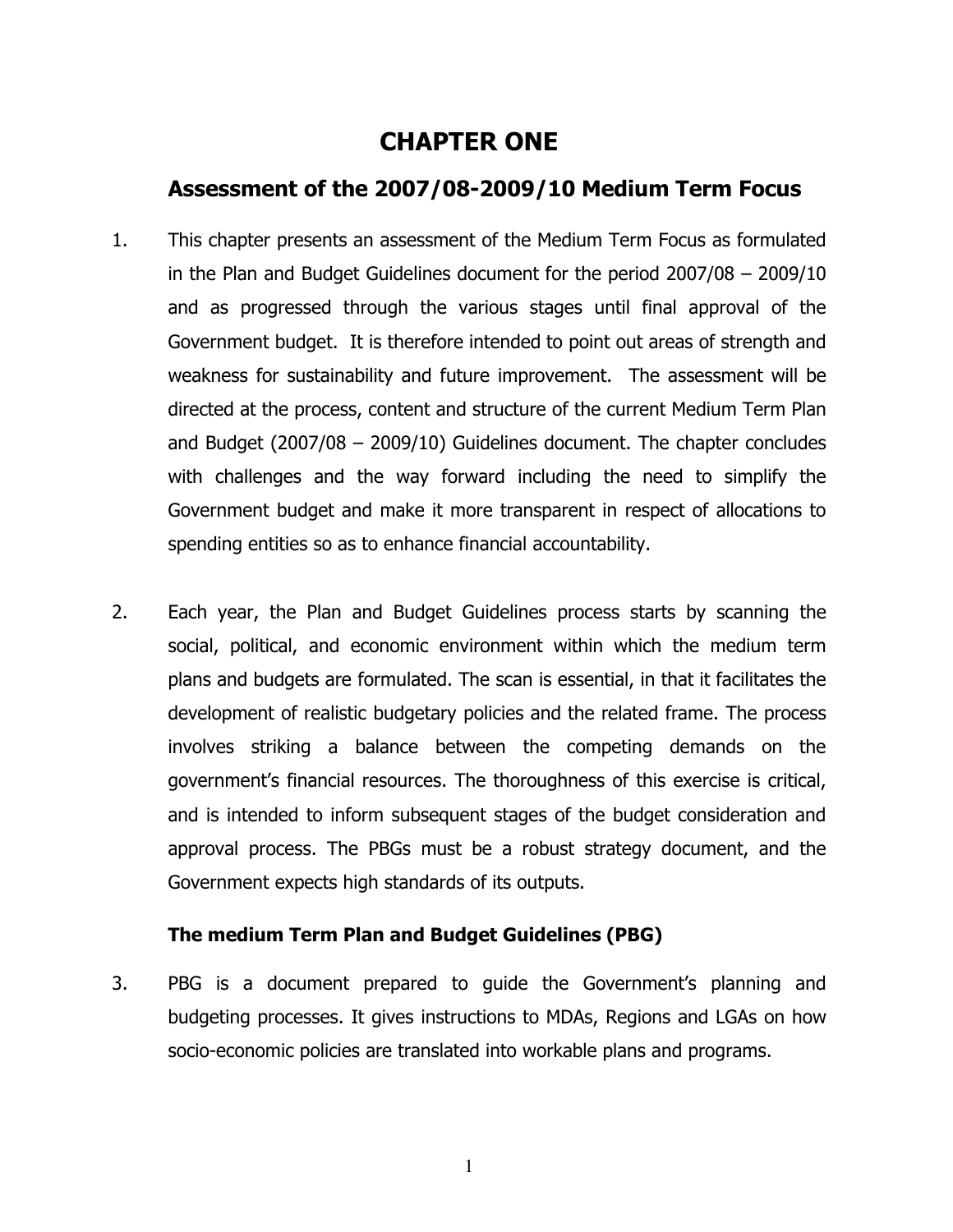4. It is prepared in two parts: Part I: provides the text narrations while part II provides the Forms and formats. Based on the national Plan and Budget Guidelines, MDAs, Regions and LGAs are required to issue internal guidance on how to prepare their institutional plans and budgets.

#### **Strengths**

- 5. The strengths of the PBG are that it provides:-
	- A summary of macro economic performance in the previous year; and projections for the medium term.
	- An overview of national priorities as an entry point for considering and implementing specific government policies, strategies and programmes with budgetary implications.
	- Expenditure ceilings for MDAs Regions and LGAS; and
	- Instructions, information and formats to assist implementing agencies in the preparation of their plans and budget and in Monitoring, Evaluation and Reporting;

#### Challenges

6. The budget process is critical for the attainment of national goals. Tanzania faces major challenges as it strives to meet the aspirations as stipulated in the Tanzania Development Vision 2025. The main goal is for Tanzania to become a middle income country (a per capita income of around USD 3,600 per annum) by 2025. In order to reach even the lower threshold for middle-income status (per capita GDP of USD 826), a per capita income growth rate of not less than 4 percent is needed annually (for each of the remaining 18 years to 2025. Given the current estimated 3 percent population growth rate, the required per capita income growth translates into  $7 - 8$  percent GDP growth rates over the period. Recent growth forecasts suggest that current policies would achieve just these rates. Any drop in these rates, for any of the years, would mean that the threshold is missed.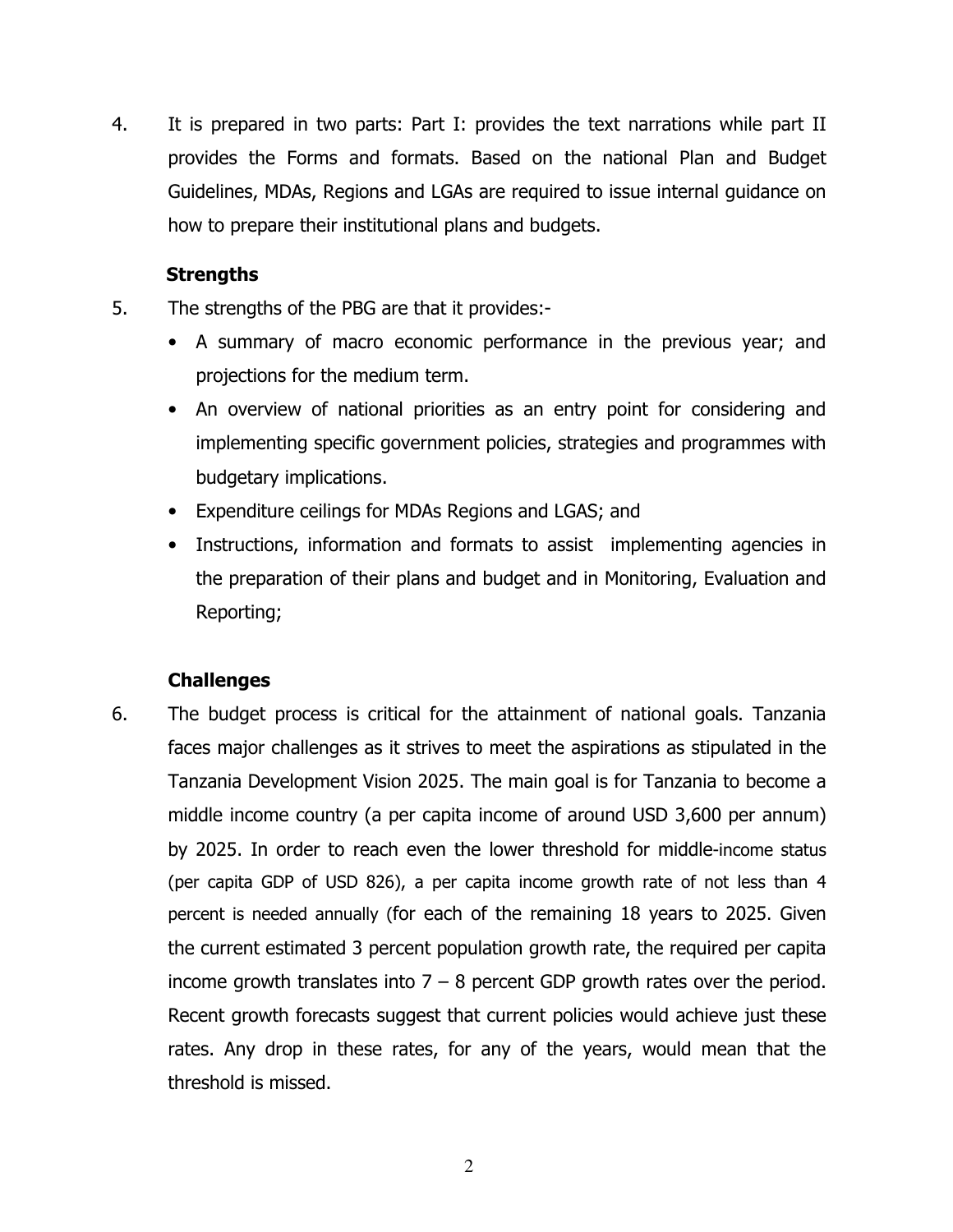



- 7. For Tanzania to keep to the preferred growth path described above, it has to address the challenges identified and documented in the PBGs for the period 2007/08 – 2009/10. The main challenges included the following:
	- Striving to balance recurrent expenditure and domestic revenue;
	- Emphasizing growth by encouraging private sector development and controlling expenditure on non-tradable goods and services;
	- Ensuring priority programmes are adequately funded;
	- Reducing the substantial recurrent costs in the development projects of MDAs, Regions and LGAs;
	- Harmonizing mainstreaming the LGCDG system in the Government budget;
	- Reviewing the regulatory framework in order to capture resources generated from public institutions and investments;
	- Consolidating the gains so far made especially in the area of social service delivery; and
	- Establishing the "safe" level of donor support which will enable the country to reduce donor dependency.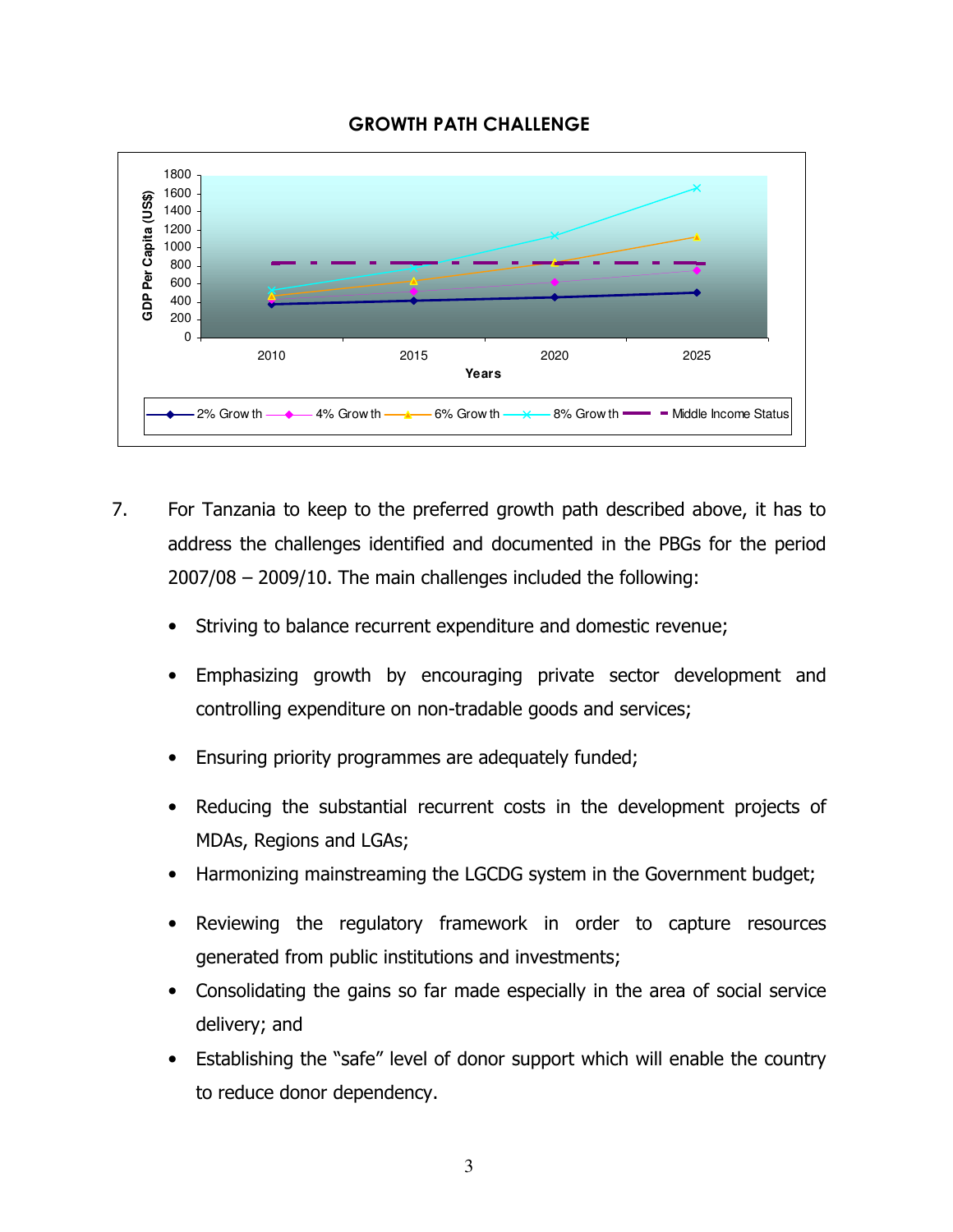#### Measures to be taken

8. As a way forward the measures contained in the 2007/08 – 2009/10 PBG are still valid and applicable such that efforts should be made to ensure that they are all implemented. Such areas include procurement, government transport, employment allowances, and travel and government hospitality. If more diligence is employed, substantial savings can be realized from these areas.

#### Government Procurement Systems and Management

9. A big proportion of public expenditure is on procurement of goods and services. The greatest challenge in procurement is to ensure that government purchases reflect the value for money. Public Procurement Agencies and Accounting officers should take measures to improve supervision and monitoring of purchases. Procurement Laws and Regulations may have to be revisited in order to address the existing weaknesses in the Public Procurement system.

#### Government Vehicles and Transportation

10. Significant savings can be realized from government vehicles and transportation. Areas for savings include; size and model, fleet, maintenance, running, and usage of the motor vehicles. Apart from the regulations and circulars that are already in place, additional measures may have to be taken in order to effectively control expenditures on motor vehicles and transportation generally.

#### **Furniture**

11. There is a growing tendency for government officers to change furniture whenever they feel like and whenever there is a change of office holders. The furniture is discarded even when it is in order and replaced by imported ones which are expensive and much less durable compared to the locally manufactured. The government procedures on replacement of furniture should be applied and observed. The Ministry of Infrastructure Development in collaboration with MFEA should issue guidelines on acquisition and disposition of furniture and emphasize on locally made furniture.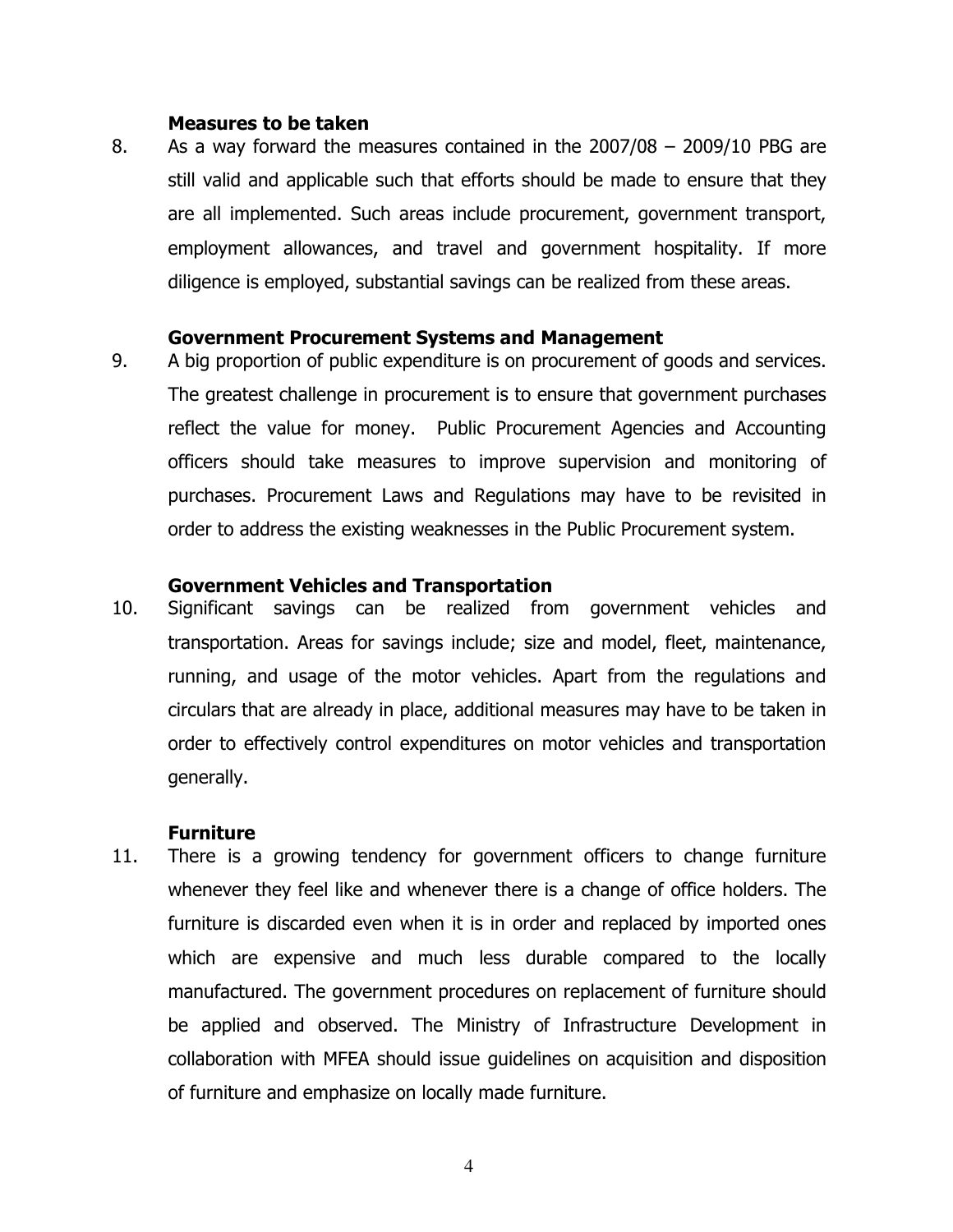#### Government Rest Houses in Dodoma

12. Most Ministries maintain several rest houses in Dodoma which cost the government a lot of money for acquisition, maintenance and running. In order to abide by government regulations and standards the Ministry of Infrastructure Development should issue guidelines on the establishment and running of government rest houses in Dodoma.

#### Seminars and Workshops

13. Seminars and workshops are another source of increasing government expenditures. Many of the seminars and workshops are unnecessary and conducted in very expensive hotels. Accounting officers should be very cautious when authorizing seminars and workshops. The directive issued by the President of the United Republic of Tanzania through circular number 1 of 10th March, 1998 on measures to control Government expenditure should be observed. Public Institutions with facilities to hold seminars and workshops should be identified and MDAs directed to hold workshops in such places. PO-PSM should issue guidelines on this matter.

#### Per diems and Travel Allowances

14. Per diems and other travel allowances are yet another area where the government spends millions of shillings each year. It is important that Accounting Officers satisfy themselves that each expenditure incurred has value for money and that, strictly, there is no double payment. The number of local and foreign trips and the sizes of delegations should be controlled.

#### Revenue from Public Institutions

15. The Treasury Registrar Ordinance Cap 418, (1959) as amended, requires all government investments to declare profits for appropriation.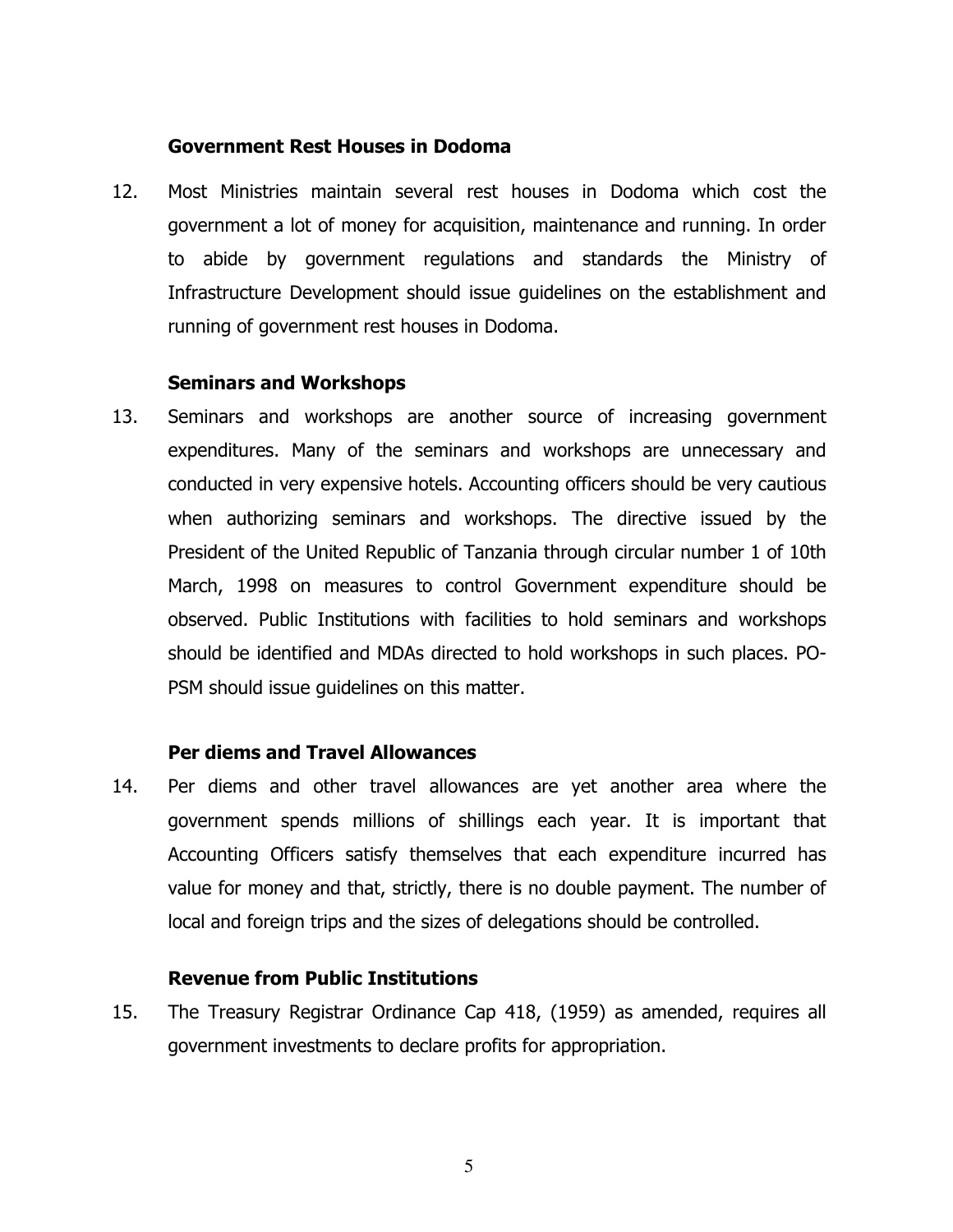It has been observed that dividends, excess funds and other surpluses are not declared and collected in a form that is clearly understandable to every parastatal, regulatory authority, agency or government institution. Many of them manage to individually use the surpluses to top up unauthorized increases in salaries, and payments of allowances, purchase of vehicles and houses. This is due to weaknesses in the existing laws and regulations.

- 16. In the case of special funds established in various MDAs, e.g. Tanzania Wildlife Fund, National Health Insurance Fund, reviews should also be carried out to instill transparency and accountability. The Public Finance Act, 2004 and respective laws should therefore be reviewed and an appropriate institutional framework be put in place to enable the Government capture revenue information. The information should be both actual and estimates for previous years and the current year for the public institutions and Agencies that get PE and OC funds from the Government.
- 17. As instructed in 2007/08 Plan and Budget Guidelines, all public institutions and Agencies will be required to submit their annual Revenue Estimates in order to be considered as a pre condition for getting subvention from the Government.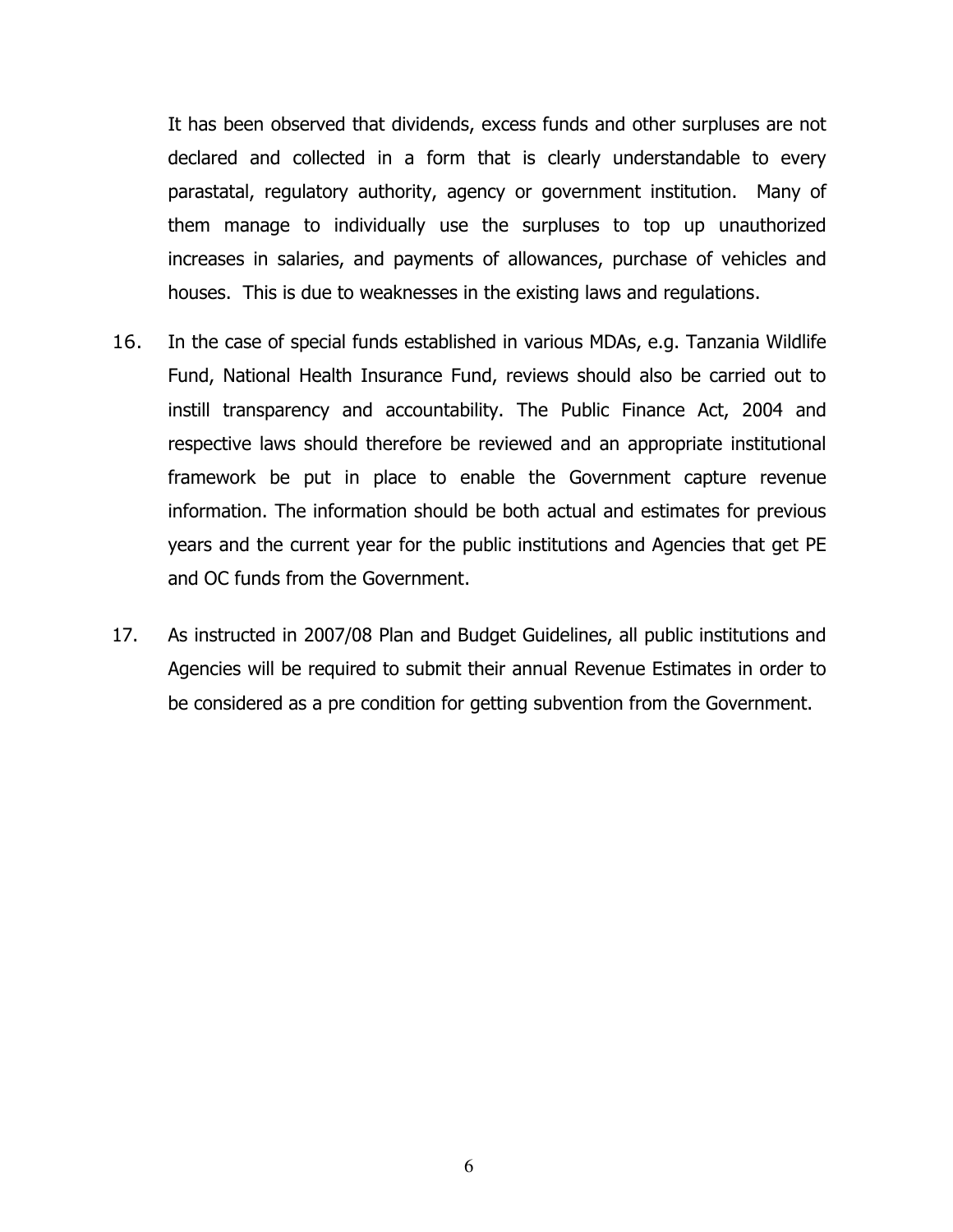# CHAPTER TWO

# A Review of Macro- Economic Performance and Outlook

#### The Revised National Accounts Estimates

- 18. National Account Estimates for Tanzania Mainland were first prepared in 1954 (Tanganyika by then) and subsequently revised in 1966, 1976, 1992 and 2001. The previous estimates which were based on 1992 prices have now been rebased to 2001 prices to incorporate relative price movements and changes in the structure of the economy. The revision incorporates new sources of data on the production of goods and services, and makes certain methodological changes that ensure compliance with international standards set by the United Nations Statistical Office.
- 19. In line with the UN System of National Accounts 1993, the Revised National Accounts 2001 estimates Gross Value Added at basic prices as opposed to factor cost, as was previously the case. The key difference between the two is that the former incorporates taxes while the latter does not.
- 20. The change in the base year was also intended to:- Reflect the impact of reforms that have taken place since 1992; integrate structural changes that have taken place, especially in the patterns of production, consumption and investment; take into account changes in the relative prices of various products which tend to vary over time; update the list of products as continuous developments and innovations, lead to new products to appear in the market and obsoleteness, many old products disappear from the market; incorporate all new data sources available.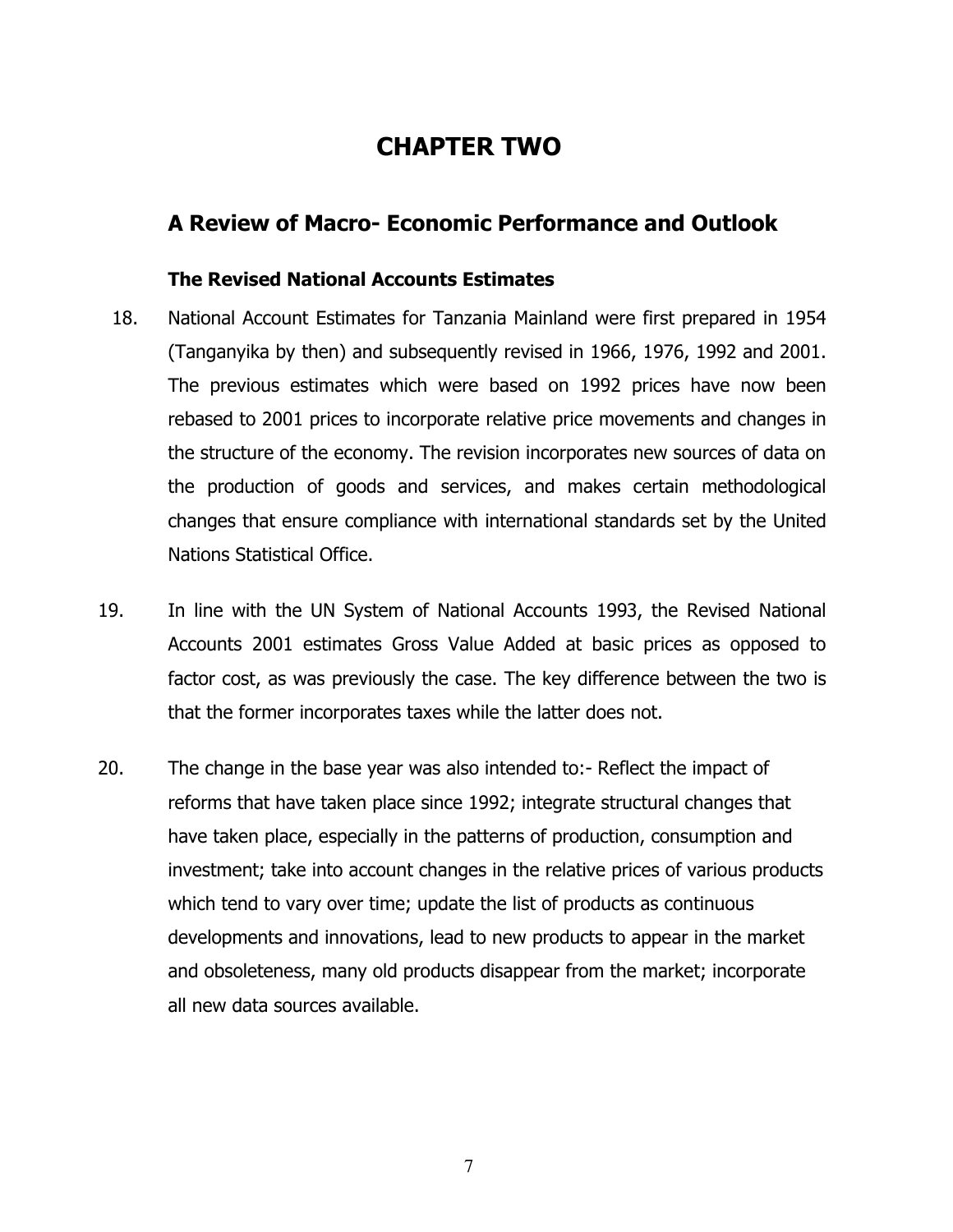Assessment of economic performance over the past period and projections/forecasts for the medium term will be based on the revised national accounts data. Subsequently, the budget frame in these Guidelines has been prepared on the same basis. Tables 1(a) to 1(c) show economic performance (GDP by Economic Activity) from 1998 and projections for the medium term based on the new revised National Accounts series.

|                                                                 |           |           |           |           |           |            |            |            |            |             |            |            | T. Shillings million |            |
|-----------------------------------------------------------------|-----------|-----------|-----------|-----------|-----------|------------|------------|------------|------------|-------------|------------|------------|----------------------|------------|
| <b>Economic Activity</b>                                        | 1998      | 1999      | 2000      | 2001      | 2002      | 2003       | 2004       | 2005       | 2006       | 2007        | 2008       | 2009       | 2010                 | 2011       |
| <b>Agriculture, Hunting and Forestry</b>                        | 2,307,952 | 2,402,845 | 2,512,170 | 2,636,193 | 2,766,480 | 2,850,955  | 3,017,988  | 3,148,384  | 3,268,238  | 3,393,362   | 3,526,999  | 3,672,321  | 3,831,861            | 4,002,173  |
| Crops                                                           | 1,689,468 | 1,765,120 | 1,847,572 | 1,945,945 | 2,055,634 | 2,122,361  | 2,262,725  | 2,361,930  | 2,457,373  | 2,558,125   | 2,663,008  | 2,774,855  | 2,896,948            | 3,027,311  |
| Livestock                                                       | 411,009   | 425,245   | 441,860   | 459,448   | 472,500   | 483,001    | 503,000    | 525,109    | 537,498    | 550,935     | 567,464    | 587,892    | 611,408              | 636,476    |
| Forestry and hunting                                            | 207,475   | 212,480   | 222,738   | 230,800   | 238,345   | 245,594    | 252,263    | 261,345    | 273,367    | 284,302     | 296,527    | 309,574    | 323,505              | 338,386    |
| Fishing                                                         | 138,128   | 142,487   | 146,675   | 153,660   | 164,049   | 173,892    | 185,543    | 196,676    | 206,510    | 217,868     | 229,851    | 242,952    | 258,744              | 276,080    |
| <b>Industry and construction</b>                                | 1,377,738 | 1,470,500 | 1,536,952 | 1,638,460 | 1,792,024 | 1,988,081  | 2,204,619  | 2,433,261  | 2,639,902  | 2,877,256   | 3,162,993  | 3,491,420  | 3,877,862            | 4,317,729  |
| Mining and quarrying                                            | 112,578   | 122,805   | 140,400   | 159,979   | 187,000   | 219,000    | 254,000    | 295,000    | 341,000    | 388,740     | 441,220    | 497,696    | 556,424              | 618,744    |
| Manufacturing                                                   | 653,575   | 693,058   | 726,358   | 762,400   | 819,200   | 893,000    | 977,000    | 1,071,000  | 1,162,000  | 1,263,094   | 1,383,088  | 1,521,397  | 1,688,750            | 1,877,890  |
| Electricity, gas                                                | 168,323   | 175,038   | 185,847   | 196,860   | 209,000   | 223,953    | 240,708    | 263,218    | 258,347    | 263,514     | 268,784    | 276,848    | 285.153              | 293,993    |
| Water supply                                                    | 39,782    | 40,968    | 42,363    | 43,840    | 45,084    | 47,128     | 49,557     | 51,700     | 54,905     | 58,364      | 62,449     | 67,133     | 72,504               | 78,667     |
| Construction                                                    | 403,481   | 438,631   | 441,984   | 475,380   | 531,740   | 605,000    | 683,354    | 752,343    | 823,650    | 903,544     | 1,007,452  | 1,128,346  | 1,275,031            | 1,448,435  |
| <b>Services</b>                                                 | 3,529,336 | 3,692,256 | 3,890,050 | 4.139.961 | 4.460.699 | 4,806,587  | 5,182,094  | 5.596.785  | 6.035.895  | 6,536,612   | 7,114,015  | 7,768,104  | 8,537,611            | 9,434,644  |
| Trade and repairs                                               | 1,005,241 | 1,065,186 | 1,111,165 | 1,182,797 | 1,281,544 | 1,405,698  | 1,486,931  | 1,585,906  | 1,736,631  | 1,905,084   | 2,105,118  | 2,336,681  | 2,617,083            | 2,954,686  |
| Hotels and restaurants                                          | 217,000   | 230,000   | 239,528   | 250,978   | 267,162   | 275,836    | 285,732    | 301.873    | 314,921    | 329,092     | 345,547    | 364,552    | 390,071              | 421,667    |
| Transport                                                       | 428,679   | 445,166   | 464,481   | 487,062   | 516,000   | 541,901    | 588,574    | 627,951    | 661,000    | 697,355     | 737,802    | 782,070    | 841,507              | 908,828    |
| Communications                                                  | 92,158    | 98,248    | 103,716   | 112,783   | 124,549   | 144,039    | 169,158    | 200,900    | 239,500    | 286,921     | 344,018    | 412,822    | 495,386              | 595,950    |
| Financial intermediation                                        | 121,250   | 126,100   | 131,000   | 140,000   | 154,108   | 170,643    | 184,775    | 204,694    | 228,000    | 255,360     | 287,280    | 326,063    | 372,690              | 428,221    |
| Real estate and business services                               | 823,698   | 856,687   | 898,961   | 936,440   | 1,003,260 | 1,068,732  | 1,141,014  | 1,226,790  | 1,316,000  | 1,414,700   | 1,525,047  | 1,647,050  | 1,778,814            | 1,924,677  |
| Public administration                                           | 510,027   | 524,000   | 580,000   | 640,649   | 699.561   | 766,760    | 871.169    | 970,786    | 1,033,488  | 1,105,832   | 1,185,452  | 1.270.805  | 1.366.115            | 1,471,306  |
| Education                                                       | 157,368   | 162,969   | 169,462   | 188,733   | 202,000   | 207,606    | 215,910    | 224,547    | 235,774    | 251,099     | 269,178    | 288,021    | 308,182              | 330,680    |
| Health                                                          | 103,837   | 107,158   | 112,629   | 118,972   | 129,229   | 140,437    | 151,370    | 163,572    | 177,520    | 194,384     | 213,434    | 234,351    | 257,317              | 283,049    |
| Other social and personal services                              | 70,080    | 76.741    | 79,108    | 81,548    | 83,286    | 84,935     | 87,461     | 89,765     | 93,061     | 96.783      | 101.139    | 105,690    | 110,446              | 115,582    |
| Gross value added before<br>adjustments                         | 7,353,154 | 7,708,089 | 8,085,846 | 8,568,274 | 9,183,253 | 9,819,516  | 10,590,244 | 11,375,106 | 12,150,545 | 13,025,098  | 14,033,857 | 15,174,797 | 16,506,079           | 18,030,625 |
| less FISIM                                                      | $-74,437$ | $-76.978$ | $-78,049$ | $-80,000$ | $-87,000$ | $-97.154$  | $-106,931$ | $-119,497$ | $-137,287$ | $-155, 134$ | $-174,526$ | $-195,469$ | $-216,971$           | $-240,838$ |
| Gross value added at constant<br>2001 basic prices              | 7,278,717 | 7,631,111 | 8,007,797 | 8,488,274 | 9,096,253 | 9,722,362  | 10,483,313 | 11,255,609 | 12,013,258 | 12,869,964  | 13,859,331 | 14,979,327 | 16,289,108           | 17,789,788 |
| Add Taxes on products                                           | 525,209   | 550,560   | 577,542   | 612,000   | 655,926   | 701,372    | 756,422    | 812,482    | 867,868    | 947,712     | 1,033,006  | 1,115,646  | 1,216,055            | 1,325,499  |
| <b>Gross Domestic Product at</b><br>constant 2001 market prices | 7,803,926 | 8,181,671 | 8,585,339 | 9,100,274 | 9,752,178 | 10,423,734 | 11,239,735 | 12,068,090 | 12,881,126 | 13,817,676  | 14,892,337 | 16,094,974 | 17,505,163           | 19,115,287 |

Table 1(a): Gross Domestic Product at 2001 Prices by Economic Activity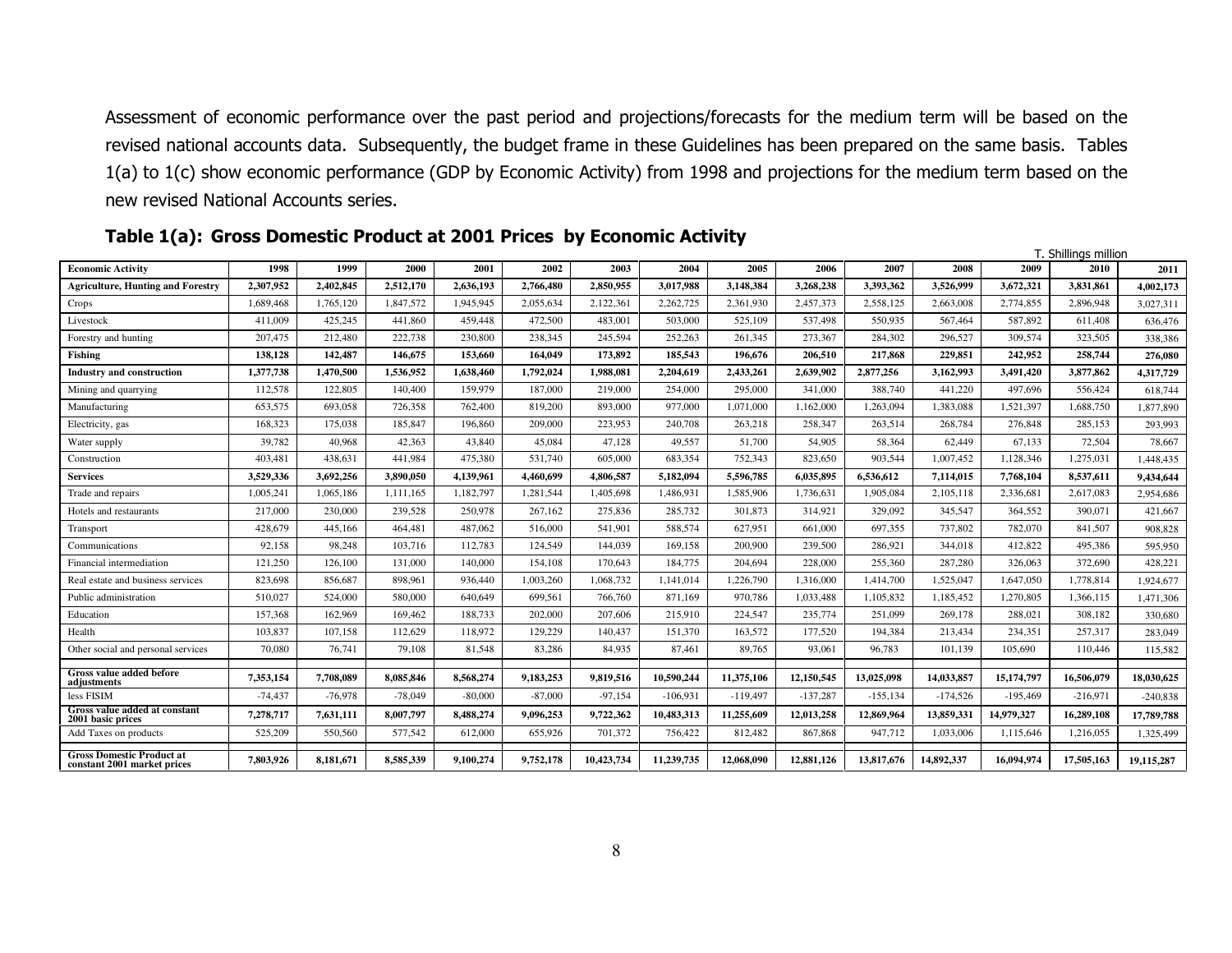|                                                    |         |         |           |          |           |          |          |          |          |          |          |          | <b>Percent</b> |
|----------------------------------------------------|---------|---------|-----------|----------|-----------|----------|----------|----------|----------|----------|----------|----------|----------------|
| <b>Economic Activity</b>                           | 1999    | 2000    | 2001      | 2002     | 2003      | 2004     | 2005     | 2006     | 2007     | 2008     | 2009     | 2010     | 2011           |
| <b>Agriculture, Hunting and Forestry</b>           | 4.1%    | 4.5%    | $4.9\%$   | $4.9\%$  | 3.1%      | $5.9\%$  | $4.3\%$  | 3.8%     | 3.8%     | 3.9%     | 4.1%     | 4.3%     | $4.4\%$        |
| Crops                                              | 4.5%    | 4.7%    | 5.3%      | 5.6%     | $3.2\%$   | $6.6\%$  | 4.4%     | $4.0\%$  | 4.1%     | 4.1%     | 4.2%     | 4.4%     | 4.5%           |
| Livestock                                          | 3.5%    | 3.9%    | $4.0\%$   | 2.8%     | 2.2%      | 4.1%     | 4.4%     | 2.4%     | 2.5%     | $3.0\%$  | $3.6\%$  | $4.0\%$  | 4.1%           |
| <b>Forestry and hunting</b>                        | 2.4%    | 4.8%    | 3.6%      | $3.3\%$  | $3.0\%$   | 2.7%     | 3.6%     | $4.6\%$  | 4.0%     | $4.3\%$  | 4.4%     | 4.5%     | 4.6%           |
| <b>Fishing</b>                                     | 3.2%    | 2.9%    | $4.8\%$   | $6.8\%$  | $6.0\%$   | 6.7%     | $6.0\%$  | $5.0\%$  | 5.5%     | 5.5%     | 5.7%     | $6.5\%$  | 6.7%           |
| <b>Industry and construction</b>                   | $6.7\%$ | 4.5%    | $6.6\%$   | 9.4%     | $10.9\%$  | $10.9\%$ | $10.4\%$ | 8.5%     | $9.0\%$  | $9.9\%$  | 10.4%    | 11.1%    | 11.3%          |
| Mining and quarrying                               | 9.1%    | 14.3%   | 13.9%     | 16.9%    | $17.1\%$  | $16.0\%$ | 16.1%    | 15.6%    | 14.0%    | 13.5%    | 12.8%    | 11.8%    | 11.2%          |
| Manufacturing                                      | $6.0\%$ | 4.8%    | $5.0\,\%$ | 7.5%     | $9.0\,\%$ | 9.4%     | $9.6\%$  | $8.5\%$  | 8.7%     | 9.5%     | $10.0\%$ | $11.0\%$ | 11.2%          |
| Electricity, gas                                   | $4.0\%$ | 6.2%    | $5.9\%$   | 6.2%     | 7.2%      | 7.5%     | 9.4%     | $-1.9\%$ | $2.0\%$  | $2.0\%$  | $3.0\%$  | $3.0\%$  | 3.1%           |
| Water supply                                       | 3.0%    | 3.4%    | $3.5\%$   | $2.8\%$  | 4.5%      | 5.2%     | 4.3%     | 6.2%     | 6.3%     | $7.0\%$  | 7.5%     | $8.0\%$  | 8.5%           |
| Construction                                       | 8.7%    | $0.8\%$ | 7.6%      | 11.9%    | 13.8%     | 13.0%    | $10.1\%$ | 9.5%     | 9.7%     | 11.5%    | 12.0%    | 13.0%    | 13.6%          |
| <b>Services</b>                                    | $4.6\%$ | 5.4%    | 6.4%      | 7.7%     | $7.8\%$   | $7.8\%$  | $8.0\%$  | 7.8%     | 8.3%     | $8.8\%$  | 9.2%     | $9.9\%$  | $10.5\%$       |
| <b>Trade and repairs</b>                           | $6.0\%$ | 4.3%    | 6.4%      | 8.3%     | 9.7%      | 5.8%     | 6.7%     | 9.5%     | 9.7%     | $10.5\%$ | 11.0%    | $12.0\%$ | 12.9%          |
| <b>Hotels and restaurants</b>                      | $6.0\%$ | $4.1\%$ | $4.8\%$   | 6.4%     | $3.2\%$   | $3.6\%$  | 5.6%     | 4.3%     | 4.5%     | $5.0\%$  | 5.5%     | $7.0\%$  | 8.1%           |
| <b>Transport</b>                                   | $3.8\%$ | 4.3%    | $4.9\%$   | 5.9%     | 5.0%      | $8.6\%$  | 6.7%     | 5.3%     | 5.5%     | 5.8%     | $6.0\%$  | 7.6%     | 8.0%           |
| <b>Communications</b>                              | $6.6\%$ | 5.6%    | 8.7%      | 10.4%    | 15.6%     | 17.4%    | 18.8%    | 19.2%    | 19.8%    | 19.9%    | 20.0%    | $20.0\%$ | 20.3%          |
| <b>Financial intermediation</b>                    | $4.0\%$ | 3.9%    | $6.9\%$   | $10.1\%$ | $10.7\%$  | 8.3%     | $10.8\%$ | 11.4%    | $12.0\%$ | 12.5%    | 13.5%    | 14.3%    | 14.9%          |
| <b>Real estate and business services</b>           | $4.0\%$ | $4.9\%$ | 4.2%      | 7.1%     | $6.5\%$   | 6.8%     | 7.5%     | 7.3%     | 7.5%     | 7.8%     | $8.0\%$  | $8.0\%$  | 8.2%           |
| <b>Public administration</b>                       | 2.7%    | 10.7%   | 10.5%     | $9.2\%$  | $9.6\%$   | 13.6%    | 11.4%    | $6.5\%$  | $7.0\%$  | 7.2%     | 7.2%     | $7.5\%$  | 7.7%           |
| <b>Education</b>                                   | 3.6%    | 4.0%    | 11.4%     | $7.0\%$  | 2.8%      | $4.0\%$  | $4.0\%$  | $5.0\%$  | $6.5\%$  | 7.2%     | 7.0%     | $7.0\%$  | 7.3%           |
| Health                                             | 3.2%    | 5.1%    | $5.6\%$   | $8.6\%$  | 8.7%      | 7.8%     | $8.1\%$  | 8.5%     | 9.5%     | 9.8%     | $9.8\%$  | 9.8%     | 10.0%          |
| Other social and personal services                 | 9.5%    | 3.1%    | 3.1%      | 2.1%     | $2.0\%$   | $3.0\%$  | 2.6%     | 3.7%     | 4.0%     | 4.5%     | 4.5%     | $4.5\%$  | 4.7%           |
|                                                    |         |         |           |          |           |          |          |          |          |          |          |          |                |
| Gross value added before adjustments               | 4.8%    | $4.9\%$ | $6.0\%$   | 7.2%     | $6.9\%$   | 7.8%     | 7.4%     | $6.8\%$  | 7.2%     | 7.7%     | 8.1%     | $8.8\%$  | 9.2%           |
|                                                    |         |         |           |          |           |          |          |          |          |          |          |          |                |
| Gross value added at constant 2001<br>basic prices | $4.8\%$ | 4.9%    | $6.0\%$   | 7.2%     | $6.9\%$   | 7.8%     | 7.4%     | 6.7%     | 7.1%     | 7.7%     | $8.1\%$  | $8.7\%$  | $9.2\%$        |
| <b>Add Taxes on products</b>                       | 4.8%    | 4.9%    | $6.0\%$   | 7.2%     | $6.9\%$   | $7.8\%$  | 7.4%     | $6.8\%$  | 9.2%     | $9.0\%$  | $8.0\%$  | $9.0\%$  | 9.0%           |
| <b>Gross Domestic Product at constant</b>          |         |         |           |          |           |          |          |          |          |          |          |          |                |
| 2001 market prices                                 | 4.8%    | 4.9%    | $6.0\%$   | 7.2%     | $6.9\%$   | 7.8%     | 7.4%     | 6.7%     | 7.3%     | $7.8\%$  | $8.1\%$  | $8.8\%$  | 9.2%           |

## Table 1(b): Gross Domestic Product at 2001 Prices by Economic Activity (Growth Rates)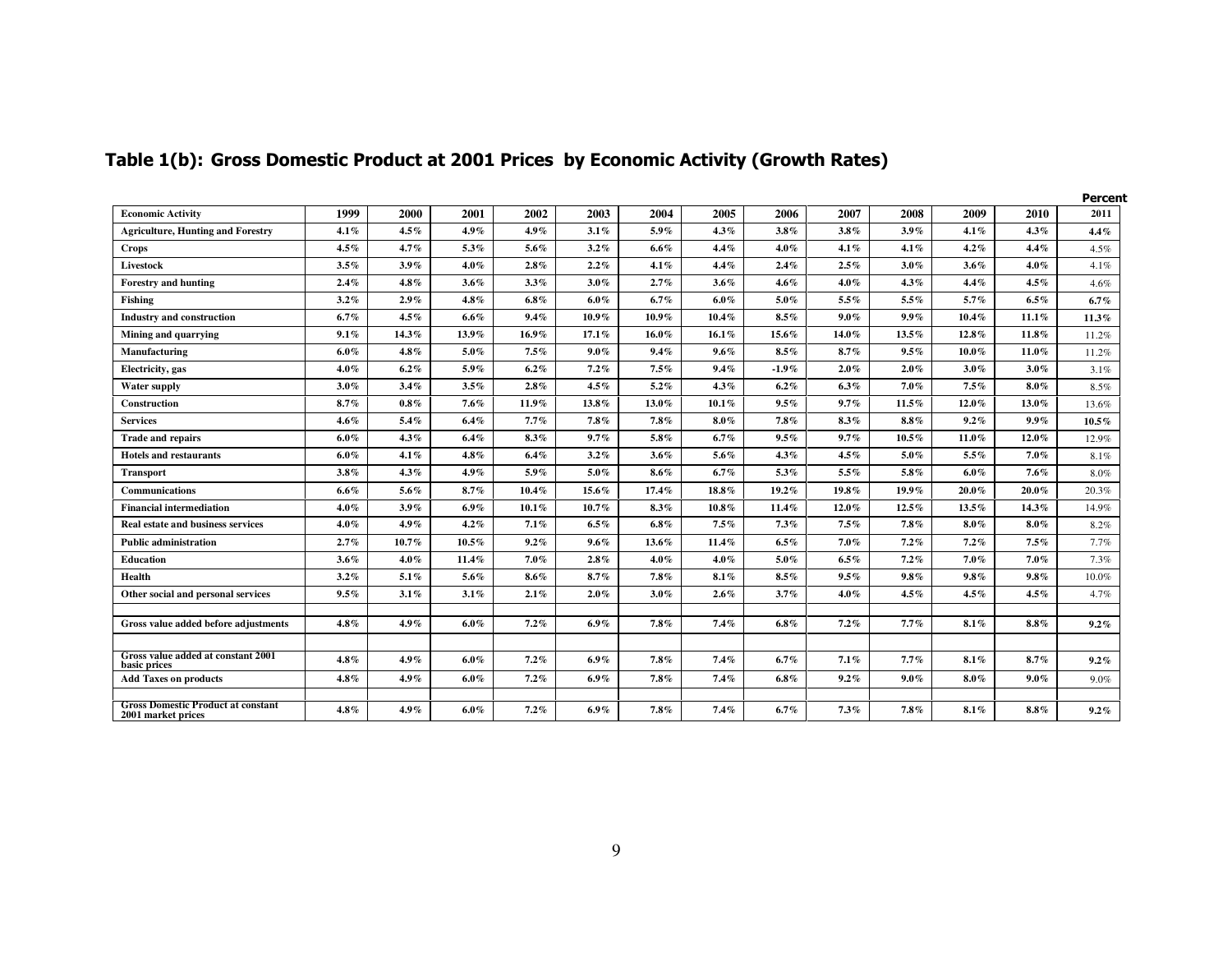|                                                                |                          |           |           |           |            |            |            |            |            |            |            |              | . shillings million |            |
|----------------------------------------------------------------|--------------------------|-----------|-----------|-----------|------------|------------|------------|------------|------------|------------|------------|--------------|---------------------|------------|
|                                                                | 1998                     | 1999      | 2000      | 2001      | 2002       | 2003       | 2004       | 2005       | 2006       | 2007       | 2008       | 2009         | 2010                | 2011       |
| <b>Gross Domestic Product at</b><br>current market prices (CY) | 6,283,972                | 7,222,560 | 8.152.789 | 9.100.274 | 10,444,508 | 12,107,062 | 13,971,593 | 15,965,296 | 17,749.575 | 19.992.101 | 22,624,323 | 25,673,927   | 29,319,562          | 33,617,193 |
|                                                                |                          |           |           |           |            |            |            |            |            |            |            |              |                     |            |
|                                                                | 1997/98                  | 1998/99   | 1999/00   | 2000/01   | 2001/02    | 2002/03    | 2003/04    | 2004/05    | 2000/06    | 20060/07   | 2007/08    | 2008/09      | 2009/10             | 2010/11    |
| <b>Gross Domestic Product at</b><br>current market prices (FY) | $\overline{\phantom{a}}$ | 6,753,266 | 7,687,675 | 8,626,532 | 9,772,391  | 11,275,785 | 13,039,328 | 14,968,445 | 16,857,436 | 18,870,838 | 21,308,212 | 24, 149, 125 | 27,496,744          | 31,468,377 |

#### Table 1(c): Gross Domestic Product at current market prices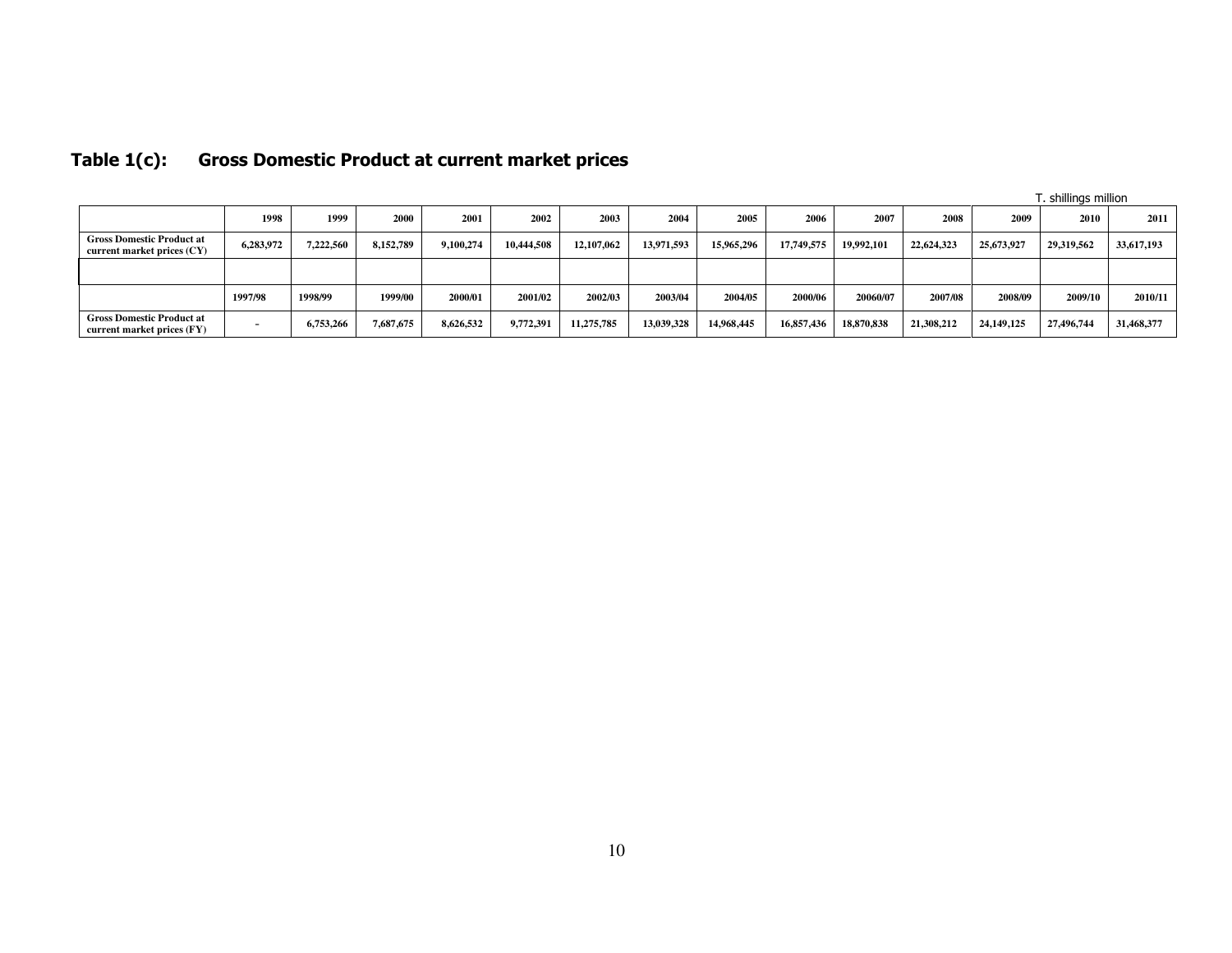#### Macroeconomic Performance

- 21. Macroeconomic and structural policies pursued by the government have yielded substantial economic growth as reflected by good performance of the economy at macro level over the past 5 years. Notwithstanding the slight decline during 2006, on account of the drought coupled with the power crisis, economic growth over the past 5 years has averaged 7.2 percent. During 2006 real GDP grew by 6.7 percent, compared with a rate of 7.4 recorded in 2005. There was an increase in inflation rate, but continued to remain at single digit. In 2007/08, revenue to GDP ratio is projected at 16.4 percent. Such revenue performance is attributed to supportive on-going economic reforms, coupled with the sustained inflows of grants and loans from development partners. The Current Account deficit is projected to improve on account of a slowdown in imports due to expected decline in demand for oil as result of favorable weather which has facilitated use of hydro-power and increased use of natural gas.
- 22. **Economic Growth**: Economic growth for 2007 has been projected at 7.3 percent, compared to 6.7 in 2006. Such a projection is accounted for by substantial improvements in weather (availability of both long and short rains); coupled with Government initiatives in accelerating investments in economic infrastructure, notably roads, water supply and generation of electricity. Sectors that contributed substantially to growth during the year include; Industry and construction, Services and Fishing. Despite such achievements, the persistent increase in oil prices in the world market continues to adversely affect the national economy.
- 23. **Inflation:** The annual average inflation rate for the year 2006 was 7.3 percent, compared to 5.0 percent during 2005. The higher inflation rate during 2006 was largely contributed by increased prices of food and non food items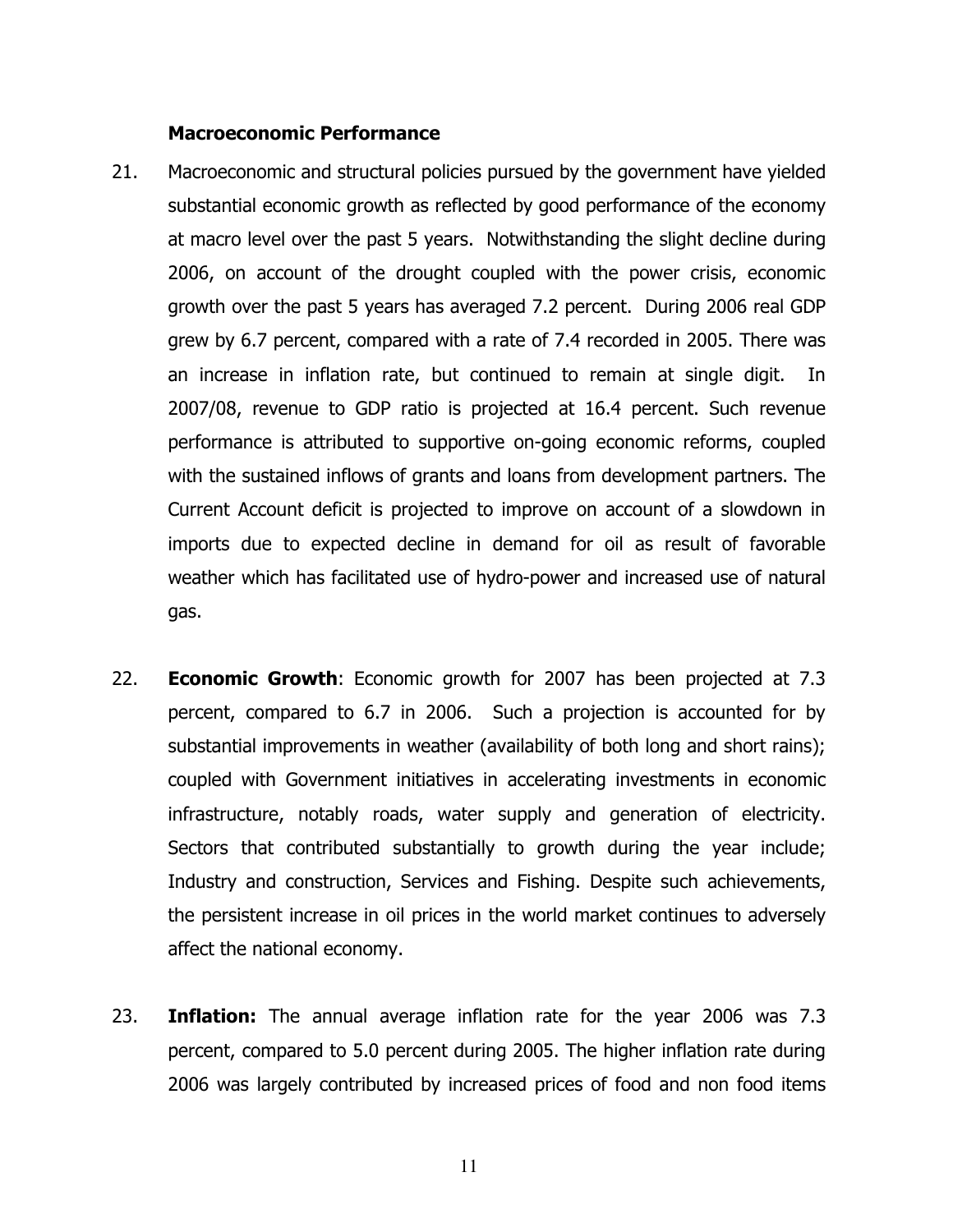which was compounded by the persistent increase in oil prices in the world market. The year 2007 started with an inflation rate of 7.0 percent, rising to 7.3 percent in February, before starting a downswing, registering 5.0 percent by May, following increased food supplies in many parts of the country. June registered a higher inflation rate, at 5.9 percent, which continued to rise, peaking at 9.0 percent in July, in response to a substantial increase in domestic prices for petroleum products. Subsequently, the rate has swung up and down in a sine curve, registering 7.1 percent in October and 7.3 in November and dropped to 6.4 in December. Taking account of the outturn for the past months, the annual average for 2007 was 7.0 percent.

- 24. **Government Finance:** The overall revenue collection for the first half of 2007/08 demonstrated good performance. Domestic revenue collection for the period was Tshs 1,759,038 million which exceeded the projection of Tshs 1,733,967 million by 1 percent. Good revenue collection performance during the period resulted from implementation of some tax reforms and adjustments which were proposed during the 2007/08 Budget. Non-tax revenue collection was Tshs 107,074 million against the estimated Tshs 155,685 million. The under collection was due to delay in implementing some non-tax revenue related reform measures. These measures include adjustment of forestry and hunting fees.
- 25. Tax revenue sub-categories which recorded good performance during the period include VAT on international trade, excise duty on domestically produced and fuel, PAYE and corporate taxes. Main revenue sub-categories which under-performed during the period include excise duty on exports, other taxes and non-tax revenues. Under-performance of non-tax revenue resulted mainly from delay in implementing revenue collection reform measures on forestry products. Government plans to implement the measures during the second period of 2007/08 which will lead to satisfactory revenue collections.

12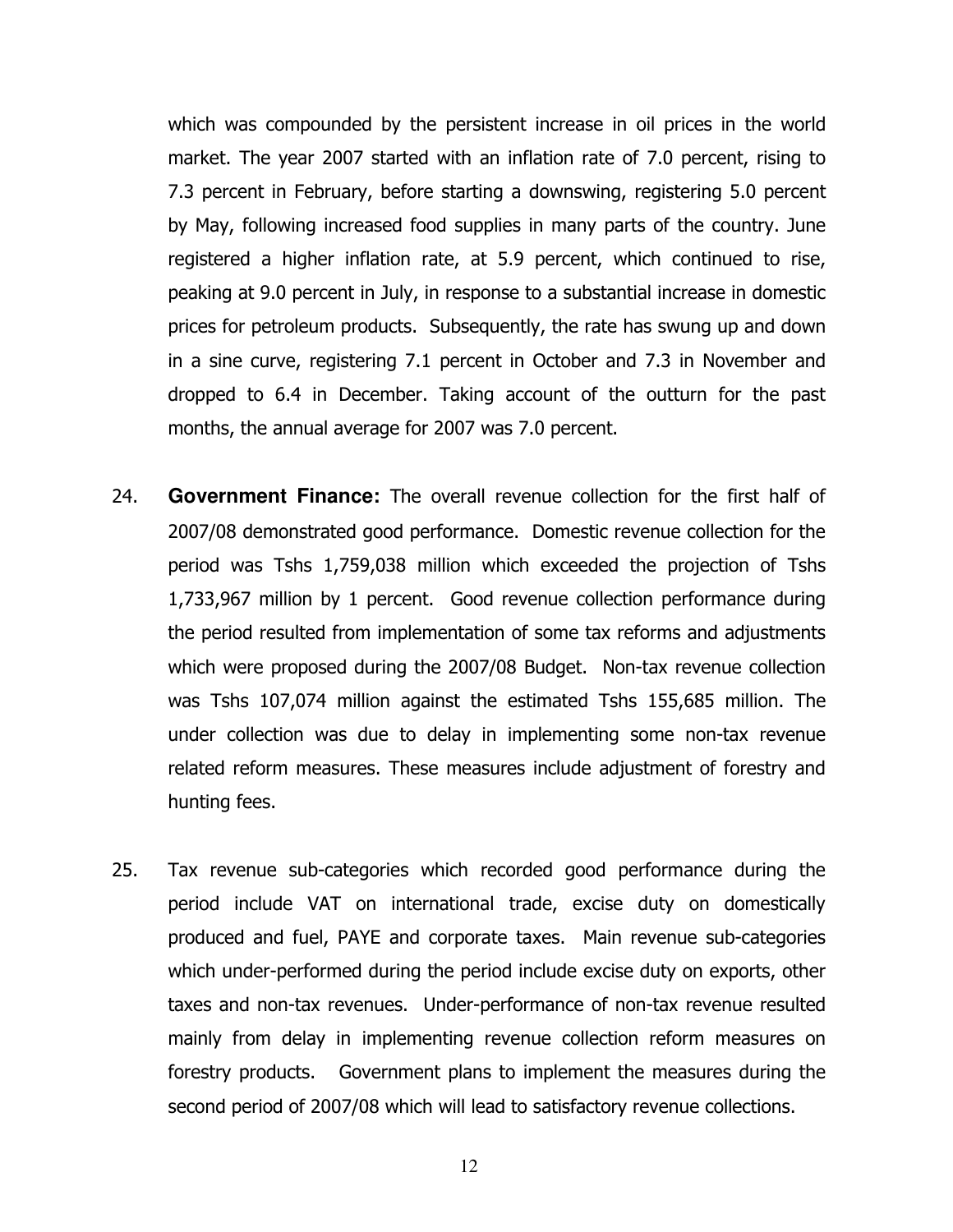- 26. During the first half of 2007/08 actual expenditure reached Tshs 3,093,924 million, equivalent to 93 percent of the projected Tshs 3,342,116 million. Out of the total expenditure during the period, Tshs 1,763,647 million and Tshs 1,330,277 million was for recurrent and development expenditure, respectively. Government wages and salaries for the first half amounted to Tshs 560,497 million, equivalent to 96 percent of projection during the period. The amount includes wage and salary adjustments for public service servants. Expenditure on domestic interest payments during the period reached Tshs 70,726 million, equivalent to 70 percent of the projected Tshs 101,415 million. Interest payment on foreign debt was Tshs 10,048 million, equivalent to 61 percent of the estimates for the period. Shortfall in domestic interest payments was caused mainly by low interest rates on Government securities than budgetary projections, whereas shortfall in foreign interest payments is resulting from delay in receiving invoices from foreign creditors. In total, expenditure on other debts (CFS others) was 93 percent of budget estimates of Tshs 134,702 million.
- 27. Expenditure in the "Other Charges (OC)" category (expenditure on goods and services) for all MDAs during July – December, 2007 was Tshs 783,632 million, equivalent to 63 percent of estimates during the period. Development expenditure during July-December, 2007 reached Tshs 1,330,277 million which was higher than estimated Tshs 1,238,974 million by 7 percent. The expenditure exceeded estimates following receipt of large proportion of basket funds and loans for development projects.
- 28. Total budget support loans and grants during the first half of 2007/08 was Tshs 956,038 million which exceeded estimates budget by 12 percent. This was primarily a result of disbursements that were scheduled for 2006/07 budget and realized in this fiscal year. Grants and loans for development projects during the period reached Tshs 917,743 million, equivalent to 63 percent of total annual budget.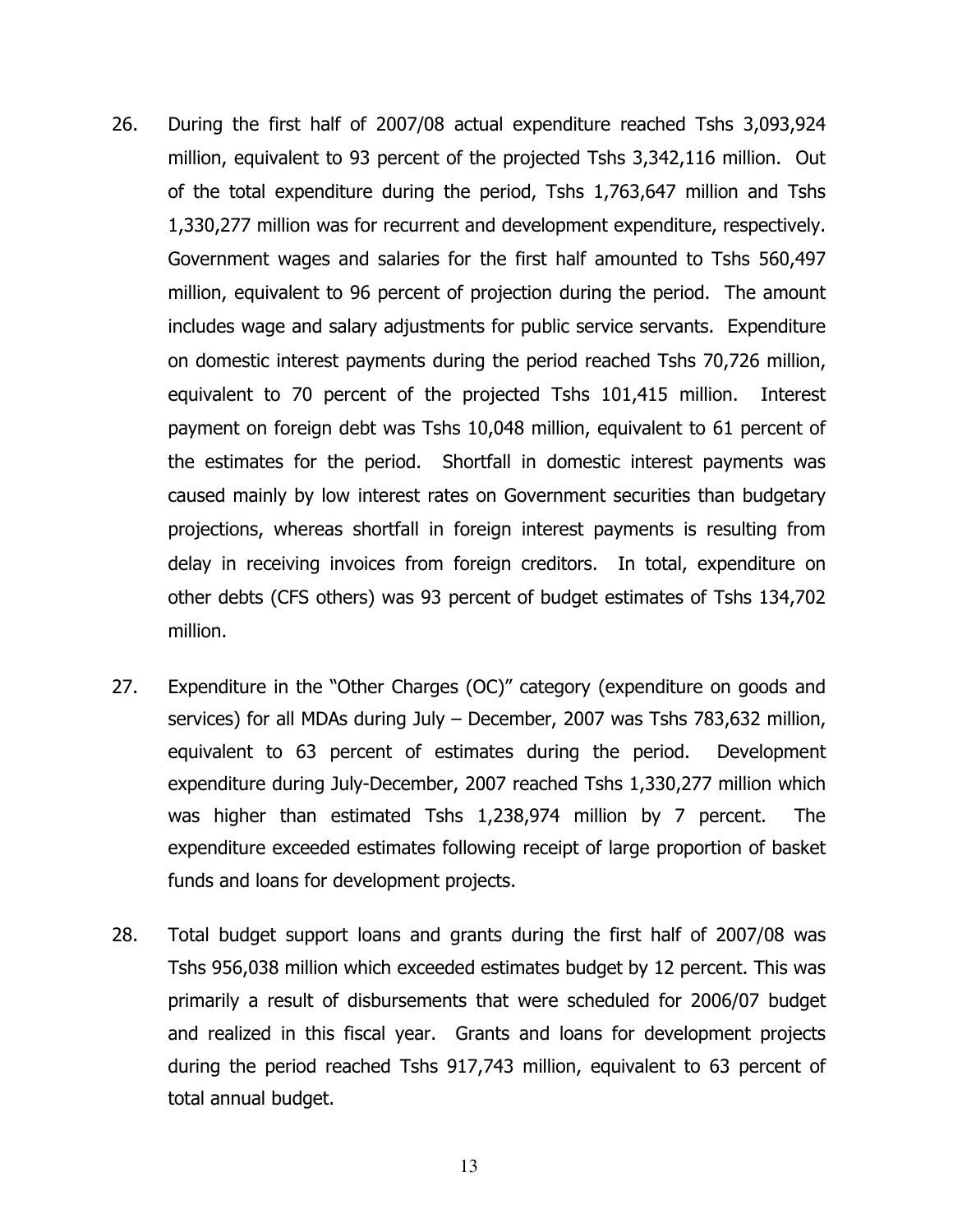29. Monetary and Credit Development: Against a backdrop of drought and oil price related inflationary pressures, the conduct of monetary policy during 2006/07 was geared towards containing inflation at single digit level. The outcome of the implementation of monetary policy has been favourable with impressive expansion in financial deepening reaching 29.0 percent from an average of 23.41 percent of GDP over the past five years. The rate of growth of extended broad money supply (M3) moved in line with the tight monetary policy stance pursued by the Bank of Tanzania during the period. The good performance was sustained by maintaining an appropriate level of liquidity in the economy, while at the same time facilitating the provision of adequate financial resources to the productive sectors of the economy.

# Table 2: Selected Indicators of Monetary Aggregates against Targets Percent

|                                           | <b>Jun-06</b> |        | Sep-06 |        | <b>Dec-06</b> |        | <b>Mar-07</b> |        | Jun-07 |        |
|-------------------------------------------|---------------|--------|--------|--------|---------------|--------|---------------|--------|--------|--------|
|                                           | Target        | Actual | Target | Actual | Target        | Actual | Target        | Actual | Target | Actual |
| Annual Growth of M2                       | 27.0          | 24.5   | 26.7   | 20.1   | 24.1          | 13.7   | 24.8          | 16.1   | 25.2   | 20.1   |
| Annual Growth of M3                       | 27.0          | 31.6   | 31.3   | 28.6   | 25.0          | 21.9   | 24.6          | 19.5   | 24.2   | 20.7   |
| Annual growth of Private<br>Sector Credit | 33.0          | 35.9   | 37.2   | 37.1   | 37.7          | 42.3   | 36.0          | 39.3   | 36.0   | 36.4   |

*Source: Bank of Tanzania* 

30. Credit to the private sector has been consistently been increasing over time, as shown in Table 2 above. Invariably, projections for the medium term are expected to remain strong. It is projected to grow at 39.9 percent in 2007/08 compared to 36.0 percent in 2006/07. The expected growth will be sustained by a number of factors, including the ongoing second generation financial sector reforms; initiatives on pro-poor investment policies such as business formalization process; economic empowerment; micro-lending initiatives; and promotion of small and medium scale enterprises.

*1*

*Based on the old GDP series*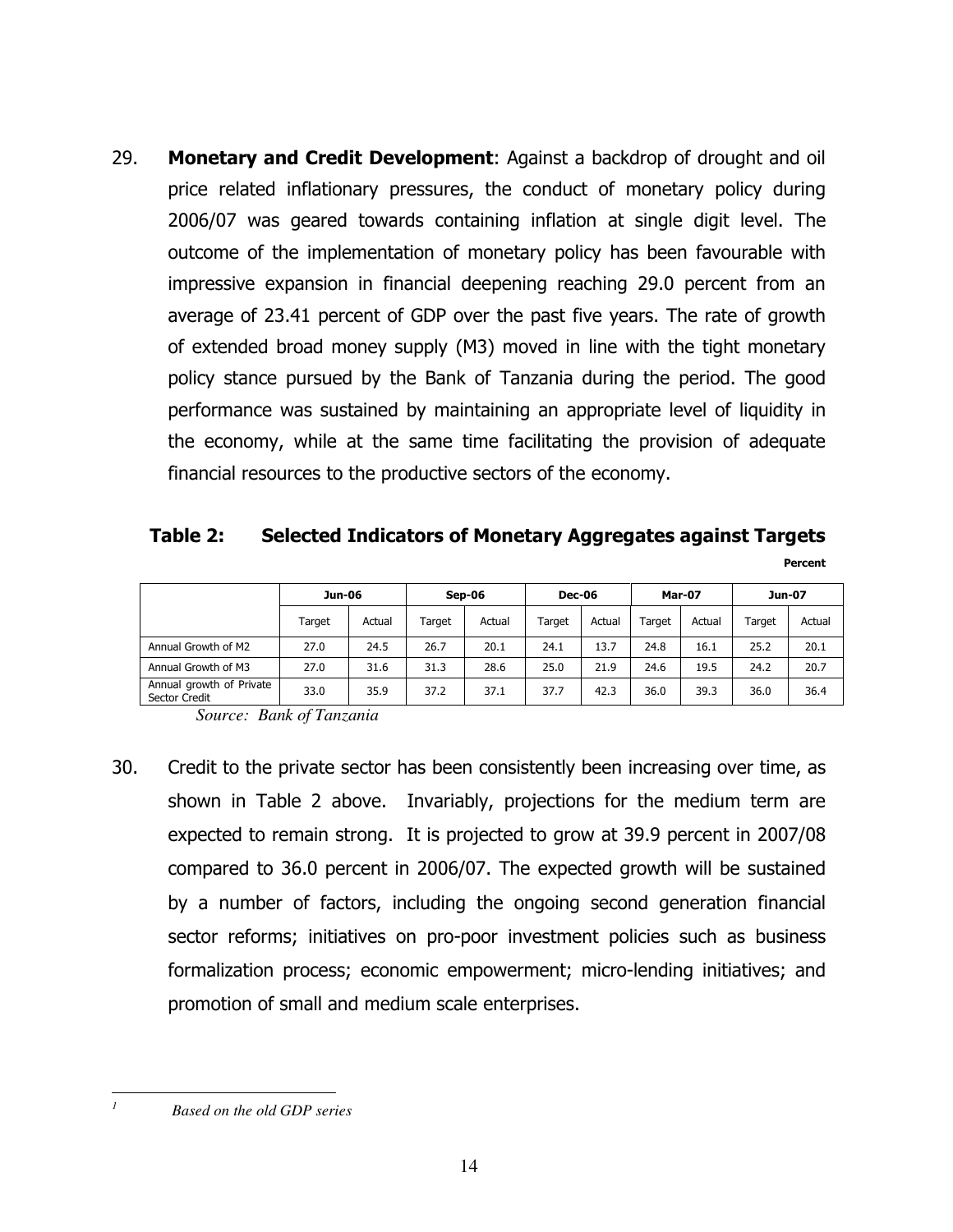- 31. **External Trade:** During the year ending December 2007, total exports amounted to US Dollars 3,503.6 million, compared to US Dollars 3,230.2 registered during the same period in 2006, equivalent to an increase of 14.7 percent. Travel (tourism) and gold receipts continued to dominate, accounting for 38.2 and 28.9 percent of total exports respectively.
- 32. Merchandise exports amounted to US Dollars 2,006.6 million by December 2007, compared to US Dollars 1,736.0 million registered during the same period in 2006, equivalent to an increase of 15.6 percent. The increase in the value of merchandise exports during the period under review was accounted for by improvements in non-traditional exports that increased by 16.1 percent to US Dollars 1,705.4 million. On the other hand, traditional exports increased by 8.6 percent from US Dollars 267.1 million in 2006 to 290.1 million in 2007, largely attributed to increase in exports value of cotton, cashew nuts and tobacco.
- 33. During the review period, services receipts increased by 13.6 percent to US Dollars 1,697.0 million, following large increases in travel and transportation, insurance and other business services. Travel (tourism) receipts amounted to US Dollars 985.3 million, compared to US Dollars 914.2 million registered in the same period in 2006, reflecting an increase in the promotion tourism; while transportation receipts rose to US Dollars 371.4 million from US Dollars 324.2 million in 2006, owing to increased transit cargo to and from neighboring countries, linked with improved political stability in these countries and upgrading of ports facilities.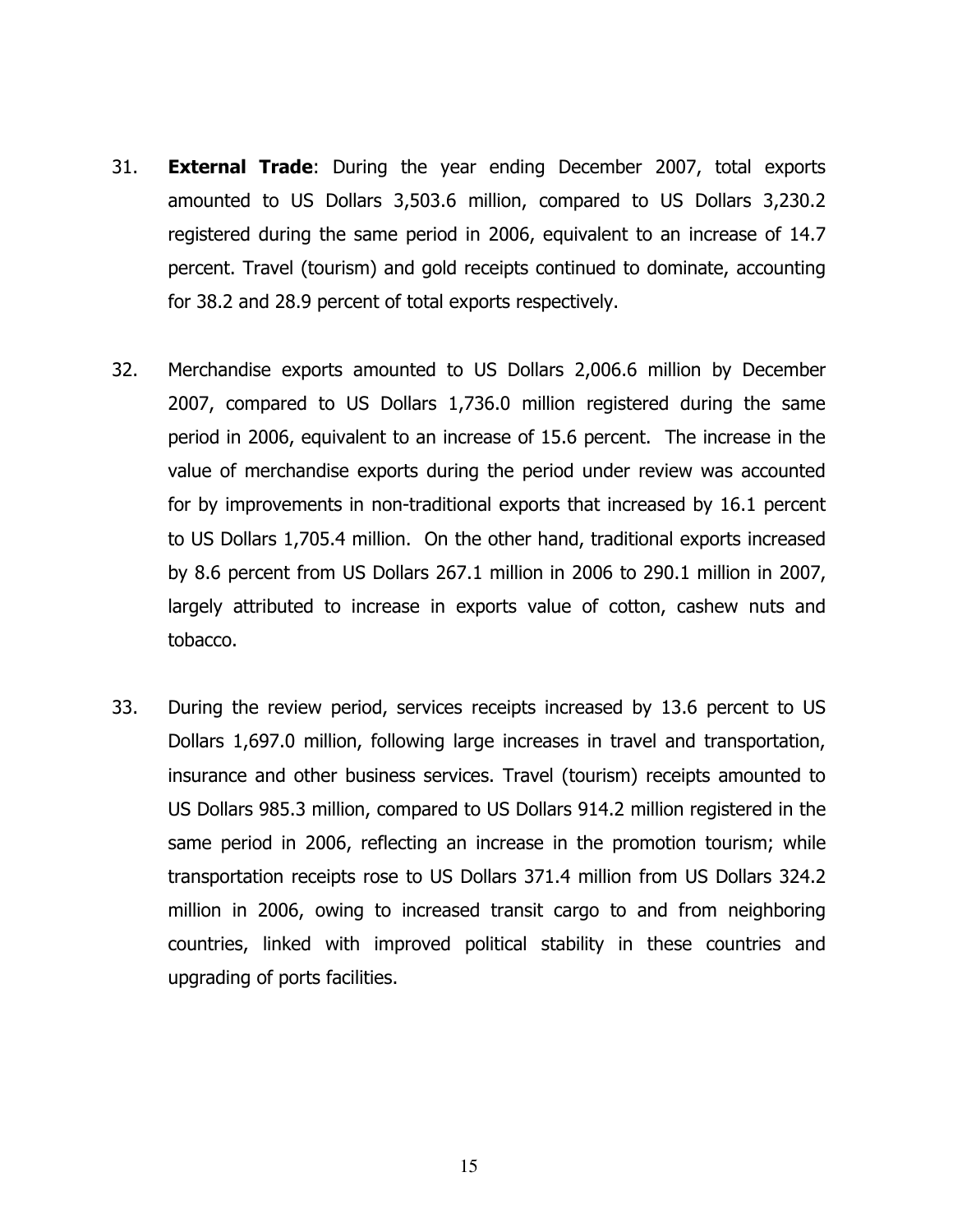- 34. During the year ending December 2007, the value of merchandise imports increased by 25.4 percent to US Dollars 4,826.9 million (fob), following increased importation of transport equipment, building and construction materials, machinery and oil products. Service imports (payments for services) during the review period increased by 18.4 percent to US Dollars 1,479.4 million, attributed largely to payments for travel, freight and insurance services, linked to an increase in merchandise import. The growth of economic services also led to an increase in payments for services on consultancy, legal, architectural, engineering, etc.
- 35. The Current Account balance during the year ending December 2007 worsened to a deficit of US Dollars 2.056.2 million, compared with a deficit of US Dollars 1,379.3 million during the same period in 2006, attributed mainly to a huge increase in imports of oil and machinery
- 36. **Exchange rate:** During 2007, the Tanzanian shilling continued to appreciate against the US Dollar over time. The nominal exchange rate of the Tanzanian shilling to the USD was shs. 1301.44 at the end-January 2007 and appreciated to shillings 1268.31 per USD and 1165.2 at end-June and December 2007 respectively. These developments are largely explained by an increase in the supply of foreign currency from export proceeds at a time when the demand for foreign exchange increased, in response to higher import requirements during the period.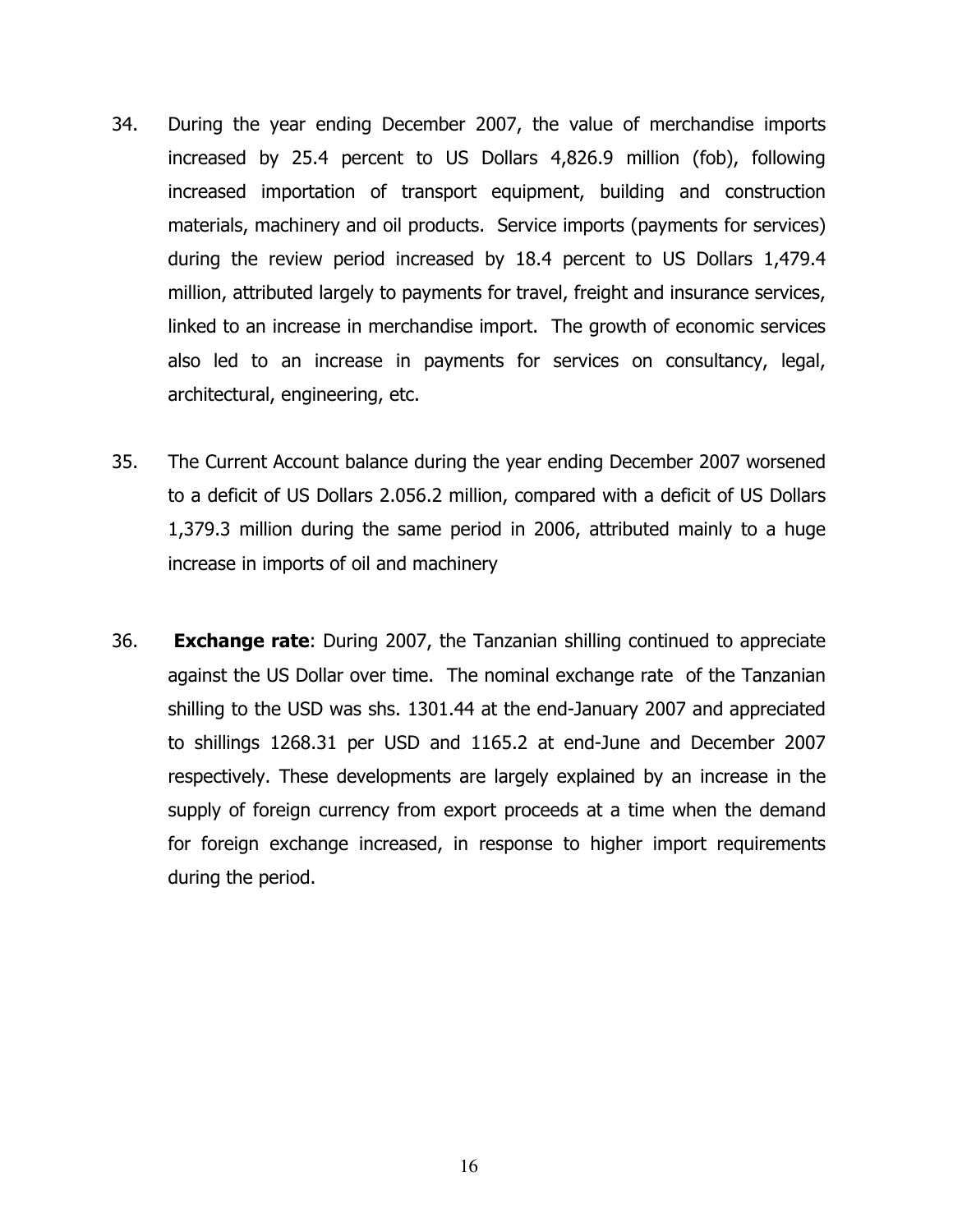# Macroeconomic Assumptions and the Medium term Outlook for 2008/09-2010/11

- 37. In the medium term  $(2008/09 20010/11)$  key macroeconomic assumptions underlying macroeconomic projections and policy targets for are as follows:
	- Sustaining key macroeconomic indicators, including economic growth, inflation, domestic revenue, and the exchange rate;
	- Increased impetus in the implementation of MKUKUTA and resource allocation in the areas that have rapid multiplier effects in the economy in the medium term;
	- The growth rate of the agricultural sector (crops, livestock, hunting and forestry) is expected to increase as a result of improvements in rural roads (facilitating improved access to markets), irrigation infrastructure, access to rural finance through SACCOS and the Agricultural Inputs Trust Fund and other supportive policy measures;
	- There will be further improvement in socio-economic reforms in the medium term, and current macroeconomic reform achievements will be sustained;
	- Domestic revenue collection will be enhanced via tax administration reforms, the formalisation of businesses, the expansion of tax base, and sustained growth in productive sectors;
	- Foreign inflows, including grants and concessional loans will drop slightly in relation to GDP, HIPC debt relief will stay on course and multilateral debt cancellation initiative will be fully delivered;
	- Increased progress in private sector development, including increased local and FDI, and further improvements in business environment; and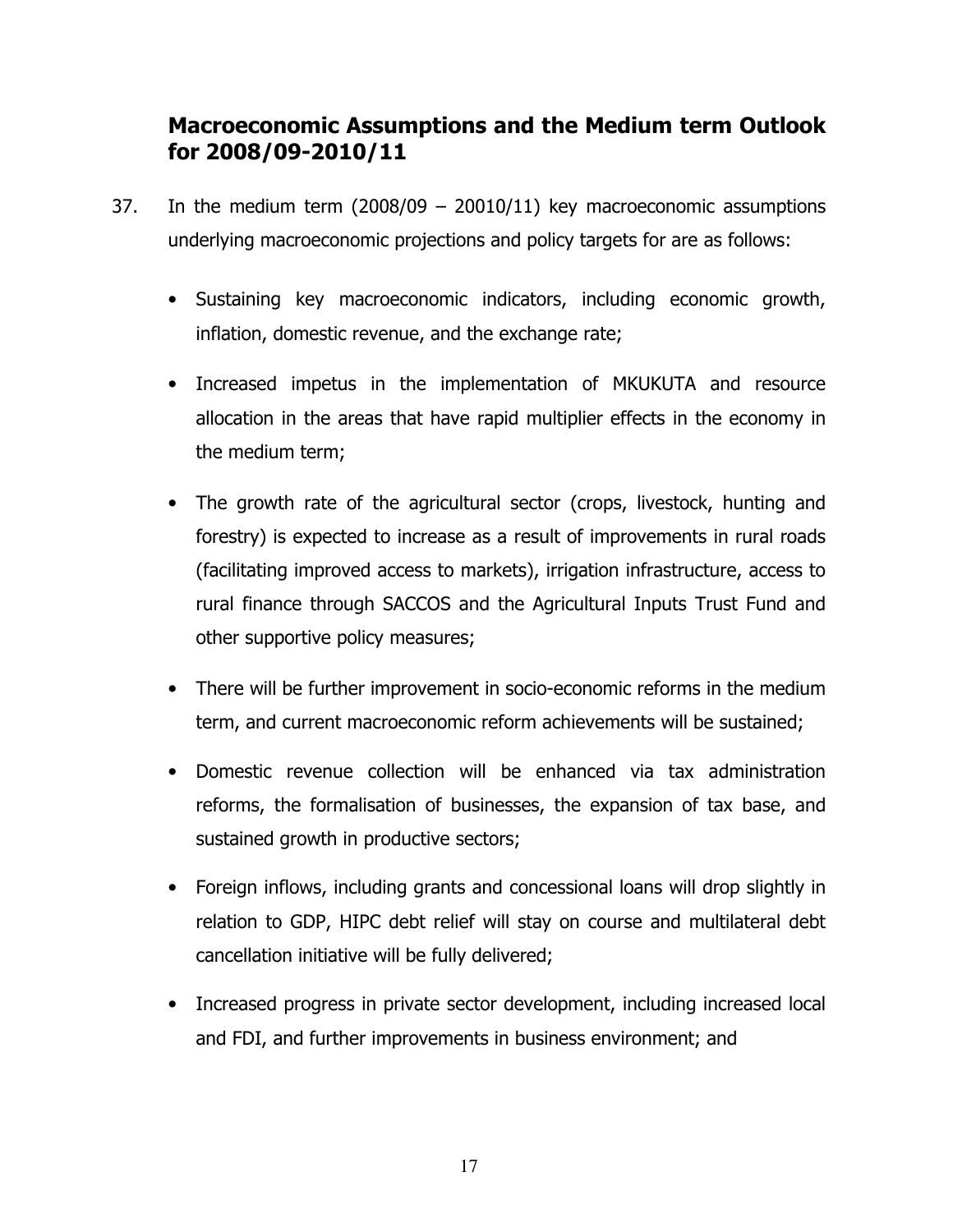• A supportive monetary policy reflected in an appropriate fiscal framework, low inflation, a narrowing interest rate spread, and increased credit to the private sector.

# Sectoral Assumptions and Outlook

#### Agriculture, hunting and forestry Sector

- 38. The Agriculture, hunting and forestry sector is projected to register a growth rate of 3.8 percent in 2007, the same rate as registered in 2006. Later on, the sector is assumed to grow at an average of 3.9 percent in 2008 and 4.3 percent in the medium term mainly because of improvement in roads and irrigation infrastructure, marketing credit to the members of SACCOS through Agricultural Input Trust Fund and measures undertaken in forestry and hunting sub-sector to promote production. It is also assumed that, the growth of the crop sub-sector will increase from 4.1 percent in 2007 to 4.4 percent by 2010, as a result of sufficient rainfall and the implementation of the Agriculture Sector Development Plan (ASDP) and the Rural Development Strategy. Other measures include: increased efficiency in crop marketing; rehabilitation of rural roads and revival of irrigation infrastructure.
- 39. The Livestock sub-sector is expected to grow by an average of 4.2 percent in the medium term. Likewise Forest and Hunting sub-sector is expected to grow following the rationalisation of licence fees for forestry and hunting activities. Growth in this sub-sector is expected to increase slightly from 4.0 in 2007 percent to 4.3 percent in 2008 and then to 4.5 percent by 2011.

#### Fishing Sector

40. The increased demand for fish in local and foreign markets is expected to encourage higher output of fish and fish products, resulting in an average sectoral growth of 6.5 percent over the medium term.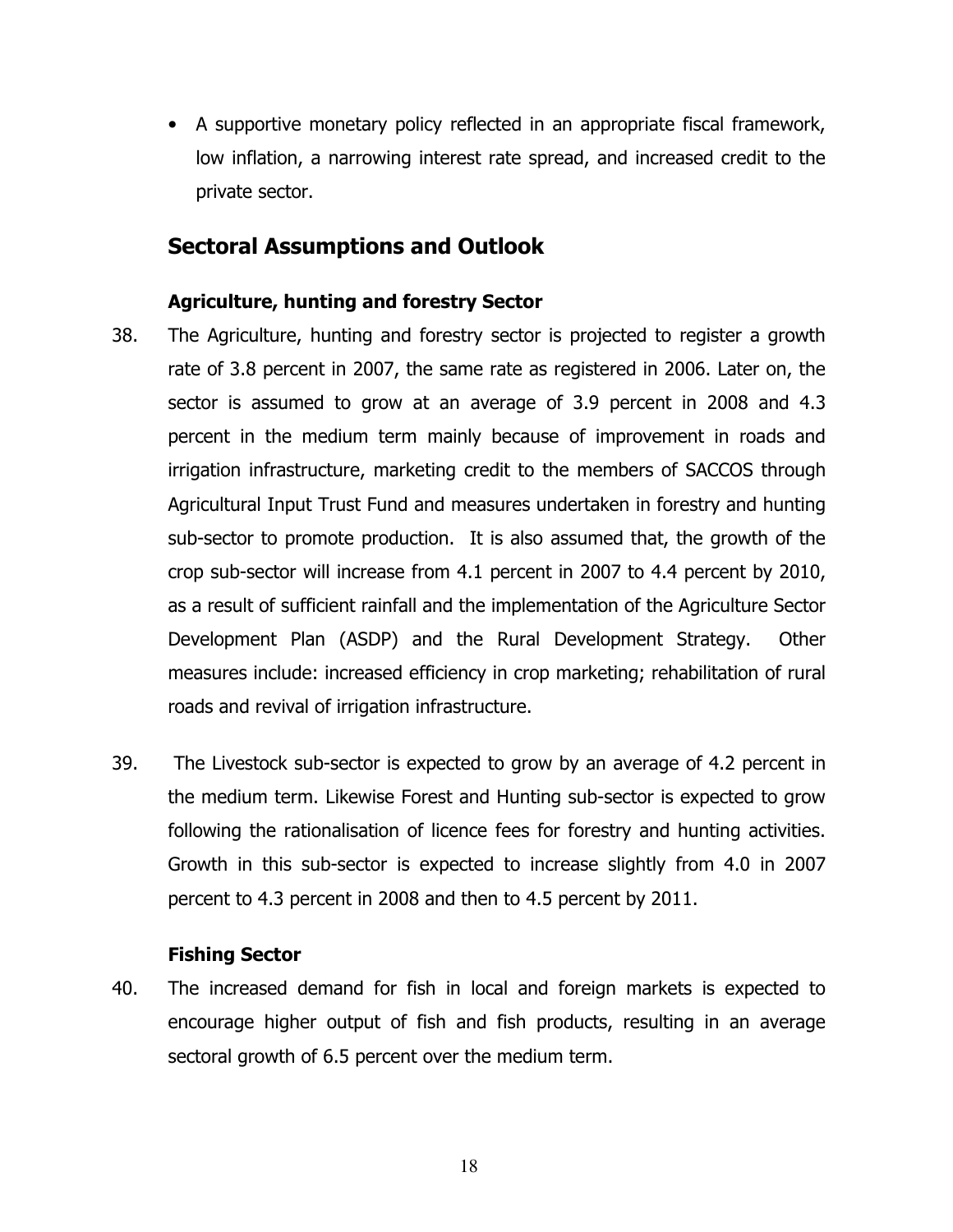#### Industry and construction Sector

41. According to the new classification of economic activities, following the revision of National Accounts, the Industry and Construction sector includes manufacturing, mining and quarrying, electricity and gas, water supply and construction

#### Mining and quarrying sub-sector

42. The Mining and quarrying sector is expected to grow at around 11.2 percent in 2011 from 14.0 percent in 2007. This is attributed by completion of major investment in the sector.

#### Manufacturing sub- sector

43. The Manufacturing sub- sector is expected to grow from 8.7 percent in 2007 to around 11.2 percent in 2011. The growth will be attributed to the on-going rehabilitation of defunct industries following divestiture, improved power supply, implementation of Special Economic Zone (SEZ) under the Mini Tiger Plan, implementation of Export Processing zone (EPZ) and development of basic industries under Sustainable Industrial Development Policy, Implementation of the Tanzania Trade Integrated Strategy (TTIS), Export development Strategy, and implementation of SMEs policy, coupled with conducive trade and tax policies.

#### Electricity and gas sub-sector

44. The Electricity and gas sub-sector is expected to grow from -1.9 in 2006 to 2.0 percent in 2007. Following concerted efforts by the government to implement measures aimed at addressing the power crisis by installing additional gasbased to complement the hydro-based power generation capacity, and meet the growing demand for power, the sector is expected to grow at an average of 2.5 percent in the medium term.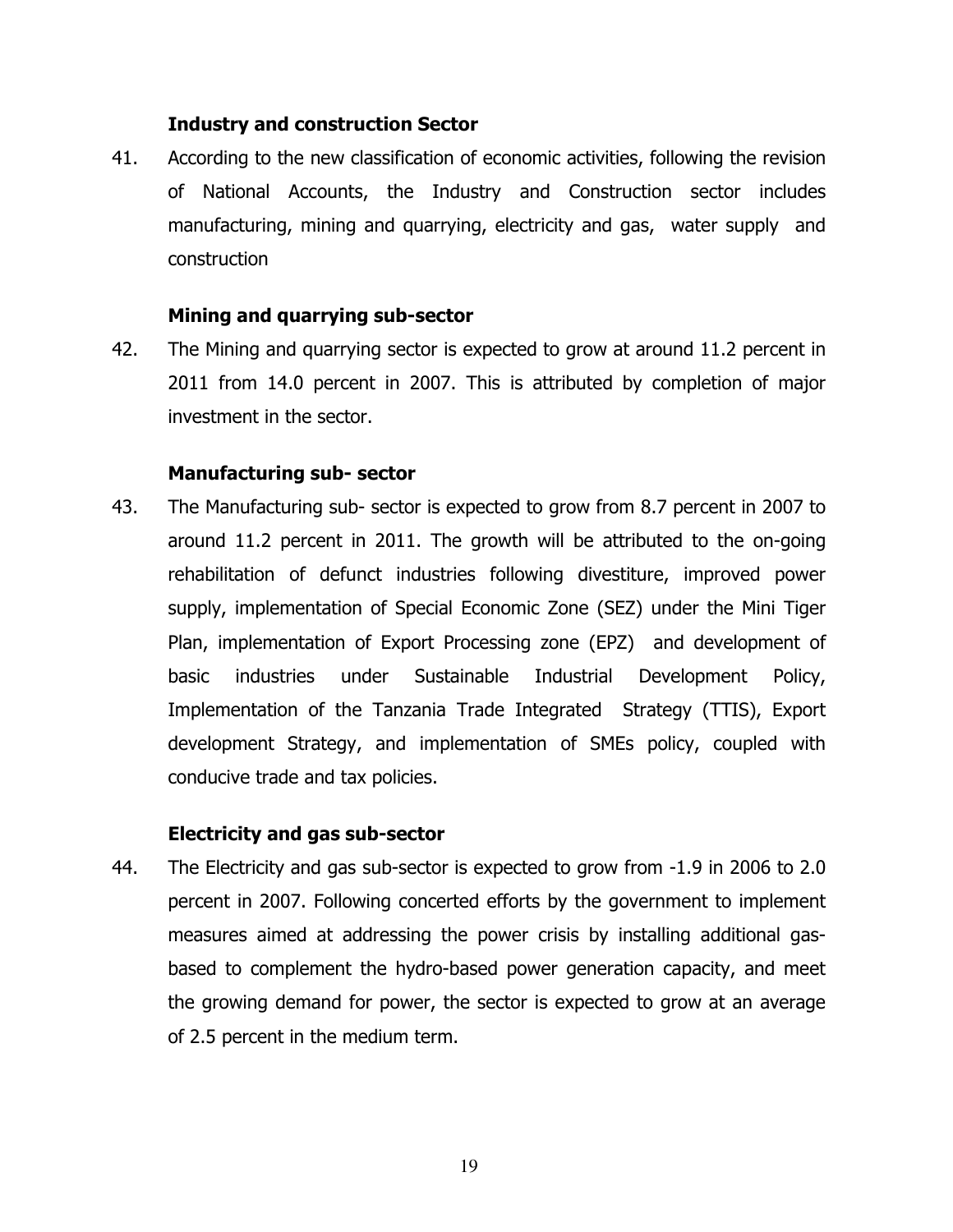#### Water Supply sub-sector

45. The Water Supply sub-sector is expected grow by 6.3 percent in 2007, while in the medium term, the sector will grow at an average of 7.5 percent. The growth is attributed to new and ongoing major water supply projects.

#### Construction sub-sector

46. The growth rate of the Construction sub -sector is expected to rise from 9.7 percent in 2007, to an average of 12.0 percent over the medium term, largely due to increased infrastructure developments, including roads and bridges, water supply projects (DSM), Shinyanga Water Supply Project, construction of shopping malls—Mlimani city (also, construction of commercial, residential and non-residential) and land development.

#### Services Sector

47. In the new series, the services sector comprises of trade and repairs, hotels and restaurants, transport, communication, financial intermediation, real estate and business services, public administration, education and health, and other social and personal services. The sector is expected to rise from 8.3 in 2007 to 9.2 over the medium term.

#### Hotels and Restaurants sub-sector

48. The Hotels and Restaurants sub-sector is projected to grow at 4.5 percent in 2007 and then at an average of 6.0 percent over the medium term. Increased promotion of tourism, export promotion initiatives and the construction of new hotels are expected to boost the growth of this sector

#### Transport sub-sector

49. The Transport sub-sector is expected to grow from 5.5 percent in 2007 to 5.8 percent in 2008. The growth is expected to emanate from improvement in physical infrastructure such as roads. Growth of this sub-sector is also expected to be in line with the performance of other sectors such as agriculture, manufacturing and mining.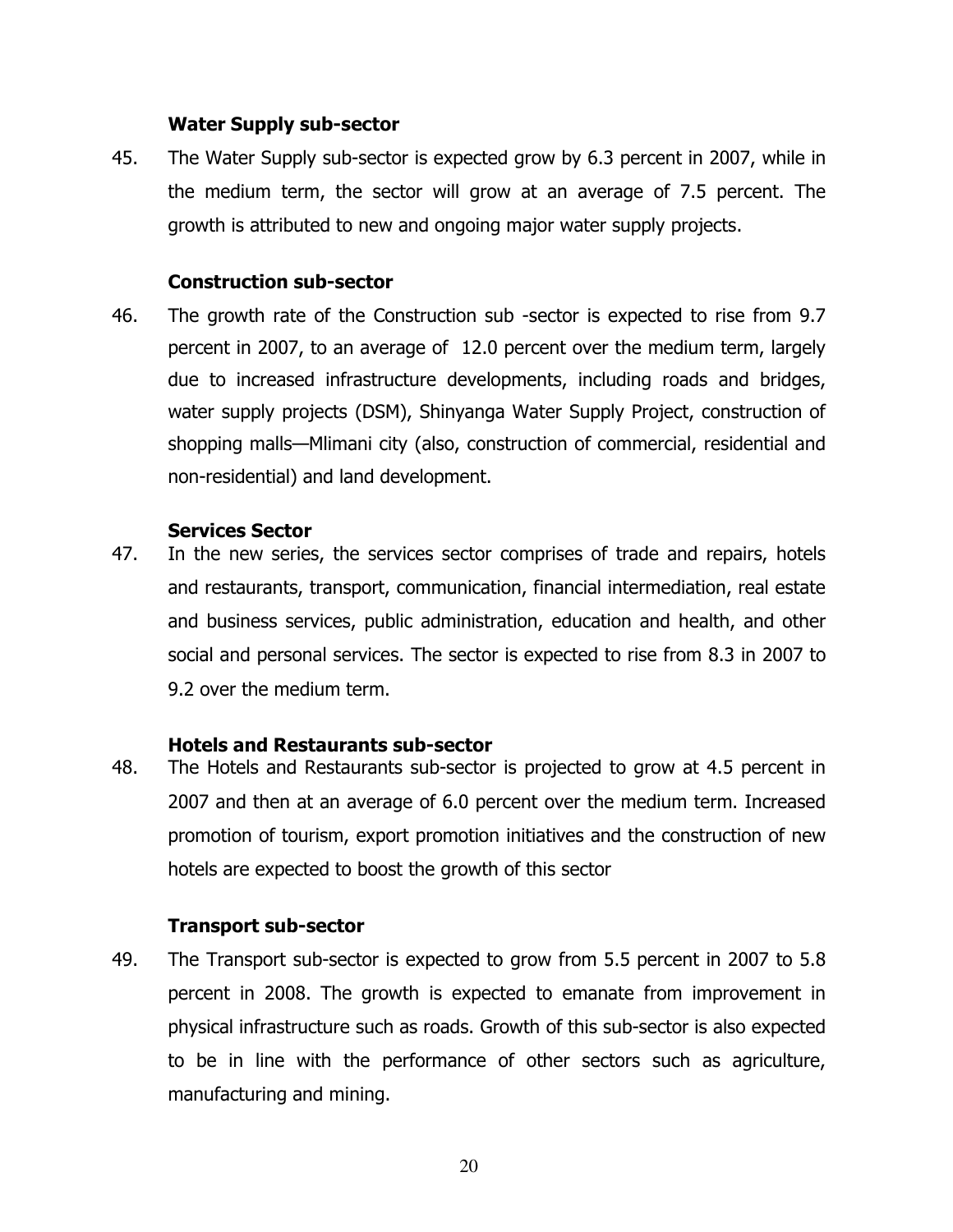#### Financial intermediation sub-sector

50. Expected higher investments and other economic activities will entail higher financing requirements (hence higher credit) and insurance services, and higher investment in real estate by pension funds i.e. NSSF, PPF and other private investment are expected to increase the growth of this sub-sector. Increased economic activities will entail higher demand for business services, such as consultancy fees, advertisement, insurance etc. The sub-sector is expected to attain a growth rate of around 13.0 percent in the medium term as a result of improvements in the business environment.

#### Real estate and business services sub-sector

51. The Real estate and business services sub-sector is expected to grow at an annual average of 7.8 percent in the medium term.

#### Public Administration sub-sector

52. Increased financing of public service reforms and new employment to replace retirees, recruitment of accountants internal auditors for both local and central governments to bridge the existing gap, is expected raise growth of the subsector from 7.0 percent in 2007 to 7.7 in 2011.

#### Education sub-sector

53. Increased expenditures in education in line with the implementation of the PEDP, SEDP and the recruitment of new teachers is expected to boost the sector's performance.

#### Health sub-sector

54. Increased expenditure on health in line with the implementation of programmes to combat diseases such as Malaria, TB, HIV/AIDS is expected to boost the growth of the health sub-sector with an increase in growth rate from 9.5 percent in 2007 to about 10 percent over the medium term.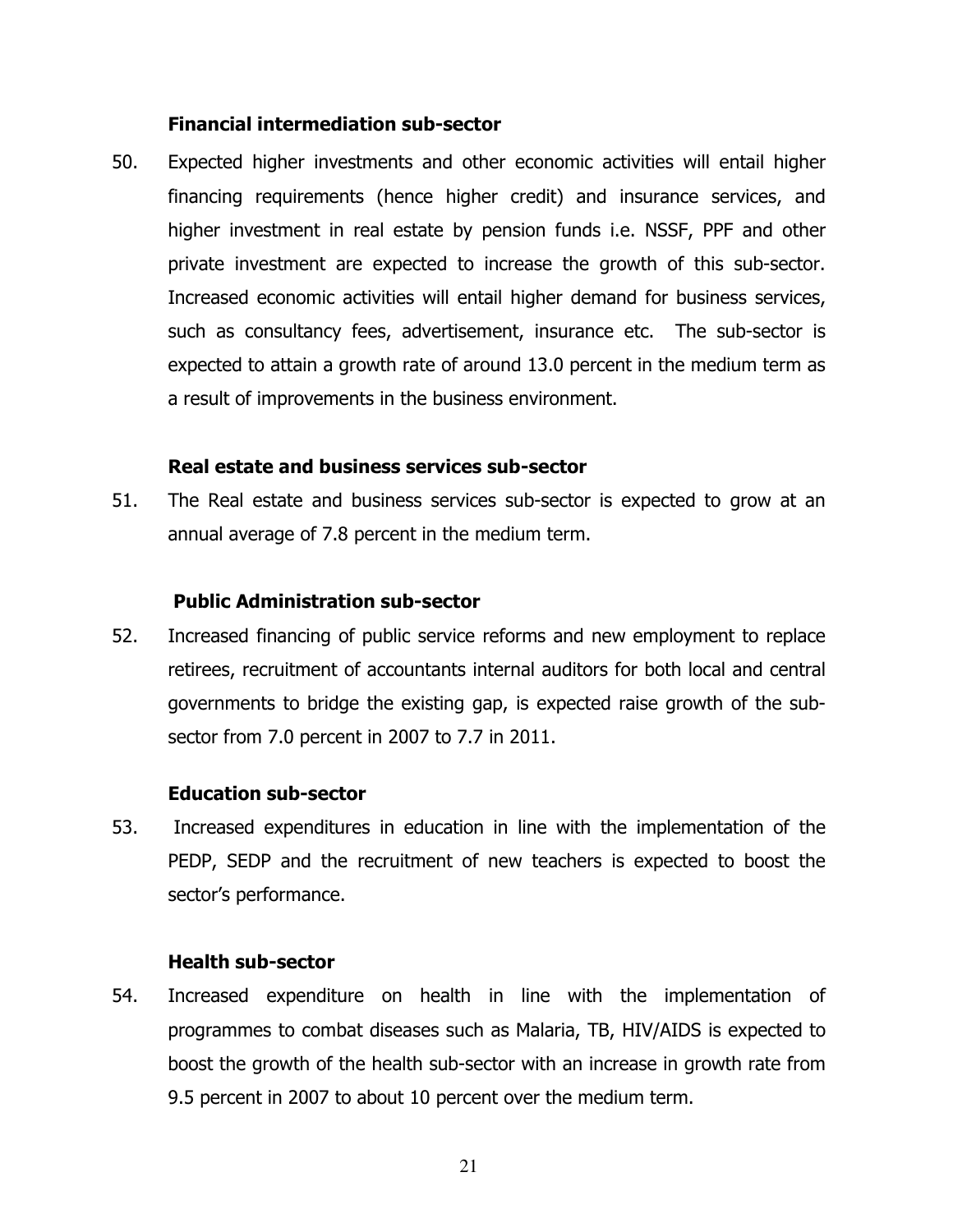#### Monetary and Credit Development

- 55. Consistent with the targeted inflation and GDP growth, money supply is projected to grow at 24 percent in the year to June 2007. The growth in money supply is projected to reach 24.3 percent in 2007/08, and thereafter slow down to 23.3 percent in 2008/09, and 22.3 percent in 2009/10, which are in line with the inflation target and general macroeconomic policy objectives.
- 56. Growth of credit to the private sector is projected to grow at around 38 percent in the short and medium term. This is in line with ongoing improvements in the business environment for both small and medium sized enterprises, enhancement of credit guarantee schemes, and government initiatives to promote microfinance activities and pro poor investments.
- 57. In the medium term, it is forecasted that the current account deficit will remain high but with a gradual declining trend. The current account deficit is projected at 8.2 percent of GDP in 2006/07 and slow down to 5.9 percent of GDP in 2009/10. The gradual decline in the current account deficit is expected to occur as a result of an increase in exports of goods and services.

#### Macroeconomic Projections and Policy Targets

- 58. The macroeconomic projections and policy targets for the period 2008/09– 20010/11 are as follows:
	- Attain a real GDP growth of 7.8 percent in 2008, 8.1 percent in 2009, 8.8 percent in 2010 and 9.2 percent by 2011;
	- Control Consumer Price Inflation (CPI) at below 5.0 percent by end June, 2008, consistent with major trading partners;
	- Increase domestic revenue collection to the equivalent of 16.4 percent of GDP in 2007/08, 16.7 percent in 2008/09, and 16.8 percent in 2009/10 and 16.9 percent in 2010/11;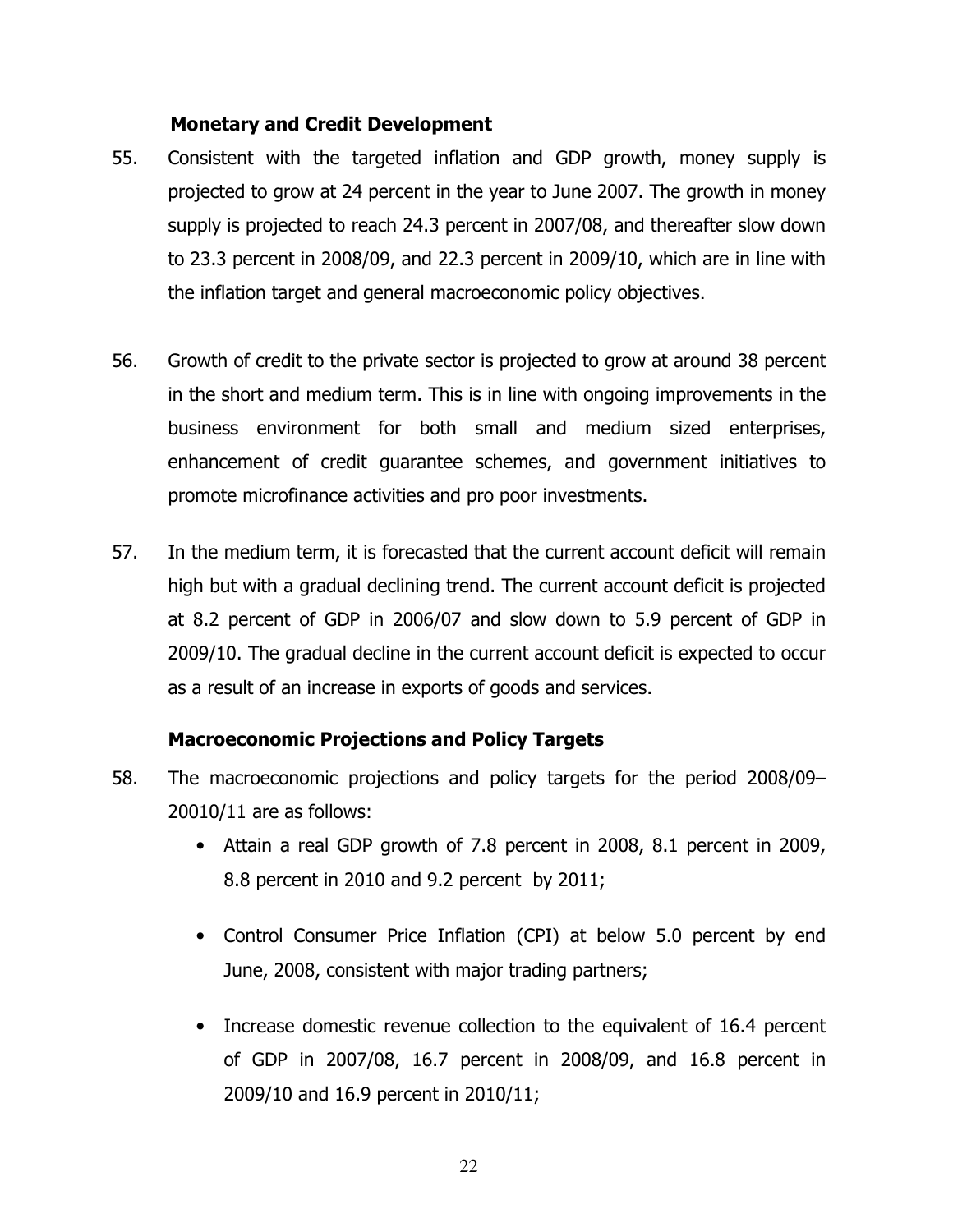- Contain the growth rate of  $M_2$  within a bands of 23.6 percent in 2006/07, 24.9 percent in 2007/08, 23.9 percent in 2008/09 and 22.9 in 2009/10, consistent with GDP growth and inflation targets;
- Maintain adequate official foreign reserves of not less than a value equivalent to five months worth of imports of goods and non-factor service;
- Maintain a market determined realistic exchange rate, with Bank of Tanzania's interventions exclusively limited to smoothing wide fluctuations and/or liquidity management purposes; and;
- Accelerate reforms to the requisite legal and regulatory framework for enhancing access to credit by the private sector.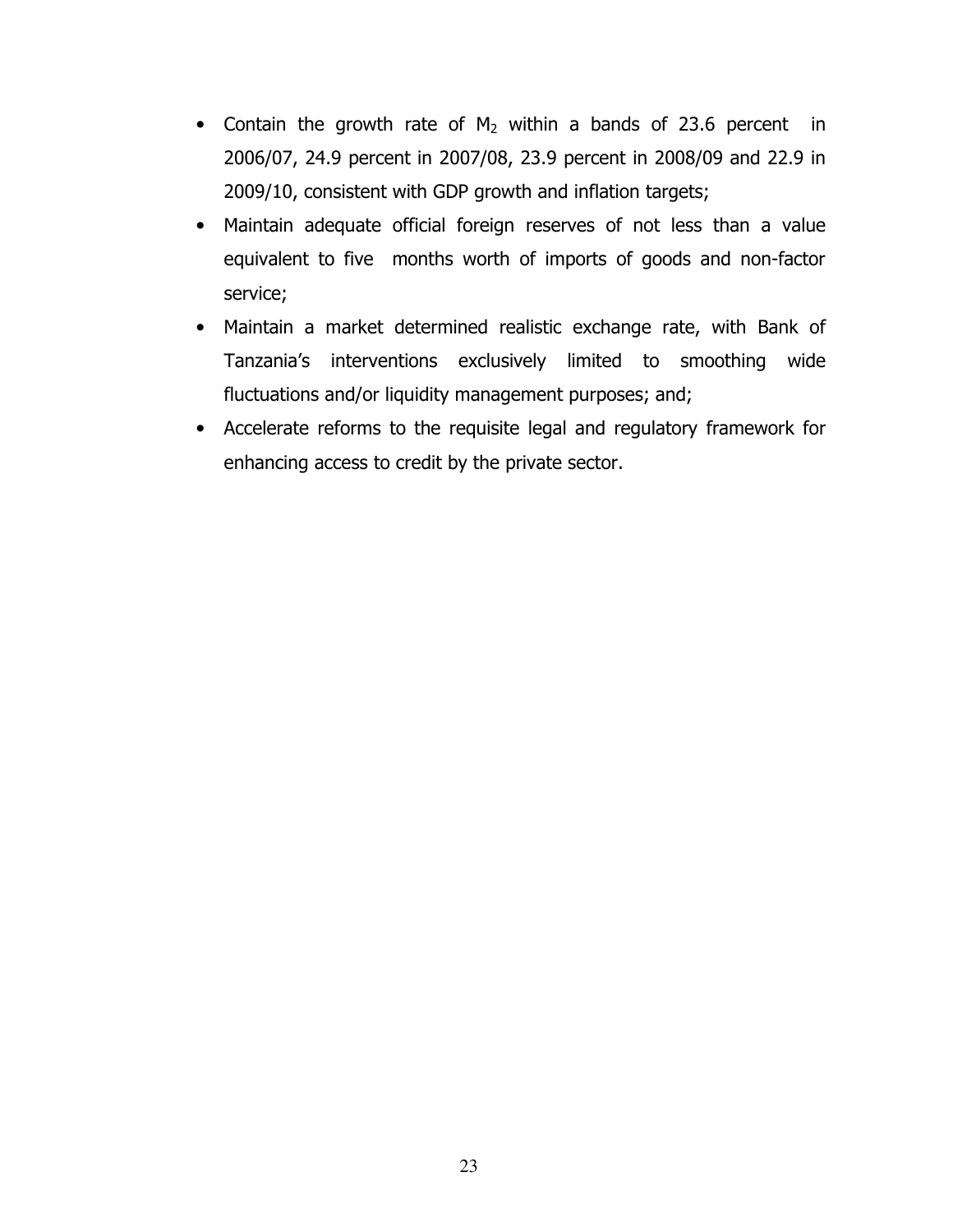# CHAPTER THREE

# Review of the Implementation of MKUKUTA:

59. This chapter reviews progress in implementing MKUKUTA during 2006/07 and part of 2007/08. To this end it will focus on the implementation of the selected priority areas within the three MKUKUTA clusters.

# Cluster I: Growth and reduction of Income poverty

# Agriculture Sector

60. During the period under review, the Government continued to implement interventions aimed at improving agriculture sector development in the country. These interventions include implementation of; the District Agriculture Development Plans; the Agriculture Marketing Systems Development Programme; the District Agriculture Investment Project; and the Participatory Agricultural Development and Empowerment Project. In 2006, an irrigated area of 9, 557 hectares was developed, compared to 14, 396 hectares which were developed in 2005. This has raised the area under irrigation to 273,945 hectares compared to 264,388 hectares during the period under review. The increase was a result of the construction and rehabilitation of 111 irrigation schemes in various parts of the country. With regards to improved seeds and fertilizers, about 89,941 tones of fertilizers procured under the subsidy arrangement were sold to farmers in 2006/07.

# Challenges

The sector faced the following challenges;

- Raising mechanization rates for irrigation;
- Enhancing efforts to attract and lure innovative commercial agricultural investments

24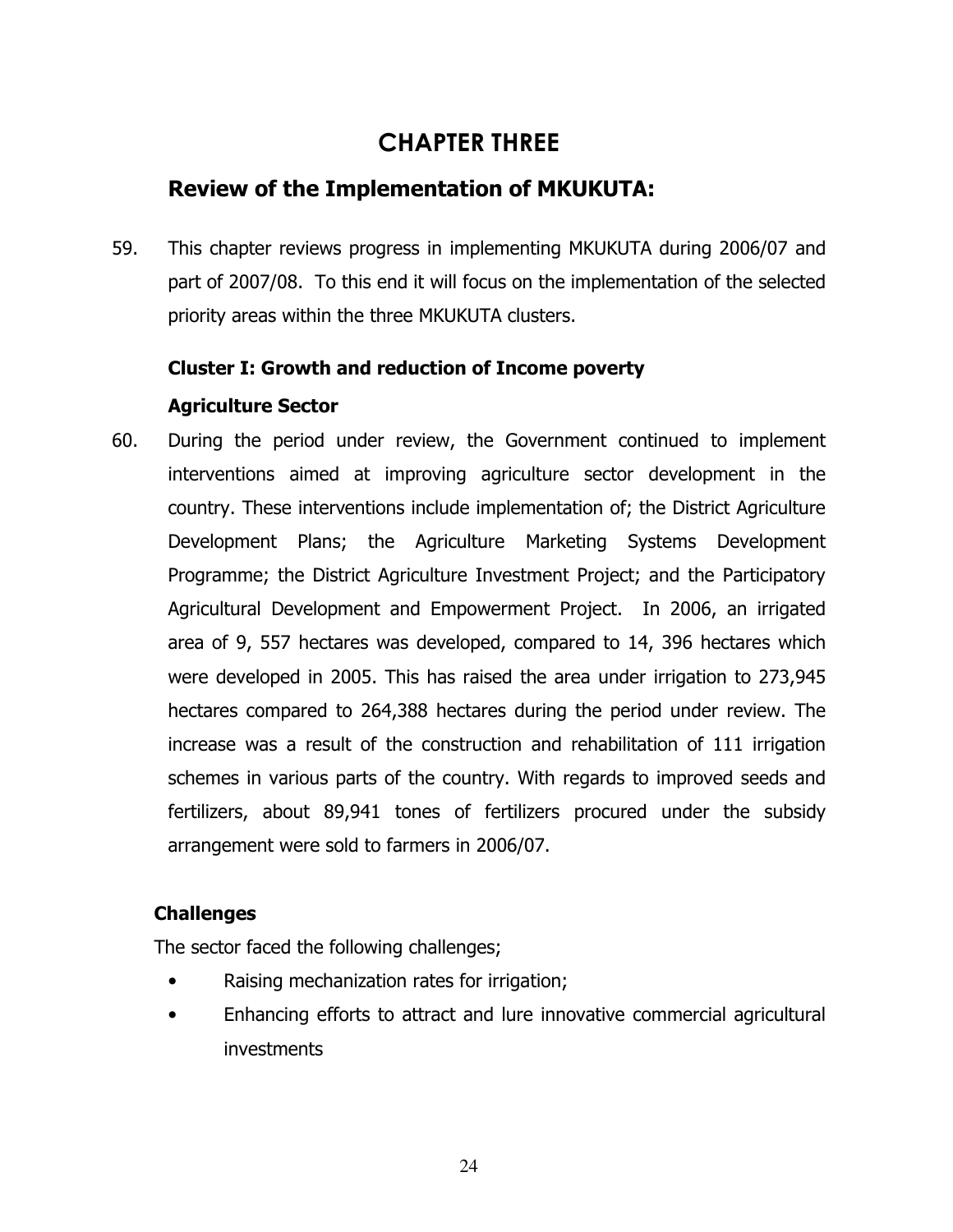- Promoting processing capacity, agricultural production, marketing information and incentives.
- Improving quality of DADPs (in order to address rural poverty and food insecurity; and
- Improving reliability of agricultural data and information

## Livestock Sub Sector

61. In 2005, milk production increased from 1.38 billion liters to 1.42 billion in 2006, and production of meat increased from 378,509 tons to 388,294 tons respectively. A total of 6,721 heifers/goats were distributed in a bid to satisfy the national annual demand of 8,000 heifers and the National Artificial Insemination Centre was rehabilitated. As a result, semen production increased by 14.2% between 2005 (51,230 doses) and 2006 (58,500 doses) and the number of inseminated cattle rose from 46,530 cattle in 2005 to 50,500 cattle in 2006 (an increase of 8.5%). Other achievements include; demarcation of 1,894,700 ha. of land for livestock farming in 135 villages.

# Challenges

- 62. Some of the challenges facing the Livestock Sub-sector are:
	- Enhancing the commercialization of our livestock industry while at the same time increasing per capita consumption of livestock products;
	- Satisfying the market requirements;
	- Adopting the use of improved pasture seeds to improve rangelands;
	- Enhancing capacity to control existing and newly emerging livestock diseases;
	- Developing agri-business sector to provide employment opportunities;
	- Ensuring the availability of participatory, cost effective and demand driven extension services including training of extension officers ;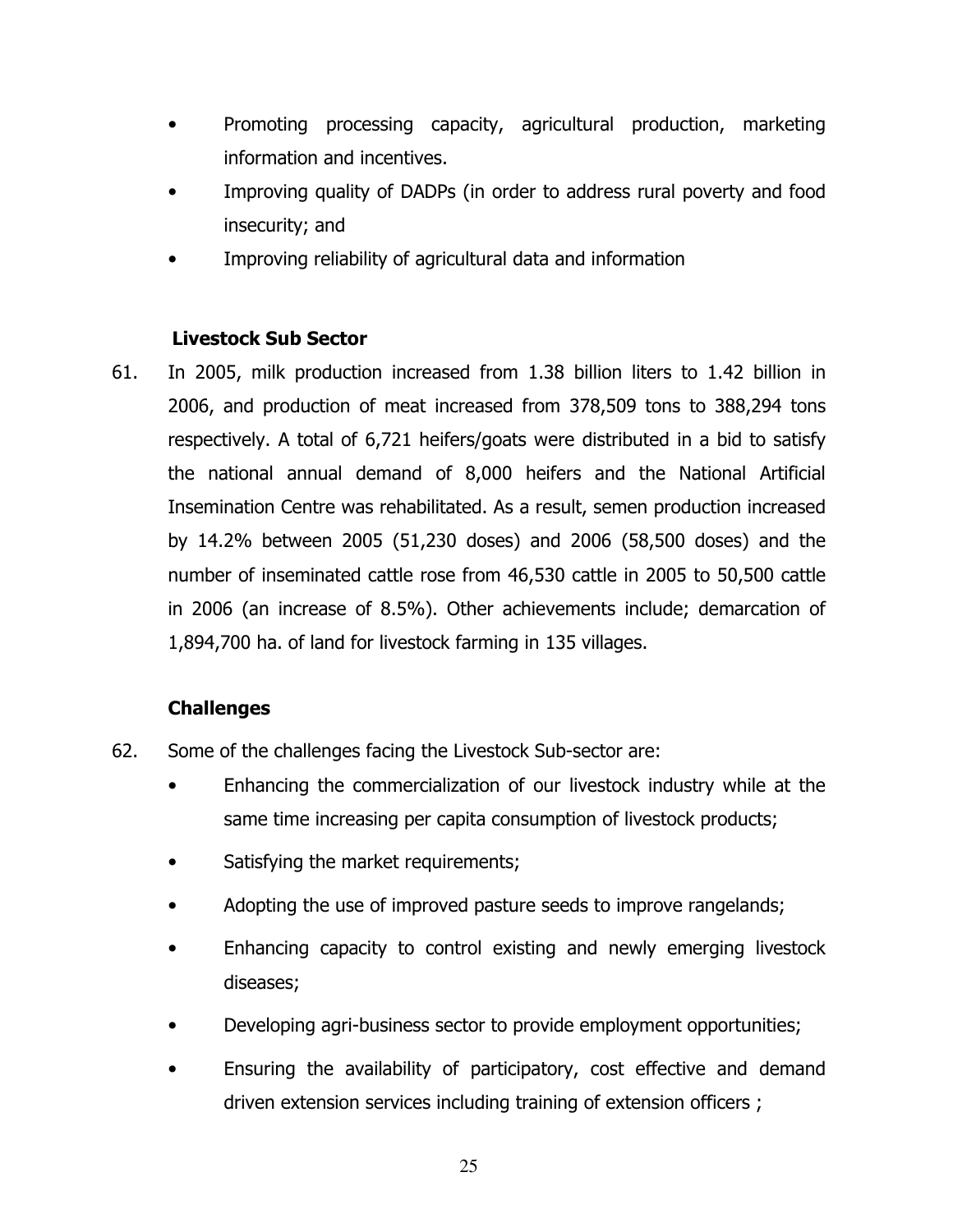- Changing livestock farmers' attitude from traditional to commercial livestock farming;
- Building capacity of stakeholders including pastoralists on environmental protection to ensure sustainable livestock farming; and
- Increasing investments in the livestock sector.

## Fishing Sector

#### Achievements

Some of the achievements recorded by the sector include:-

- The National Aquaculture Development Strategy has been developed to guide aquaculture development in the country.
- Monitoring of foreign fishing vessels, whereby a total of 69 fishing vessels have been registered so far this year;
- A total of 19 fish landing sites have been improved around lake Victoria; and
- 1,458 samples of fish fillets, water and sediments were analysed for presence of unwanted micro organisms and chemical residues in different laboratories.

# **Challenges**

Some of the main challenges in the fisheries sector include:

- To address the increasing use of illegal fishing gears and methods and combat traficking of fish and fishery products across the borders;
- To tap the vast potential of the aquaculture development that could contribute significantly to food security, employment and national income; and
- To protect depletion of endangered species with commercial value such as prawns and Nile perch.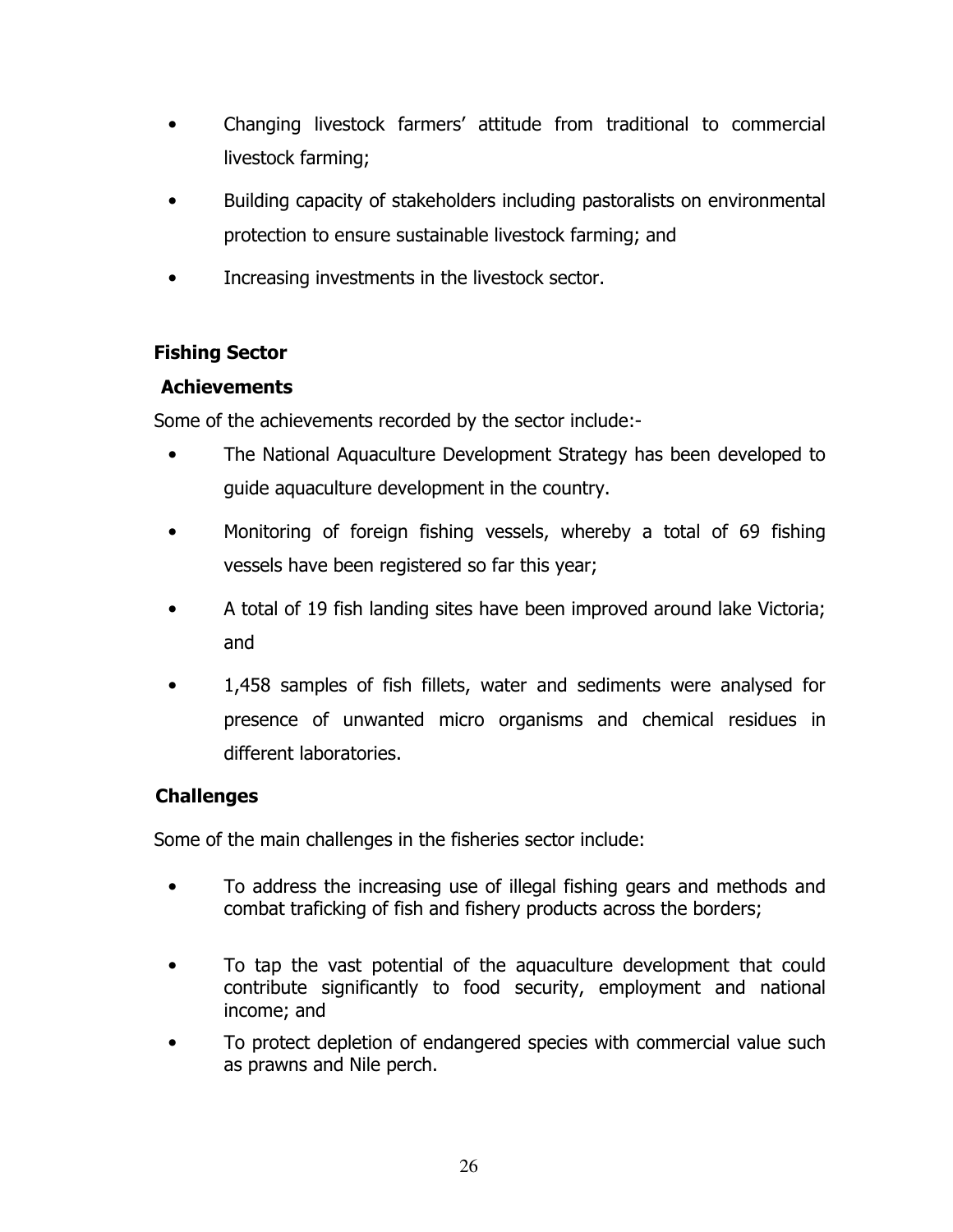# Manufacturing:

63. During the period under review, the implementation mainly focused on product and market development, technology development and transfer; improvements in agro processing, export stimulation and enhancing entrepreneurial skills.

# 64. Achievements

- Employment in the manufacturing sector increased from 88,713 persons in 2005 to 93,426 in 2006;
- On average, capacity utilization in the manufacturing sector grew from 37% in 2005 to 43% in 2006;
- Five export manufacturing industries under the Export Processing Zone (EPZ) program were established; and
- A total of 66 licenses were issued to establish new industries, out of which 48 have started production.

# **Challenges**

- Improving the quality of domestically manufactured goods in order to compete with our neighbors as well as internationally;
- Addressing supply side constraints in the domestic manufacturing sector;
- Strengthening forward and backward Linkages between manufacturing and other sectors of the economy;
- Ensuring compliance to rules and regulation under East African custom union;
- Meeting the required standards as per International standard organization (ISO);
- Taking advantage of the opportunity that is available under the principle of asymmetry in the East Africa custom union;
- Ensuring value addition in agricultural and natural resources products; and
- Ensuring availability of domestic resources for investment in agroprocessing and other manufacturing industries.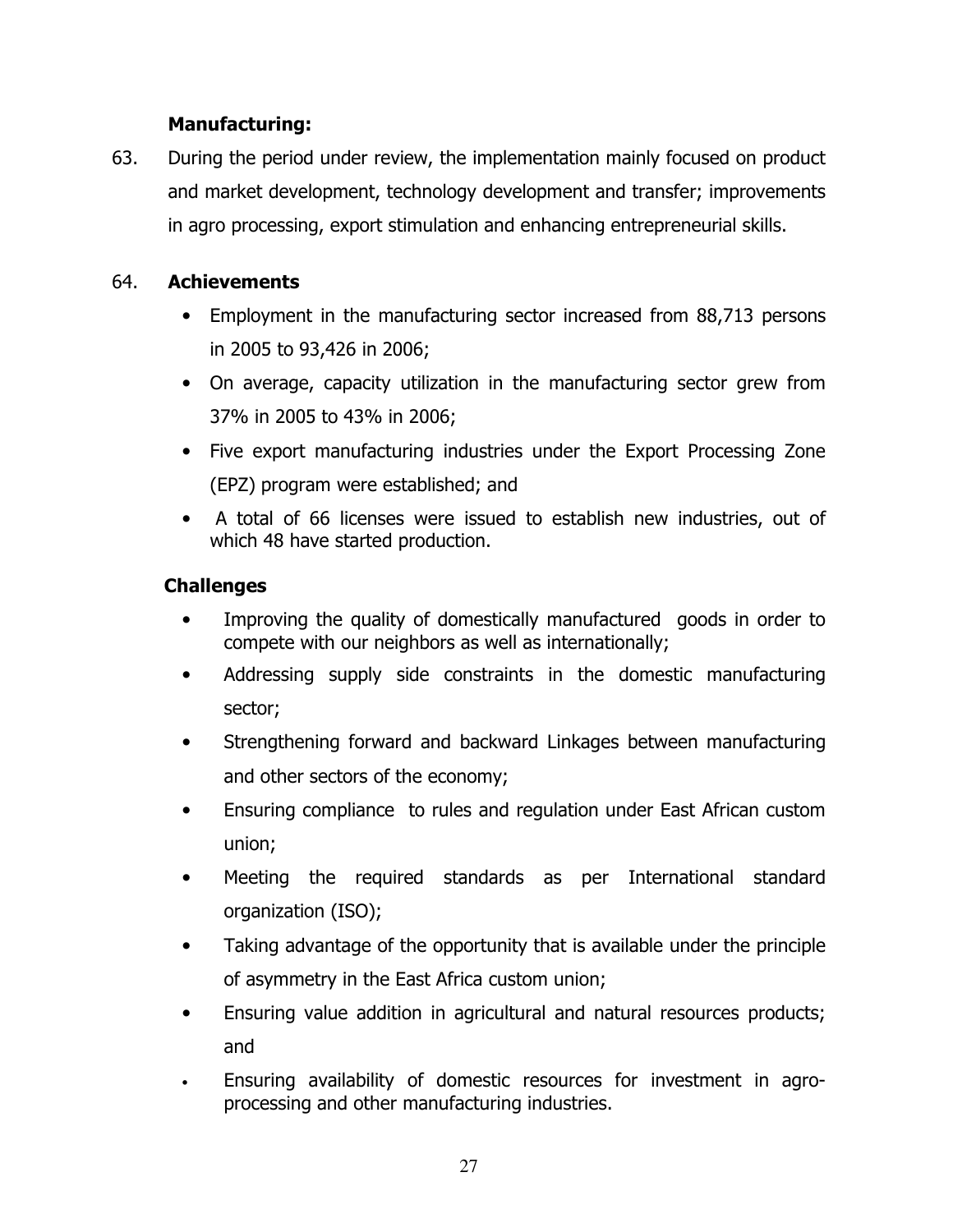#### Roads

65. Priority areas in the road sector in 2006/07 were construction of new roads, upgrading and rehabilitation, and maintenance of existing road network. Main roads under construction include; Nangurukuru-Mbwemkuru, Mbwemkuru-Mingoyo, Dodoma – Manyoni, Singida- Manyoni, Kyamyorwa–Buzirayombo– Geita-Usagara and Mbeya-Makongolosi.

Notable achievements registered in this sector for the fiscal year under review include the following:

- In the trunk road category, 318 km of tarmac roads were constructed; 78 km of tarmac roads were rehabilitated and 153 km of gravel roads were also rehabilitated;
- In the category of regional roads, 365 km of gravel roads and 15 km of tarmac roads were rehabilitated;
- A total of 3,181 km of council roads were rehabilitated;
- A total of 5,080.4 km of trunk roads were maintained;
- A total of 4,172.7 km of paved and 4,295.5 km of unpaved regional roads were maintained;
- A total of 32 and 42 trunk and regional roads bridges respectively were maintained;
- The preparation of the Transport Sector Investment Program (TSIP) which aims at ensuring that all trunk roads are paved by 2018 was completed;
- Preparation of regulations for implementation of the Roads Act 2007, which aims at strengthening the legal framework, is in progress.

#### Challenges

- 66. Challenges faced during the year under review include ;
	- Ensuring that work contracts in all projects are concluded without delay and that project implementations are within schedule;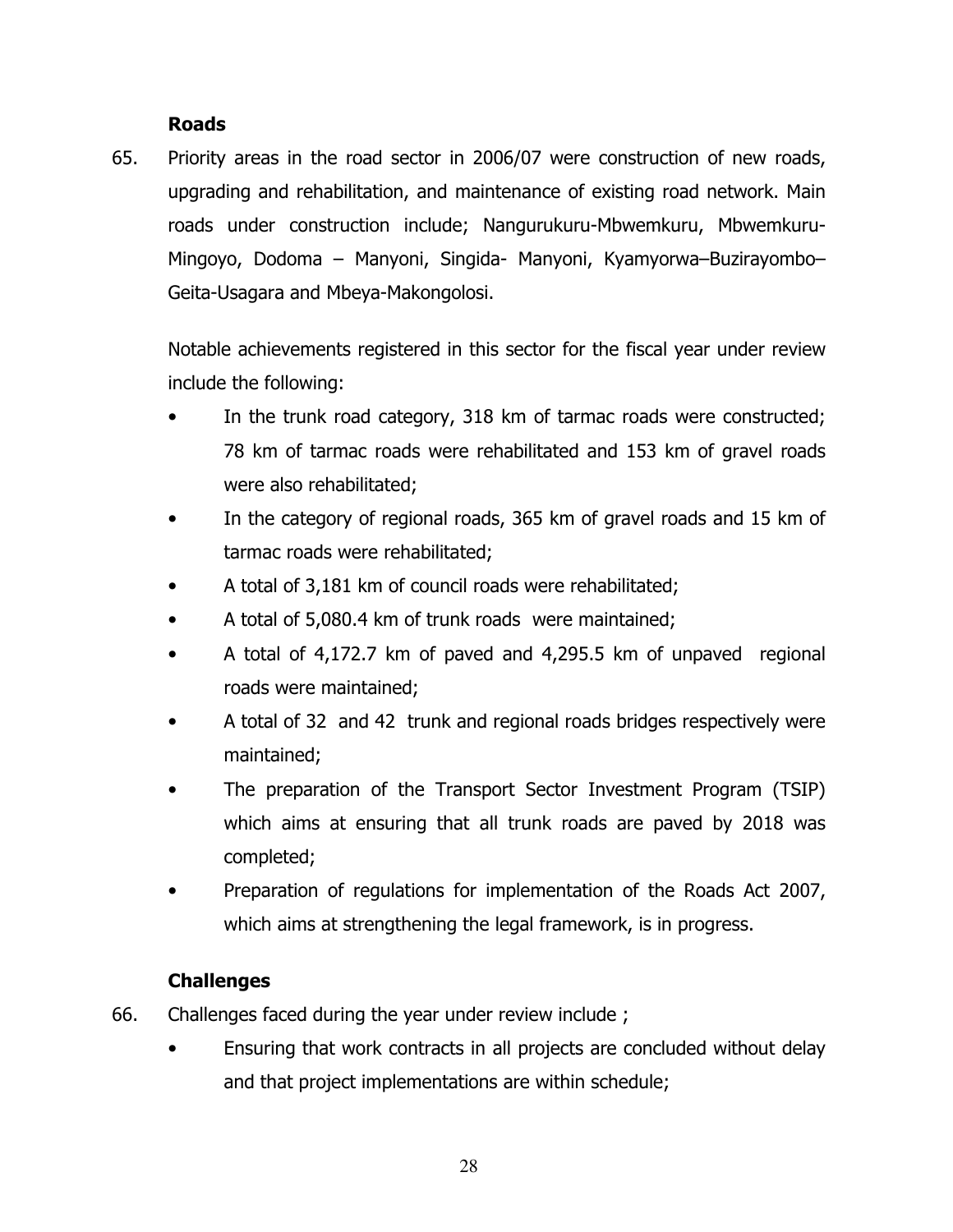- Ensuring quality performance by contractors in terms of road construction and rehabilitations;
- Ensuring sustainable routine road maintenance;
- Increasing the stock or availability of road construction and maintenance equipment; and
- Enhancing the capacity of local contractors in the roads construction.

# Energy Sector

67. During the financial year 2006/07, the country was hard hit by drought, which caused acute power crisis. The Government took deliberate measures to mitigate the situation by implementing an Emergency Power Programme. The measures included renting thermo and gas fired power plants with capacity of generating 185 MW.

# Achievements

- 68. The following achievements were realized:
	- Establishment of Rural Energy Agency (REA) which will fund rural electrification projects and other projects;
	- Installation of 8 MW gas fired plant was completed under Mnazi Bay Gas to Electricity project;
	- Completion of work on seismic data recording at Mandawa in Kilwa district leading to the acquisition of 500 line kilometers of new seismic data;
	- Drilling of wells at Mnazi Bay field, Songo Songo, and Mkuranga; and
	- Completion of a feasibility study for utilization of natural gas in Dar es Salaam for households, institutions and motor vehicles.

# **Challenges**

Notable challenges facing this sector include:

- Establishing alternative sources of power generation in order to have reliable supply of electricity;
- Handling monopolistic situation in the power sector; and
- Coping with the fluctuating prices of petroleum products in the world market.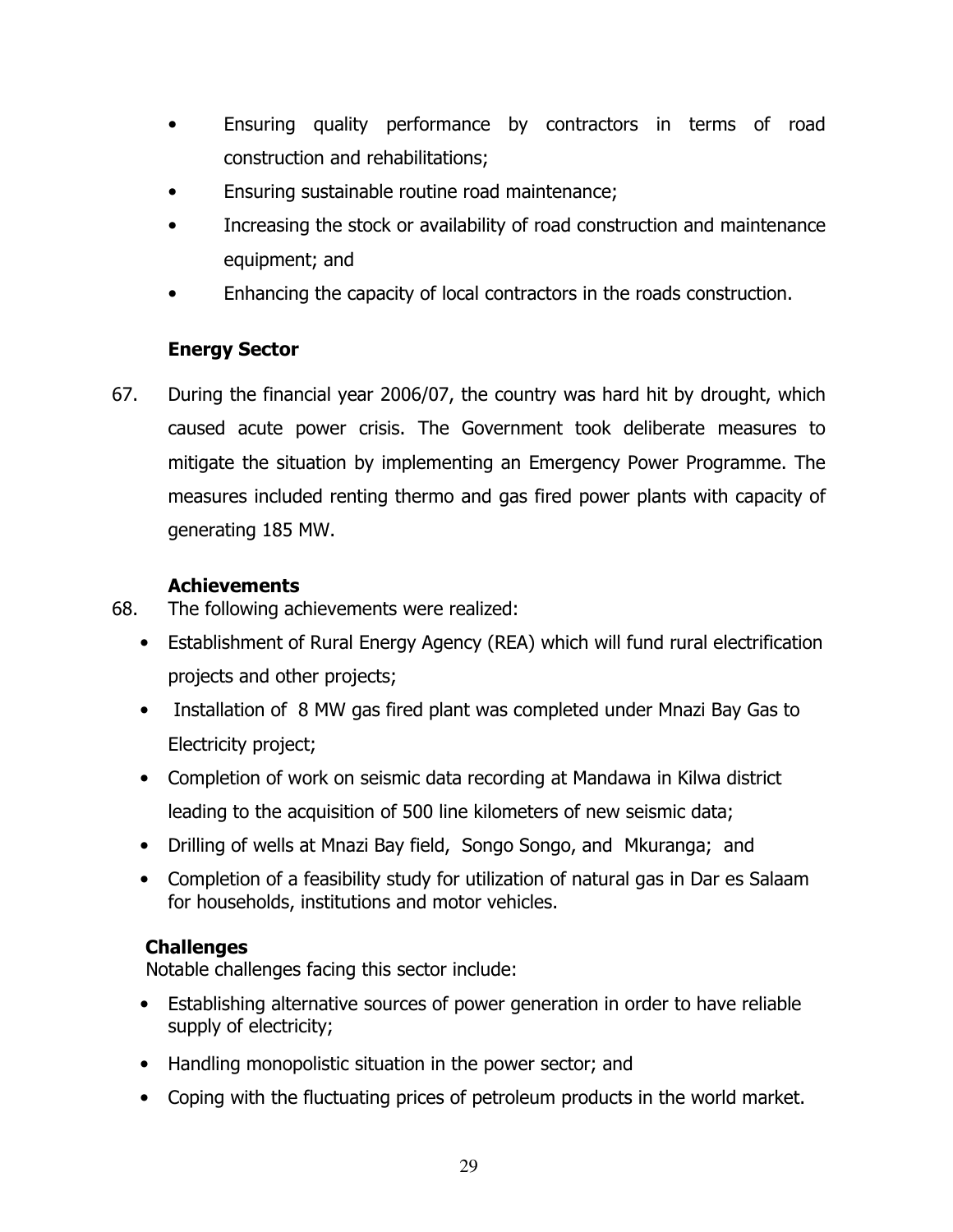#### Mining Sector

69. The mining sector continued to substantially contribute to the economic growth. Six large-scale gold mines were the major contributors to the sector's growth and foreign export earnings.

#### Achievements

- 70. During the period under review, the sector registered the following achievements:-
	- Mining Cadastre Information Management System (MCIMS) has been fully operationalized by activating the Wide Area Network for all 21 Mining offices in the Regions. Some offices have started entering mineral rights and dealers' license data in the Cadastre system;
	- A total of 4,166 Primary Mining Licenses (PMLs) were re-surveyed to ascertain boundaries and verify ownership;
	- Operationalization of the Arusha Gemstone and Curving Centre; and
	- A Laboratory for analyzing concentrates and gold samples from auditing exercise for large scale gold mines was established.

# **Challenges**

- 71. During the period, the sub-sector faced the following challenges:-
	- Enhancing institutional capacity;
	- Enhancing programs for mines inspections;
	- Promoting investment in the mining sub-sector;
	- Controlling environmental degradation in the mining areas; and
	- Promoting mineral value addition activities.

# Transport Sector:

72. A number of activities and processes took place during the review period as part of the implementation of MKUKUTA. The government has finalized the preparation of the Transportation Sector Investment Plan (TSIP) covering all sub sectors, Local Government and crosscutting issues. The TSIP has been prioritized and aligned with the Medium Term Expenditure Framework 2007/08  $-2009/10.$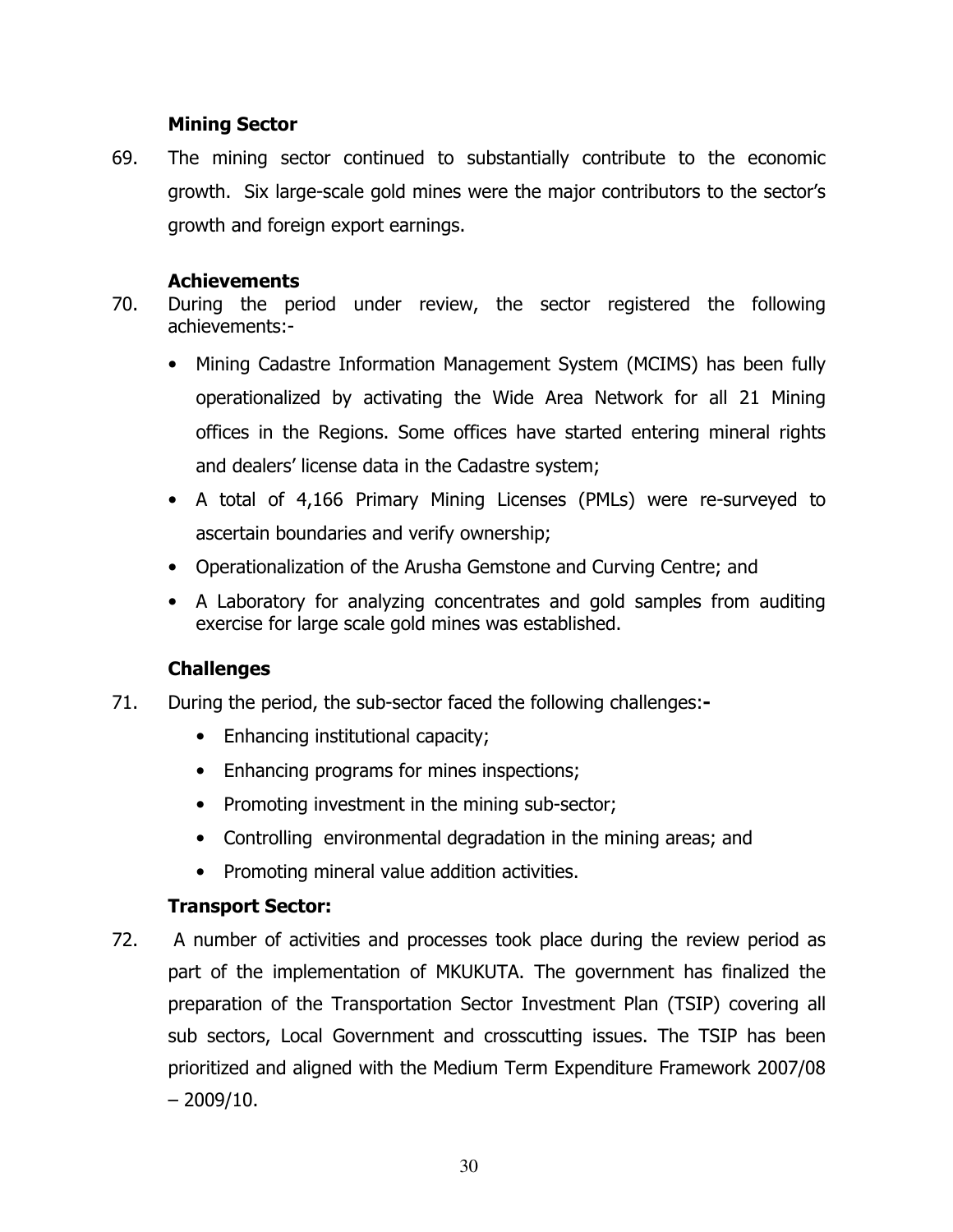- 73. With respect to marine transport, the Tanzania Ports Authority implemented a number of projects which were designed to modernize ports, including investment in cargo handling equipments and steps to upgrade infrastructure.
- 74. With regard to railway transport, the Government has taken steps to revamp the central railway transport by handing over the TRC services to Tanzania Railways Limited (TRL). TRL has managed to reinstate railway transport services between Dar es salaam and Dodoma.
- 75. The Government through the Tanzania Airports Authority (TAA) and Tanzania Civil Aviation Authority (TCAA) implemented a number of development projects that were designed to further modernize the airports. The goal has been to improve and expand air transport infrastructure to foster both domestic and international trade.

- 76. The Transport sector is facing the following challenges:
	- Enhancing handling capacity at the Dar es salaam port,
	- Improving transport services of other modes connected to the ports such as railways and roads.
	- Improving rail infrastructure and rolling stock;
	- Enhancing efficiency in the provision of international air navigation services;
	- Accommodating changes that have taken place in the policy framework as laid out in the Civil Aviation Master Plan; and
	- Reducing congestion on Dar-es-Salaam city roads

#### Lands:

- 77. During the period under review, achievements in the Lands sector include:-
	- 3,214 Village boundaries were surveyed in nine regions namely Coast, Lindi, Iringa, Mbeya, Rukwa, Kigoma, Kagera, Shinyanga and Tanga. This surpassed the target of surveying 3,000 villages;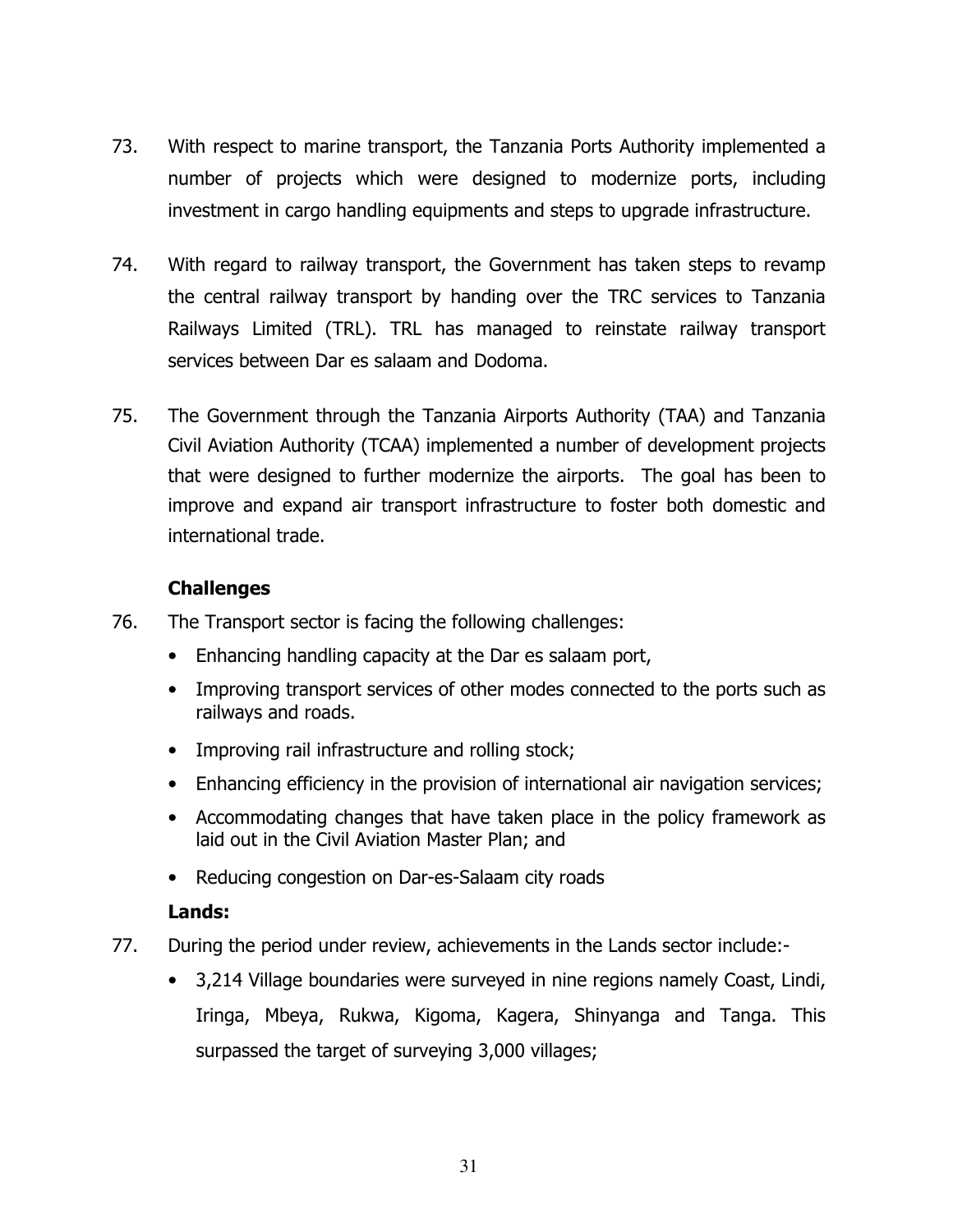- The target of capacitating LGAs in land survey necessitated the survey of 18,573 plots by LGAs in Morogoro, Mwanza and Mbeya;
- Survey/production of 30,655 plots for different uses in Dar es Salaam;
- Facilitated the enactment of the Land Use Planning Act, the Urban Planning Act and the Town Planners Registration Act in 2007 for the purpose of improving human settlements in the country;
- Master Plan prepared for Mwanza and Mtwara/Mikindani and Interim Plans for Tandahimba, Tunduru, Namtumbo, Masasi, Babati, Mererani, Ushirombo and Misungwi;
- National Land Use Framework for 2007 2027 prepared;
- Establishment of 10 district Land and Housing Courts; and
- Central redevelopment plan for Tanga, Singida, Upanga and Kurasini in Dar es Salaam.

- Enhancing capacity at LGAs in terms of equipment, human resources and financial resources in order to reduce massive unplanned settlements in the country;
- Meeting the increasing demand for surveyed plots in urban areas;
- Meeting the growing demand for land for large scale investment in farming; and
- Enhancing capacity of LGAs in managing the development of urban areas according to master plans.

# Cluster II: Improved Quality of Life and Social Well Being

78. This section reviews the performance of cluster two and the main challenges for future improvement. The focus is on the social services sectors: education, health, and water and sanitation. Generally, there was progress on achieving indicator target values of social well-being and quality of life.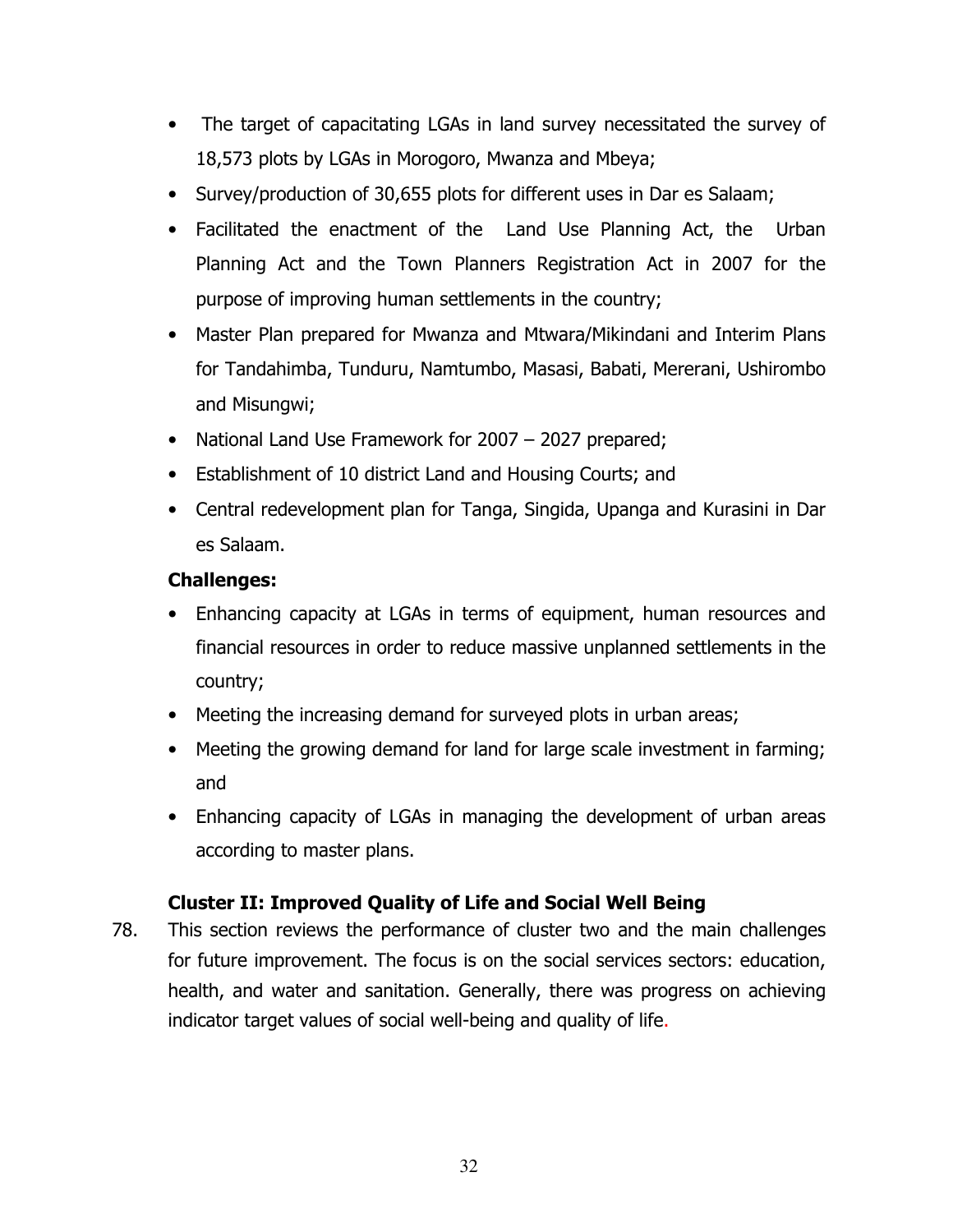#### Education:

- 79. Notable achievements have been made in ensuring: equitable access to primary and secondary education amongst boys and girls; universal literacy among men and women; and the expansion of higher, technical and vocational education. During the period under review, the Government continued to implement the Primary Education Development Programme (PEDP) and the Secondary Education Development Programme (SEDP). Significant achievements have been recorded at various levels. For example, at primary school level, number of schools and streams increased from 14,700 and 208,471 in 2006 to 15,624 and 218,162 in 2007, respectively. Standard one enrolment increased from 1,316,727 pupils in 2006 to 1,379,293 in 2007, an increase of 4.8 per cent. At this level, Gross Enrolment Ratio (GER) and Net Enrolment Ratio (NER) for both boys and girls including children with disabilities also increased from 112.7 percent and 96.1 percent in 2006 to 114.4 percent and 97.3 percent in 2007, respectively.
- 80. In regard to transition rate from primary to secondary, this has increased from 21.7 percent in 2002 to 67.5 percent in 2006 thereby surpassing the MKUKUTA target of 50 percent. The increase in recruitment of primary school teachers has led into a decline in teacher-pupil ratio from 1:58 in 2005 to 1:52 in 2006 though the situation varies across regions. As a result of these developments, the NER in secondary education increased from 5.9 percent in 2002 to 13.4 percent and 20.6 percent in 2006 and 2007 respectively, partly attributed by the expansion and increased number of secondary schools. The number of secondary schools increased from 927 in 2000 to 1,755 in 2006. The number of students registered for Form I secondary education increased from 243,309 in 2006 to 401,011 in 2007, equivalent to an increase of 65 percent. The number of students who joined high school (form five) in public schools increased from 15,509 in 2005 to 33,088 in 2007, an increase of 119.1 percent.
- 81. With respect to higher learning institutions, student enrollment increased from 55,134 in academic year 2005/06 to 75,346 in 2006/07, of which percentage of female was 35 and male 65. The enrolment rate is expected to exhibit an upward trend following the implementation of the various sector policies such as higher education, science and technology, as well as vocational and education training policy.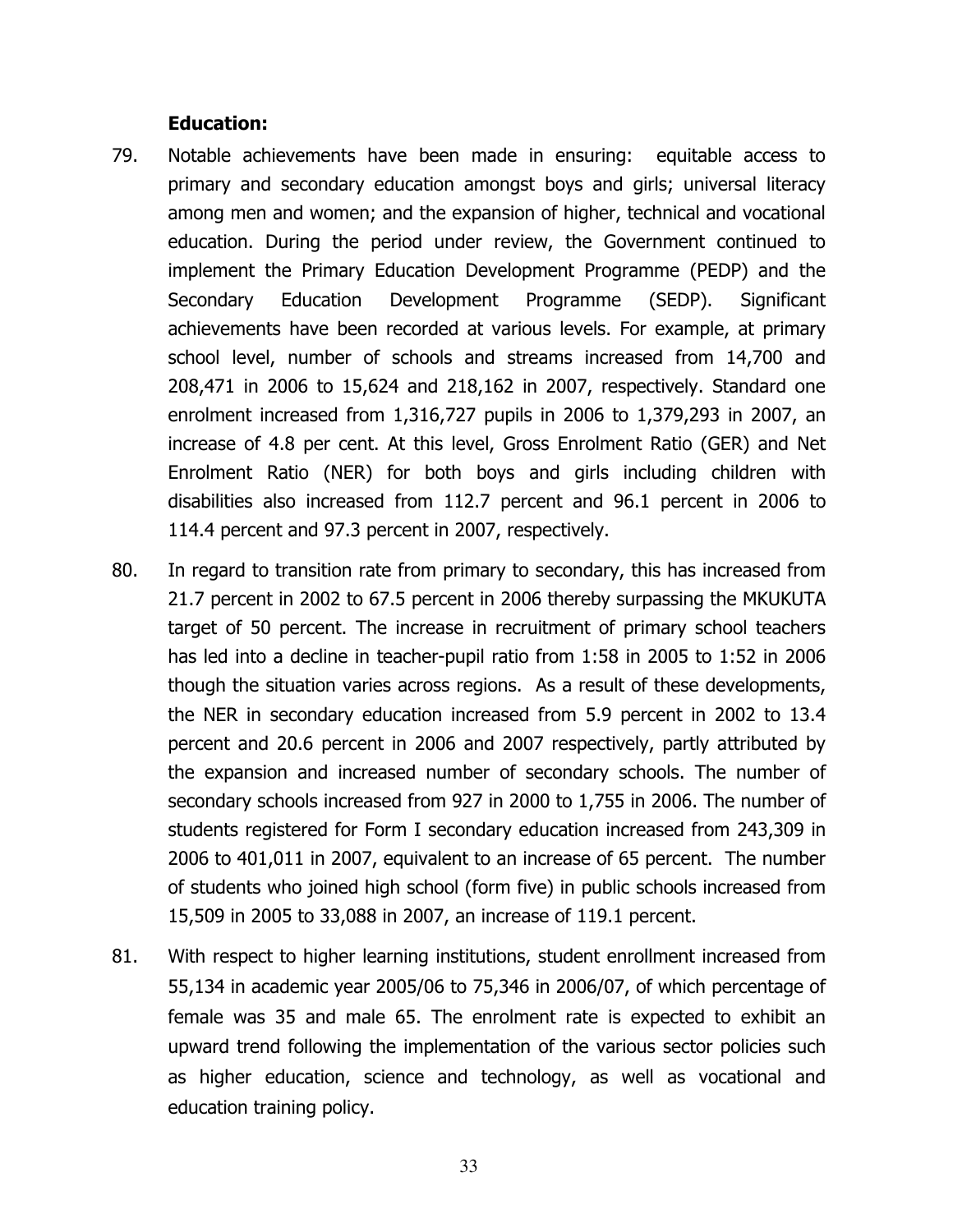- 82. Besides the various developments that are taking place to ensure that there is equitable access to education at all levels, a number of challenges remain to be addressed. These include:
	- Safeguarding education standards and quality at all levels;
	- Enhancing capacity of staff at all levels;
	- Improving infrastructure facilities in secondary schools, tertiary and vocational training institutions/centers;
	- Providing quality education that will meet diverse labor market demands;
	- Reducing gender disparities in enrolment at advanced secondary and tertiary levels of education; and
	- Reducing drop out rates for girls in primary and secondary schools.

#### Health

- 83. The National Health Policy of 1990 was reviewed in 2007 and a ten year Primary Health Service Development Programme (PHSDP) was developed. In addition, the sector developed a road map to implement strategies on Maternal and Child Health Programme, sanitation and hygiene; and control of non communicable diseases including HIV/AIDS. The roll over plan for ARVs provision, care and treatment was also pursued.
- 84. Coverage of OPVO (Polio Vaccine given to newborns either after delivery or within 14 days of delivery) increased from 33 percent in 2001 to over 60 percent in each of the last three years. However, based on DPT-HB3 which is taken as a proxy for overall performance in immunization, coverage for 2006 stood at 87 percent compared to 86 percent in 2005 (TDHS-2004/05), thereby exceeding the MKUKUTA target of 85 percent. With regard to malnutrition, the TDHS 2004/05 indicated that the proportion of under-five stunted (height for age) and underweight (weight for age) dropped from 44 and 29 percent to 38 and 22 percent respectively. However, maternal mortality rate increased from 529 per thousand live births in 2000 to 578 in 2005 partly due to the impact of the HIV and AIDS pandemic.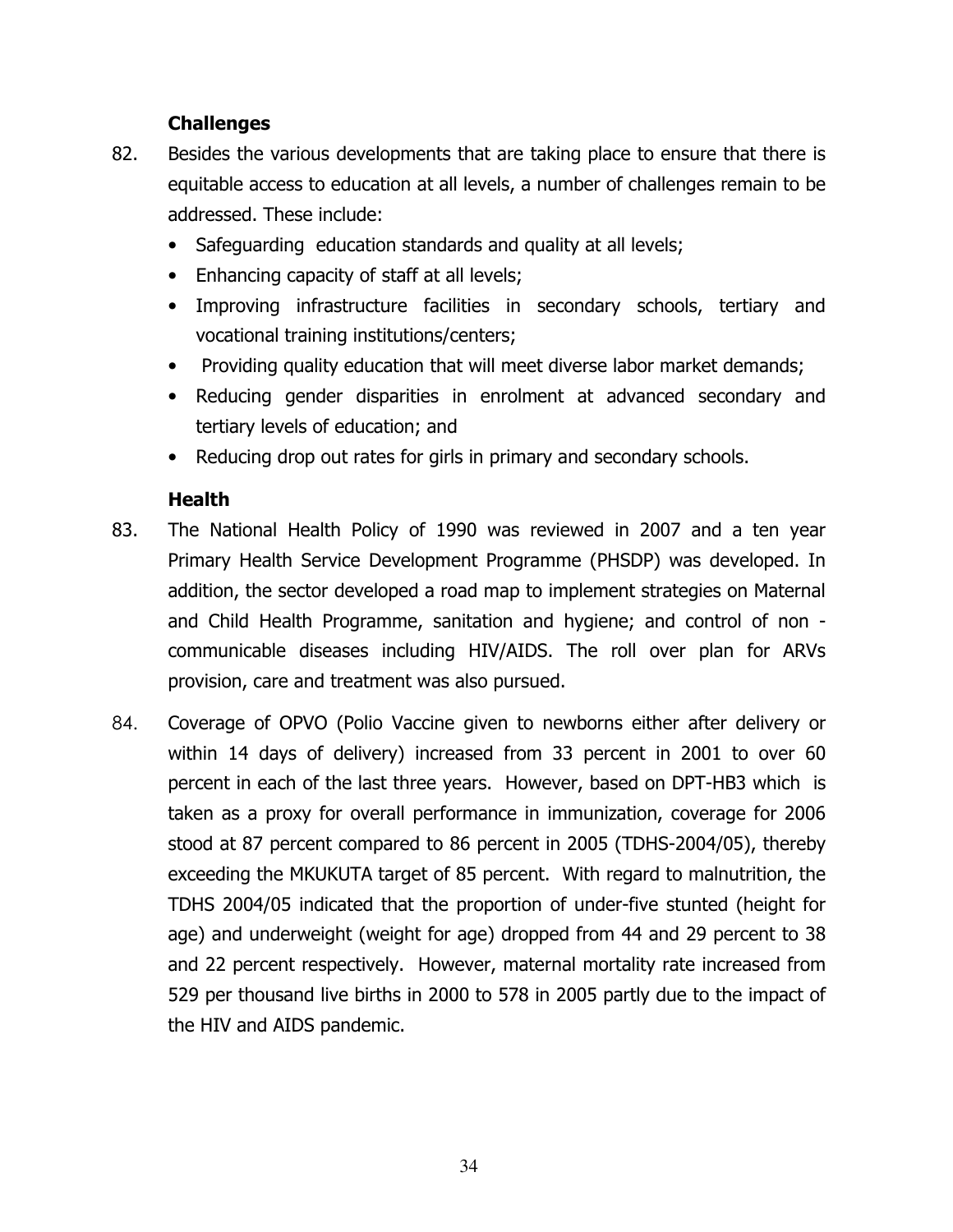85. The availability of medicines, medical supplies and equipment to health facilities has improved over time. Despite this effort, the rapid population growth and ongoing construction of new facilities have great impact on the demand for medicines and medical supplies.

#### **Challenges**

- 86. Challenges facing the sector include:
	- Sustaining achievements attained in DPT-HB3 immunization coverage and scaling up in all regions;
	- Reducing new cases of TB, and making voluntary counseling and testing for HIV and AIDS as a matter of routine;
	- Reducing dependence on external financing for HIV/AIDS interventions including provision of ARVs and research;
	- Enhancing both quantity and quality of services with the adoption of the publicprivate partnership;
	- Building human resource capacity at all levels in terms of number , quality and skills mix;
	- Meeting increasing demand for ARVs;
	- Ensuring the availability of appropriate equipments in terms of technology; and
	- Motivating and retaining staff particularly those working in hard to reach and disadvantaged areas.

#### Water and Sanitation

87. During the period under review, the government continued to improve and expand water supply in both rural and urban areas. The proportion of population with access to clean and safe water increased from 53.5 percent in 2005/06 to 55.7 percent in 2006/07 in rural areas and from 74 percent to 78 percent in urban areas.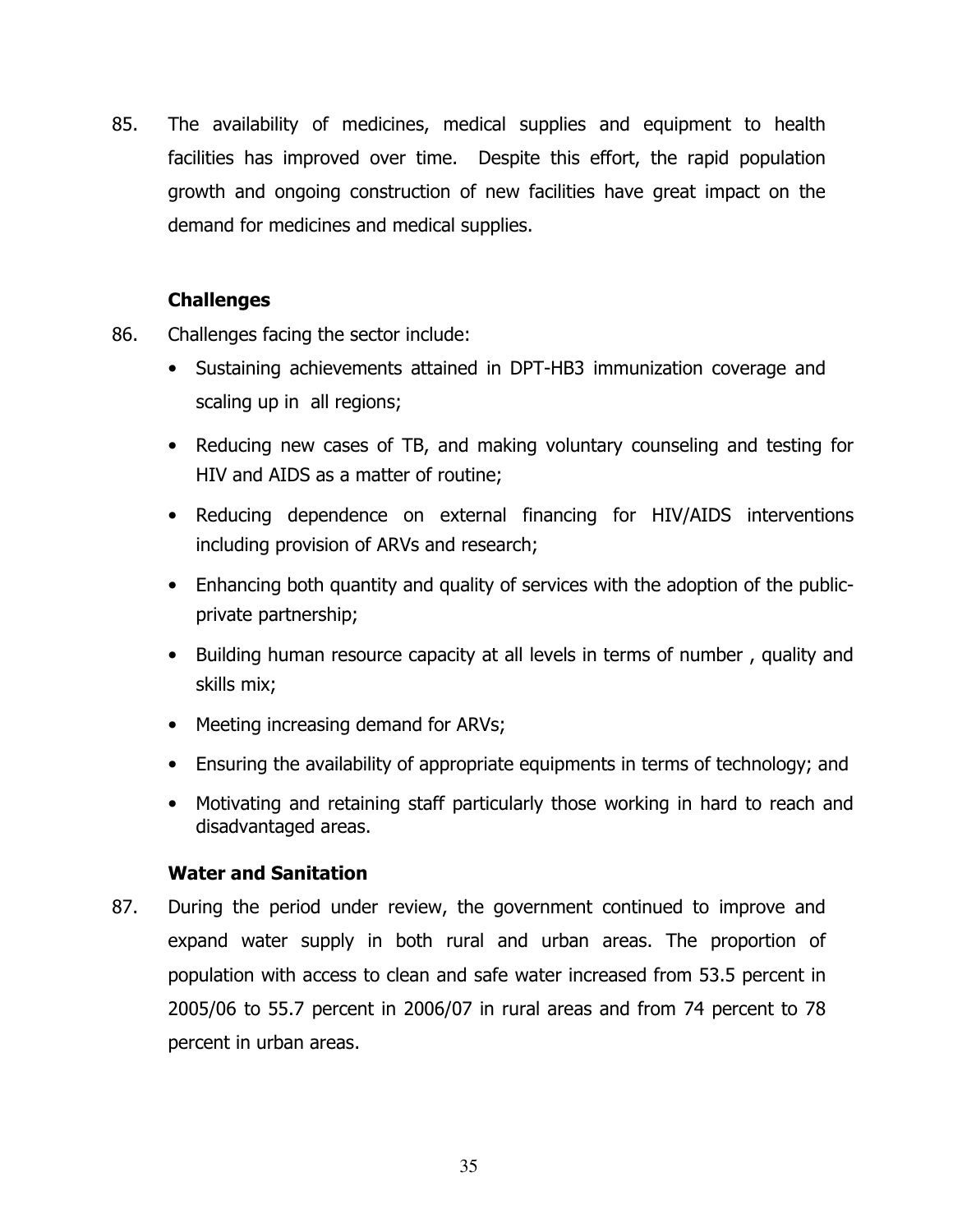- 88. The average of 17 percent of population with access to sewerage service in various Urban Water Authorities was maintained and 25 percent of the wastewater generated daily was collected and disposed through sewerage systems. Expansion, rehabilitation and construction of urban sewerage systems in different municipals and cities are still in progress.
- 89. To accelerate the achievement of MDG and MKUKUTA targets for water and sanitation sector, the Government has started the implementation of the first 5 years (2006-2010) of the long term Water Sector Development Programme (WSDP-2006-2025). The Programme covers three sub-sectors: (i) Rural Water Supply and Sanitation (WSS); (ii) Urban Water and Sanitation; and (iii) Water Resources Management and Development as well the (iv) Institutional Strengthening and Capacity Building. A Sector Wide Approach to Planning (SWAP) has been adopted with the objective of meeting the resource shortfall in the Government's budget over the next 5 years.
- 90. Efforts to address environmental pollution have continued over the period. A total of 3,058 water source points were inspected to examine water pollutants and environmental degradation agents.
- 91. The government continued with construction of infrastructure on the Water Supply Project from Lake Victoria to Kahama and Shinyanga Towns. The project will also supply water to 54 villages along the pipeline route in Mwanza and Shinyanga regions. On completion, the project will carter for demand of 120,000m3/day for 1,000,000 people over a period of 10 years. The project is expected to be completed during financial year 2007/2008. Other projects in the water sector include: Dar es salaam Water Supply and Sanitation Project (DWSSP); the National Rural Water Supply and Sanitation project (NRWSSP) and the Water Sector Development Programme (WSDP).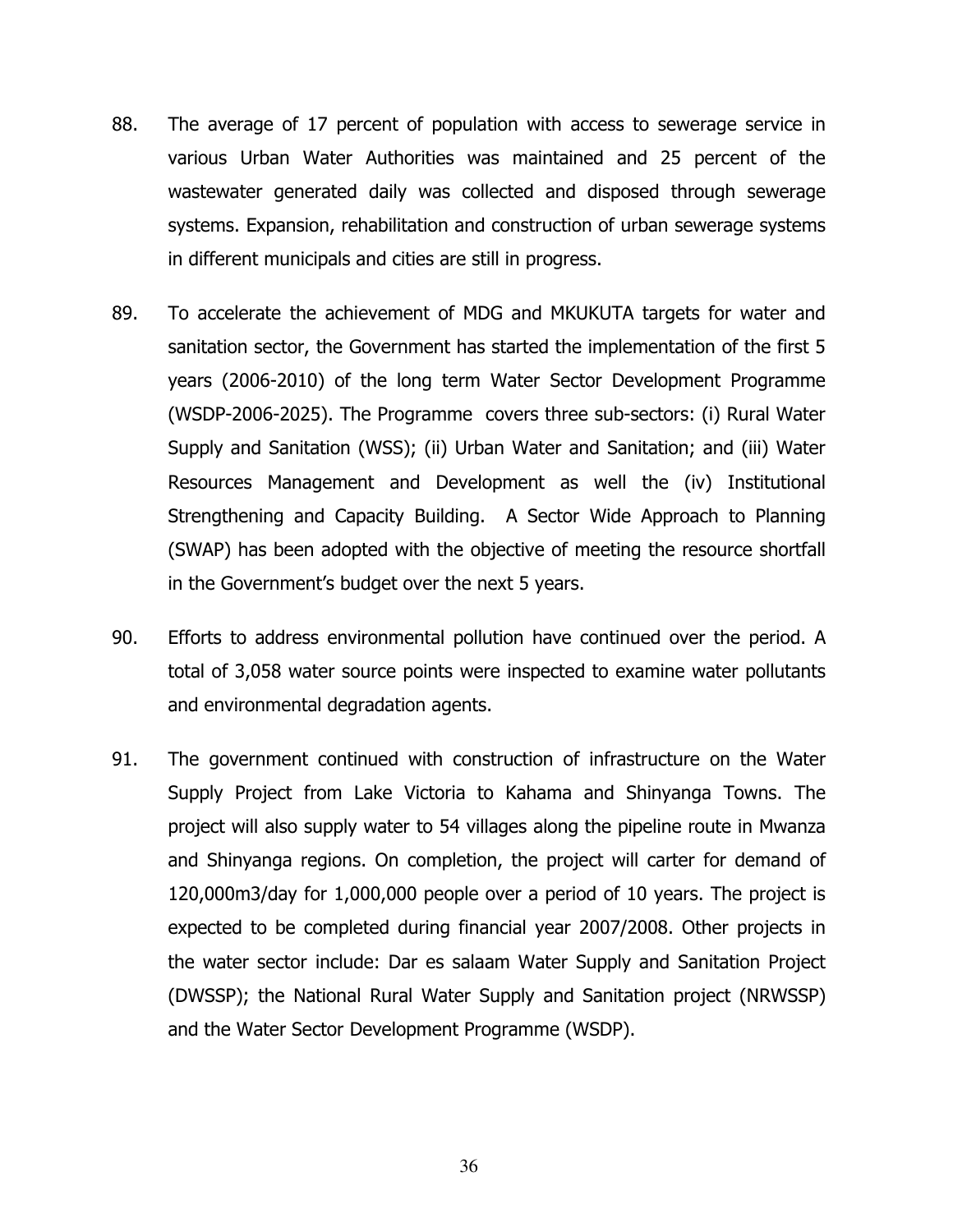- 92. Despite the various developments that are taking place in this sector, the following challenges remain to be addressed:
	- Sustainably, meeting the demand for water supply and sanitation services and
	- Enhancing stakeholders' capacity to plan for; procure; monitor; and manage project and programme implementation.

# Cluster III: Good Governance and Accountability

93. The attainment of Tanzania society which is free from abject poverty requires achievement of broad economic goals, improvement of quality of life and a functioning system that observes human rights, transparency and accountability, In recognizing the importance of good governance and accountability the Government is committed to effectively use the public resources in fostering peace, security, fight against corruption and maintaining the rule of law.

# Achievements and Challenges

# Accountability

94. During the period under review, the Government continued to use its public expenditure monitoring instruments such as Plan and Budget Guidelines (PBGs), Public expenditure Reviews (PER), the Medium Term Expenditure Frameworks (MTEFs), Plan and Reporting Systems (planrep), physical inspection of programs/projects and auditing by the NAO for budget management and accountability. Delivery of social services and implementation of projects have improved in terms of quantity and quality.

# **Challenges**

- 95. However there are still challenges as follows:
	- Improving the quality of services provided;
	- Enhancing capacity for the civil servants at all levels;
	- Ensuring security, fair law enforcement and expeditious justice delivery; and
	- Enhancing transparency of government operations at all levels so as to reduce undue public perception on the magnitude of corruption.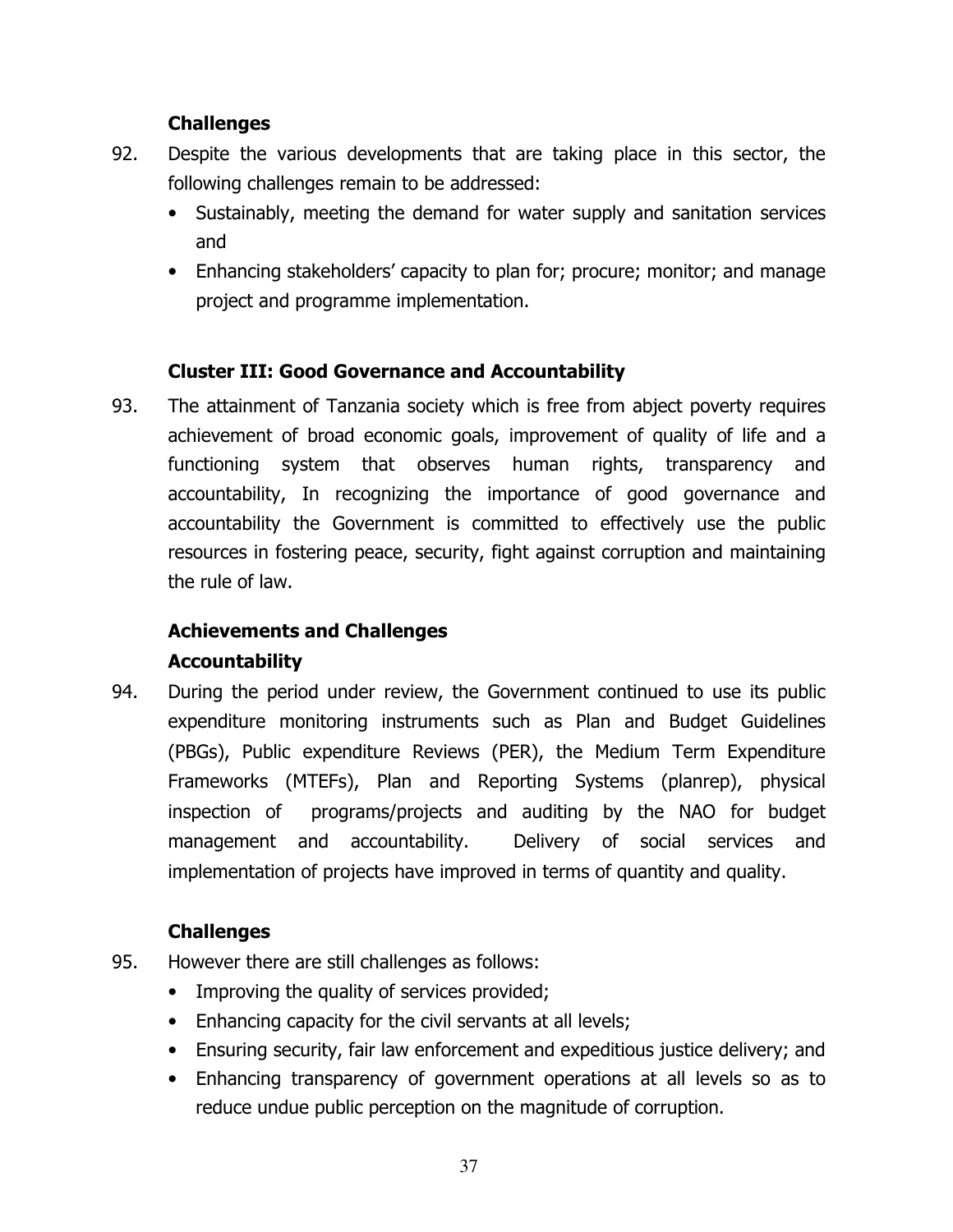#### Public Safety and Rule of Law

- 96. During the period under review the following were done:-
	- The Police Force undertook special and ordinary operations in order to combat and prevent crime;
	- Community Policing as a strategy to prevent crime was introduced through sensitization seminars and the process is still going on;
	- Start the development of Public Safety and Security Policy;
	- The Complaints Unit was established to deal with complaints from the public and from the Police force it self.

# Fight against Corruption

- 97. Implementation of NACSAP I was completed in 2005 and NACSAP II was launched on  $10<sup>th</sup>$  December, 2006. While NACSAP I was focusing on combating and preventing corruption mainly in the public sector, NACSAP II provides strategies to curb and prevent unethical behavior in both state and none state sectors.
- 98. Since the inception of the NACSAP II, the following achievements have been realized:-
	- Increased openness and transparency;
	- Start the implementation of the new Prevention and Combating of Corruption Law which was enacted in April 2007; and
	- Training of members of Integrity Committees for MDAs and LGAs

# Challenges encountered during the first year of NACSAP II implementation:

- Improving communication modality between State and Non State Actors on preventing and combating corruption in the society;
- Establishing an effective modality to involve Non-State Actors (NSAs) in implementing NACSAP II;
- Ensuring consistent submission of quarterly implementation reports on NACSAP II by MDAs, Regions and LGAs; and
- Enhancing capacity building in institutions dealing with anti-corruption aspects and law enforcement.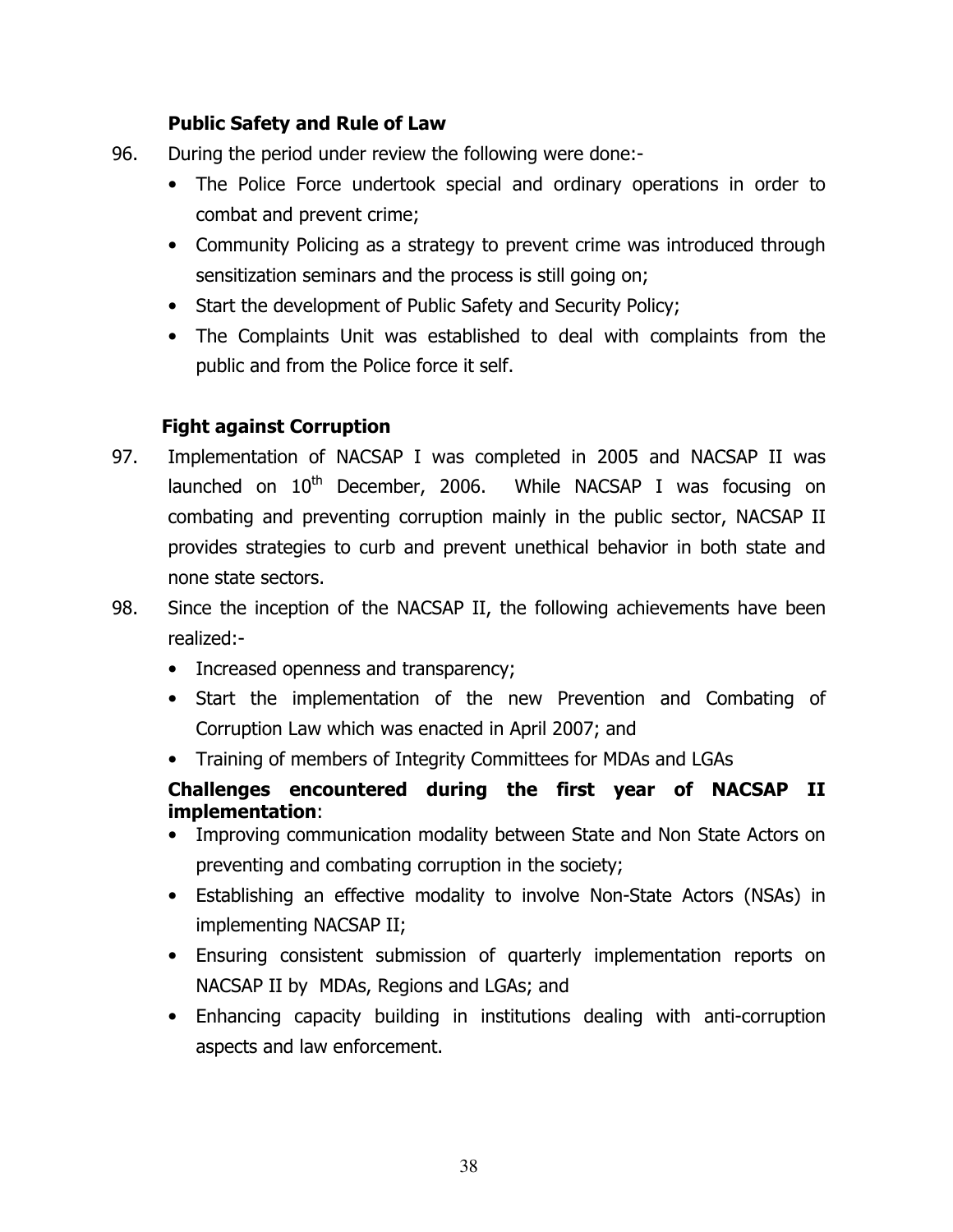#### SPECIAL PROGRAMMES AND CROSS CUTTING ISSUES:

99. This section reviews the implementation of the special programmes and cross cutting issues. The section highlights information in aggregate terms to reflect broad areas of achievements and challenges, which have significant bearing to the medium objectives and focus for the next three years.

#### SPECIAL PROGRAMMES:

100. In order to scale up the achievements of the Development Vision 2025 objectives for building a sustainable economic and human development, the Government, continued to implement various special programmes. These programmes focus on strengthening business environment; promote exports through the establishment of Special Economic Zones (SEZs); implementation of Export Processing zone (EPZ); Implementation of the Tanzania Trade Integrated Strategy (TTIS) and export development Strategy, transformation of properties and businesses from the informal sector into the formal sector; promoting investments, formation of a sustainable National Spatial Data Infrastructure (NSDI); establishing systems for National Identification and Registration of persons and supporting community's initiatives.

Achievements and challenges for each programme are briefly noted below

#### BEST Programme

- 101. Notable achievements of the programme for the period under review include:
	- incorporation of Regulatory Impact Assessment into Tanzania's law and policy-making processes has been formally approved;
	- a new Business Activities Registration Act was enacted in January 2007 repealing the outdated Business Licensing Act;
	- a diagnostic study on sectoral licensing in Tanzania was completed in 2006;
	- Under the land component, mortgage regulations and Bills to regulate land markets and the real estate agency and valuation professions have been drafted.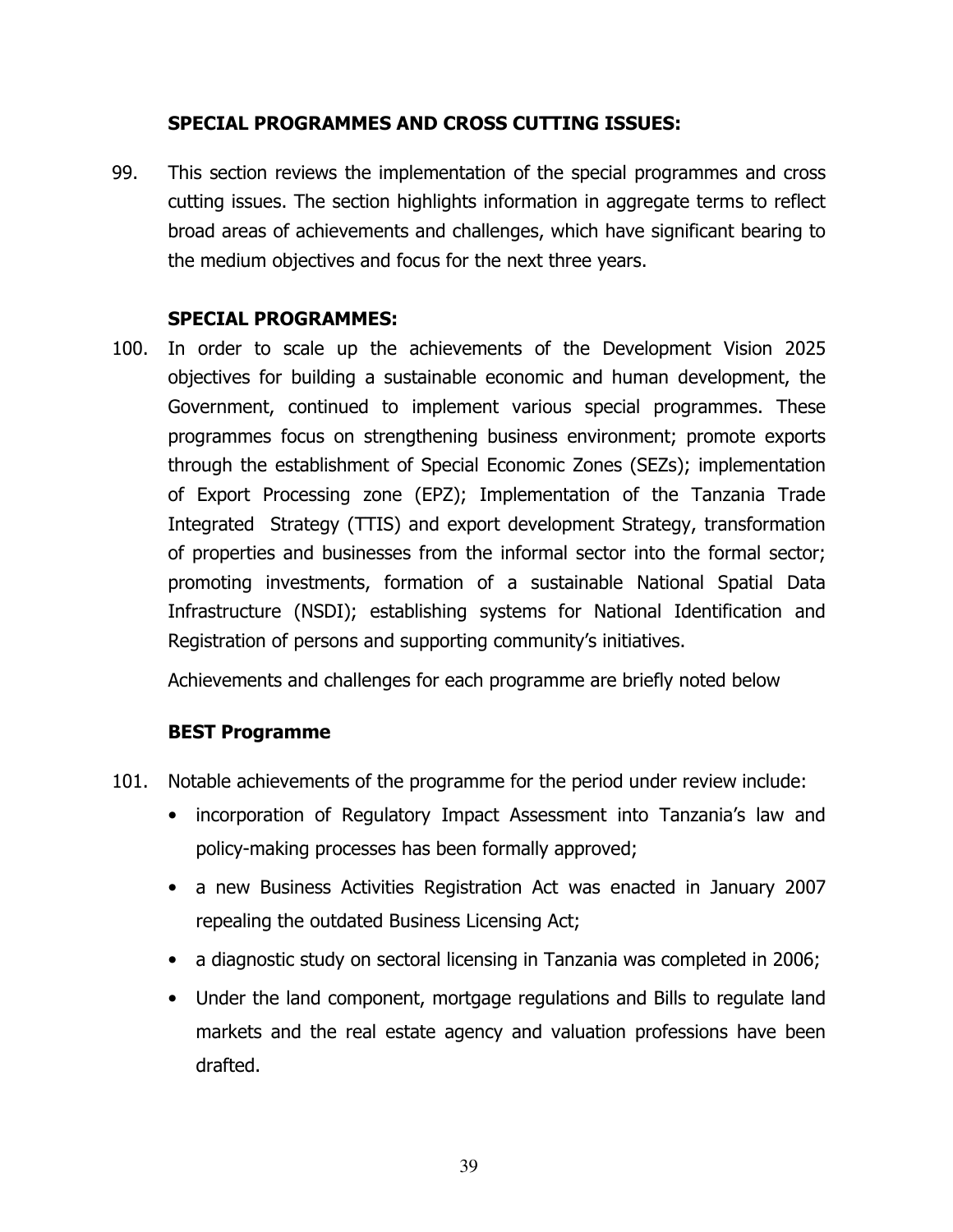- 102. Overall progress in the implementation of BEST has been slower than originally envisaged. Thus, the main challenges include:
	- Managing the scale and scope of work by aligning stakeholders around a specific reform effort; and
	- Enhancing the Capacity to support the execution of the BEST programme.

#### The Mini Tiger Plan 2020

- 103. Among the achievements under this program during the period under review are:
	- Construction of some infrastructures in Benjamin William Mkapa Special Economic Zone (BWM-SEZ). i.e power station, Clinic building, Cafeteria, Shopping arcade, and Customs building
	- The undertaking of feasibility study for establishing an ICT-SEZ under the coordination of the University of Dar-Es-Salaam (UDSM).
	- The signing of Memorandum of Understanding (MOU) between the Government of Tanzania and OJI Paper and Marubeni Corporation of Japan to undertake commercial afforestation in Mtwara and Lindi regions. Trial planting of trees has commenced in six villages within the two regions.

#### **Challenges**

- Enhancing capacity for timely completion of the project; and
- Sequencing the program components in the light of pressing demands.

# Property and Business Formalization Programme (MKURABITA) Achievements

- 104. Activities completed under the programme include
	- The reform design phase was completed for Dar es Salaam and Mbeya regions; and
	- A study on laws governing property rights with respect to assets and businesses was carried out in 34 districts in Mainland Tanzania and 9 districts in Zanzibar.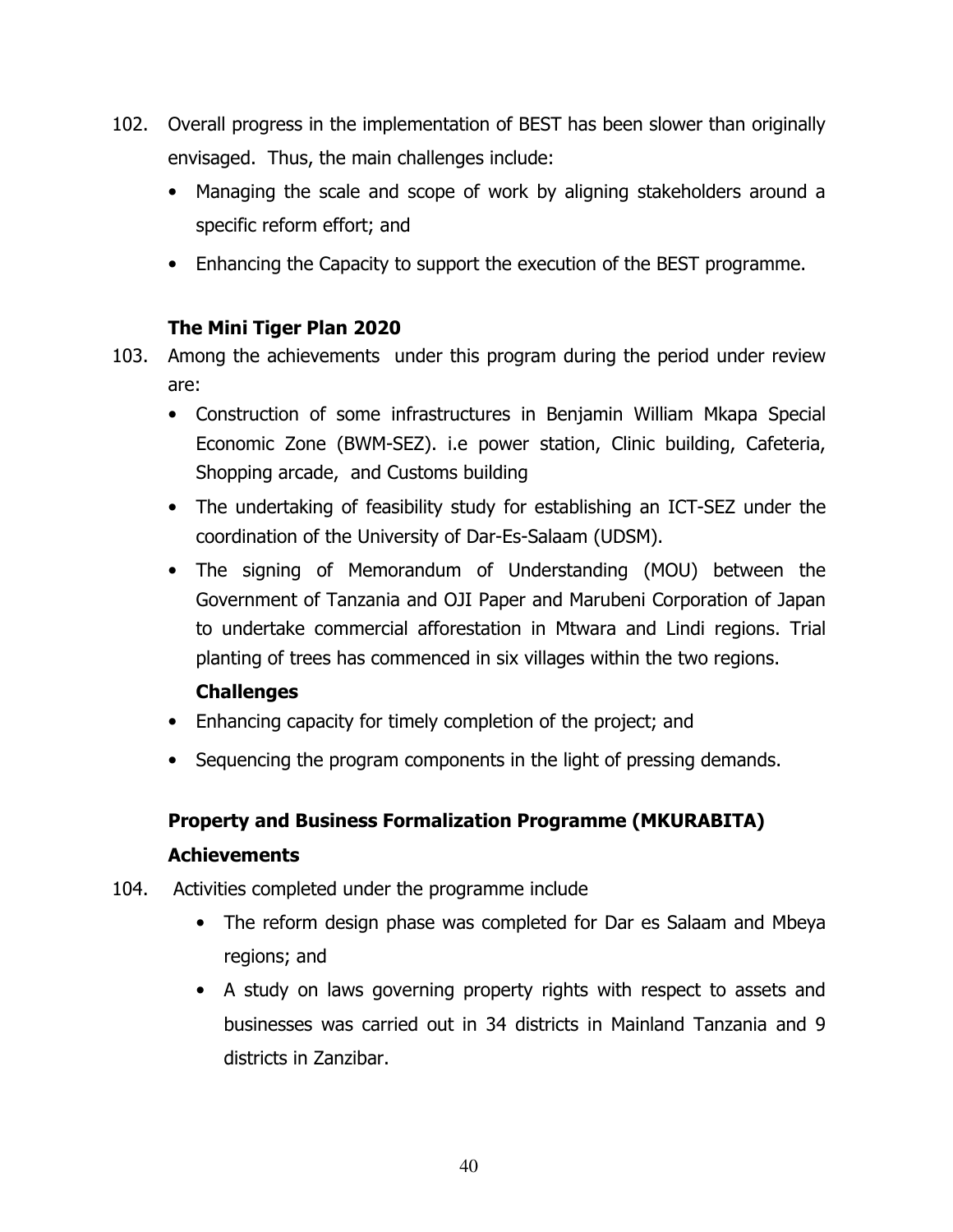# National Spatial Data Infrastructure

- 105. The programme has the following achievements:-
	- The draft on NSDI Policy is in place;
	- Established a Continuous Operating Reference Station (CORS) for receiving and transmitting satellite data in Tabora;
	- Continued updating of twenty towns in Southern part of the Country using Quick -Bird satellite image; and
	- Survey tools for capturing institutional metadata-base design developed.

# **Challenges**

The program is faced by the following challenges:

- Collection of data and sharing of information among institutions; and
- Enhancing capacity for data collection, analysis and dissemination.

# National ID Project

106. During the year under review, the Government approved the implementation of National Identification and Registration of person's project and the process of establishing National ID Management Agency (NIMA) is ongoing.

# Challenges

The following are the challenges that have been experienced during the implementation of the National ID project:-

- Raising public awareness.
- Harmonization of various identification and registration processes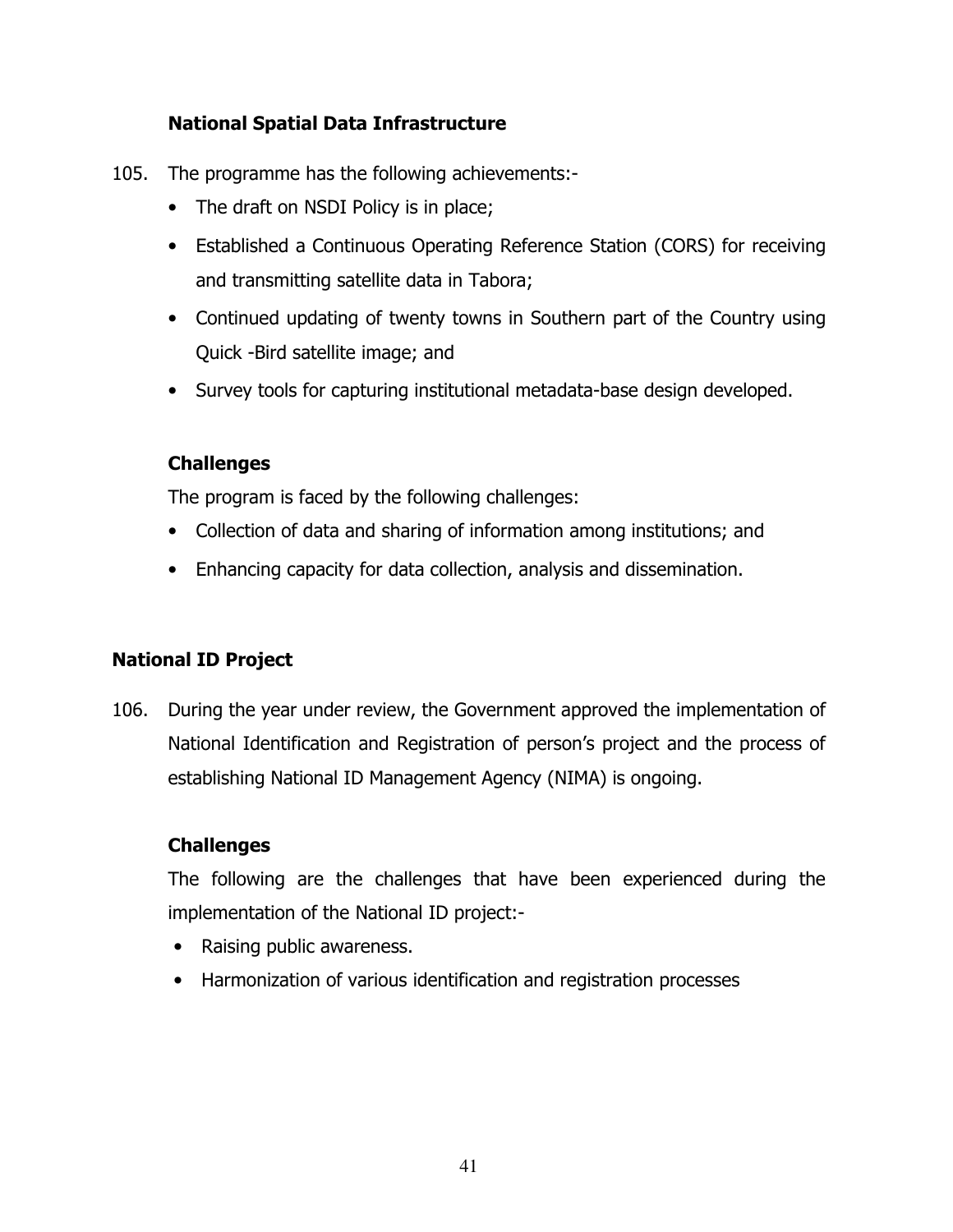#### Tanzania Social Action Fund (TASAF)

- 107. In the year 2006/2007 TASAF II supported communities through LGAs to identify their priorities and come up with sub projects that address their needs. The achievements include the following:
	- A total of 2,162 sub projects have been funded under the National Village Fund component. These include 1,675 sub-projects for Service Poor communities (SP), 344 for Vulnerable Groups (VGs) and the remaining 143 for the Food Insecure (FI). The education sector leads with about 76% of the funded sub-projects.
	- 46,000 people were trained on Community-Driven Development (CDD) procurement, and Community saving and Investment Promotion (COMSIP),

In the medium term, TASAF II will continue to train communities and implementing community based projects.

#### CROSS-CUTTING ISSUES

108. Cross cutting issues innlude the implementation of areas of HIV and AIDS, environment, gender, employment and economic empowerment. Particular achievements and challenges on each area are as follows:

#### HIV and AIDS Pandemic

109. In the period under review the Government, placed more emphasis on prevention. Non State Actors (NSAs) including Faith Based Organizations (FBOs) were brought on board in the fight against HIV and AIDS. In addition, the Multi-sectoral Strategic Plan for HIV and AIDS was developed. The Government also scaled up the availability of ARVs to the needy. The national programme for addressing opportunistic diseases like Tuberculosis and Malaria continue to be implemented.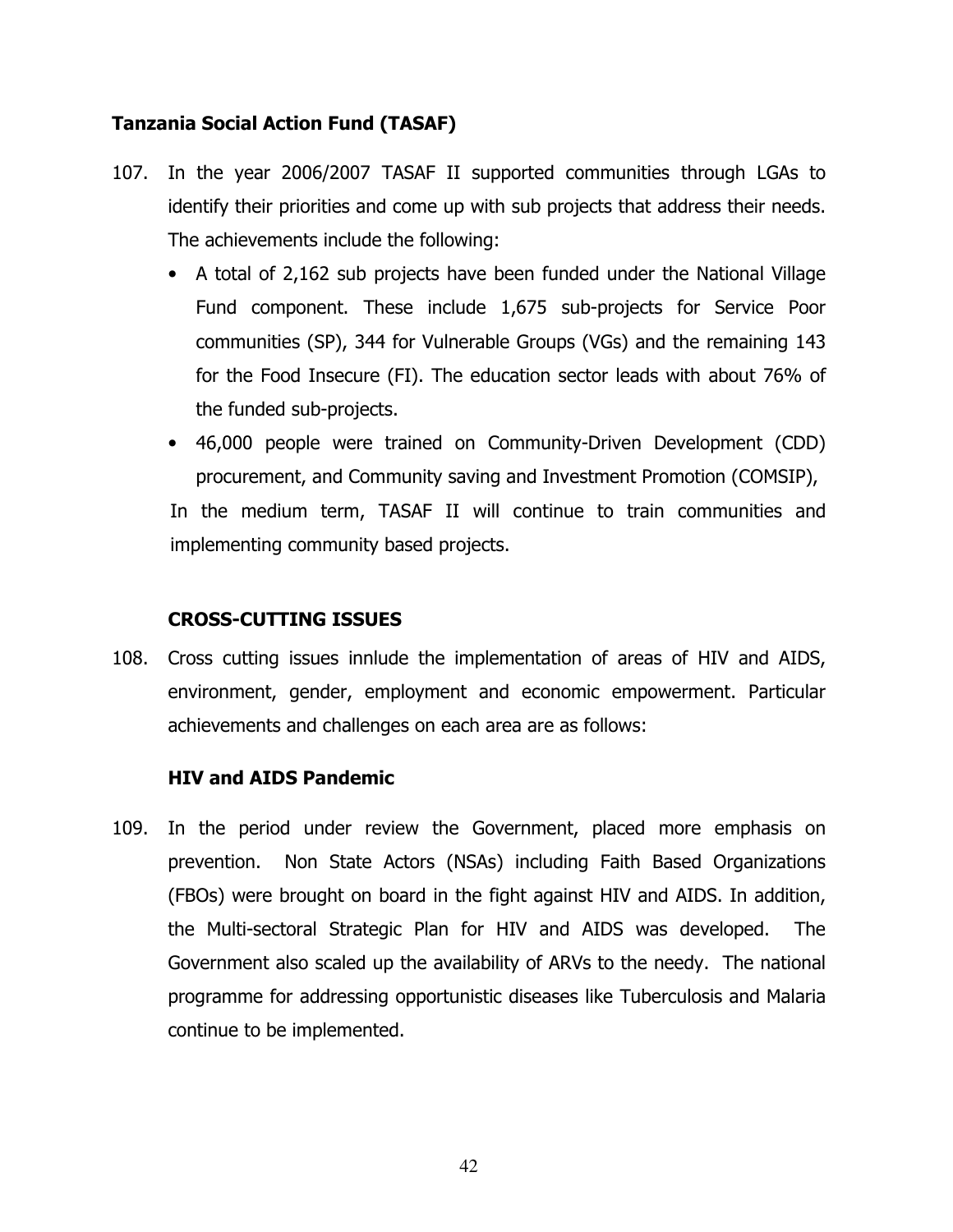110. Following the launch of Voluntary Counseling and Testing Campaign by H.E. President Jakaya Mrisho Kikwete, there has been significant increase in voluntary counseling and testing. The head count and support for orphans and vulnerable children are on the increase. A system for monitoring the epidemic and the response has been strengthened.

#### **Challenges**

- 111. The challenges include:
	- Managing the increasing number of TB patients (new cases and reemerging) due to the overall increase in HIV prevalence;
	- Treating resistant opportunistic diseases to conventional therapy;
	- Reducing dependence on external financing for HIV/AIDS interventions including provision of ARVs and research;
	- Harmonizing HIV/AIDS activities funding modalities;
	- Developing new strategy to cope with behavioral change/transformation regarding HIV transmission or prevention;
	- Enhancing knowledge on prevention of mother to child transmission; and
	- Promoting voluntary HIV counseling and testing.

#### Gender

112. During the period under review, the Government continued to implement the National Programme for gender sensitization. In collaboration with other actors the following issues continued to be addressed:- Training for Gender Focal Points in various MDAs; promoting initiatives aimed at correcting gender related adverse customs, norms and values; conducting awareness creation on peoples' rights; initiating researches on gender gaps; proposing amendments / reviews of laws and regulations governing gender issues. Tools/ Frameworks for mainstreaming gender issues in national policies, plans and programmes were reviewed and operationalised.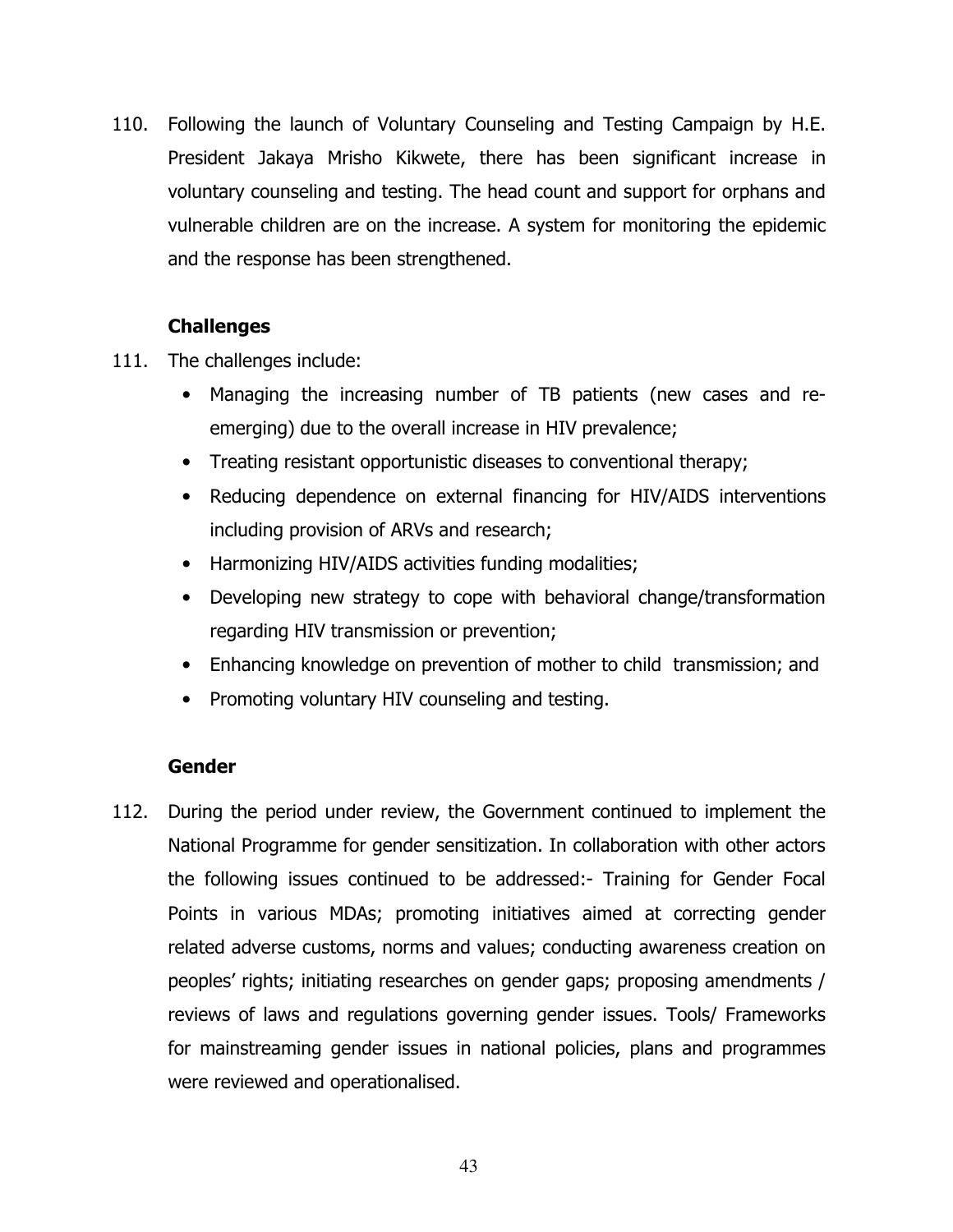- 113. The challenges include:
	- Changing the mind set of communities by making gender one of the top agenda at all levels;
	- Enhancing knowledge and skills on gender and human rights at all levels;
	- Making effective use of gender research findings in decision making at all levels; and
	- Promoting Credit facilities that caters for rural & urban women economic activities.

#### Environment

- 114. During the period under review, several regulations have been developed to support the implementation of the National Environmental Management Act (EMA). These regulations include; the Environment Impact Assessment (EIA); Audit regulations; and prohibition of manufacturing, importation, selling, buying and use of plastic bags.
- 115. Under the Strategy for Urgent Actions on Land Degradation and Water Catchments (SUA-LWC), Government relocated pastoralists from Ihefu basin/valley to other parts of the country in order to conserve and protect water catchments area. This has led to restoration of natural vegetation in the area, increased and stabilized water flows in the Ruaha River, and consequently, water level in the Mtera dam has risen.
- 116. Efforts to address environmental pollution have continued over the period; a draft policy on Occupation Health and Safety has been developed and the State of Environment Reporting System is being established under the EMA implementation support programme.

44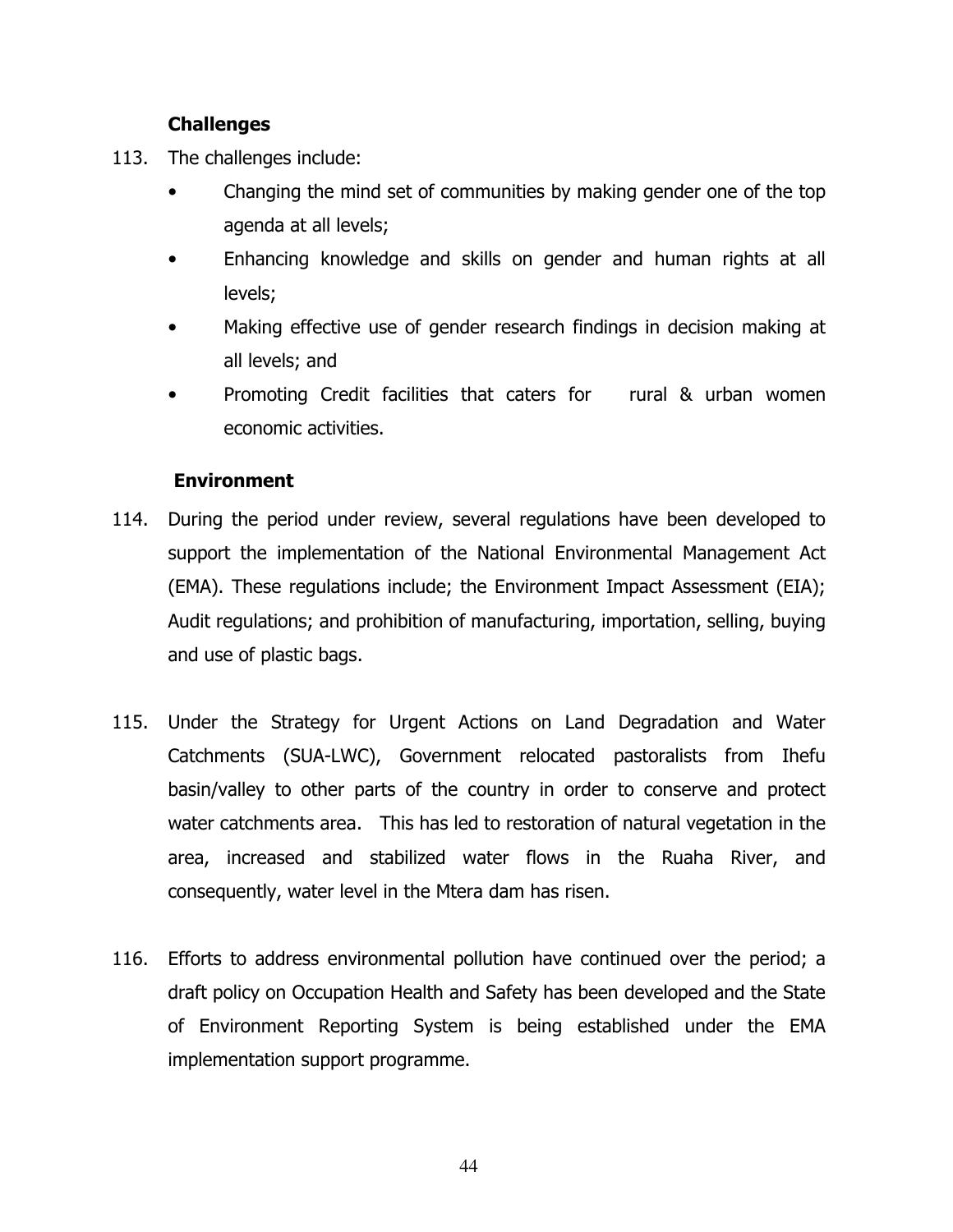- 117. Challenges facing the sub-sector include:-
	- Enhancing capacity on environment related technical issues;
	- To implement EMA regulations;
	- Creating awareness on the mandates of respective MDAs and LGAs for implementing the Environment Management Act; and
	- Sensitizing the public on the benefits of safe environment.

# Employment:

118. During the period under review, the government continued putting issues of employment creation in its development agenda. The Government through the implementation of the National Employment Creation Programme 2006 -2010 has targeted to create more than 1million jobs.

# Achievements:

- 119. Several achievements have been registered in this sub-sector including:
	- More than 401,390 new employment opportunities in various sectors were created as of September 2007;
	- The initial stage of promoting of labour intensive investments particularly in sectors with high employment potential including infrastructure development (e.g. Labour-based public works in roads construction, rehabilitation and maintenance; water, education and health infrastructures) has shown promising results;
	- Support of informal sector through different interventions including sponsoring some of the entrepreneurs has increased participation in national and international trade exhibitions;
	- Government is facilitating transformation of the informal sector activities into formal in order to create more employment opportunities;
	- Labour Exchange Centre has registered a total of 2,392 Job Seekers whereby 1,344 were connected to Employers; and
	- A Labour Exchange Centre (LEC) was established in Mwanza to provide employment service for Lake Zone.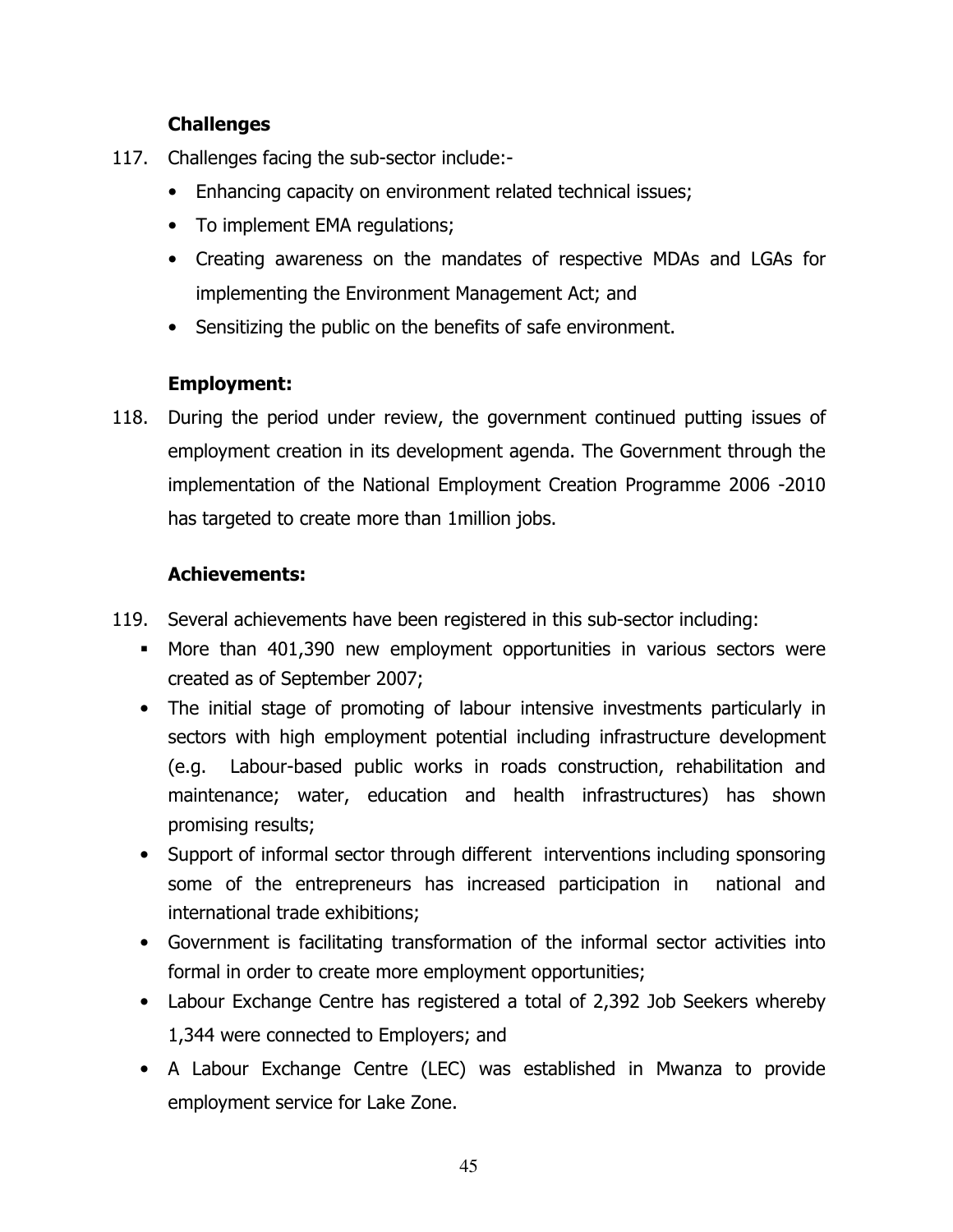- 120. The challenges facing the Sub sector include:
	- Reducing unemployment and underemployment in rural and urban areas;
	- Addressing existing skill mismatch between the demanded skill and supply in the labour market;
	- Ensure high coverage of social security;
	- Harmonizing and coordinating various capacity building initiatives and policies among key employment stakeholders;
	- Low access to credit for investments among micro and small entrepreneurs;
	- Reduce workers' and employers' disputes and complaints.

#### Economic Empowerment

121. Economic Empowerment of Tanzanians has been the Government's main agenda whereby various initiatives have been developed since independence. Initiatives for taking forward the agenda have led to the formulation of the National Economic Empowerment Policy (2004) and enactment of the National Economic Empowerment Act No. 16 of 2004. The Act provides for the establishment of the National Economic Empowerment Council, a body responsible for, among others, supervision and coordination of all economic empowerment activities.

#### **Achievements**

- A five year (2008/09 2012/13) Rolling Strategic Plan (RSP) for implementation of the National Economic Empowerment Policy (NEEP) was prepared; and
- Framework for monitoring and evaluation of the NEEP and National Multisectoral Strategic Framework for Economic Empowerment (NMSFE) were developed.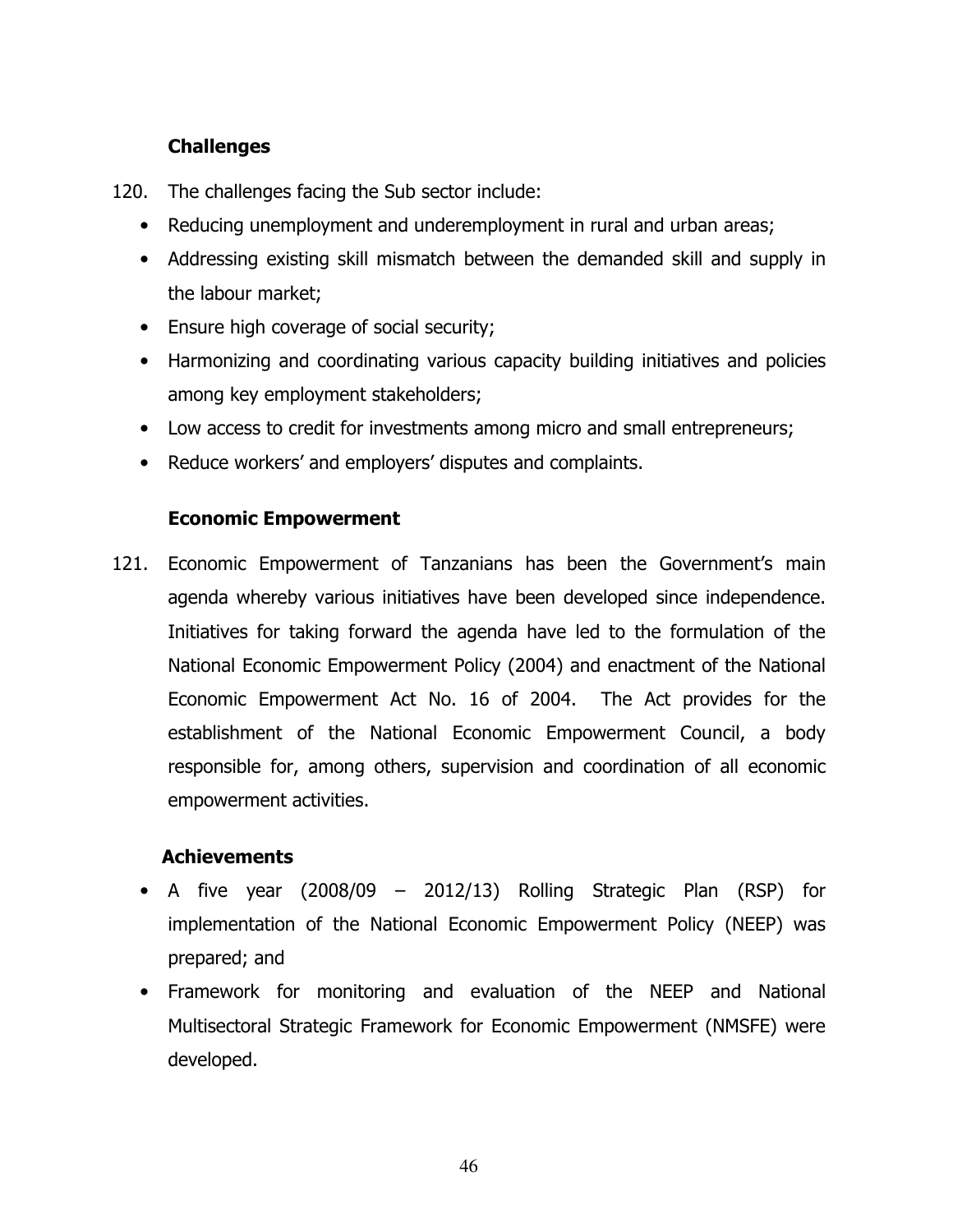- 122. Some of the challenges encountered during the implementation of the National Economic Empowerment Policy include:
	- Changing the public mindset on repayment of loans granted through the empowerment fund;
	- Creating awareness to the public in order to influence their perception of the concept of economic empowerment; and
	- Ensuring accessibility to credit facilities.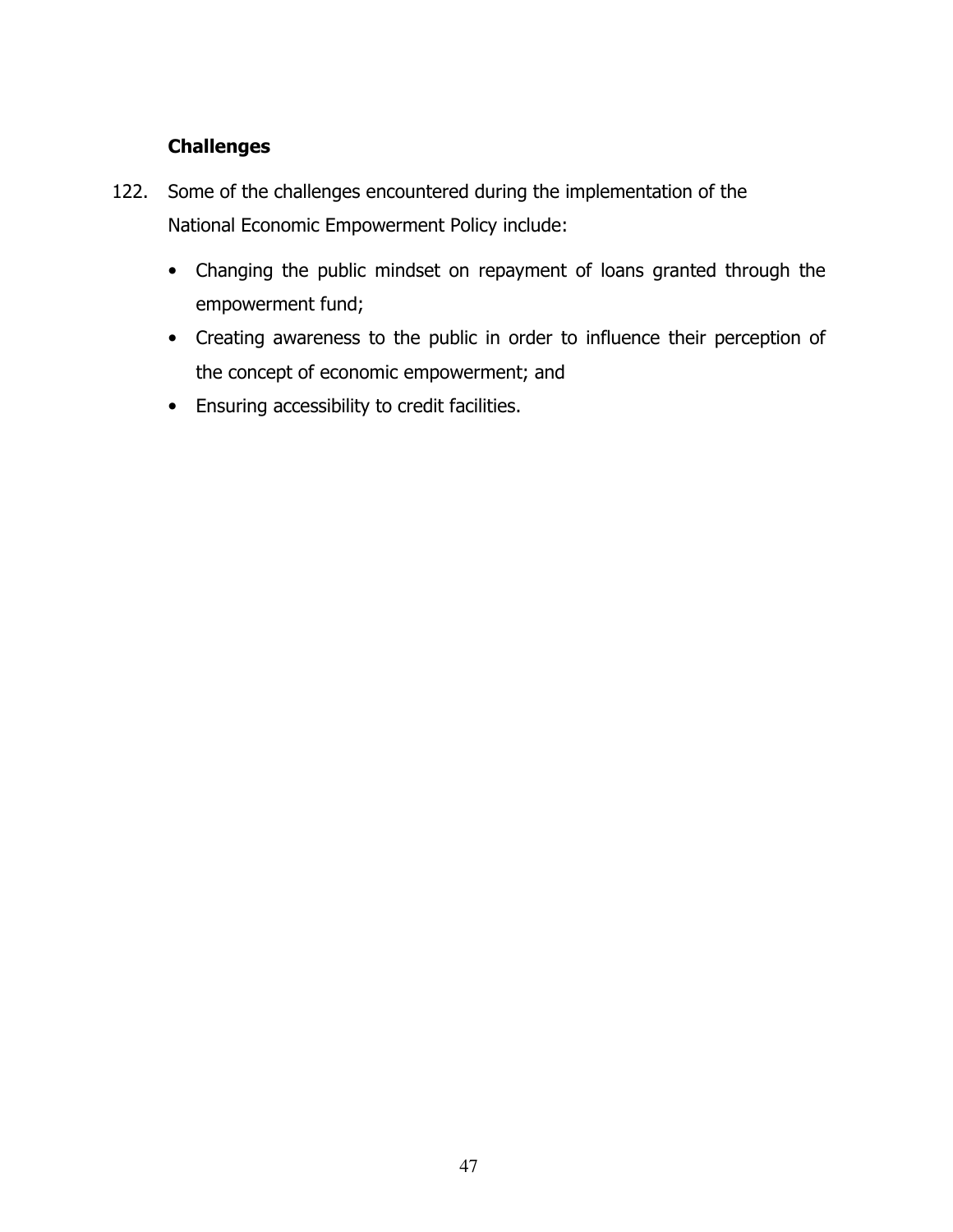# CHAPTER FOUR

# Implementation of the Policy on Decentralization by Devolution

- 123. The process of embedding Decentralisation by Devolution (D by D) across Government commenced with the assessment of six ministries on the extent to which they were D by D compliant and the results of the exercise were fed into the planning and budget process for the year 2007/08. The following ministries were assessed:
	- Ministry of Education and Vocational Training;
	- Ministry of Health and Social Welfare;
	- Ministry of Agriculture, Food Security and Cooperatives;
	- Ministry of Water;
	- Ministry of Infrastructure Development; and
	- Prime Minister's Office, Regional Administration and Local Government (PMO-RALG).
- 124. All the assessed Ministries except the Ministry of Infrastructure Development were found to be implementing some functions and responsibilities which qualify for devolution to the local level. The Ministry of Infrastructure Development had by the time of the assessment transferred most of the functions which were being implemented by the Ministry to deconcentrated Executive Agencies.
- 125. As a result of the decision to transfer some activities and projects from the five Ministries mentioned above, a total of Tsh. 216.2 billion was transferred from the Ministerial votes to LGAs. This raised the amount that goes directly to LGAs to Tshs. 1,074.6 billion which is 19.7% of the Government budget for the year 2007/08.
- 126. Following the assessment of  $1<sup>st</sup>$  batch of six ministries, the implementation of D by D started hardly three months ago when the development funds were released. In view of this, it is considered to be too early to attempt to assess its impact. However, a clear achievement is that the funds are now taking a shorter route and shorter time to get to the LGAs. Consequently, financial resources are currently transferred directly to the LGAs instead of doing so through ministerial votes hence enhancing the transparency in financial allocation.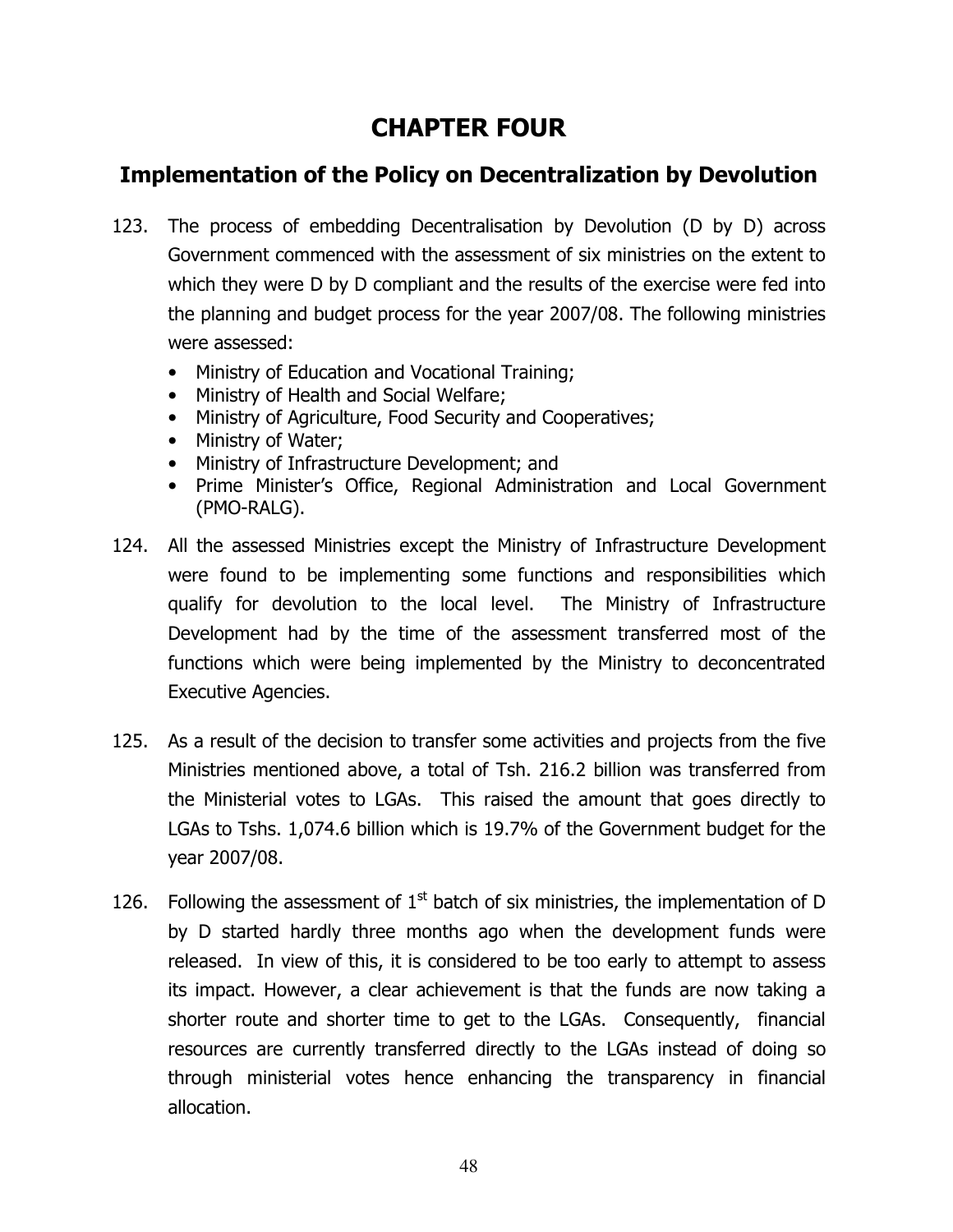127. A more significant achievement to be registered over time will certainly be a hastened process of development at the local level. This will however be realized if the central and sector ministries will play their crucial role of undertaking capacity building interventions for LGAs so that they can effectively discharge their responsibilities. Ministries are hereby directed to provide capacity building to the Regional Secretariats so that this important level of administration may, on a more sustainable basis, undertake such capacity building and technical back-stopping interventions to LGAs on behalf of the ministries.

#### Challenges

- Building capacities of LGAs to carry out devolved activities;
- Devolving of Human resources to LGAs in line with the devolved functions in order to deliver the intended services;
- Ensuring balance between functions (activities) and devolved funds; and
- Harmonizing and rationalizing funding modalities to LGAs.

# Roll-out of D by D compliance assessment to other ministries

- 128. Another batch of eight ministries has been assessed as to their D by D compliance. These are:
	- President's Office Public Service Management (PO-PSM);
	- Ministry of Lands, Housing and Human Settlements Development;
	- Ministry of Community Development, Gender and Children
	- Ministry of Livestock Development;
	- Ministry of Natural Resources and Tourism;
	- Ministry of Energy and Minerals;
	- Ministry of Industry, Trade and Marketing; and
	- Ministry of Labour, Employment and Youth Development.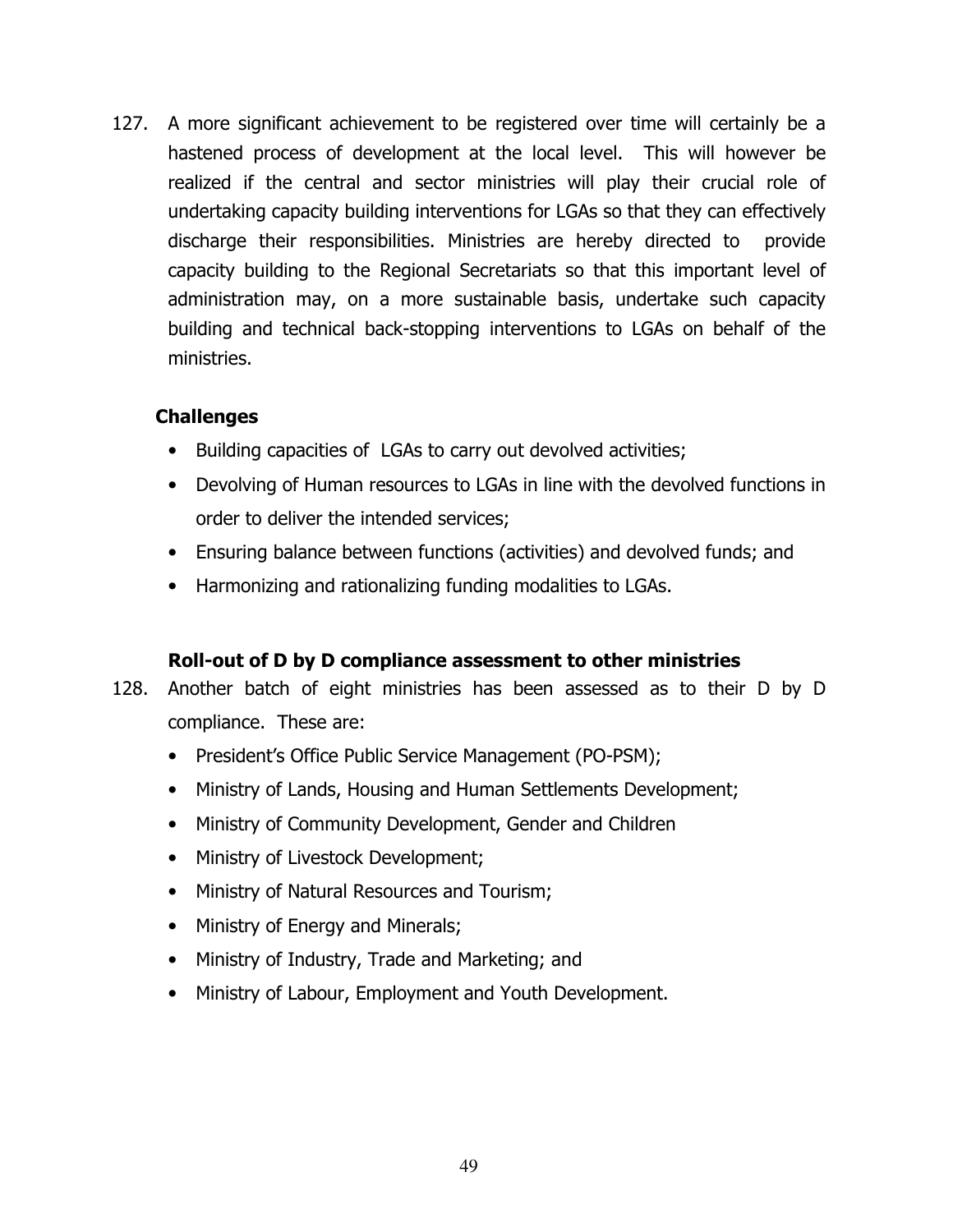129. In implementing D by D, funds should follow functions that have been identified for devolution. To that end, LGAs are being informed vide the LGA Plan and Budget Guidelines about the activities, responsibilities projects and attendant levels of funding that are being devolved to them so that they can incorporate this information into their annual plans and budgets for 2008/09.

#### Medium Term Focus

- 130. Over the medium term, the achievements of D by D will be consolidated. It is expected that some of the staff and equipment relating to the transferred functions and responsibilities will also be transferred to LGAs. PMO-RALG should collaborate with the relevant ministries in ensuring that this done.
- 131. In addition, deliberate efforts should be made by individual relevant ministries to enhance the capacity of the LGAs in order to improve service delivery and hasten the process of development in their areas of jurisdiction.
- 132. The plans and budgets of the ministries that have been covered by the D by D compliance exercise should therefore indicate the way in which the ministries are poised to enable the LGAs to discharge their functions and responsibilities during the medium term 2008/09 – 2010/11. The ministries should include, in their plans and budgets, interventions aimed at providing technical capacity building to the LGAs to enable them to carry out their functions and responsibilities in a D by D environment.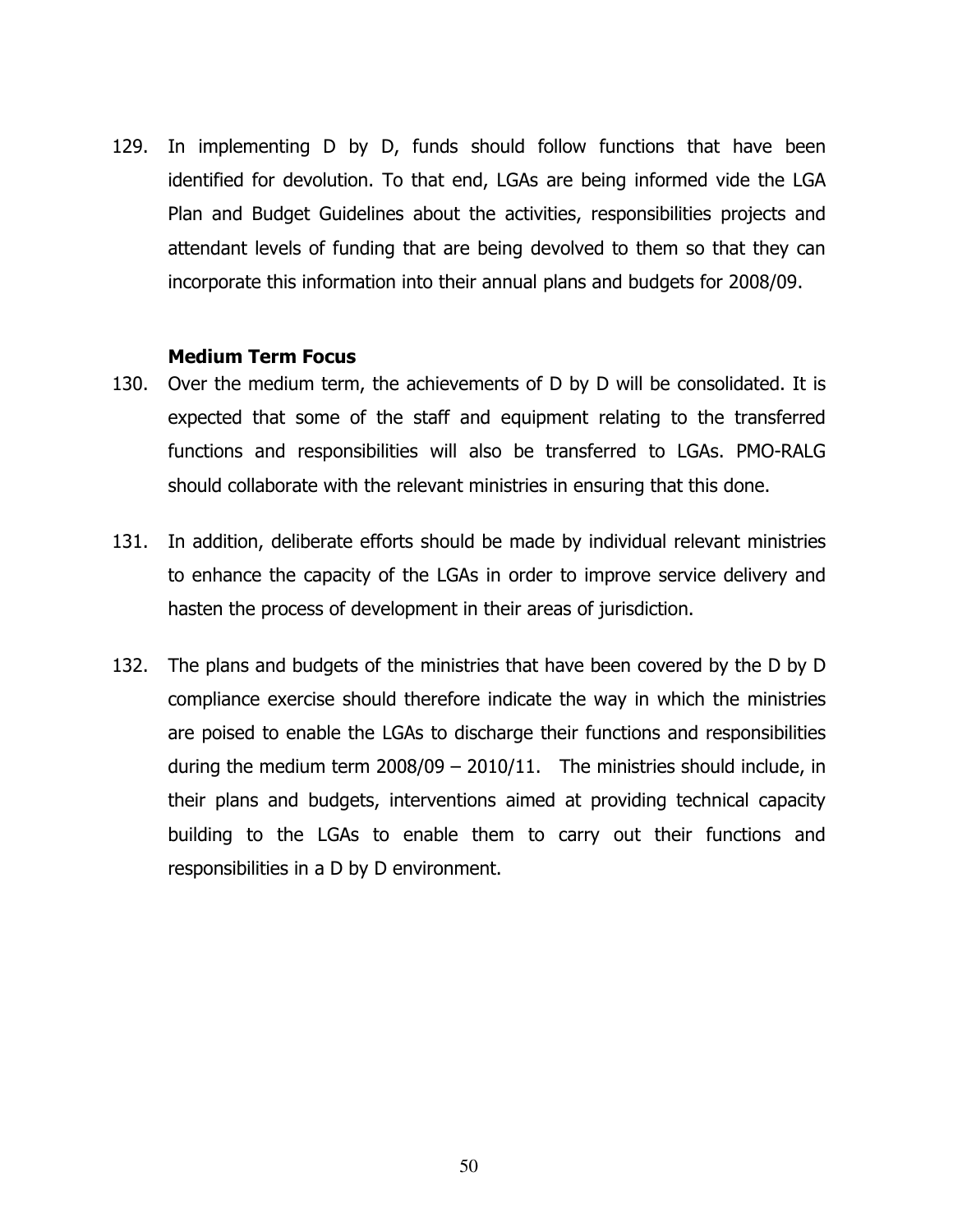# CHAPTER FIVE

# Implementation of Public Sector Reforms

- 133. This chapter reviews the implementation of Public sector reforms, namely, the Public Service Reform Programme (PSRP); the Public Financial Management Reform Programme (PFMRP); the Local Government Reform Programme (LGRP); and the Legal Sector Reform Programme (LSRP).
- 134. The review focuses on achievements, challenges, and the agenda for the medium term, the basis of which will help responsible institutions to design relevant measures to support other sectors in terms of systems, and accountability within the context of the National Development Vision 2025, and MKUKUTA.

#### Achievements

- 135. Programme reviews that have been undertaken over the period indicated that a number of achievements have been registered, including the following:
	- The Government has developed a harmonised Strategic planning and budgeting Manual which incorporates Monitoring and Evaluation and reporting systems;
	- The National Audit Report has been completed on time, confirming improved public financial management credibility;
	- All the reform programmes, with the exception of the LSRP have designed the second generation of reforms, albeit at different stages;
	- NACSAP II has been launched and the new Prevention and Combating of Corruption Act No 11 of 2007 was enacted;
	- On aggregate, financial management has been improved;
	- Reform Coordination Framework (RCF) has been established;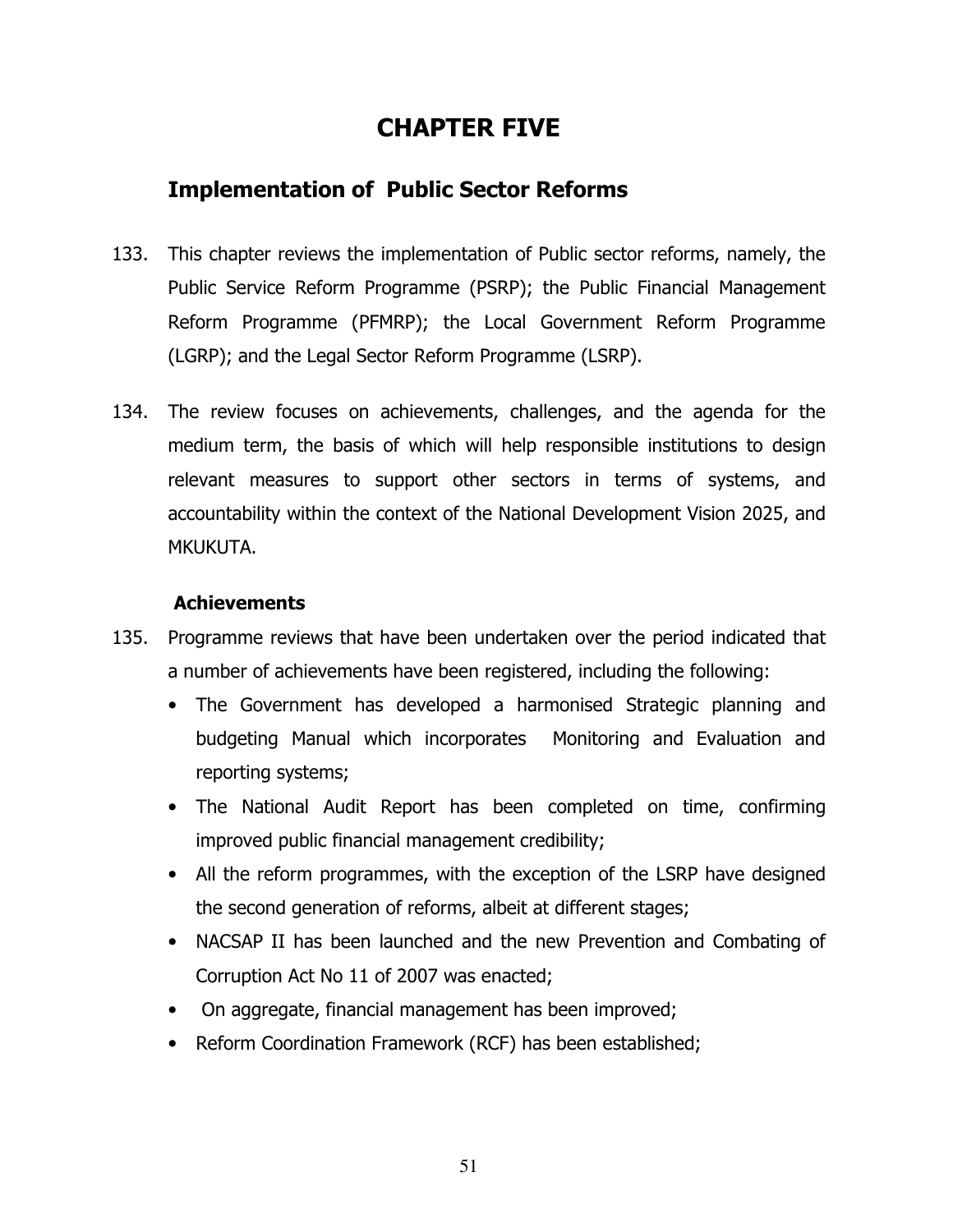- Embedding Decentralization across Government, starting with six ministries was initiated;
- Progress has been registered in the area of fiscal decentralization;
- The process of Harmonizing Sectoral Acts and regulations to conform with D by D policy has started;
- Capacity building has been provided to LGAs including training of councillors and staff;
- Enactment of the Law School of Tanzania Act, 2007;
- Annual assessment of the LGAs has enhanced financial accountability; and
- Public awareness on the reform of the local government system has increased leading to greater participation and enhanced transparency and accountability.

- 136. Despite these achievements, the implementation of the cross-cutting reforms continued to face challenges including the following:
	- Establishing linkages and synergies between the programmes;
	- Speeding up the implementation of LSRP to match with other reform programs;
	- Mainstreaming the reform agenda in the MDAs, Regions and LGAs;
	- Capacity to attract and retain appropriate qualified human resources to take forward the reform agenda;
	- Meeting and managing the expectation of the public;
	- Provision of physical infrastructure for legal sector;
	- Capacity to deliver justice and judicial services in time; and
	- Access to legal aid for poor and disadvantaged groups.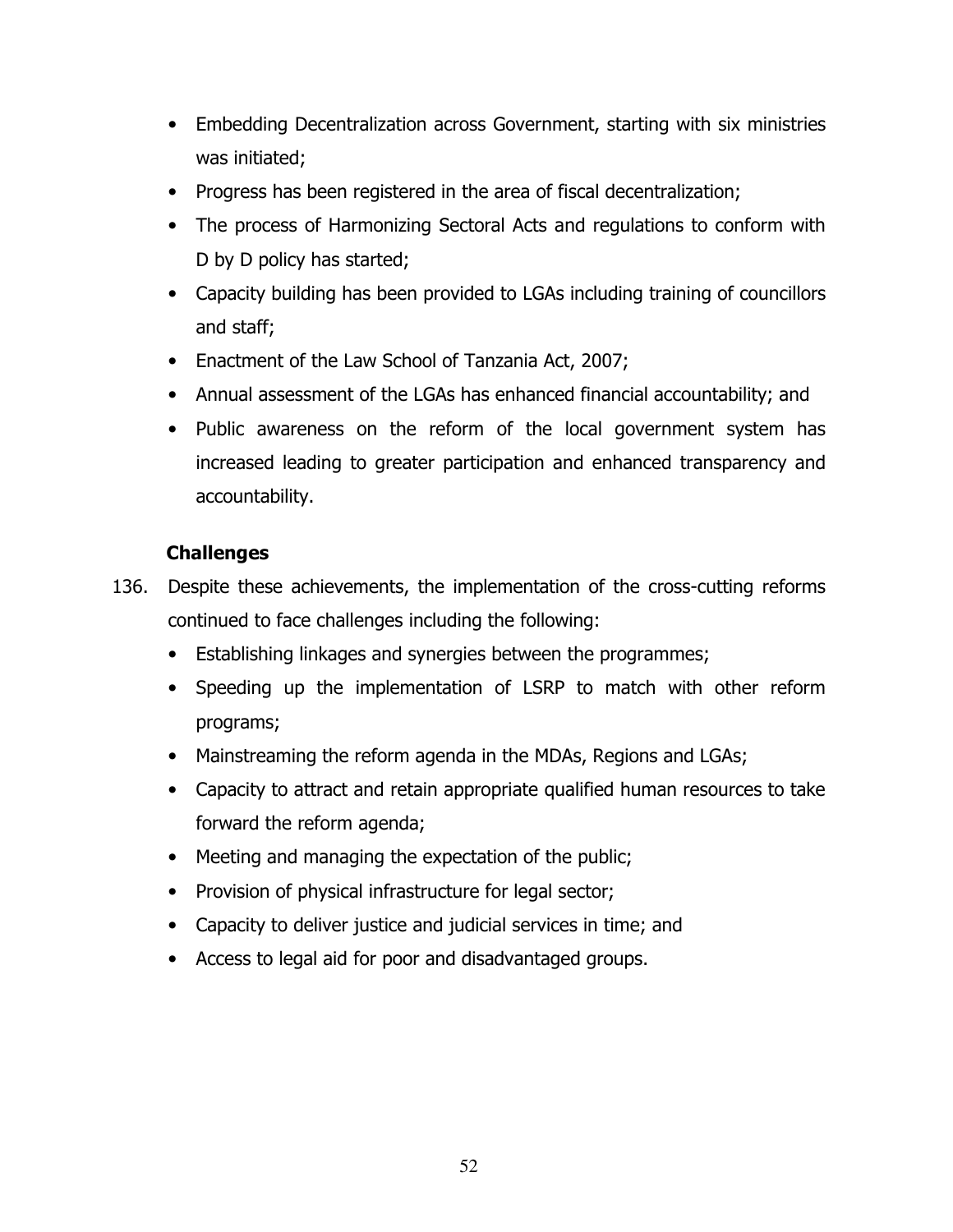#### Priority areas for resource allocation for 2008/09 – 2010/11

- 137. In the Medium Term the focus will be as follows:
	- To ensure greater predictability and availability of medium term resources to spending agencies (MDAs Regions and LGAs), by 2010;
	- Improving the organization and co-ordination of the reform programmes for more efficient and effective delivery of services;
	- Focusing the PFMRP Strategic Plan on broader strategic PFM issues (as identified by the CAG reports, PEFAR, Parliament, civil society and MTEFs;
	- Continue articulating and embedding Decentralization by Devolution (D by D) policy across the government;
	- Continue restructuring the Local Government Authorities to enable them to respond more effectively and efficiently to identified local priorities of service delivery in a sustainable manner;
	- Continue clearing case backlogs and attending to inquiries and complaints;
	- Development of infrastructure and provision of working facilities, including acquisition of Office accommodation, rehabilitation of Offices and Court rooms and establishment of the management information system (MIS);
	- Undertaking capacity building including training of staff on specialized and management skills;
	- Streamlining the civilianization for prosecution services;
	- Modernization and strengthening of investigation system; and
	- Reviewing and conducting research on various laws.

#### PAY REFORM

138. Pay reform is considered crucial to consolidating the capacity that has been built up in the public sector, and to sustain progress in the implementation of public sector reforms. Pay determines motivation and the level of skills the public service can recruit and retain. How much government can afford to pay public servants is both a political and economic decision. It depends on the size of government, its functions, its revenue, and its expenditure priorities.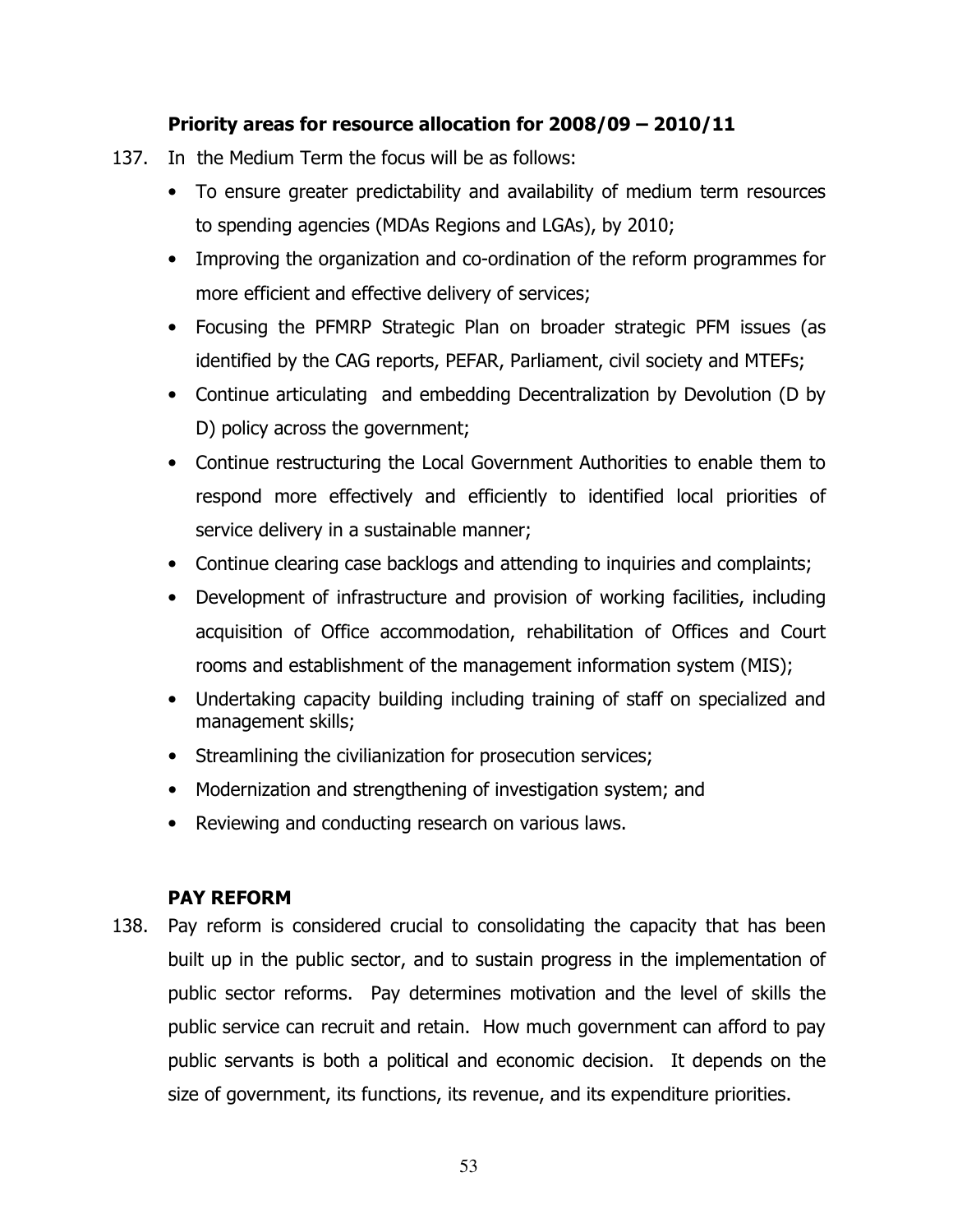#### **Achievements**

139. During the period under review, improvements in wage bill have brought pay levels broadly in line with Medium Term Pay Targets. Furthermore, the Cabinet approval on implementation of the recommendations of the Presidential Commission on Salary Review for the Public Service is another step to improving the public service remuneration.

#### Challenges

- 140. Despite the achievements made in pay levels, the following challenges remain to be addressed;
	- Competitive pay to attract, motivate and retain the requisite staff;
	- The economic growth to support both growth and expansion of public service employment as well as substantial salary increase;
	- Balancing demands for equity with the decompression required to attract and retain highly qualified and experienced professional; and
	- Complementary actions in terms of improved work environment, job satisfaction, and other non-financial incentives.

#### Focus for the Medium Term

- 141. The medium term focus with respect to pay reform are;
	- To accelerate the pace of pay in the context of the medium term pay strategy to enable government to recruit and retain a critical mass of technical and professional, as well as to motivate the entire public service; and
	- To support the implementation of the recommendations of the Presidential Commission on Salary Review for the Public Service.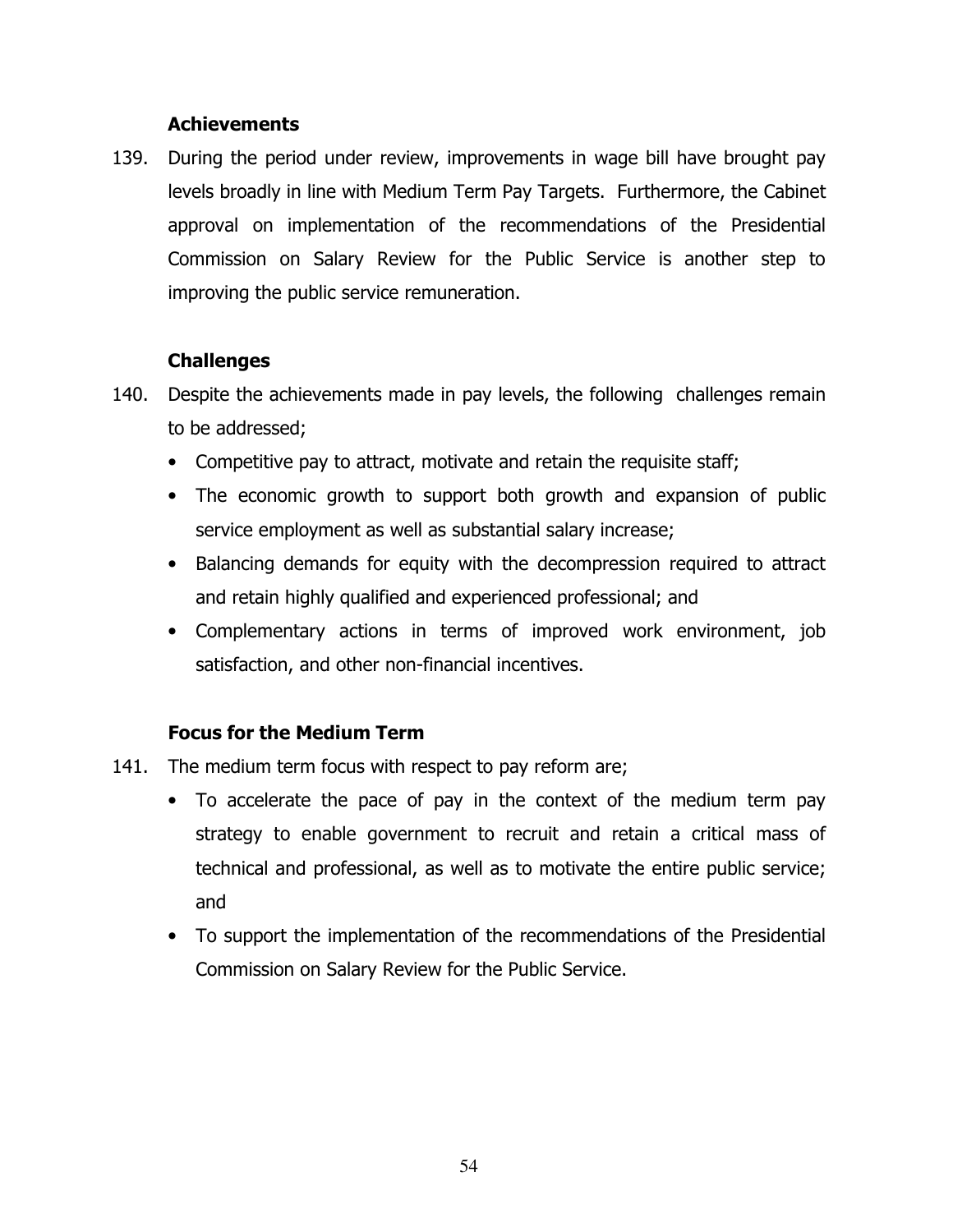# CHAPTER SIX

# Medium Term Objectives and Focus

- 142. This chapter highlights Government commitments in the Medium term period 2008/09 – 2010/11. The interventions are identified within the Vision 2025, MKUKUTA and Sector policies focusing on scaling up and accelerating economic growth to supporting social services provision and reduction of poverty. This will be carried out with due attention to sustaining commitment to prudent and stable macroeconomic frameworks, and good governance and accountability at all levels. The measures specifically focus on enhancing productivity, reducing cost of doing business at microeconomic level, strengthening economic competitiveness and generating stimulus to the economy.
- 143. Improving quality of social services and human capital is also the central goal for the medium term. The implementation of the medium term interventions would adopt an integrated and outcome approach, whereby sectors would collaborate in order to tap on the synergies and inter-sectoral linkages. The three areas namely; economic growth, quality of social welfare and well being and good governance are reinforcing on each other. This chapter presents the Government commitments in the medium term period 2008/09 – 2010/11, organized per clusters, special programmes and cross cutting issues.

# Cluster I: Growth and reduction of Income poverty

# Agricultural Sector:

- 144. Major areas of intervention during the medium term, include:-
	- Implementation of Sustainable water and irrigation development;
	- Enhancement of research and development, training and extension services;
	- Enhancement of productivity through agricultural intensification, use of agricultural inputs and introduction of voucher scheme inputs;
	- Promotion of rural finance and credit services; and
	- Strengthening mechanization interventions.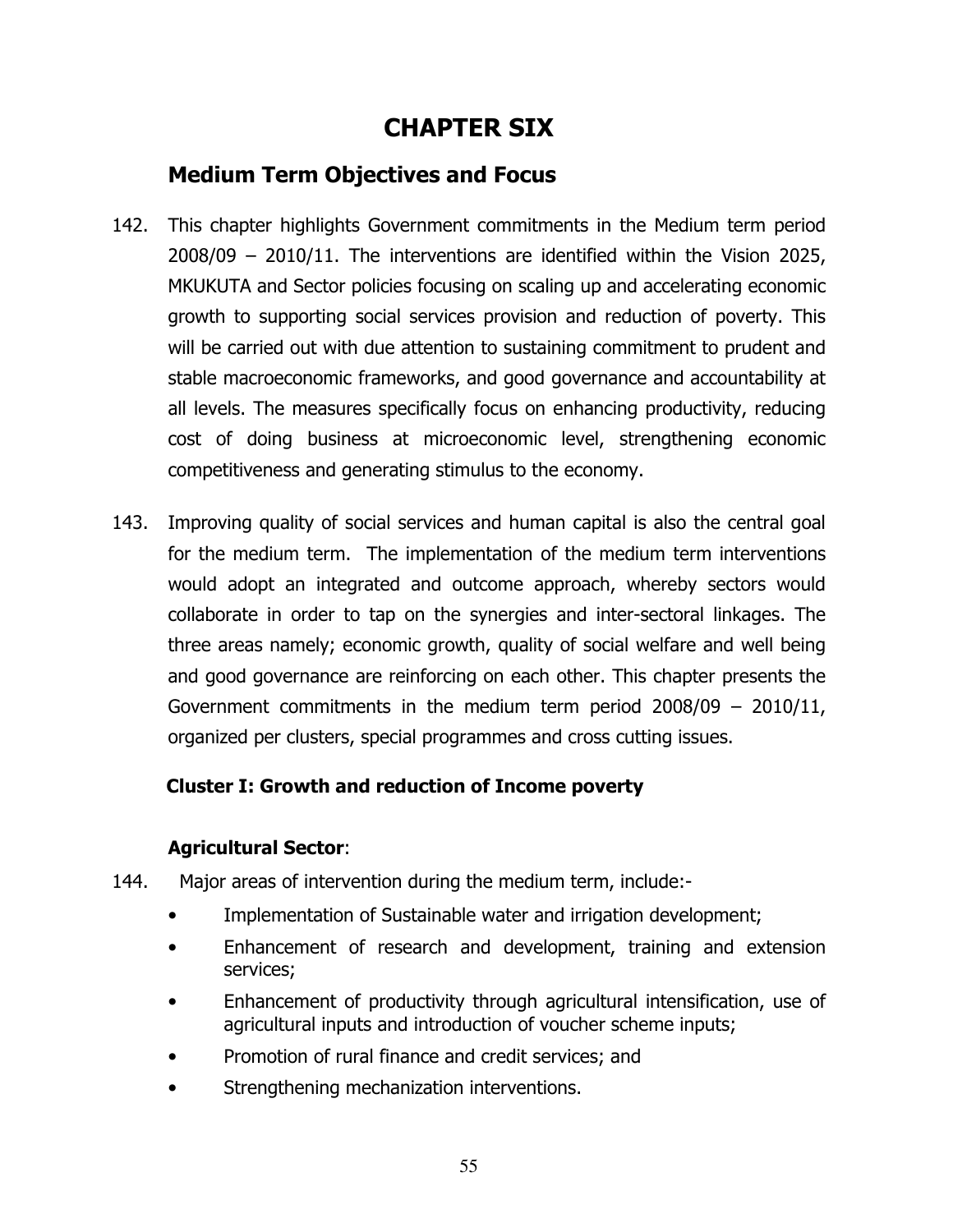#### Livestock

- 145. The focus of the government on the medium term, like in the crop sub sector, is to improve livestock productivity by addressing animal husbandry practices, health conditions and animal nutrition as well as diseases. Major options package covers the following areas:-
	- Improving husbandry practices in meat and milk production through increasing production and use of supplementary feeds (molasses and minerals)
	- Improving extension services primarily focusing on improvement in animal husbandry, nutrition and health.
	- Increasing the use of traditional crops (cassava, sorghum, and millet) in local feed production,
	- Encouraging private entrepreneurs in outlying rural areas to establish small feed compounding plants using pre-mixes prepared by large urban-based large-scale feed producers; and
	- Encouraging and promoting large-scale production of poultry and dairy products and piggery.

# Fishing sector

- 146. During the medium term, the Government will continue to embark on various interventions that will increase contribution of aquaculture to the improvement of food security, employment and income. Major areas of intervention include:-
	- Review of the Fisheries Policy and Legislation to address current and emerging issues;
	- Control of illegal fishing practices and trafficking of fish and fishery products across the borders;
	- Improve safety, quality and standards of fish and fishery products for the local markets and maintain the international markets;
	- Establish and strengthen collaborative fisheries management initiatives in all water bodies;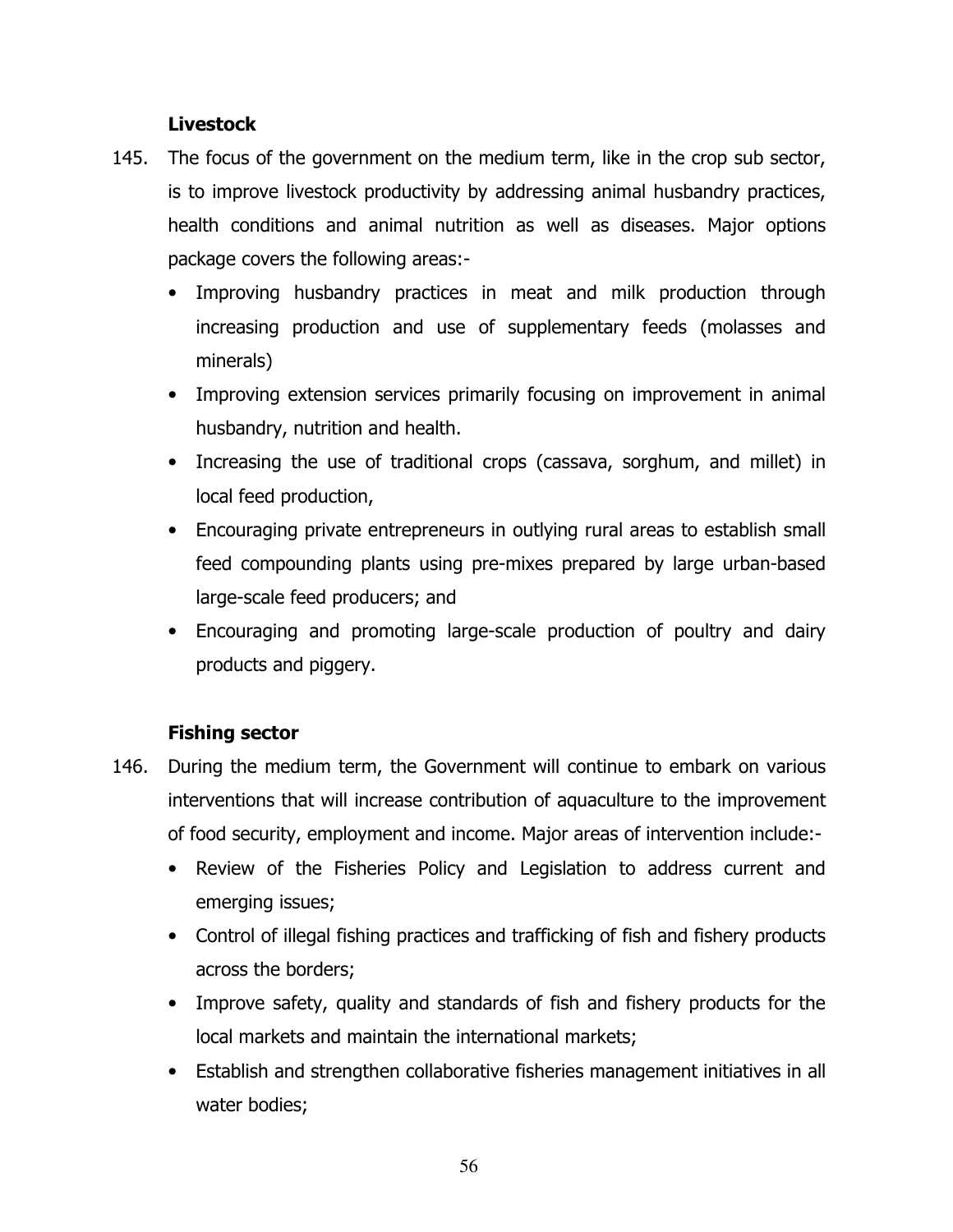- Improve the collection, processing, analysis and dissemination of fisheries information, and
- Development of human resource and applied research capacity for sustainable fisheries management.

# Manufacturing:

- 147. The focus for the manufacturing sub-sector include:
	- Improve access to advanced and relevant technology;
	- Improve infrastructure and skilled labour;
	- Prepare an Integrated Industrial Development Framework;
	- Support the expansion and deepening of value addition through agroprocessing;
	- Support institutions to develop and transfer appropriate, user and environment friendly technologies; and
	- Continue to facilitate the operationalization of the Export Processing Zone programme; and
	- Development of basic industry.

# **Trade**

- 148. In efforts to improve both internal and foreign trade, the Government will focus on the following over the medium term:-
	- Promote entrepreneurship skills development and market linkages;
	- Promote and facilitate development of marketing infrastructure;
	- Facilitate Tanzania's strategic position in Bilateral, Regional and Multilateral Trade arrangements;
	- Improve access to financial capital;
	- Diversify exports in line with international market standards;
	- Improve the regulatory environment for business;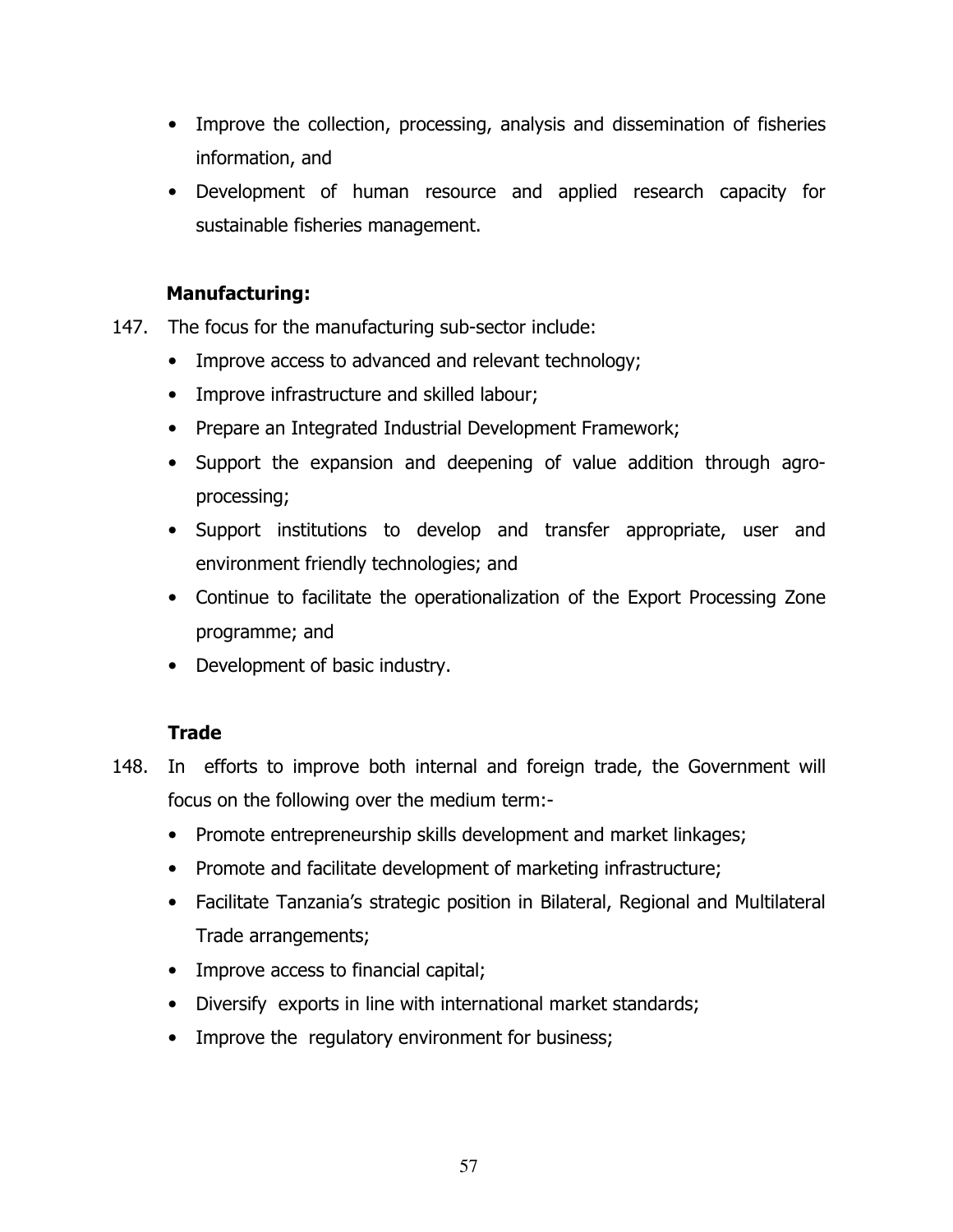#### Roads

- 149. During the medium term, the government will continue to improve the roads infrastructure in the country. Specific focus will be on the following areas:-
	- Construction/Rehabilitation of on-going trunk, regional and essential rural roads;
	- Sumbawanga Mpanda Kanyani Nyakanazi road;
	- Sumbawanga Kasesya/Matai Kasanga Port;
	- Kigoma Kidahwe Uvinza Ilunde;
	- Manyoni Itigi Tabora Nzega;
	- Mangaka Tunduru;
	- Arusha Minjingu road rehabilitation; and
	- Construction of Kilombero and Malagarasi bridges.

# Energy sector

- 150. During the medium term, the Government will focus on the following:-
	- Installation of 45 MW Permanent Plant at Tegeta;
	- Electrification of six (6) District Headquarters namely: Mbinga, Ludewa, Simanjiro, Bukombe, Kilindi and Kilolo;
	- Implementation of Rural Energy Master Plan;
	- Strengthening, upgrading, expansion and inter-connection of the National grid with other grids;
	- Continue to promote investment in petroleum exploration;
	- Establish a strategic oil reserve; and
	- Facilitate TPDC to invest in the downstream petroleum/gas projects in Songo Songo gas and Mnazi Bay projects.

# Mining Sector:

- 151. During the period 2008/09- 2010/11, the Government will focus on the following priority areas:-
	- Create conducive environment for attracting investment in mineral sector;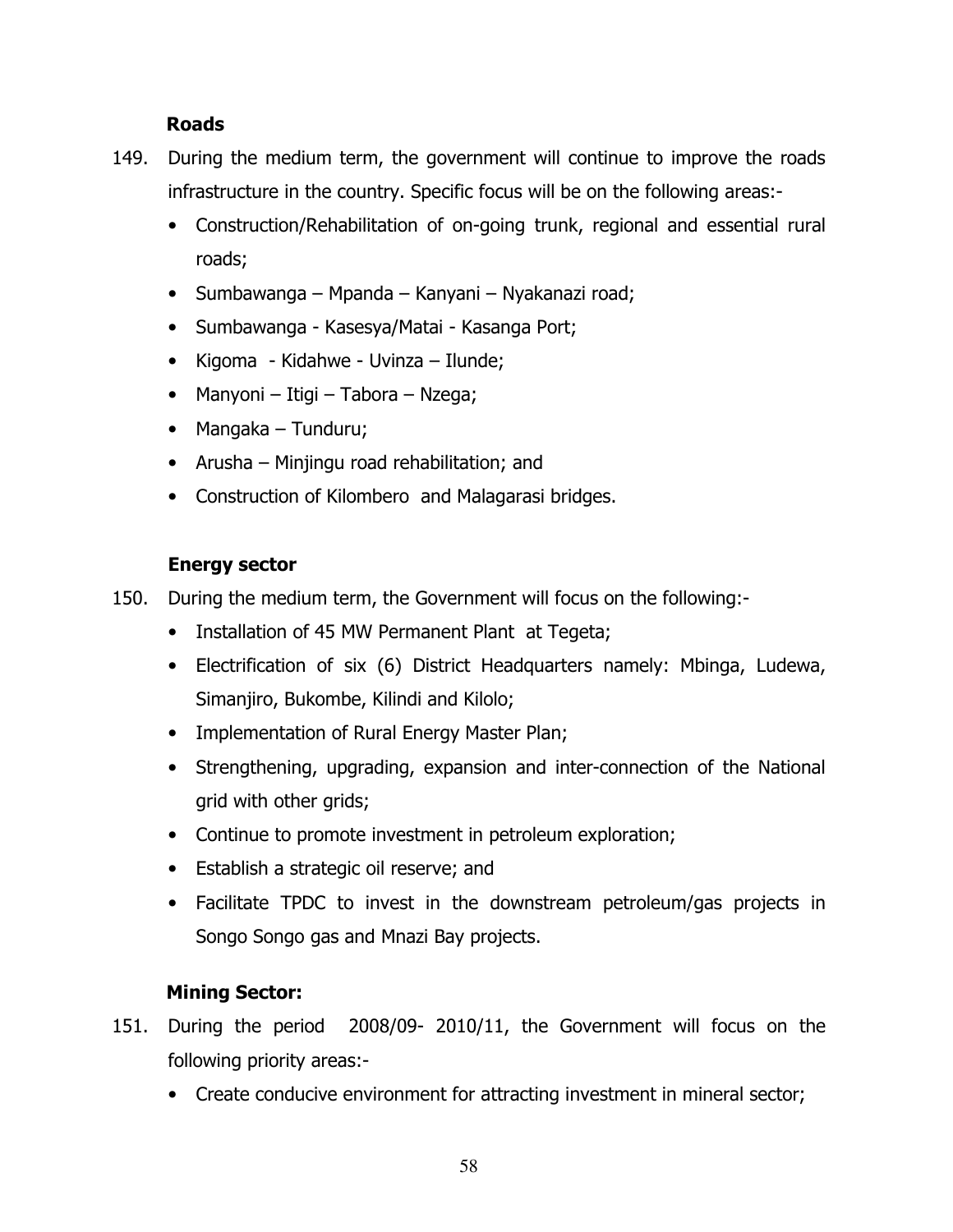- Promote value addition activities through mineral processing;
- Promote Small-Scale Miners in the country by implementing the proposed Small Scale Mining Development Strategy; and
- Strengthen the Gold Auditing Unit.

# Transport Sector:

- 152. During the medium term focus will be directed towards:-
	- Expansion of container terminal and entrance channels at Dar es Salaam port;
	- Capacity building to handle containers;
	- Rehabilitation of the Central Railway Line (Dar Es Salaam Dodoma);
	- Capacity building to enhance efficiency in order to cope with competition from other regional corridors such as North Corridor, Maputo Corridor and corridors through South Africa;
	- Rehabilitation and procurement of ferries;
	- Expansion and Rehabilitation of Julius Nyerere Airport;
	- Construction of new Dodoma airport;
	- Procurement of government plane and helicopter;
	- Provision of Meteorological equipments; and
	- Provision of supportive infrastructure at Umoja bridge

# Land and Settlement Development

- 153. During the medium term, the focus will be on the following areas:-
	- Establishment of Land Bank to carter for both local and foreign investors in Agriculture;
	- As a pre-requisite to declaration of international boundaries, all African Union (AU) member states have to resolve, demarcate and survey their common boundaries by 2012. Tanzania has started a process to claim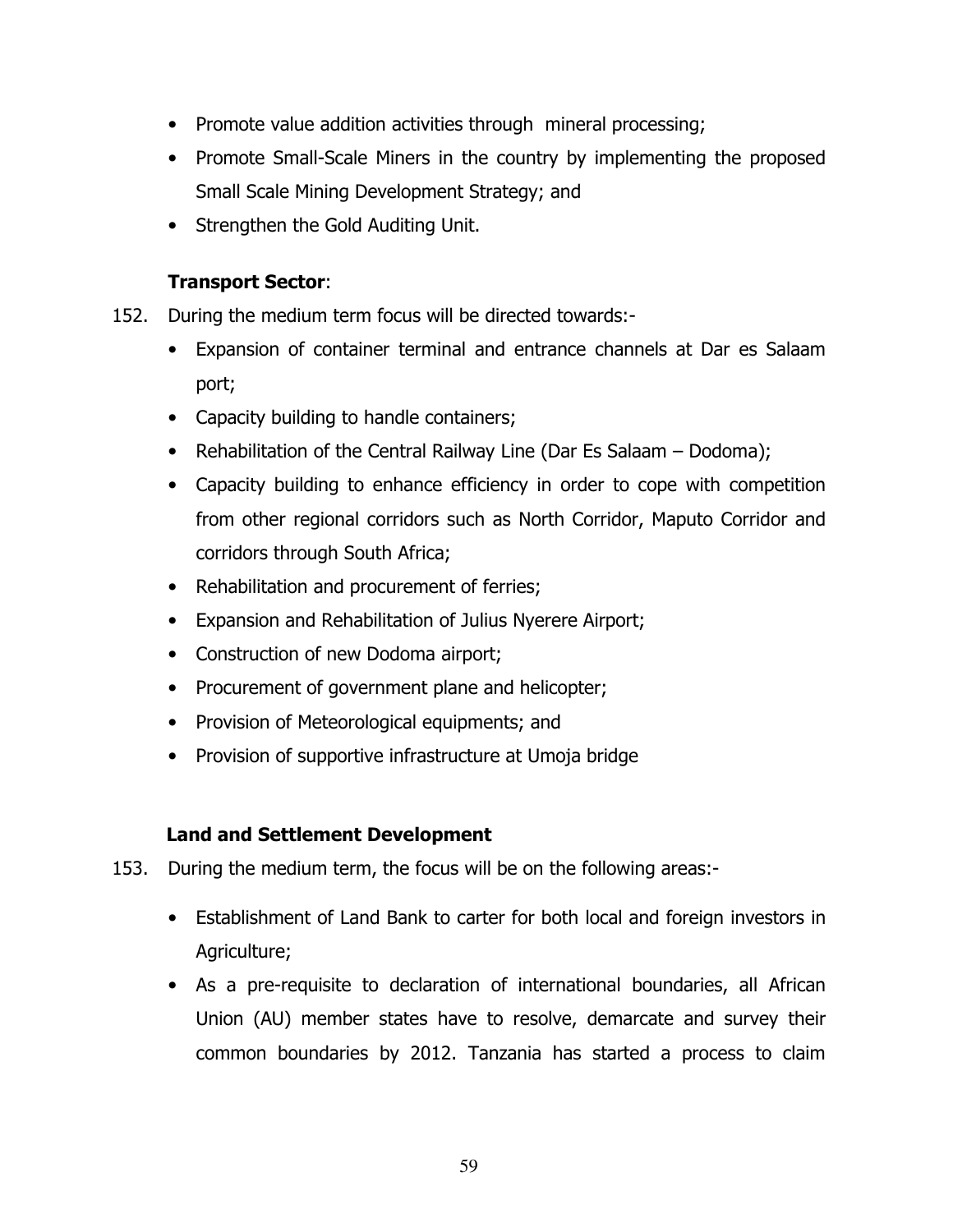Extended Continental Shelf; i.e to claim its submerged prolongation of the land mass of the coastal state;

- Facilitation of Land Use Planning in Rural and Master Plans in Urban; and
- Completion of demarcation and survey of the 3,000 remaining village boundaries in the country.

# Cluster II: Improved Quality of Life and Social Well Being

# Education Sector

- 154. The Government will continue with efforts to improve education sector at all levels. Over the medium term, the focus will be on the following areas:-
	- Increase supply of qualified teachers, so as to improve the teacher pupil ratio across the country;
	- Construct teachers houses in difficult environments as well as training and recruiting more teachers and tutors;
	- Strengthen Teachers' Resource Centers, finalize of Teacher Development and Management Strategy (TDMS);
	- Conduct regular and inclusive in service teacher training in Mathematics, Science and English Language subjects and promote reading culture among teachers, students, and adult learners;
	- Improve the supply of textual and non-textual teaching and learning materials for regular and students with learning disabilities through provision of relevant financial resources including capitation grants at all levels;
	- Improve the teaching and learning environment at all levels through construction/rehabilitation of necessary learning infrastructure such as classrooms, libraries, laboratories, lecture theatres and sports facilities;
	- Strengthen data gathering, analysis and performance reporting through implementation of the Education Sector Management Information System (ESMIS) plan and provide capacity building on the same;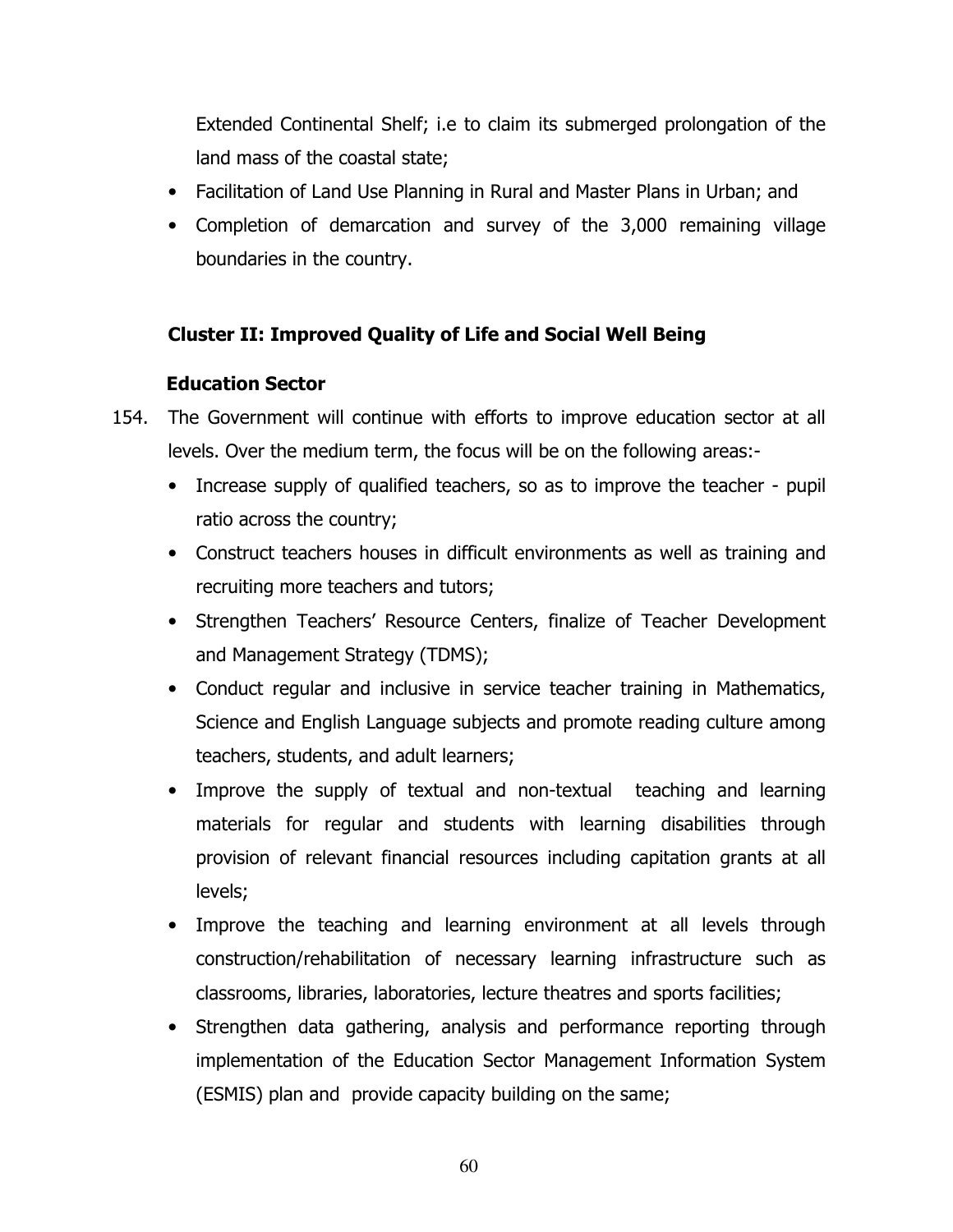- Strengthen education planning, budgeting and monitoring of disbursement, expenditures and results including undertaking financial audit and conducting regular finance tracking surveys and capacity building of key players at all levels; and
- Increase the enrolment rate in tertiary and higher education by constructing lecture halls and hostels at higher learning institutions.

#### **Health**

- 155. For the period  $2008/09 2010/11$ , the government will put more emphasis on the implementation of Primary Health Service Development Program; Reproductive and Child health services, and Integrated Management of Childhood Illness. Other areas will be:-
	- Prevention and treatment of malaria;
	- Rehabilitation of regional hospitals;
	- scaling up provision of immunization services;
	- Scaling-up of proven non-ARV interventions, including TB prevention and treatment of opportunistic infection in PLWAs;
	- Improving human resource capacity at all levels in terms of quality, skills mix and quantity; and
	- Rehabilitation and expansion of training institutions to cope with high demand of human resources in the health sector.

#### 156. Water and Sanitation

Major areas of focus during the medium term include:-

- Expansion and rehabilitation of water supply at regional and District level to increase provision of clean and safe water to both rural and urban population.
- Borehole drilling and dam construction, particularly in semi arid districts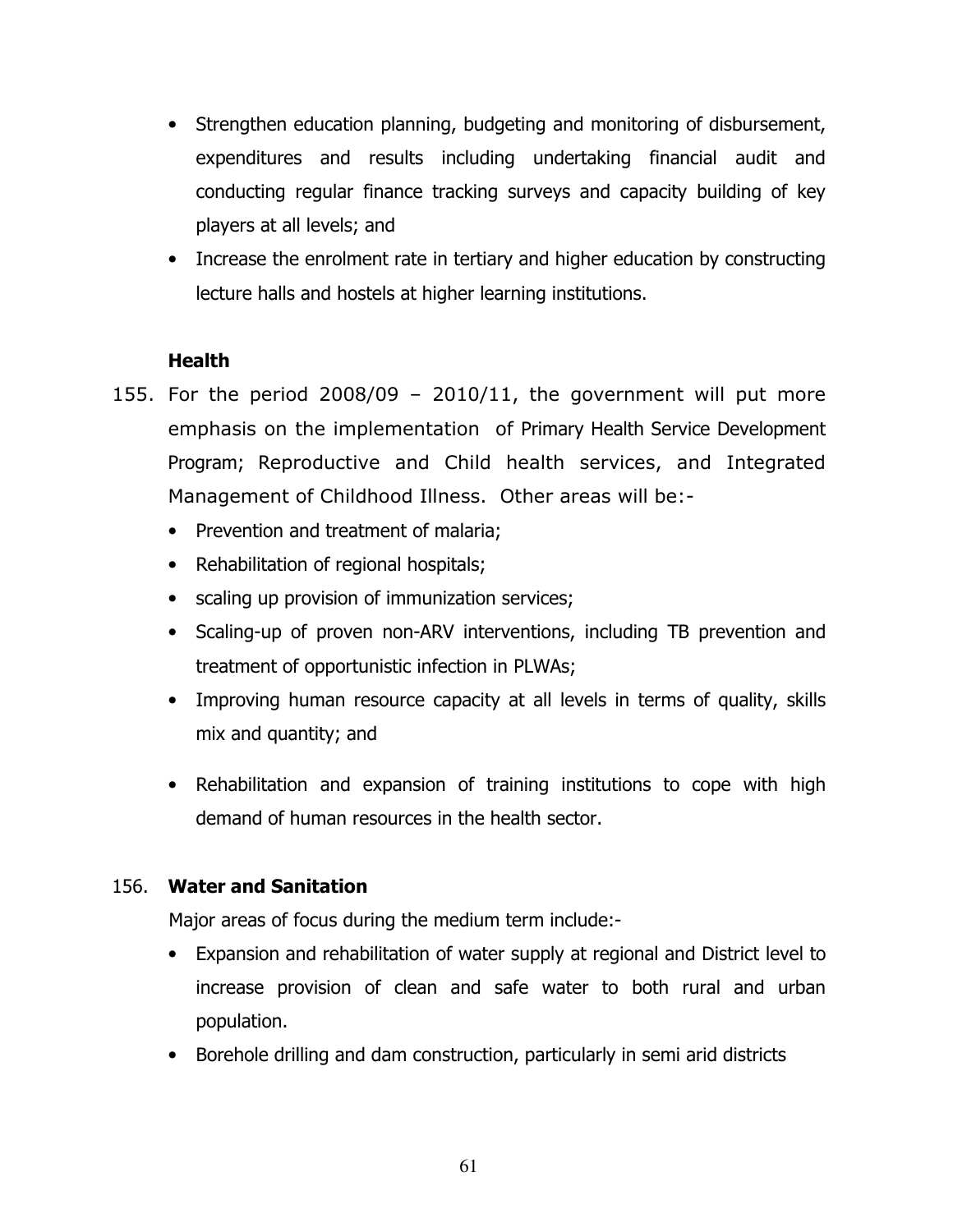- To strengthen management of water resources so as to protect water sources against pollution and environment degradation;
- Strengthen capacities for provision of water and sanitation services at all levels;
- Improve sewerage infrastructure at all levels;
- Extend water supply services from Lake Victoria-Shinyanga-Kahama Project to villages along the pipeline route in Mwanza and Shinyanga regions

# Cluster III: Good Governance and Accountability

# Good Governance

157. Public leaders are required to observe the Code of Ethics/Conduct as stipulated in the Public Leadership Code of Ethics Act No. 13 of 1995 as amended so as to avoid unethical conduct such as misuse of public property, corruption, nepotism, favoritisms, conflict of interest, illegal accumulation of wealth, misuse and or abuse of official powers. The Government will ensure that public leaders, while in office, act with honesty, compassion, sobriety, continence and trust in the integrity objectivity and impartiality of the government are conserved and enhanced.

During the medium term the Government will focus on the following priority areas:-

- Reviewing the Public ethics Act No 13 of 1995 to address adequately ethical issues in particular conflict of interest between leadership and business;
- To enhance promotion of ethics at all levels of leadership and the community in general;
- Improve working environment and conditions;
- Scale up control and monitoring of borders;
- Improve communication infrastructure and introduce a comprehensive system for good governance, accountability and representation;
- Strengthen administrative systems by emphasizing transparent management;

62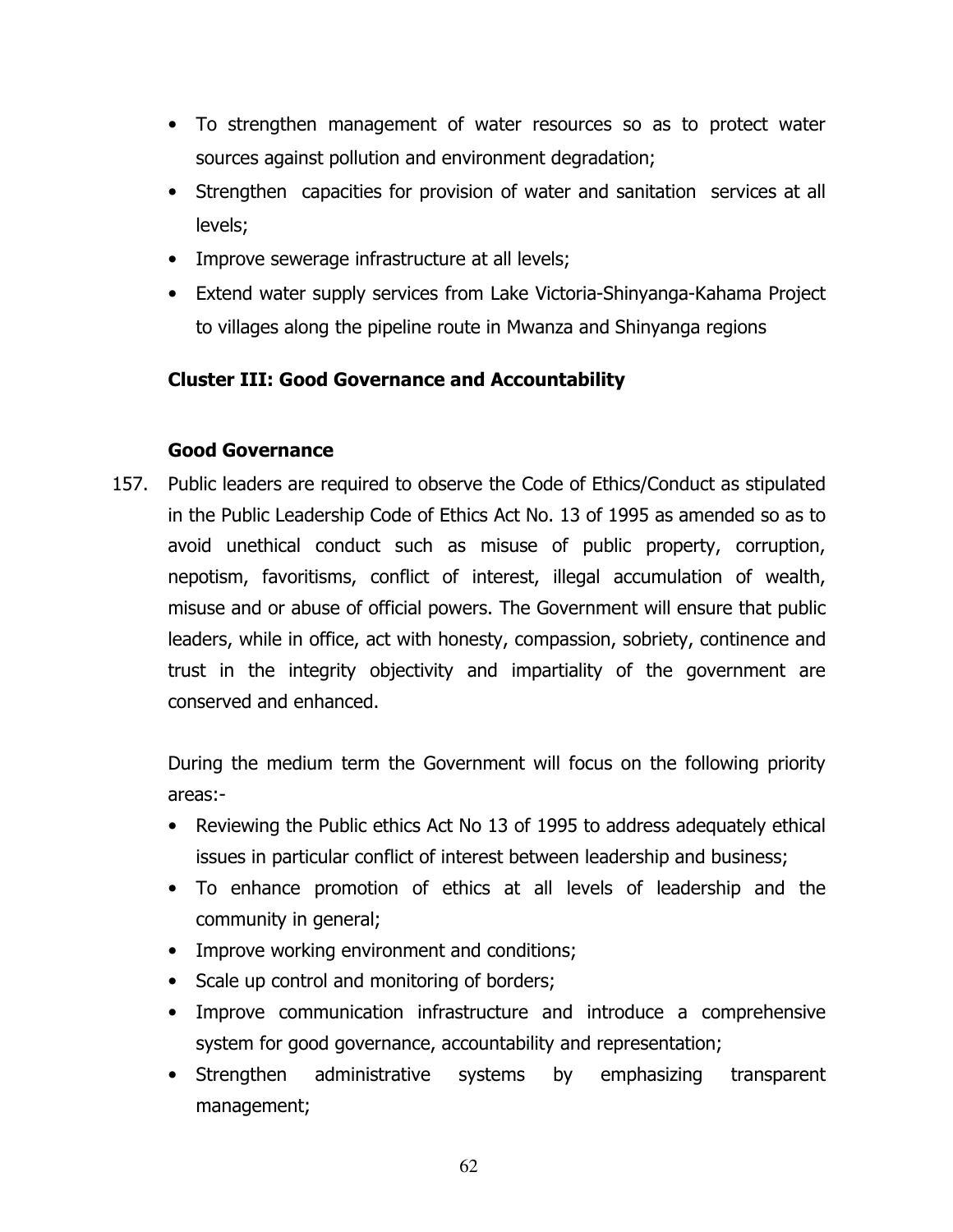- Scale up awareness raising activities to the community with respect to the role and usefulness of public information;
- Strengthen disaster management;
- Instill ethics and integrity in professions; and
- Implement the Fire and Rescue Force Act No. 14 of 2007

# Public safety and rule of law

- 158. Major areas of focus during the medium term include the following:-
	- Strengthening Defense forces;
	- Reduce the of incidence of crime;
	- Enhance capacities of law enforcers;
	- Continue improving the ICT;
	- Improve working and living environment for law enforcers
	- Provide working tools and other infrastructure
	- Improve delivery of basic services to the public in order to reduce the incidences of corruption; and
	- Improve dissemination, sensitization and advocacy of information to the public regarding their rights and obligations.

# Fight against corruption

- 159. Over the medium term Government will continue to strengthen efforts in fighting corruption through the following interventions:-
	- Conduct the National Governance and Corruption Survey for identifying the magnitude of corruption in the country and introduce strategies to combat the vices;
	- Review the Monitoring and Evaluation mechanism for NACSAP II;
	- Prepare a workable modality for involving Non State Actors in implementing Anti-corruption programmes;
	- Prepare communication modality between State and Non State Actors in implementing Anti-corruption programmes and
	- Continue providing education and sensitization programmes on effects of corruption and their measures for combating it.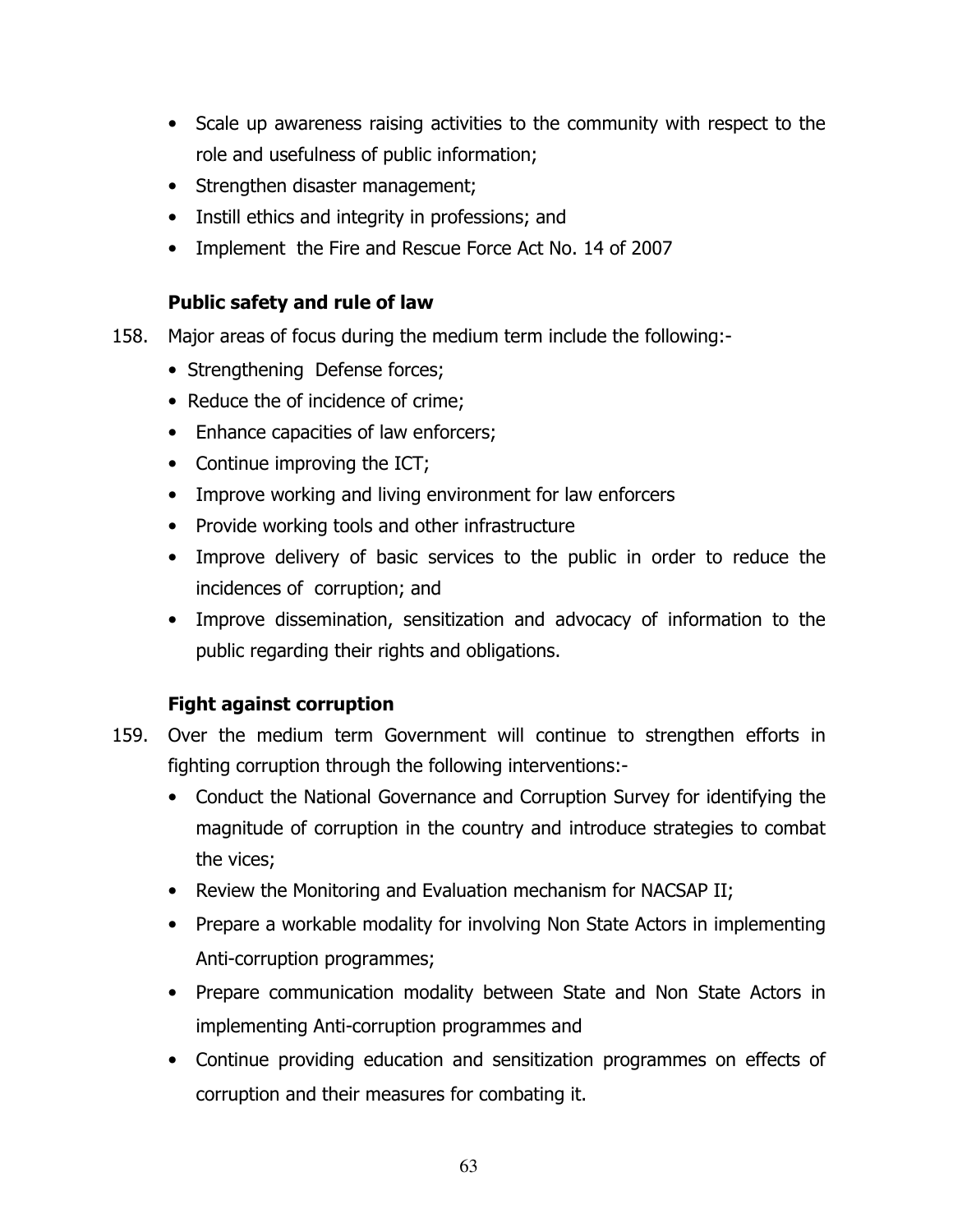# **SPECIAL PROGRAMMES**

160. The Government is committed to implement special programs which have positive socio economic bearing in achieving the objectives of TDV 2025, MKUKUTA and MDGs. The programs include, Business Environment Strengthening for Tanzania (BEST), The Mini-Tiger Plan (TMTP 2020), implementation of Export Processing zone (EPZ); The Tanzania Trade Integrated Strategy (TTIS), Property and Business Formalization Programme - MKURABITA; the National Spatial Data Infrastructure (NSDI);.the National ID Project and TASAF II. Under each of the programme, a set of priorities are identified.

#### BEST Programme

#### Priority areas for resource allocation for 2008/09 – 2010/11

- 161. During the medium term the Government through BEST Programme will focus on the following areas:
	- Continue with Land Law Reform to ensure rapid and cost effective delivery of titled land as a business asset as well as security of tenure and property rights;
	- Continue with business registration and regulation with a view to creating simple but efficient and low cost business registration system;
	- Continue with labour market reforms based on establishment of market supporting institutions;
	- Ensure that there is an efficient judiciary that delivering fair and efficient dispute resolution; and
	- Transform the private sector based on support for human resources development through incubation of entrepreneurship, skills development, and cluster development.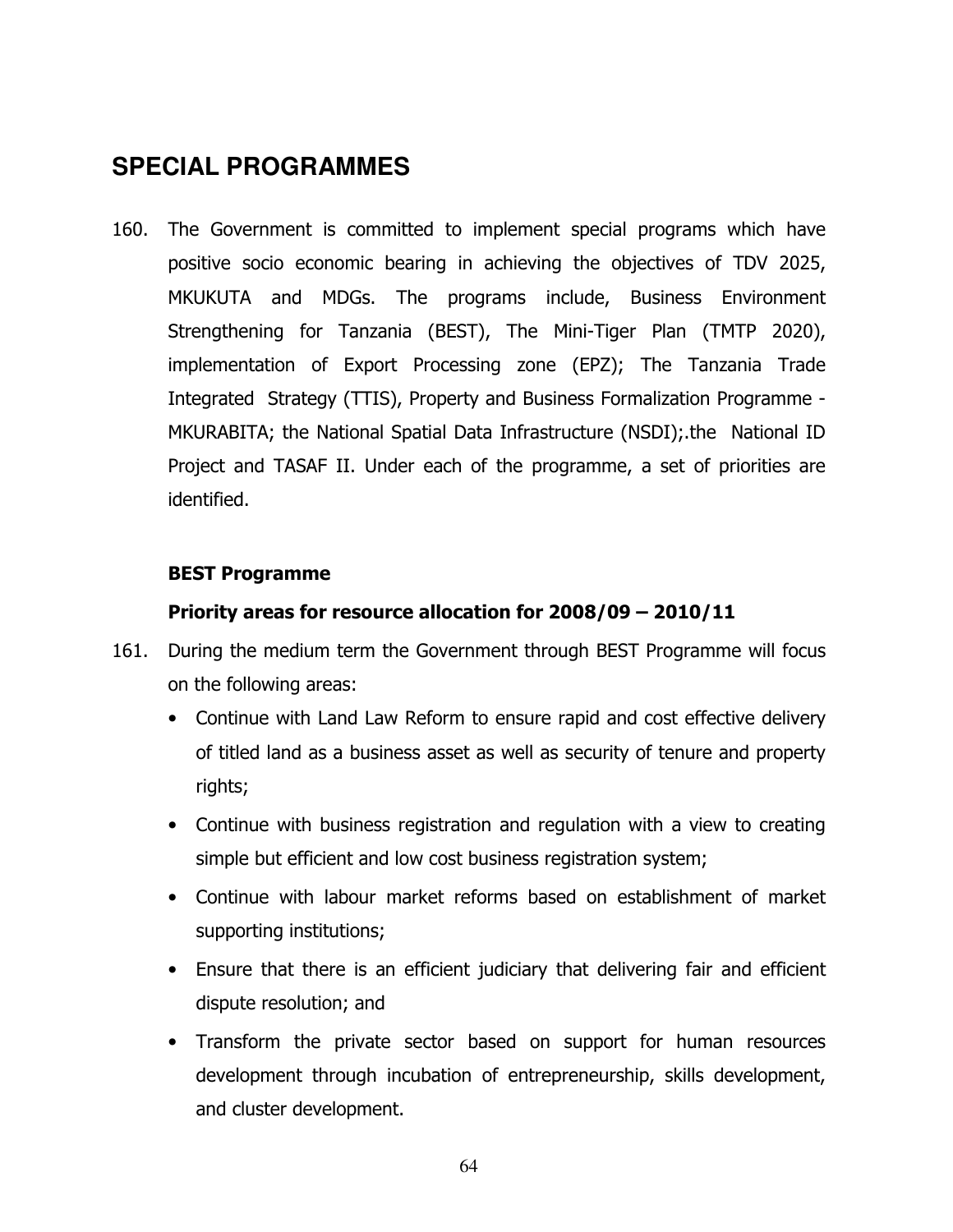### The Mini Tiger Plan 2020

- 162. Priority Areas for Resource Allocation for 2008/09-2010/11
	- Furnishing the Clinic, Cafeteria, Shopping arcade, Customs building and fire station for BWM-SEZ;
	- Start the construction of ICT SEZ;
	- Establishment of SEZ Authority;
	- Establishment of SEZs in Kigoma, Tanga, and Bagamoyo; and
	- Support OJI Papers and Marubeni Corporation in the afforestation programmes in Mtwara and Lindi regions.

#### The EPZ Program

The priority areas for resource allocation for 2008/09 – 2010/11

- Undertaking land survey and valuation in four new EPZ sites namely Morogoro, Ruvuma, Kagera and Kilimanjaro;
- Undertake feasibility in four surveyed EPZ sites (Bagamoyo, Mara, Arusha, and Mtwara);
- Providing preliminary onsite infrastructure in four surveyed EPZ sites, (Bagamoyo, Mara, Arusha, and Mtwara).

## The Tanzania Trade Integration Strategy (TTIS)

The priority areas for resource allocation for 2008/09 – 2010/11

- Establishment and operationalisation of TTIS Coordinating Unit;
- Establishment and operationalisation of Network of Sector Trade Specialists and Technical Committees;
- Provision of support to Exporters, Building Capacity on exports oriented products;
- Establishment of Standards Regulation Accreditation bodies, accredited laboratories and certification to Institutions dealing with Accreditation;
- Building capacity to Business organizations to participate effectively in a national Public –Private Sector Dialogue at all levels;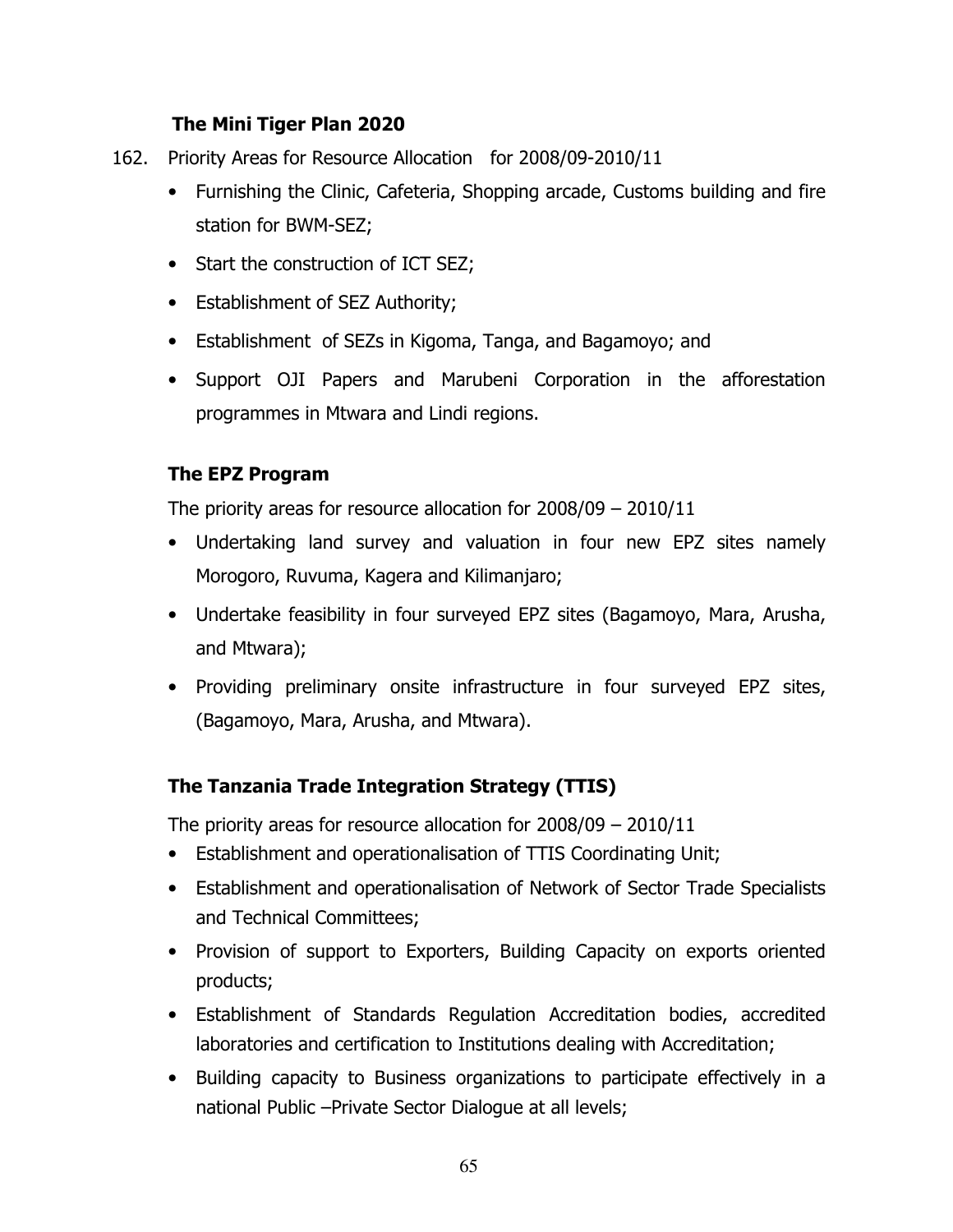• Prepare action plan for export trade and investment facilitation.

## The Export Development strategy

- Establishment and increasing quantity and quality production of goods and services, processes, procedures and value addition for quick win exportable products and services across sectors, namely:
	- o cashewnuts, cotton coffee and tea,
	- o Fruits, vegetables and floriculture,
	- o Leather and leather products;
	- o Tourism services
	- o Aquatic farming;
	- $\circ$  Gemstone, diamond and gold value addition
	- o Meat and meat products and
	- o Forestry products, honey and honey products.
- Establishment of quality infrastructure for production and packaging of quick win exportable products;
- Build capacity institutions and private sector for market access research and product development; and
- Harmonize legal and regulatory Framework to promote exports.

#### MKURABITA

- 163. The priority Areas for Resource allocation for 2008/09-2010/11:-
	- Facilitate and assist individuals to formalize their properties and businesses to access credit and other available opportunities in the formal market;
	- Initiate a process of preparing regulations and procedures for registering assets including land and businesses;
	- Continue fast tracking rural and urban land titling; and
	- Promote the establishment of Property and Business Formalization Centres (platforms) at district level.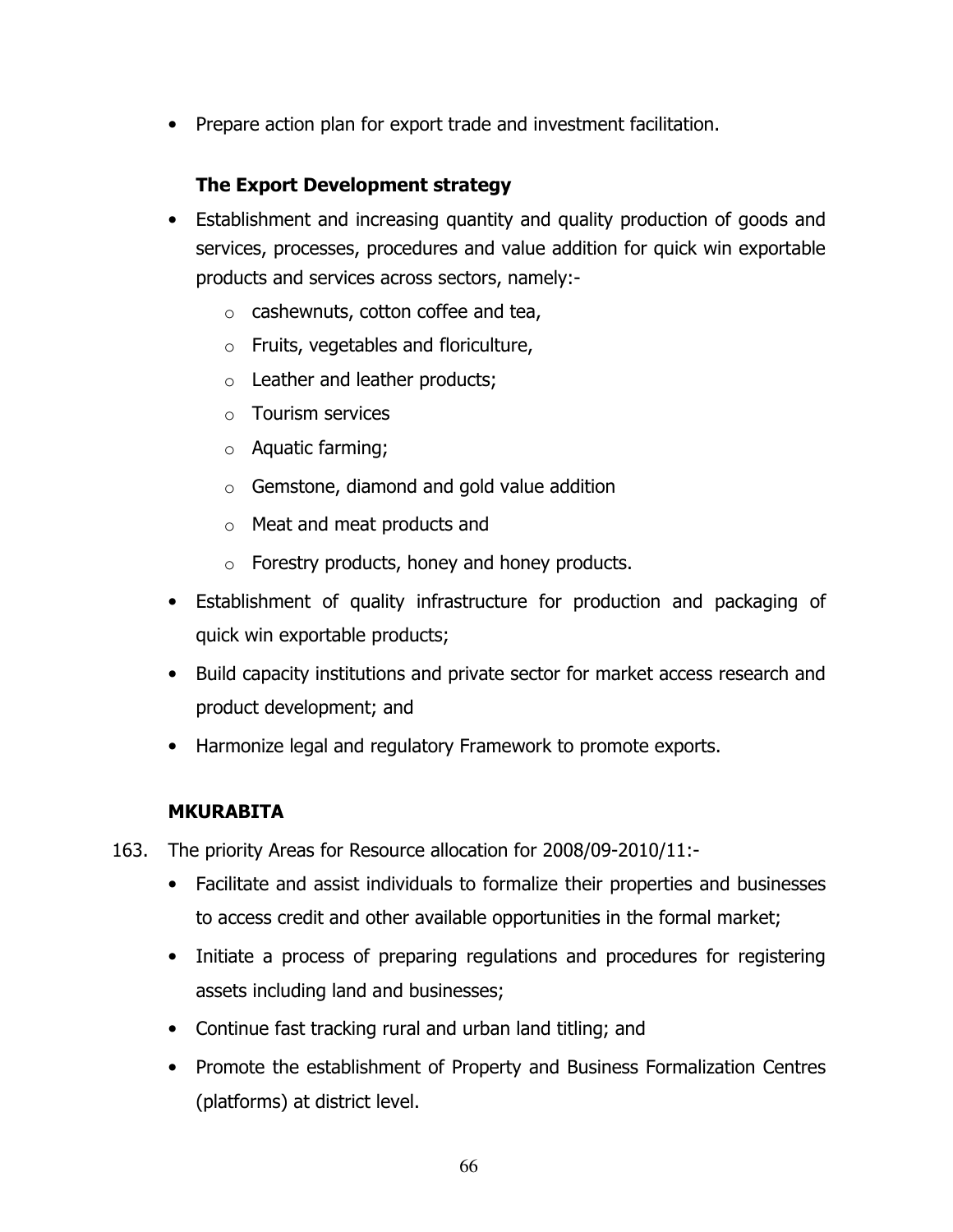## National Spatial Data Infrastructure

- 164. Priority Areas for Resource Allocation for 2008/09-2010/11:- The following are priority areas for resource allocation:
	- Finalization of NSDI policy and development of legal framework;
	- Establishment of NSDI Institutional framework and capacity building;
	- Sensitization of stakeholders on NSDI;
	- Establishment of a comprehensive survey and documentation of existing spatial and non spatial data;
	- Designing and implementing of metadata-base;
	- Physical mapping of the Country by aerial photographing and remote sensing technology as an input to NSDI;
	- Revision of National Geodetic Network by GPS technology; and
	- Continuous updating of existing maps by remote sensing (satellite image) technology.

# National ID Project

165. During the year under review, the Government approved the implementation of National Identification and Registration of person's project and the process of establishing National ID Management Agency (NIMA) is ongoing.

## Priority Areas for Resource Allocation for 2008/09

- 166. For the period of 2008/2009, the government is intending to implement the following activities in order to make the project a success. The activities, which will be implemented, to ensure the National Identity Cards are issued by 2009 include: -
	- Data collection and establishment of MIS;
	- Raising public awareness;
	- Enactment, or reviewing the relevant legislations;
	- Capacity building; and
	- Carrying out the identification and registration of persons exercise by either mass or regular registration.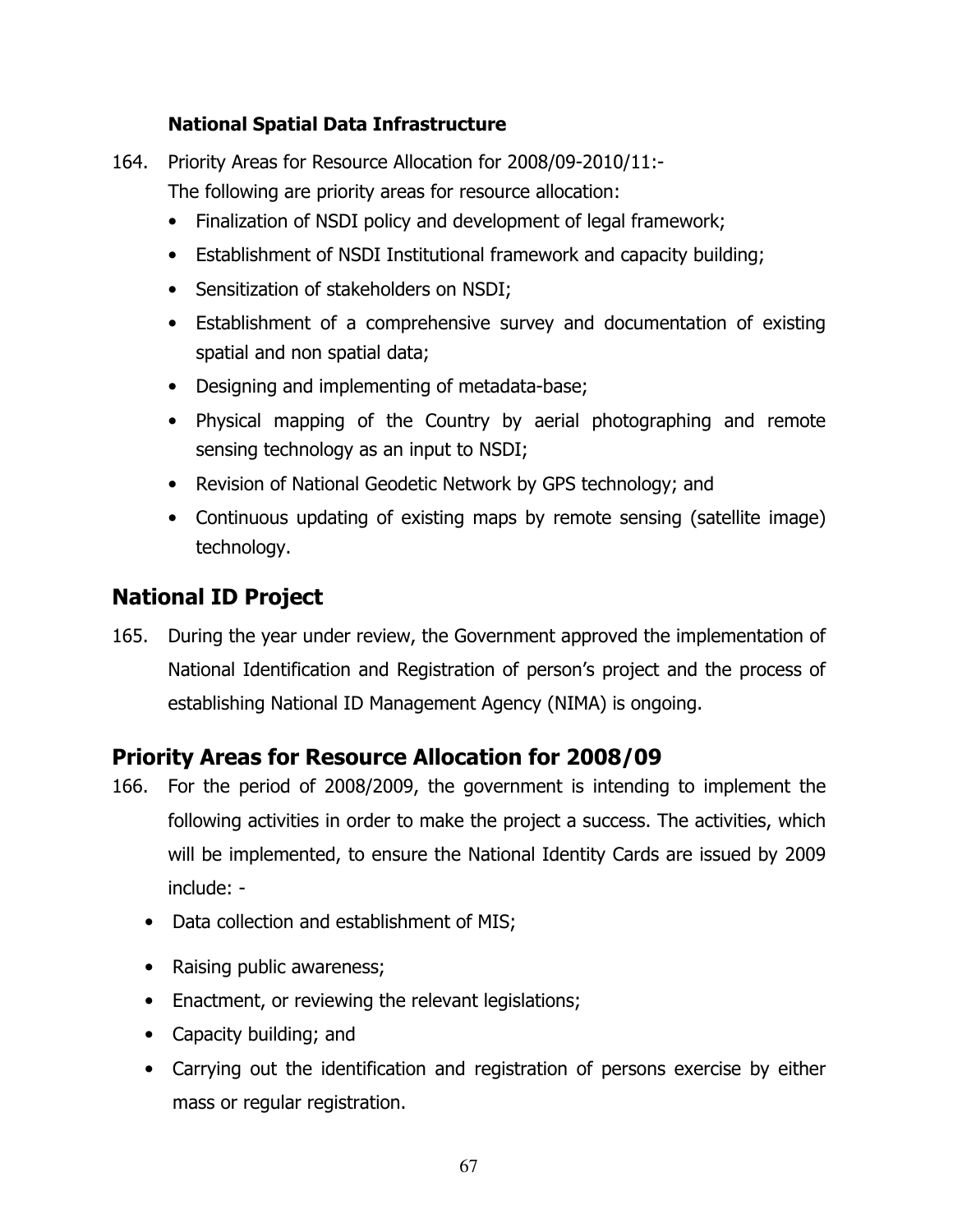## Tanzania Social Action Fund (TASAF)

167. In the year 2006/2007 TASAF II supported communities through LGAs to identify their priorities and come up with sub projects that address their needs. In the medium term, TASAF II will continue to train communities and implementing community based projects.

# CROSS-CUTTING ISSUES

In the medium term, the Government, will continues to put more emphasis on addressing issues of HIV and AIDS, environment, employment, gender and economic empowerment

## HIV and AIDS Pandemic

- 168. Priority Areas for Resource Allocation for 2008/09-2010/11:-
	- Stepping up efforts to effect behavioral change
	- Promotion of home-based care and treatment for People living with HIV/AIDS
	- Increasing coverage of ARV recipients
	- Containing HIV and AIDS spread, especially focusing on young people and other key drivers of the epidemic and commercial sex workers.
	- Economic and Social support of People affected by HIV and AIDS

#### Gender

- 169. During the medium term period of 2008/09- 2010/11, the Government will focus on the following priority areas:
	- Proceed with mainstreaming gender into policies, plans and strategies at all levels including conducting of sensitization on gender issues including pertinent issues such as fight against gender violence and reducing women work loads;
	- Capacity building for gender focal points and other stakeholder;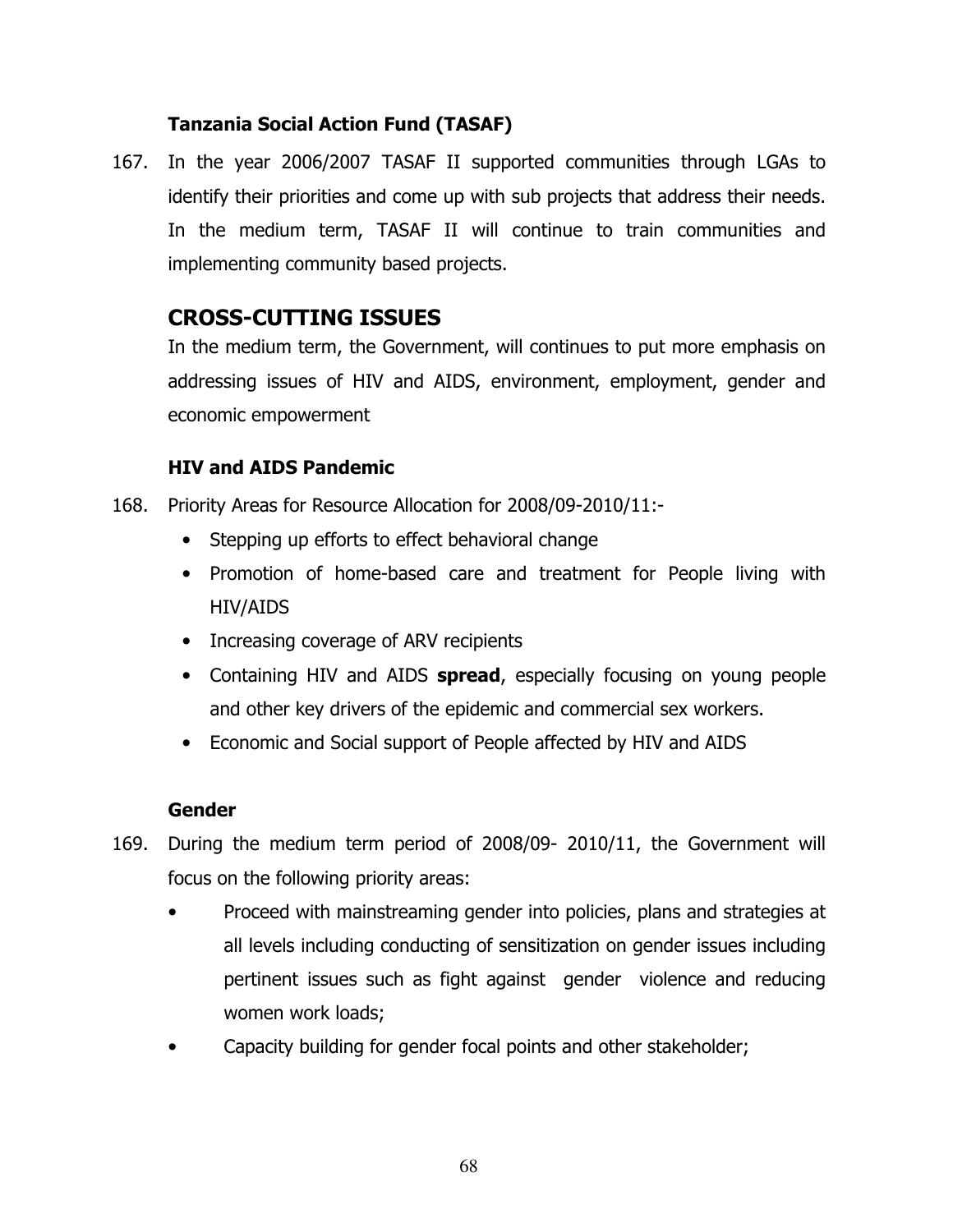- Empowering prospective entrepreneurs by promoting credit facilities for women and youth; and
- Facilitating and creating conducive environment for enabling formation of women SACCOS which will be the basis for establishing women's Bank.

## Environment

- 170. During the medium term period of 2008/09- 2010/11, the Government will focus on the following priority areas:
	- Finalize the development of state of Environment Reporting System;
	- Finalize other regulations under EMA which include; Environment Quality Standards, Fees and Charges, Ozone Depleting Substances, Economic Instruments, and Strategic Environmental Assessment;
	- Scale-up afforestation initiatives and strengthening forest surveillance;
	- Continue implementing the strategy for Urgent Actions on Land Degradation and Water Catchments (SUA-LWC);
	- Operationalise the program to support implementation of Environmental Management Act (EMA) of 2004; and
	- Mainstream environmental management concerns into sectors' and LGAs' plans.

## EMPLOYMENT:

- 171. Over the medium term 2008/09 2010/11 the Government will continue focusing on the following:
	- Implementation of the National Employment Policy;
	- Creation of an enabling environment for the private sector in order to create more jobs; and
	- Facilitation of access to credit.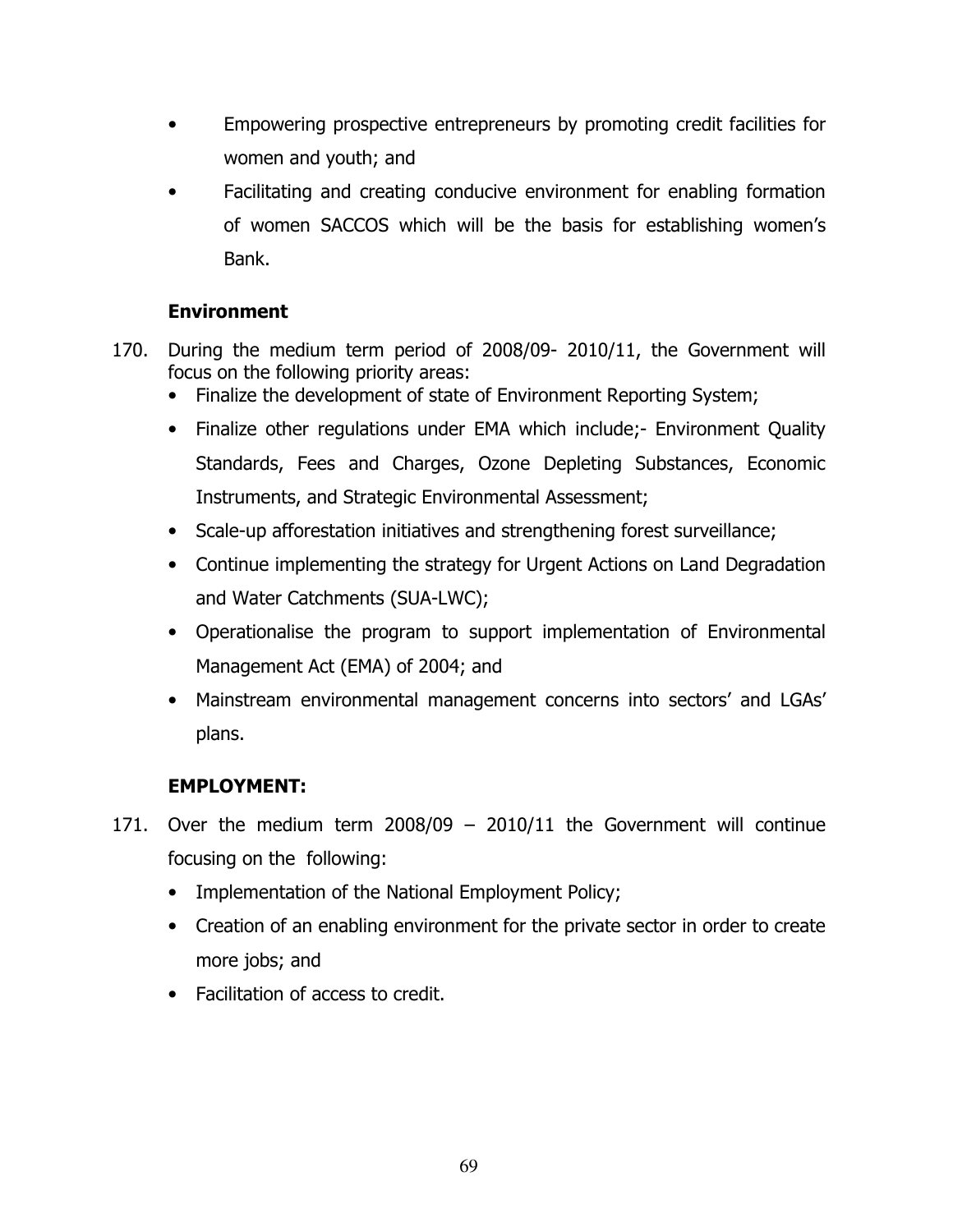#### Economic Empowerment

- 159. During the medium term period focus will be on the following:
	- Establish National Economic Empowerment Fund;
	- Continue with sensitization, awareness creation and dissemination of the National Economic Empowerment Policy and its Act to various stakeholders;
	- Oversee training on entrepreneurship skills;
	- Monitor and evaluate economic empowerment programs; and
	- Forge linkages between research institutions and entrepreneurs to enhance economic development.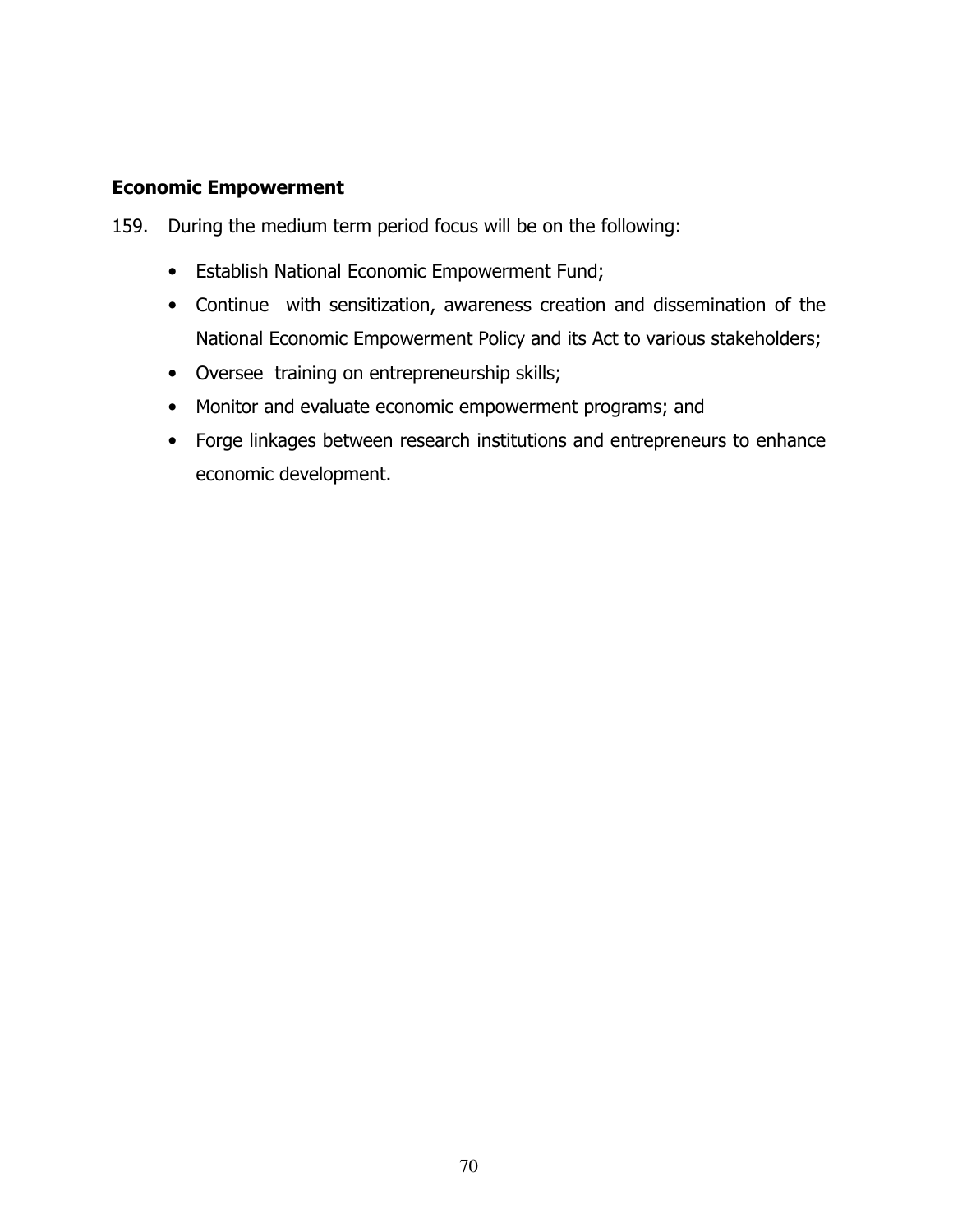# CHAPTER SEVEN

# Issues Specific to Regional Administration and Local Government

- 172. This chapter focuses on issues that are specific to Regional Administration and Local Government. The purpose is to bring out the role played by two levels of administration on the development and execution of the government budget. Regional Administration is the extended arm of the Central Government that fulfils some of the functions which are relevant for the Central Government such as quality assurance, provision of enabling environment, monitoring, enforcement of laws and ensuring that standards of service delivery are met by LGAs and other implementing agencies. Regional Administration specifically plays an important facilitating and advisory role. It also provides technical back-stopping support to LGAs.
- 173. Aware that these plan and budget guidelines cannot take on board all the pertinent issues that specifically relate to planning and budgeting at the local level, a separate set of PBGs have been prepared and issued. The purpose is to ensure that issues aimed at enhancing the quality of LGAs' plans and budgets, having full regard to the need for participatory bottom-up planning approach, are accorded due weight and significance. The separate set of PBGs for LGAs for the medium term  $2008/09 - 2010/11$  have therefore been prepared and issued to guide the process of planning and budgeting at the local level. They are supposed to be read in conjunction with these guidelines, for the two sets are meant to complement each other.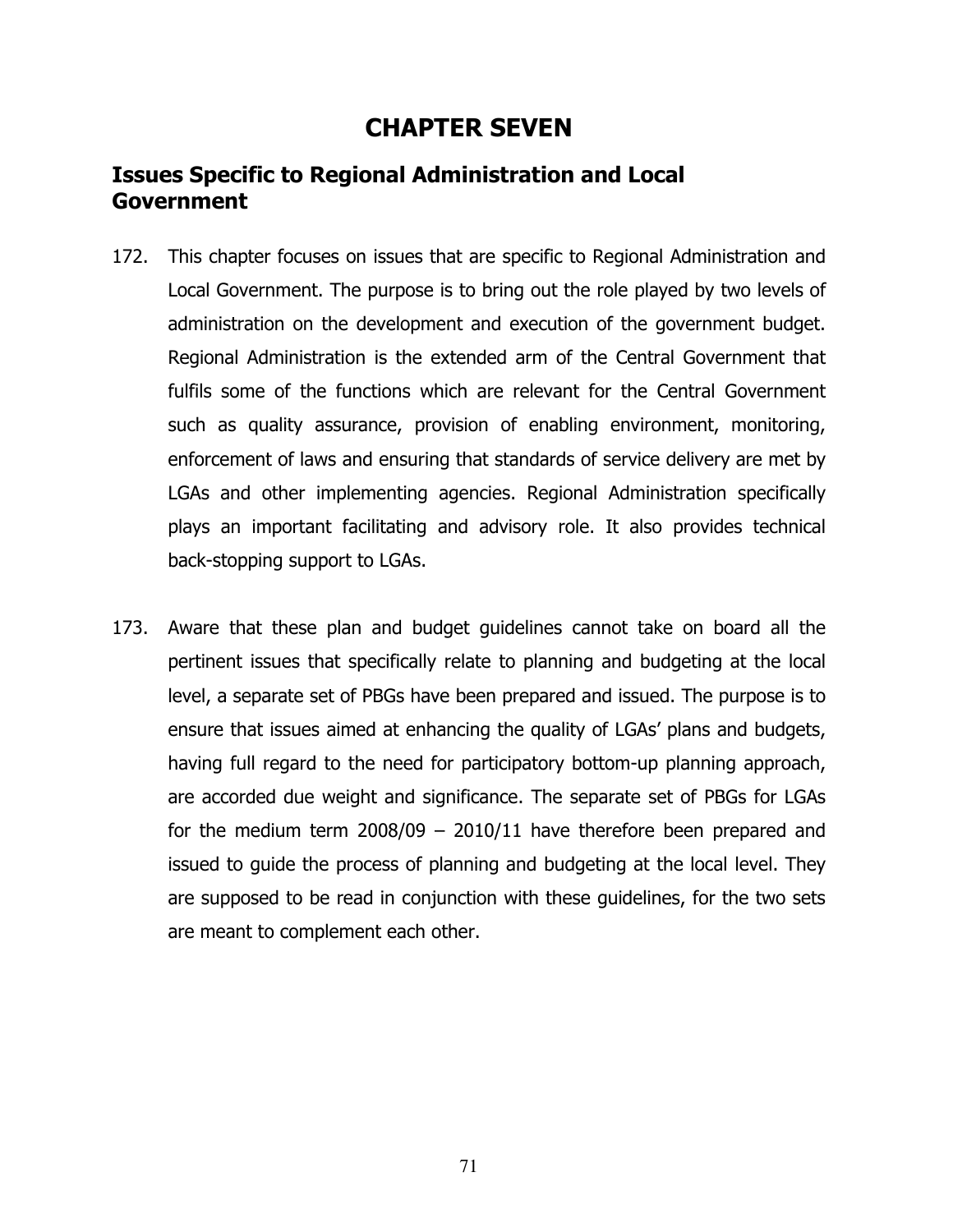# PERFORMANCE REVIEW FOR 2006/2007

- 174. During the year 2006/2007 the following Programmes/Projects were implemented by Regional Administration:
	- Rehabilitation of District Commissioner's residents in 48 Districts namely Magu, Ukerewe, Sengerema, Geita, Kwimba, Shinyanga, Kishapu, Igunga, Urambo, Sikonge, Tabora, Mbinga, Namtumbo, Songea, Mufindi, Makete, Ludewa, Iringa, Ileje, Kyela, Mbozi, Sumbawanga, Nkasi, Mpanda, Same, Mwanga, Mtwara, Masasi, Newala, Liwale, Nachingwea, Biharamulo, Ngara, Karagwe, Bukoba, Arusha, Arumeru, Karatu, Monduli, Ngorongoro, Morogoro, Kilombero, Mafia, Lushoto, Handeni, Muheza, Korogwe and Pangani;
	- Construction of District Commissioner's Offices in Longido, Bahi, Chamwino, and Missenyi;
	- Procurement of 85 Motor Vehicles for District Commissioners; and
	- Review of Strategic Plans of Regional Secretariats.
- 175. As for LGAs, during the year 2006/07 the following projects were implemented;
	- Construction of Councils offices at district head quarters in Karatu, Mvomero, Babati, Kilindi, Kishapu, Namtumbo, Kilolo and Korogwe.
	- Construction of classrooms for Primary and Secondary Schools;
	- Projects implemented under the Local Government Transport Programme (LGTP);
	- Projects implemented under the Village Travel and Transport Programme (VTTP);
	- Projects implemented under the Agricultural Sector Development Programme (ASDP);
	- Projects implemented under the District Health Rehabilitation Component (DHIRC) of the Health Sector Reform;
	- Projects implemented under the Health Sector Programme Support (HSPS);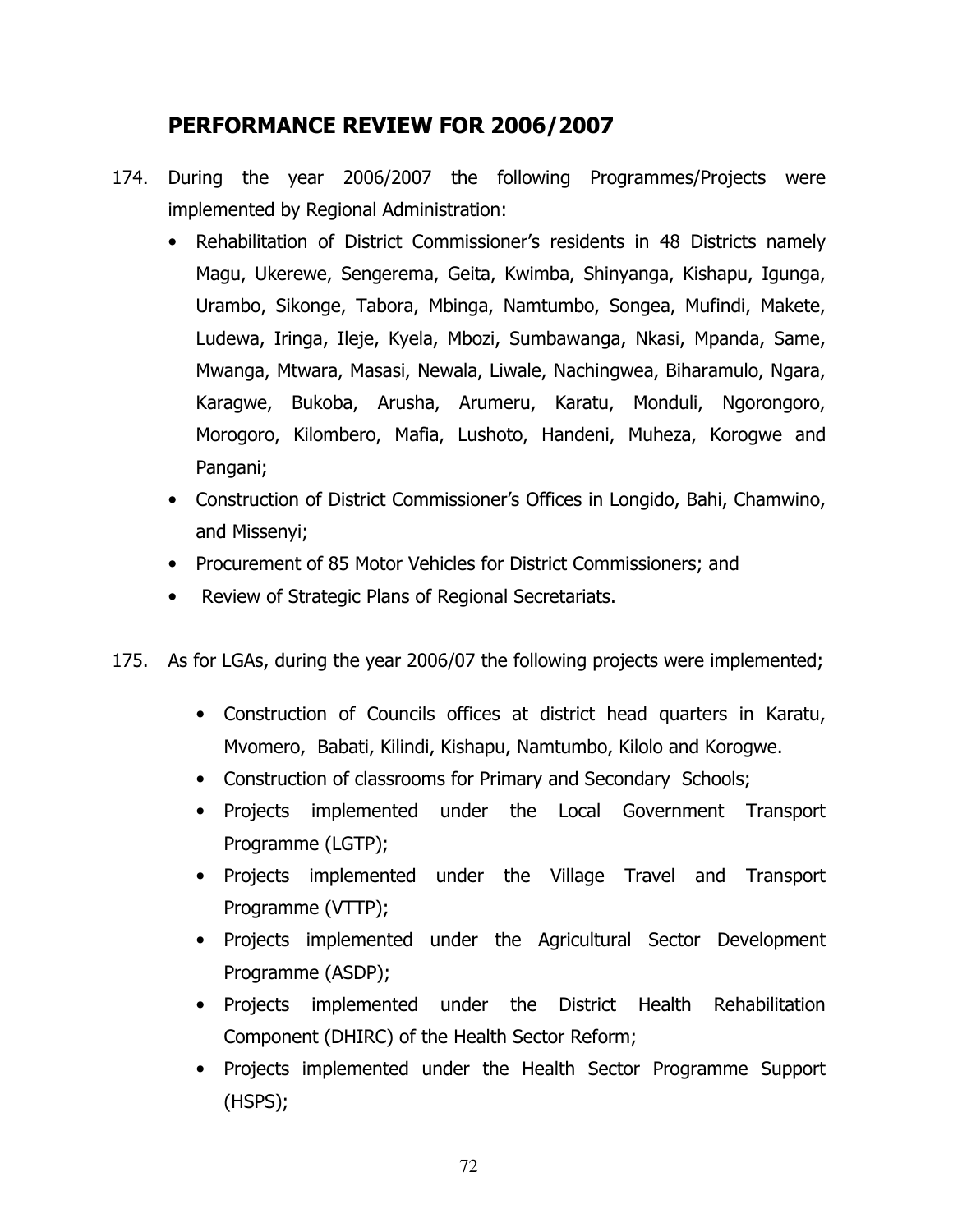- Participatory Forest Management (PFM);
- Projects implemented under the Rural Water Supply and Sanitation Programme (RWSSP);
- Projects funded under the HIV & AIDS (G-Fund);
- Implementation of projects receiving funds through the LGCDG System;
- O&OD (Planning Approach) Roll out to LGAs;
- Rehabilitation of dispensaries, health centers and district hospitals;
- Training of grass roots leaders and officials;
- 33 Ambulances bought to improve the referral system; and
- Procurement of 8 Fire engines.
- 176. In 2007/2008, the following projects are being implemented by Regional Administration;
	- Rehabilitation of Regional Hospitals of Tabora, Kigoma, Tanga, Shinyanga, Singida, Lindi, Ruvuma, Rukwa, Dodoma, Mara and Iringa regions;
	- Construction of District Commissioner's Offices and Residences for newly established districts;
	- Completion of the Construction of Manyara Regional Office Block;
	- Facilitation of Land Use Planning by LGAs; and
	- Review of Strategic Plans of Regional Secretariats.
- 177. In 2007/08, the LGAs are implementing the following programs/projects:-
	- Projects funded under the LGCDG system;
	- Construction/rehabilitation of HQs in:- Sumbawanga Municipal; Korogwe, Babati, and Mpanda Town Councils; and Karatu, Mvomero, Kilindi, Kishapu, Namtumbo, Kilolo, Ruangwa, Bahi, Misenyi, Chato, Longido Ukerewe, Rorya, Mbarali, Mkuranga, Pangani, Misungwi, Meru, Nanyumbu, and Siha district councils
	- Reconstruction/rehabilitation of staff houses in Ruangwa, Ngorongoro and Mahenge.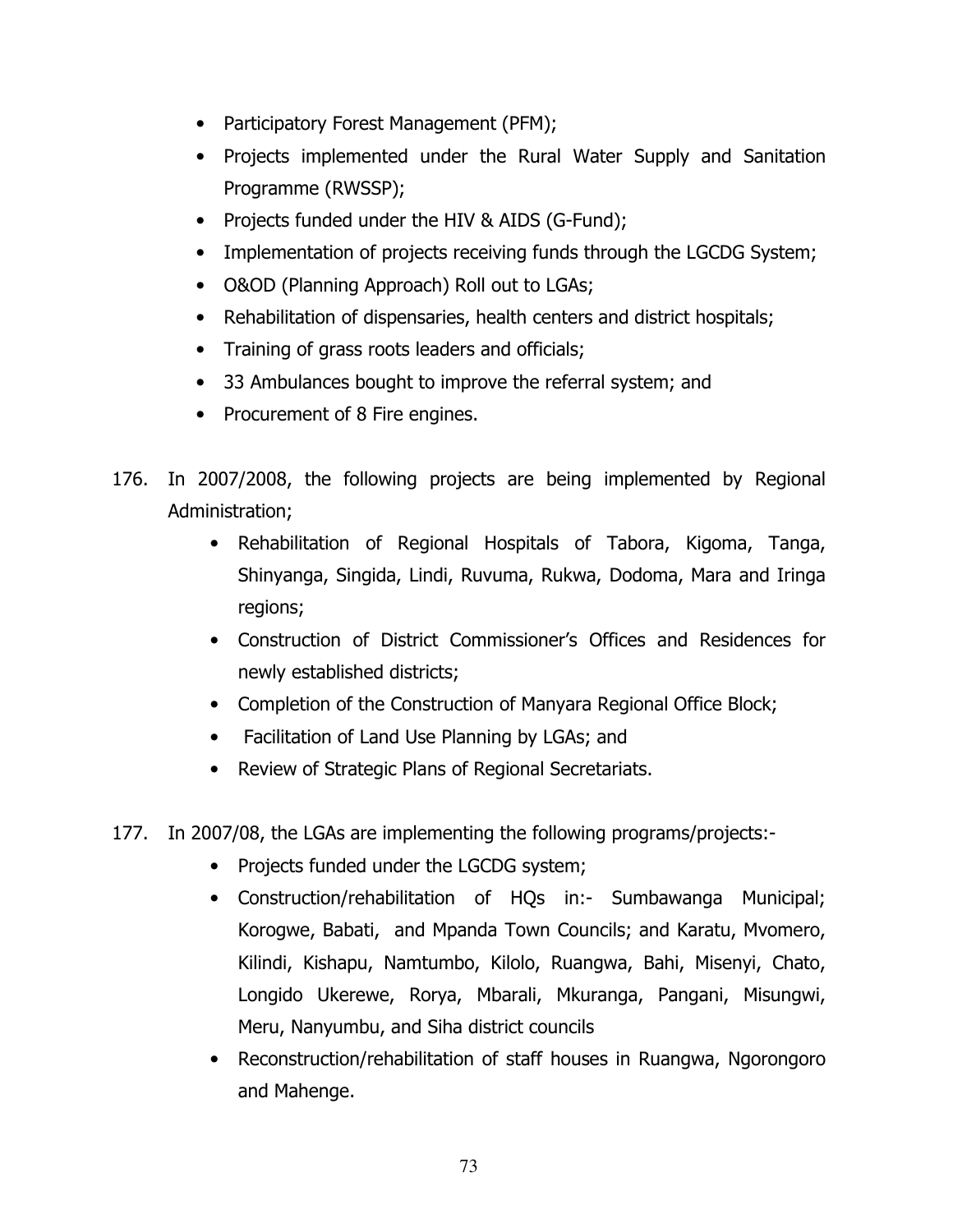#### **Challenges**

- 178. The following are the major challenges facing Regional Administration and Local Government:-
	- Harmonizing and rationalizing funding modalities to LGAs;
	- Building capacities of Regional Secretariats to coordinate and facilitate LGAs; and
	- Funding of OC in the non grant aided sectors of LGAs ( e.g Community Development, Natural Resources, Land, Trade, Cooperatives Youth etc.) in order to enable them to effectively discharge their mandates .

## Priority Areas for Resource Allocation 2008/09-2010/11

- 179. During the medium term, Regional Administration is required to allocate funds on the following areas
	- Operationalization of District Consultative Committee (DCC);
	- Effective operationalization of Inter Council Forum (ICF) meetings;
	- Disaster and Environmental Management Issues;
	- Continue with construction of District Commissioner's Offices/staff houses in Rorya, Bahi, Missenyi and Pangani;
	- Construction of three Regional Hospitals (Manyara, Mbeya and Singida) subject to prior submission of Project document;
	- Rehabilitation of District and Regional Commissioner's Offices and Residences;
	- Rehabilitation of Regional Hospitals of Morogoro, Shinyanga, Kigoma Tabora, and Mwanza regions;
	- Expansion of Tumbi Hospital in Kibaha; and
	- Review of Strategic Plans and Client Service Charters.
- 180. On the part of LGAs, they are required to allocate funds on the following areas
	- Operationalization of District Consultative Committee (DCC);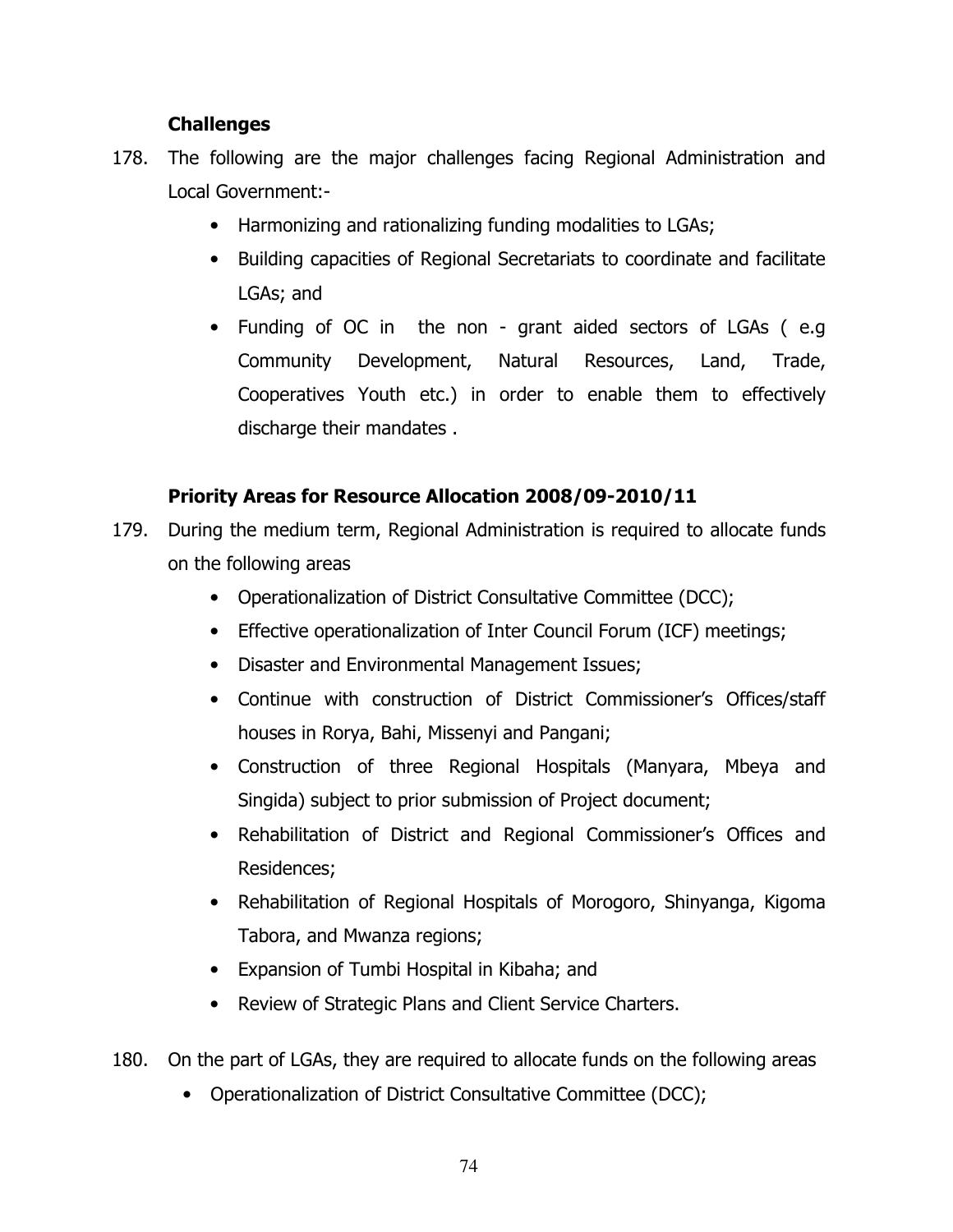- Effective operationalization of Inter Council Forum (ICF) meetings;
- Making presentations for grass-roots leaders elections;
- Rehabilitation of health facilities at District, Ward and Village level;
- Continue training of Councillors; and
- Procurement of 100 ambulances.
- 181. Regional Administrative Secretaries and Council Directors should submit and present their Institutional Plans and Budgets to MFEA and PMO-RALG during the scrutinization exercise.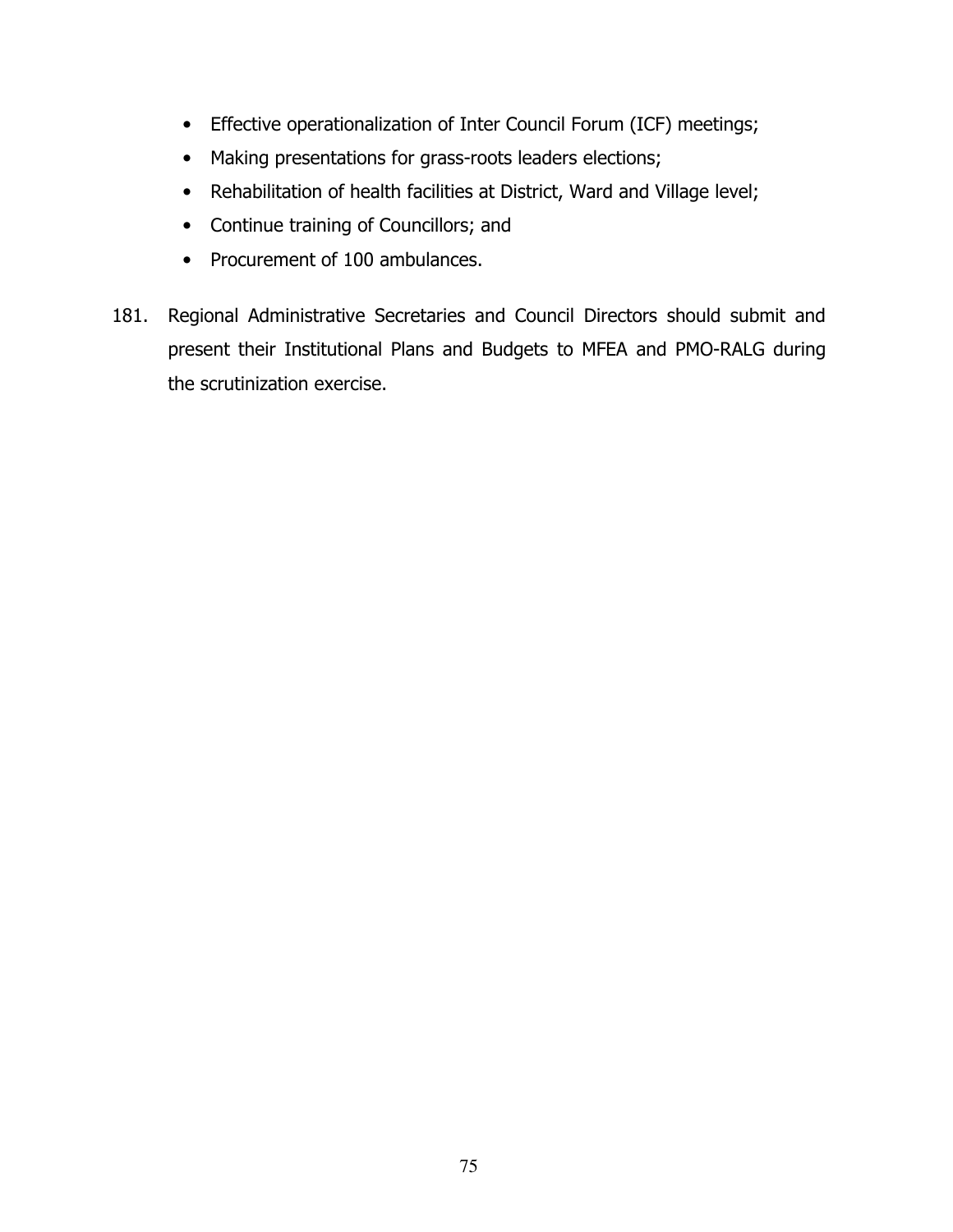# CHAPTER EIGHT

#### Resource Envelope and Expenditure Focus 2008/09 – 2010/11

- 182. The Government has consistently placed high priority on implementing the Vision 2025, MKUKUTA and Millennium Development Goals (MDGs). There is no doubt that this commitment requires a substantial amount of resources from all stakeholders, the government itself, non-state actors and private sector. While we recognize, other players' contributions to the poverty reduction interventions, these guidelines present an overview of the government's obligation in this regard.
- 183. In the medium term, the government is determined to enhance revenue collection, particularly domestic revenue and to leave other sources of revenue to complement government efforts. To this end, additional sources will be brought into the revenue base and improvement made to the tax administration system. The government will cautiously consider development partners' pledges to the national budget in a manner that will ensure the sustainability of its core functions. Total expenditure is projected to reach 25.5 percent of GDP consistent with the planned resources for 2008/09. Thereafter, it will decline to 23.4 percent in 2010/11 mostly on account of cautious projections of foreign contribution in the budget. In order to keep the macroeconomic variables on track, no bank borrowing is planned in the MTEF period.
- 184. Based on recent performance, revenue collection is projected to reach 16.7 percent of GDP in 2008/09 *(based on new GDP series)*. This is equivalent to a 15 percent increase from 2007/08 estimated levels. Hefty contributions are expected to come from local taxes such PAYE, VAT and non tax revenues. Other tax categories are also projected to perform better than this year's level. The same level of 15 percent growth is anticipated in the other two outer years.

76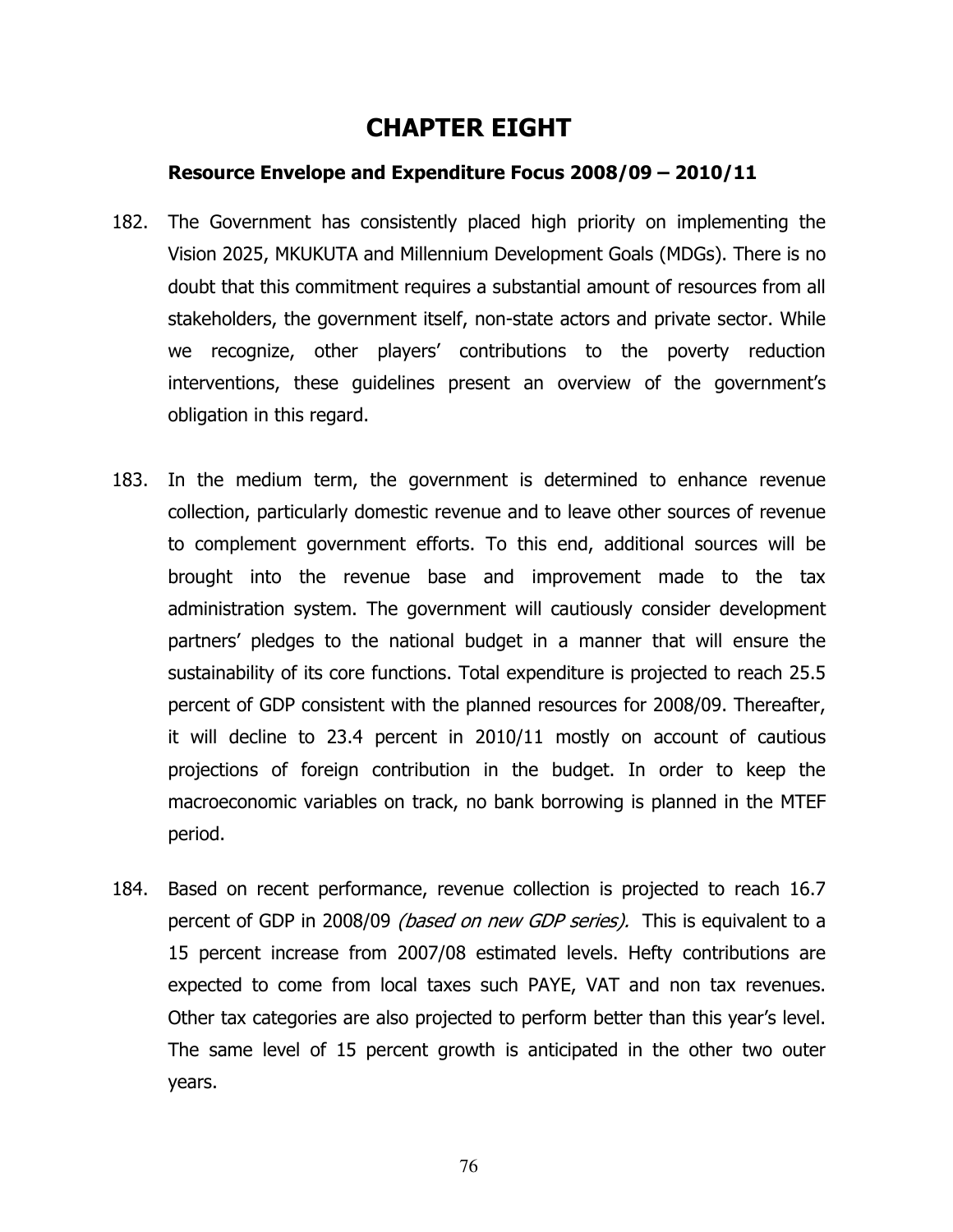- 185. With regard to foreign assistance, the frame is projecting that it will reach Tshs 2,014.149 billion equivalent to 8.3 percent of GDP in 2008/09. Out of this amount, General Budget Support loans and grants account for Tshs 768.1 billion, MDRI Tshs 72.6 billion, basket support loans and grants Tshs 175.6 billion and project loans and grants including MCA (T) of Tshs 1,070.345 billion. As it can be noted in table 3(a), GBS funds are increasing, whereas, projects as well as baskets loans and grants are declining from 2007/08 levels.
- 186. The United Republic of Tanzania (URT) and the United States of America through the MCA – Tanzania has signed the Compact program to enable the URT to access the MCC facility. The effective date for the compact implementation will be July, 2008. The compact focuses on the following areas: strategic investments in transportation, energy, and water infrastructure.
- 187. As it has been explained in the introductory part, total expenditure in the medium term is anticipated to decline by 2.1 percentage point, from 25.5 percent of GDP in 2008/09 to 23.4 percent of GDP in 2010/11. Out of the total expenditure in 2008/09, recurrent and development expenditures are estimated at Tshs 4,306.499 billion and Ths 1,890.197 billion respectively. Wages and Salaries together with CFS will account for about 8.6 percent of GDP in 2008/09 and 8.4 percent in the last year of MTEF. Following cautious projections of external resources, foreign component of the development expenditure is planned to be Tshs 1,246.002 billion in 2008/09. Local component of the development expenditure is envisaged to be 15 percent of domestic revenues equivalent to Tshs 604.196 billion. This is consistent with the government decision in 2005/06 of allocating for at least 15 percent of domestic revenue to local development expenditure annually. The main objective is to enhance government investment, particularly in productive sectors which have comparative advantage, and redress poor state of productive infrastructure which has often been cited as a binding constraint to private sector development. Both the CCM Election Manifesto (2005) and MKUKUTA cluster 1 of Growth and Reduction of Income Poverty acknowledge the need for supporting productive sectors.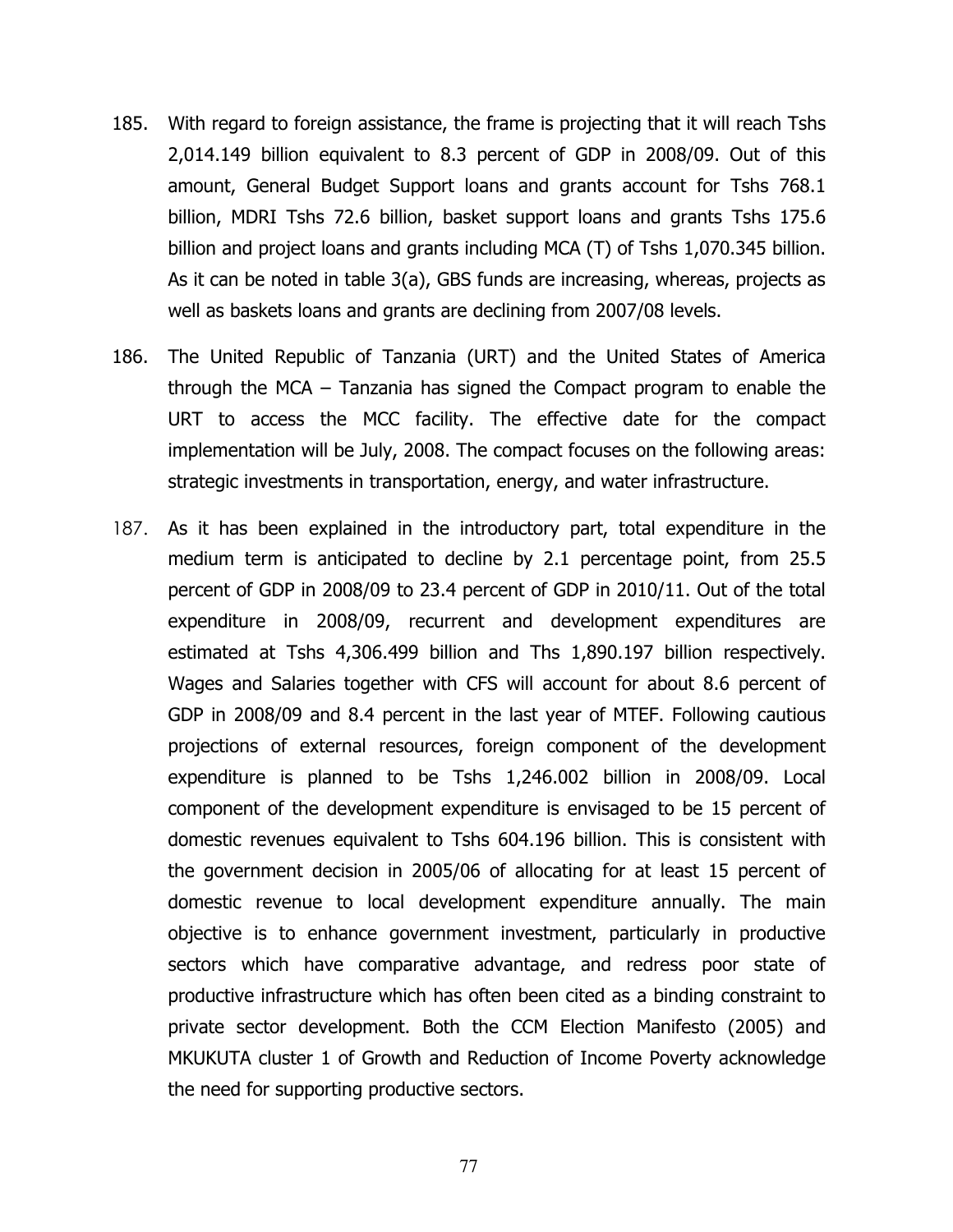| Table 1: BUDGET FRAME FOR 2007/08 - 2010/11 (ACCOUNTING) |                  |           |             |             |  |  |  |  |  |
|----------------------------------------------------------|------------------|-----------|-------------|-------------|--|--|--|--|--|
| Tsh. Million                                             |                  |           |             |             |  |  |  |  |  |
|                                                          | 2007/08          | 2008/09   | 2009/10     | 2010/11     |  |  |  |  |  |
|                                                          | <b>Budget</b>    | Ceiling   | Projections | Projections |  |  |  |  |  |
|                                                          |                  |           |             |             |  |  |  |  |  |
|                                                          |                  |           |             |             |  |  |  |  |  |
|                                                          |                  |           |             |             |  |  |  |  |  |
|                                                          |                  |           |             |             |  |  |  |  |  |
| <b>I. TOTAL RESOURCES</b>                                | 6,066,832        | 6,156,697 | 6,582,485   | 7,353,765   |  |  |  |  |  |
|                                                          |                  |           |             |             |  |  |  |  |  |
| Domestic revenue                                         | 3,502,583        | 4,027,970 | 4,632,166   | 5,326,991   |  |  |  |  |  |
| Programme Ioan and grants                                | 881,320          | 768,147   | 891,000     | 928,340     |  |  |  |  |  |
|                                                          |                  |           |             |             |  |  |  |  |  |
| Project loans and grants                                 | 1,188,698        | 970,462   | 708,000     | 637,200     |  |  |  |  |  |
| Basket Support Loans                                     | 80,320           | 84,149    | 78,000      | 70,200      |  |  |  |  |  |
| <b>Basket Support Grants</b>                             | 192,874          | 91,507    | 82,000      | 73,800      |  |  |  |  |  |
| HIPC relief-Multilateral                                 |                  | U         |             |             |  |  |  |  |  |
| MDRI (IMF)                                               | 206,037          | 72,578    |             |             |  |  |  |  |  |
| MCC (MCA-T)                                              |                  | 99,884    | 191,319     | 317,234     |  |  |  |  |  |
| Non Bank Borrowing                                       | 0                | 0         | 0           | 0           |  |  |  |  |  |
| <b>Bank Borrowing</b>                                    | 0                | 0         | 0           | 0           |  |  |  |  |  |
| Adjustment to cash                                       |                  | 0         | 0           | 0           |  |  |  |  |  |
| <b>Privatisation Funds</b>                               | 15,000           | 42,000    | 0           | 0           |  |  |  |  |  |
| Financing Gap                                            | 0                | $\Omega$  | $\mathbf 0$ | 0           |  |  |  |  |  |
|                                                          |                  |           |             |             |  |  |  |  |  |
|                                                          |                  |           |             |             |  |  |  |  |  |
|                                                          |                  |           |             |             |  |  |  |  |  |
| <b>II. TOTAL EXPENDITURE</b>                             | 6,066,832        | 6,156,697 | 6,582,485   | 7,353,765   |  |  |  |  |  |
|                                                          |                  |           |             |             |  |  |  |  |  |
| RECURRENT EXPENDITURE                                    | 3,780,736        | 4,306,499 | 4,596,733   | 5,189,932   |  |  |  |  |  |
|                                                          |                  |           |             |             |  |  |  |  |  |
|                                                          |                  |           |             |             |  |  |  |  |  |
| <b>CFS</b>                                               | 615,039          | 637,165   | 697,007     | 763,689     |  |  |  |  |  |
|                                                          |                  |           |             |             |  |  |  |  |  |
| Debt service                                             | 344,750          | 359,847   | 391,957     | 428,135     |  |  |  |  |  |
| Interest                                                 | 276,000          | 282,359   | 310,595     | 341,654     |  |  |  |  |  |
| Amortization                                             | 68,750           | 77,488    | 81,362      | 86,480      |  |  |  |  |  |
| Others                                                   | 270,289          | 277,318   | 305,050     | 335,555     |  |  |  |  |  |
|                                                          |                  |           |             |             |  |  |  |  |  |
| Recurrent Exp.(excl. CFS)                                | 3,165,697        | 3,669,335 | 3,899,726   | 4,426,243   |  |  |  |  |  |
|                                                          |                  |           |             |             |  |  |  |  |  |
| o/w Salaries & wages                                     | 1,180,814        | 1,458,324 | 1,649,805   | 1,888,103   |  |  |  |  |  |
| Other Charges                                            | 1,984,883        | 1,829,921 | 1,882,628   | 2,168,140   |  |  |  |  |  |
| Designated Items                                         | 0                | 381,089   | 367,293     | 370,000     |  |  |  |  |  |
|                                                          |                  |           |             |             |  |  |  |  |  |
|                                                          |                  |           |             |             |  |  |  |  |  |
|                                                          |                  |           |             |             |  |  |  |  |  |
|                                                          |                  |           |             |             |  |  |  |  |  |
|                                                          |                  |           |             |             |  |  |  |  |  |
| DEVELOPMENT EXPENDITURE                                  | 2,286,096        | 1,850,197 | 1,985,752   | 2,163,832   |  |  |  |  |  |
|                                                          |                  |           |             |             |  |  |  |  |  |
| Local                                                    | 824,204          | 604,196   | 926,433     | 1,065,398   |  |  |  |  |  |
|                                                          |                  |           |             |             |  |  |  |  |  |
| Foreign                                                  | 1,461,892        | 1,246,002 | 1,059,319   | 1,098,434   |  |  |  |  |  |
| o/w MCC (MCA-T)                                          | $\boldsymbol{0}$ | 99,884    | 191,319     | 317,234     |  |  |  |  |  |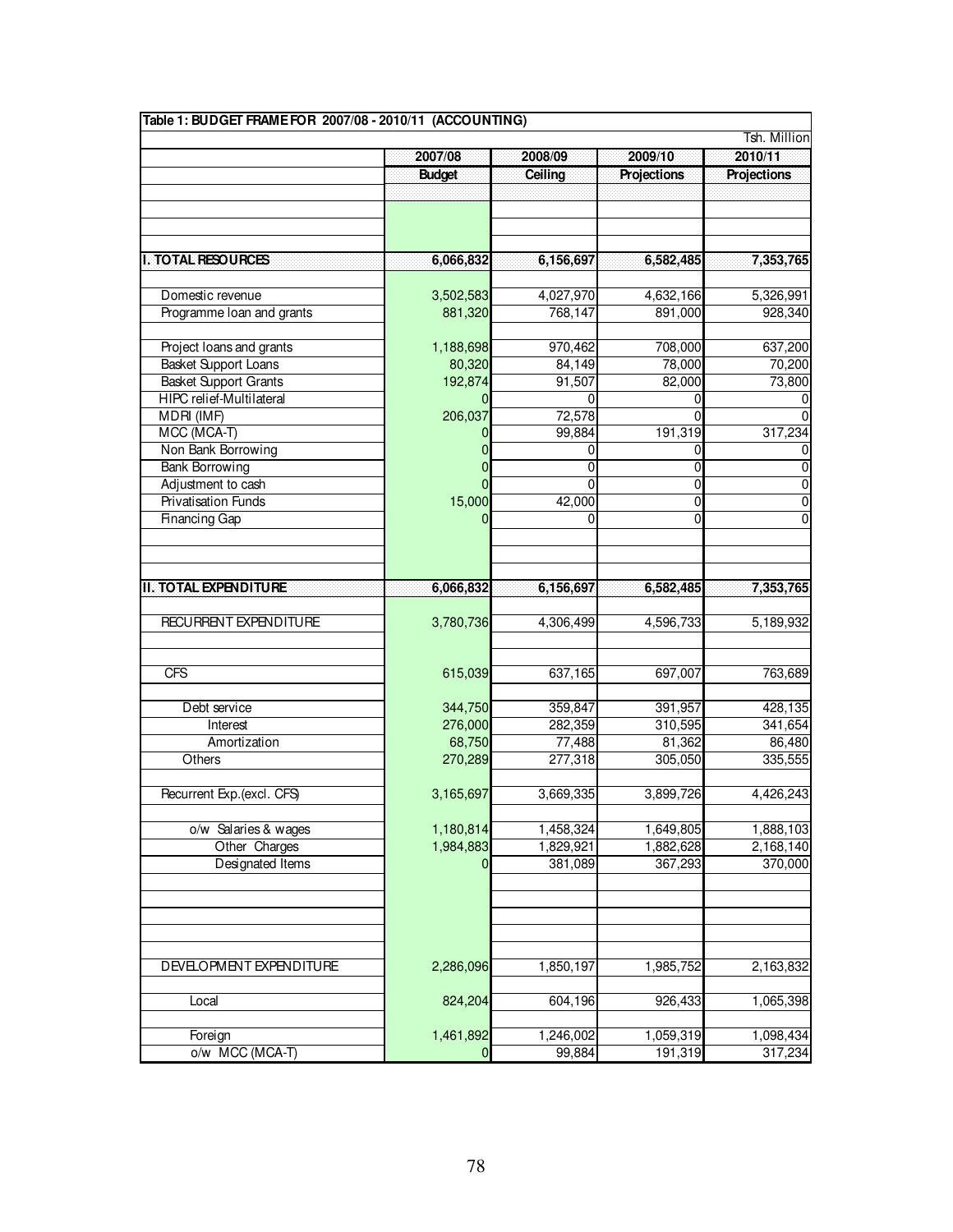|                              | Table 3(b): BUDGET FRAME FOR 2007/08 - 2010/11 (ACCOUNTING) AS% OF GDP |         |                    |                    |  |  |  |  |  |  |
|------------------------------|------------------------------------------------------------------------|---------|--------------------|--------------------|--|--|--|--|--|--|
|                              |                                                                        |         |                    |                    |  |  |  |  |  |  |
|                              | 2007/08                                                                | 2008/09 | 2009/10            | 2010/11            |  |  |  |  |  |  |
|                              | <b>Budget</b>                                                          | Ceiling | <b>Projections</b> | <b>Projections</b> |  |  |  |  |  |  |
|                              |                                                                        |         |                    |                    |  |  |  |  |  |  |
|                              |                                                                        |         |                    |                    |  |  |  |  |  |  |
|                              |                                                                        |         |                    |                    |  |  |  |  |  |  |
| I. TO TAL RESOURCES          | 28.5%                                                                  | 25.5%   | 23.9%              | 23.4%              |  |  |  |  |  |  |
|                              |                                                                        |         |                    |                    |  |  |  |  |  |  |
| Domestic revenue             | 16.4%                                                                  | 16.7%   | 16.8%              | 16.9%              |  |  |  |  |  |  |
| Programme Ioan and grants    | 4.1%                                                                   | 3.2%    | 3.2%               | 3.0%               |  |  |  |  |  |  |
|                              |                                                                        |         |                    |                    |  |  |  |  |  |  |
| Project Ioans and grants     | 5.6%                                                                   | 4.0%    | 2.6%               | 2.0%               |  |  |  |  |  |  |
| <b>Basket Support Loans</b>  | 0.4%                                                                   | 0.3%    | 0.3%               | 0.2%               |  |  |  |  |  |  |
| <b>Basket Support Grants</b> | 0.9%                                                                   | 0.4%    | 0.3%               | 0.2%               |  |  |  |  |  |  |
| HIPC relief-Multilateral     | 0.0%                                                                   | 0.0%    | 0.0%               | 0.0%               |  |  |  |  |  |  |
| MDRI(IMF)                    | 1.0%                                                                   | 0.3%    | 0.0%               | 0.0%               |  |  |  |  |  |  |
| MCC (MCA-T)                  | 0.0%                                                                   | 0.4%    | 0.7%               | 1.0%               |  |  |  |  |  |  |
| Non Bank Borrowing           | 0.0%                                                                   | 0.0%    | 0.0%               | 0.0%               |  |  |  |  |  |  |
| <b>Bank Borrowing</b>        | 0.0%                                                                   | 0.0%    | 0.0%               | 0.0%               |  |  |  |  |  |  |
| Adjustment to cash           | 0.0%                                                                   | 0.0%    | 0.0%               | 0.0%               |  |  |  |  |  |  |
| <b>Privatisation Funds</b>   | 0.1%                                                                   | 0.2%    | 0.0%               | 0.0%               |  |  |  |  |  |  |
| Infastructure Bond           | 0.0%                                                                   | 0.0%    | 0.0%               | 0.0%               |  |  |  |  |  |  |
|                              |                                                                        |         |                    |                    |  |  |  |  |  |  |
|                              |                                                                        |         |                    |                    |  |  |  |  |  |  |
| <b>II. TOTAL EXPENDITURE</b> | 28.5%                                                                  | 25.5%   | 23.9%              | 23.4%              |  |  |  |  |  |  |
|                              |                                                                        |         |                    |                    |  |  |  |  |  |  |
| RECURRENT EXPENDITURE        | 17.7%                                                                  | 17.8%   | 16.7%              | 16.5%              |  |  |  |  |  |  |
|                              |                                                                        |         |                    |                    |  |  |  |  |  |  |
|                              |                                                                        |         |                    |                    |  |  |  |  |  |  |
| CFS                          | 2.9%                                                                   | 2.6%    | 2.5%               | 2.4%               |  |  |  |  |  |  |
|                              |                                                                        |         |                    |                    |  |  |  |  |  |  |
| Debt service                 | 1.6%                                                                   | 1.5%    | 1.4%               | 1.4%               |  |  |  |  |  |  |
| interest                     | 1.3%                                                                   | 1.2%    | 1.1%               | 1.1%               |  |  |  |  |  |  |
| amortization                 | 0.3%                                                                   | 0.3%    | 0.3%               | 0.3%               |  |  |  |  |  |  |
| Others                       | 1.3%                                                                   | 1.1%    | 1.1%               | 1.1%               |  |  |  |  |  |  |
|                              |                                                                        |         |                    |                    |  |  |  |  |  |  |
| Recurrent Exp.(excl. CFS)    | 14.9%                                                                  | 15.2%   | 14.2%              | 14.1%              |  |  |  |  |  |  |
|                              |                                                                        |         |                    |                    |  |  |  |  |  |  |
| o/w Salaries & wages         | 5.5%                                                                   | 6.0%    | 6.0%               | 6.0%               |  |  |  |  |  |  |
| Other Charges                | 9.3%                                                                   | 7.6%    | 6.8%               | 6.9%               |  |  |  |  |  |  |
| Designated Items             | 0.0%                                                                   | 1.6%    | 1.3%               | 1.2%               |  |  |  |  |  |  |
|                              |                                                                        |         |                    |                    |  |  |  |  |  |  |
|                              |                                                                        |         |                    |                    |  |  |  |  |  |  |
|                              |                                                                        |         |                    |                    |  |  |  |  |  |  |
|                              |                                                                        |         |                    |                    |  |  |  |  |  |  |
|                              |                                                                        |         |                    |                    |  |  |  |  |  |  |
| DEVELOPMENT EXPENDITURE      | 10.7%                                                                  | 7.7%    | 7.2%               | 6.9%               |  |  |  |  |  |  |
|                              |                                                                        |         |                    |                    |  |  |  |  |  |  |
| Local                        | 3.9%                                                                   | 2.5%    | 3.4%               | 3.4%               |  |  |  |  |  |  |
| Foreign                      | 6.9%                                                                   | 5.2%    | 3.9%               | 3.5%               |  |  |  |  |  |  |
| o/w MCC (MCA-T)              | 0.0%                                                                   | 0.4%    | 0.7%               | 1.0%               |  |  |  |  |  |  |
|                              |                                                                        |         |                    |                    |  |  |  |  |  |  |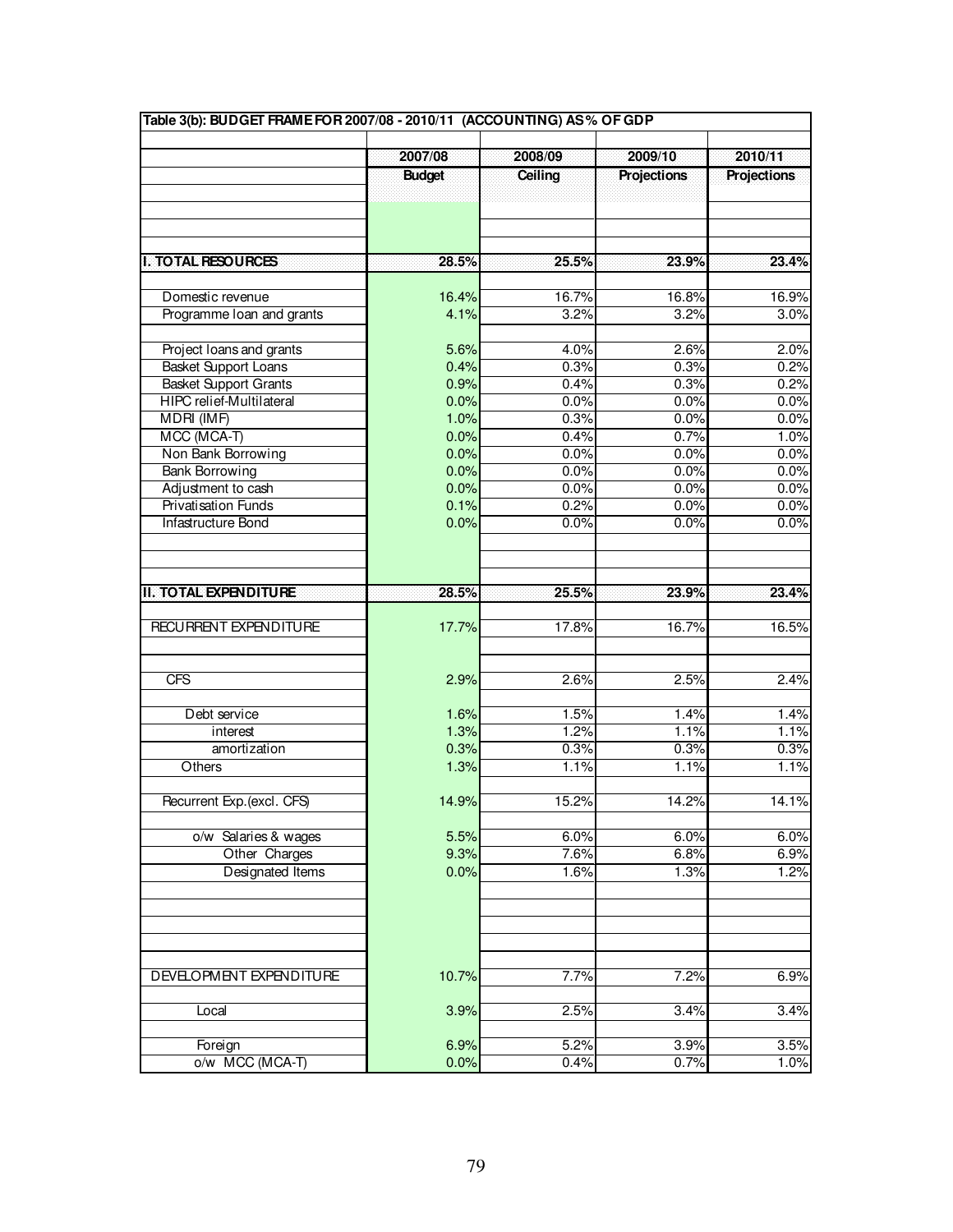188. The projection of external resources is inherent in the assumption that conditionalities attached as triggers to the disbursement of funds are met within the stipulated time, and that Development Partners disburse funds as pledged. As we have noted in recent years, non fulfilment of prior actions has led to a reduction in disbursements when compared to budget. In this regard, key players are reminded to fulfil their obligations as identified in the Performance Assessment Framework (PAF) Matrix so as to ensure a realistic resource envelope and a meaningful medium term expenditure framework.

#### Strategic Resource Allocations among Clusters

- 189. Priority areas for resource allocation have been identified in chapter six. As noted earlier, the overall resource envelope has declined, translating into a net decline in allocations to individual votes. Thus resource allocation ensures adequate funding for the on going programmes/ activities and a carefully consideration for other areas identified. To ensure strategic focus in resource allocation, resources have been allocated at the level of clusters and goals. Tables 4(a) and 4(b) demonstrates this, and the following is a summary of allocation.
- 190. The growth and reduction of income poverty cluster interventions have been allocated 48.25% of the total funds available for implementing MKUKUTA.
- 191. Improvement of quality of life and social well-being cluster interventions has been allocated 34.11% of MKUKUTA resources. These resources are geared towards improvement and sustaining delivery of social services.
- 192. In cognisance of the need to provide conditions within which cluster 1 and 2 will take place, 17.64% have been allocated for governance and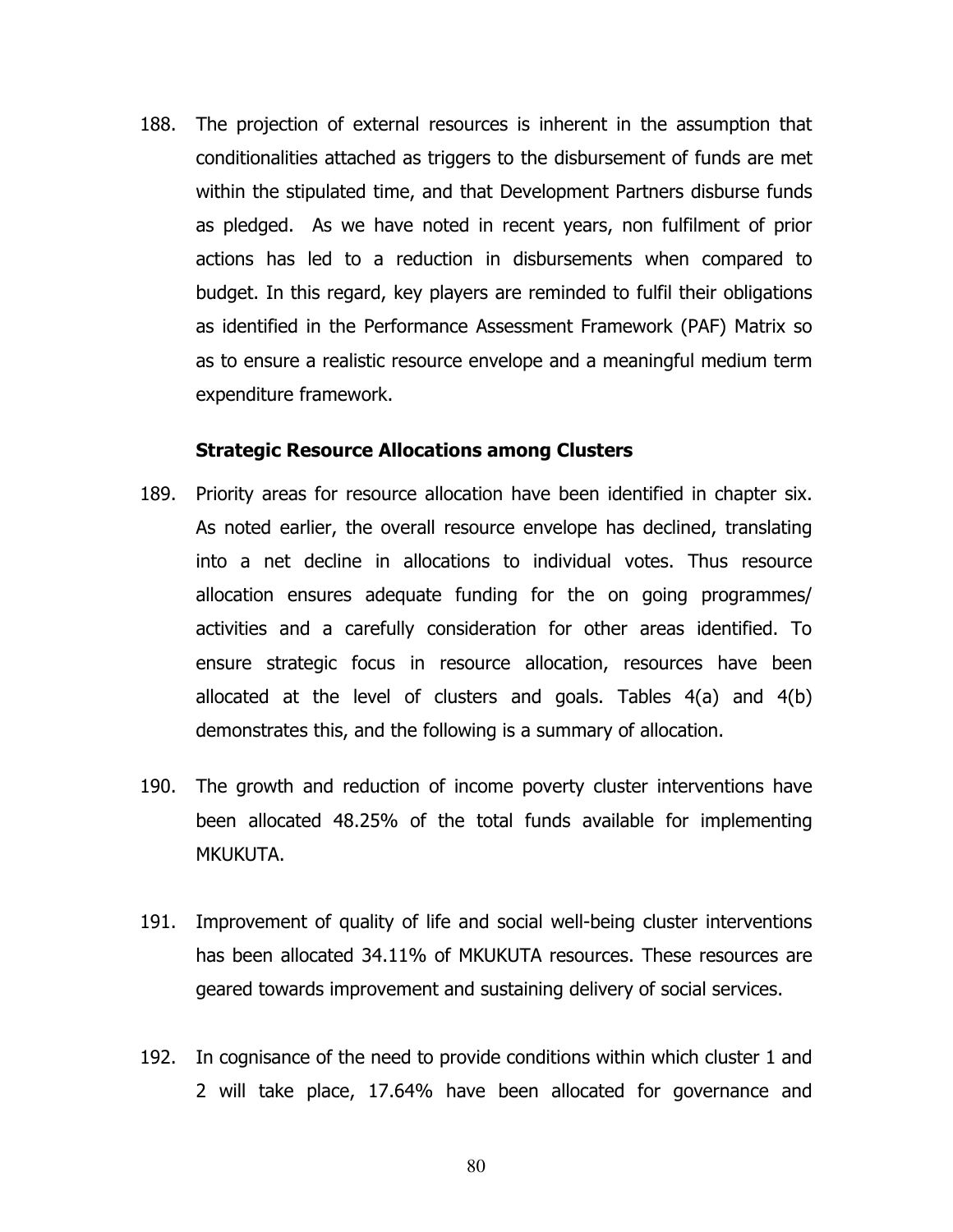accountability cluster intervention. The focus is, among others, to ensure enforcement and adherence to law and order, and inclusion and participation of all men and women in decision-making.

193. Overall, total resources allocated for implementing MKUKUTA interventions for 2008/09, account for 66.9% of resources excluding wages and salaries, and special expenditure category. Non-MKUKUTA interventions take the residual. It is worthy noting that of the non-MKUKUTA resources for 2008/09 51% are for Consolidated Fund Services (CFS) expenditures, which include debt repayments, interest expenditure, pension payments and contributions, as well as contractual obligations.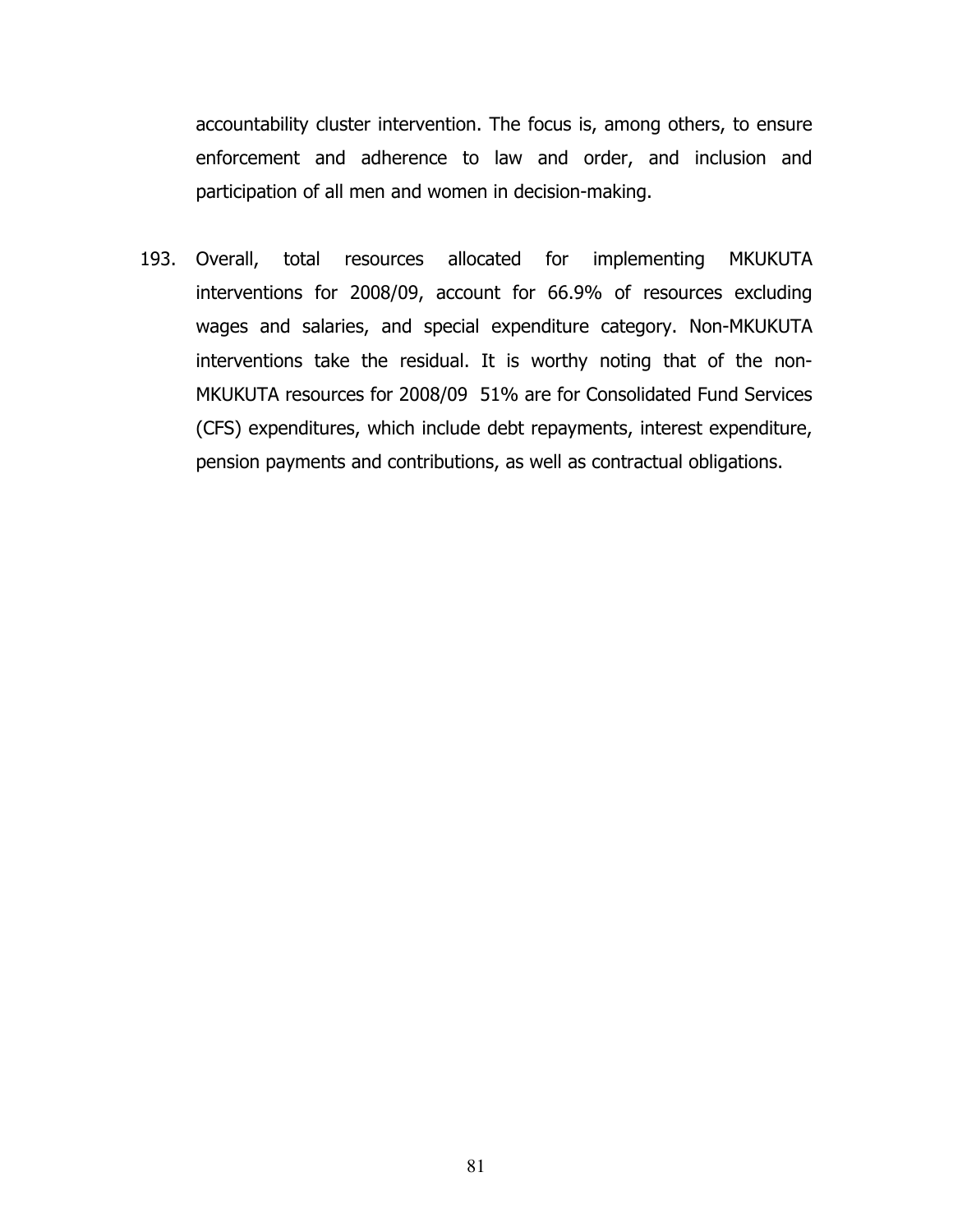## **Table 4 (a) Aggregate Resource Requirements and Proposed Allocations**

#### **(Figures are in Million Tsh)**2008/09 Ceiling 2009/10 Projection 2010/11 Projection Request Ceiling  $\begin{array}{|c|c|c|c|c|}\hline \text{Ceiling} & \text{Ceiling} & \text{Ceiling} & \text{Ceiling} & \text{Ceiling} \ \hline \end{array}$ of **Cluster** Request Ceiling as a % of NSGRP Allocation **Ceiling**  as a % of **Cluster** Request Ceiling as a % of NSGRP Allocation **Ceiling** as a % of **Cluster** Request Ceiling as a % of NSGRP Allocation NSGRP Clusters 1 - Growth and Income Poverty Reduction 1,034,137.8 | 1,245,186.2 | 120.41% | 48.25% | 1,168,362.5 | 1,366,442.5 | 116.95% | 50.30% | 1,133,580.4 | 1,568,937.4 | 138.41% | 51.37% 2 - Improvement of quality of life and social well being 1,334,904.1 880,472.3 65.96% 34.11% 3,834,899.4 886,848.4 23.13% 32.64% 1,266,301.3 937,274.5 74.02% 30.69% 3 - Governance and Accountability **698,223.3** 65,295.6 65.21% 17.64% 1,607,836.1 463,502.8 28.83% 17.06% 2,216,496.1 547,694.2 24.71% 17.93% Total NSGRP Clusters | 3,067,265.2 | 2,580,954.1 | 84.15% | 100.00% | 6,611,098.0 | 2,716,793.7 | 41.09% | 100.00% | 4,616,377.8 | 3,053,906.1 | 66.15% | 100.00% Non-NSGRP 1,576,968.5 1,278,057.8 81.05% 3,569,856.1 1,365,754.9 38.26% 2,334,043.4 1,518,484.0 65.06% Total NON-NSGRP | 1,576,968.5 | 1,278,057.8 | 81.05% | | 3,569,856.1 | 1,365,754.9 | 38.26% | | 2,334,043.4 | 1,518,484.0 | 65.06% TOTAL 4,644,233.7 3,859,011.9 83.09% 10,180,954.1 4,082,548.6 40.10% 6,950,421.2 4,572,390.1 65.79% %ge NSGRP | 66.04% | 66.88% | | 64.94% | 66.55% | | | 66.42% | 66.79%

82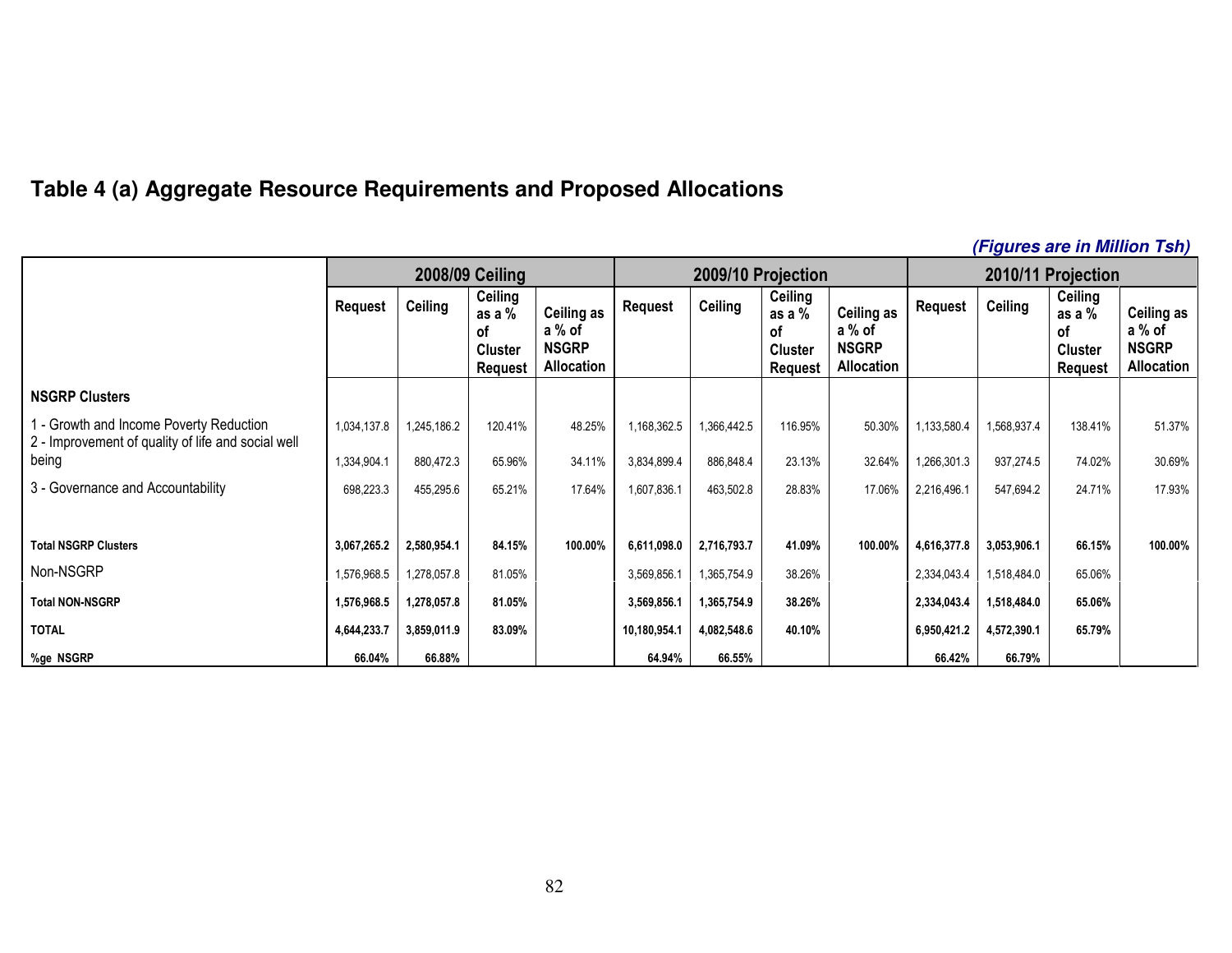# **Table 4(b): Summary of cluster goals**

|                                                                                                                                                                                                                                                                |                       | (Figures are in Million Tsh) |                      |                         |           |                                  |  |
|----------------------------------------------------------------------------------------------------------------------------------------------------------------------------------------------------------------------------------------------------------------|-----------------------|------------------------------|----------------------|-------------------------|-----------|----------------------------------|--|
| <b>Clusters / Goals</b>                                                                                                                                                                                                                                        | 2008/09               |                              |                      |                         |           |                                  |  |
|                                                                                                                                                                                                                                                                |                       | Requirement                  |                      |                         | Ceiling   |                                  |  |
|                                                                                                                                                                                                                                                                | ОC                    | Dev - L                      | Dev - F              | <b>OC</b>               | Dev - L   | Dev - F                          |  |
| <b>Cluster 1: Growth and Income Poverty Reduction</b><br>Ensuring sound economic management<br>Promoting sustainable and broad-based growth                                                                                                                    | 157,053.7<br>84,087.8 | 11,832.8<br>251,051.3        | 5,476.4<br>423,234.8 | 138,008.3<br>272,631.31 | 5,190.9   | 55,719.3<br>188,986.4 401,576.14 |  |
| Improved food quality, safety, availability and<br>accessibility at household level in urban and<br>rural areas                                                                                                                                                | 20,282.5              | 727.4                        | 9,091.4              | 13,025.0                | 400.9     | 69,003.7                         |  |
| Reducing income poverty of both men and<br>women in rural areas                                                                                                                                                                                                | 22,399.6              | 1,757.9                      | 21,781.3             | 12,964.1                | 1,359.9   | 19,478.7                         |  |
| Reducing income poverty of both men and<br>women in urban areas                                                                                                                                                                                                | 19,541.4              | 625.3                        | 1,122.4              | 17,369.5                | 2,370.8   | 7,601.8                          |  |
| Provision of reliable and affordable energy to<br>consumers                                                                                                                                                                                                    | 3.5                   | 1,558.8                      | 2,509.6              | 3.1                     | 5,910.0   | 33,586.50                        |  |
| <b>Cluster 1 Total</b>                                                                                                                                                                                                                                         | 303,368.5             | 267,553.3                    |                      | 463,215.9 454,001.31    |           | 204,218.9 586,966.14             |  |
| Cluster 2 : Improvement of quality of life and social well being<br>Ensuring equitable access to quality primary and<br>secondary education for boys and girls,<br>universal literacy among men and women and<br>expansion of higher, technical and vocational | 195,395.6             | 97,302.8                     | 126,574.5            | 162,763.2               | 56,952.2  | 84,764.3                         |  |
| Improved survival, health and well-being of all<br>children and women and of especially vulnerable<br>groups                                                                                                                                                   | 87,958.7              | 4,141.5                      | 227,248.2            | 72,614.6                | 1,463.2   | 130,184.5                        |  |
| Increased access to clean, affordable and safe<br>water, sanitation, decent shelter and a safe and<br>sustainable environment and thereby, reduced<br>vulnerability from environmental risk                                                                    | 11,900.7              | 97,147.7                     | 273,617.1            | 5,900.8                 | 32,683.4  | 113,496.3                        |  |
| Adequate social protection and rights of the<br>vulnerable and needy groups with basic needs<br>and services                                                                                                                                                   | 1,558.8               | 1,396.3                      | 854.3                | 1,130.6                 | 4,946.6   | 11,494.4                         |  |
| Systems in place to ensure effective universal<br>access to quality public services that are<br>affordable and available                                                                                                                                       | 31,613.9              | 48,867.0                     | 129,327.1            | 18,273.89               | 87,957.9  | 95,846.4                         |  |
| <b>Cluster 2 Total</b>                                                                                                                                                                                                                                         | 328,427.7             | 248,855.2                    |                      | 757,621.2 260,683.09    | 184,003.4 | 435,785.7                        |  |
| <b>Cluster 3: Governance and Accountability</b><br>Structures and systems of governance as well<br>as the rule of law are democratic, participatory,<br>representative, accountable and inclusive                                                              | 141,219.6             | 7,707.1                      | 33,228.5             | 107,116.4               | 8,088.7   | 25,747.9                         |  |
| Equitable allocation of public resources with<br>corruption effectively addressed                                                                                                                                                                              | 63,995.2              | 5.544.8                      | 83,533.3             | 43.028.1                | 3,197.2   | 39,132.7                         |  |
| Effective public service framework in place to<br>provide foundation for service delivery<br>improvements and poverty reduction                                                                                                                                | 126,317.1             | 12,489.9                     | 32,539.3             | 84,828.4                | 8,780.7   | 16,751.6                         |  |
| Rights of the poor and vulnerable groups are<br>protected and promoted in the justice system                                                                                                                                                                   | 75,918.2              | 60,784.5                     | 202.2                | 41,843.3                | 42,886.4  | 1,689.9                          |  |
| Reduction of political and social exclusion and<br>intolerance                                                                                                                                                                                                 | 1,387.6               | 219.3                        | 5,874.8              | 846.9                   | 152.8     | 2,934.0                          |  |
| Improved personal and material security,<br>reduced crime, eliminate sexual abuse and<br>domestic violence                                                                                                                                                     | 24,647.1              | 350.0                        | 9,985.4              | 18,565.9                | 0.0       | 3,424.4                          |  |
| National cultural identities enhanced and<br>promoted                                                                                                                                                                                                          | 7,829.3               | 4,450.0                      | 0.0                  | 3,200.4                 | 3,080.0   | 0.0                              |  |
| <b>Cluster 3 Total</b>                                                                                                                                                                                                                                         | 441,314.1             | 91,545.5                     | 165,363.6            | 299,429.3               | 66,185.7  | 89,680.5                         |  |
| <b>TOTAL</b>                                                                                                                                                                                                                                                   | 1,073,110             | 607,954.1                    | 1,386,200            | 1,014,114               | 454,408.0 | 1,112,433                        |  |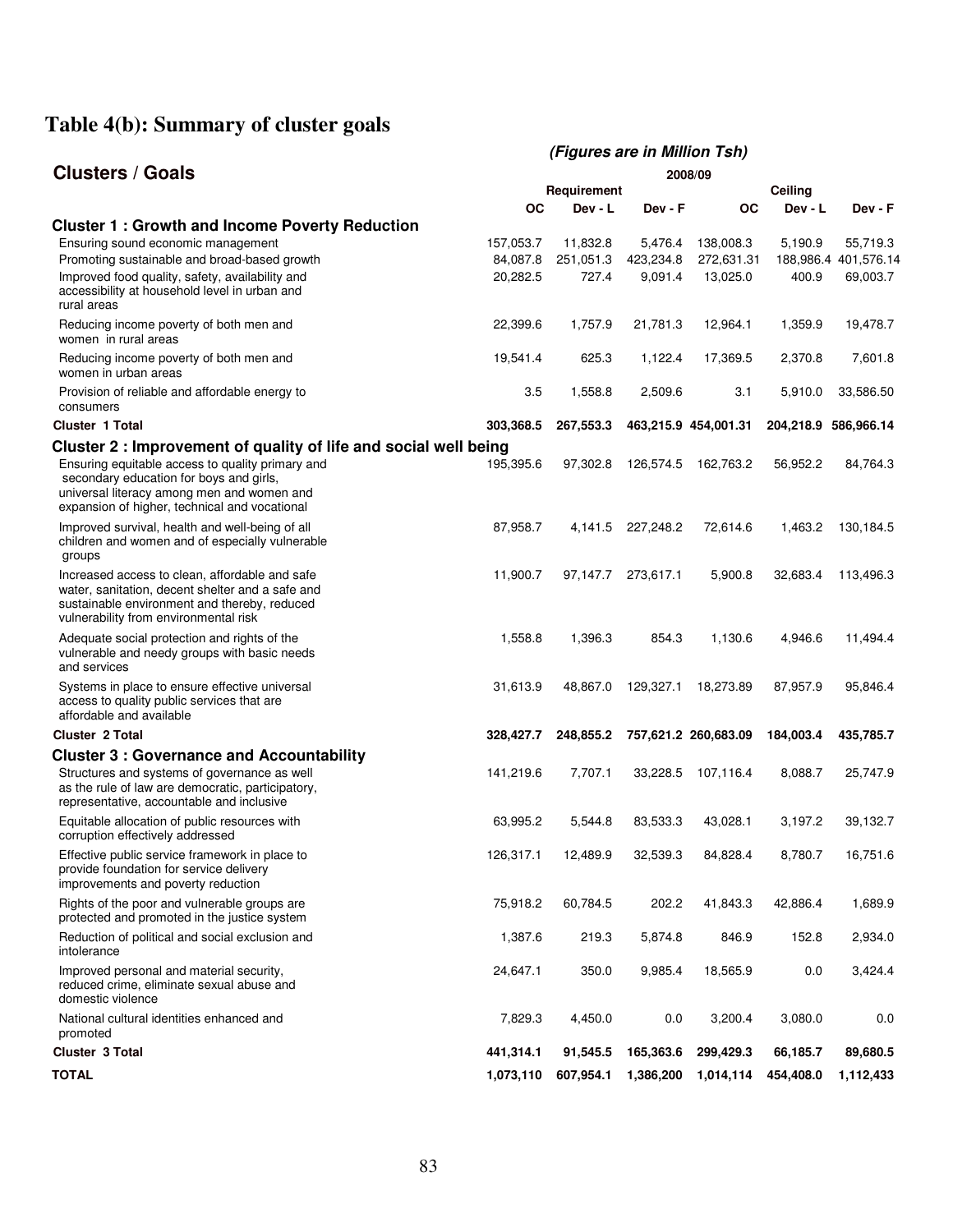# CHAPTER NINE

# Institutional Responsibilities

194. This chapter outlines the institutional responsibilities with respect to planning and budgeting processes. It offers a checklist of new and other requirements for MDAs Regions and LGAs in the preparation and implementation of plans and budgets for the medium term period 2008/09 – 2010/11. The chapter also highlights the role of the Accounting Officers and that of the Plan and Budget Committees.

# Developing Results Framework:

- 195. Prior to actual budget preparation, and as part of the strategic Planning process, institutions are required to establish their intended future achievements or results and how performance will be tracked or measured. This will involve formulating indicators and their target values as well as planning for evaluations, reviews, assessments and other analytical works. Indicators are intended to gauge progress towards meeting the objectives. Institutions have been trained on the new requirement of developing results framework.
- 196. Detailed description of the frameworks and the associated forms are in the Medium Term Strategic Planning and Budgeting Manual (MTSPBM). The forms are also included in the Plan and Budget Guidelines Part II as:
	- PBF-4.1: Summary of the Strategic Plan: this form outlines the summary of the key issues in the Strategic Plan covering the period of three years. The form is to be prepared and attached to the approved Strategic Plan.
	- PBF-4.2: Results Framework:
	- The form captures projected results over the three year plan period. It is also required to be filled in and attached to the approved Strategic Plan.
	- PBF-5.1: 3 Year MTEF Target Value Form for Recurrent and Development Expenditure: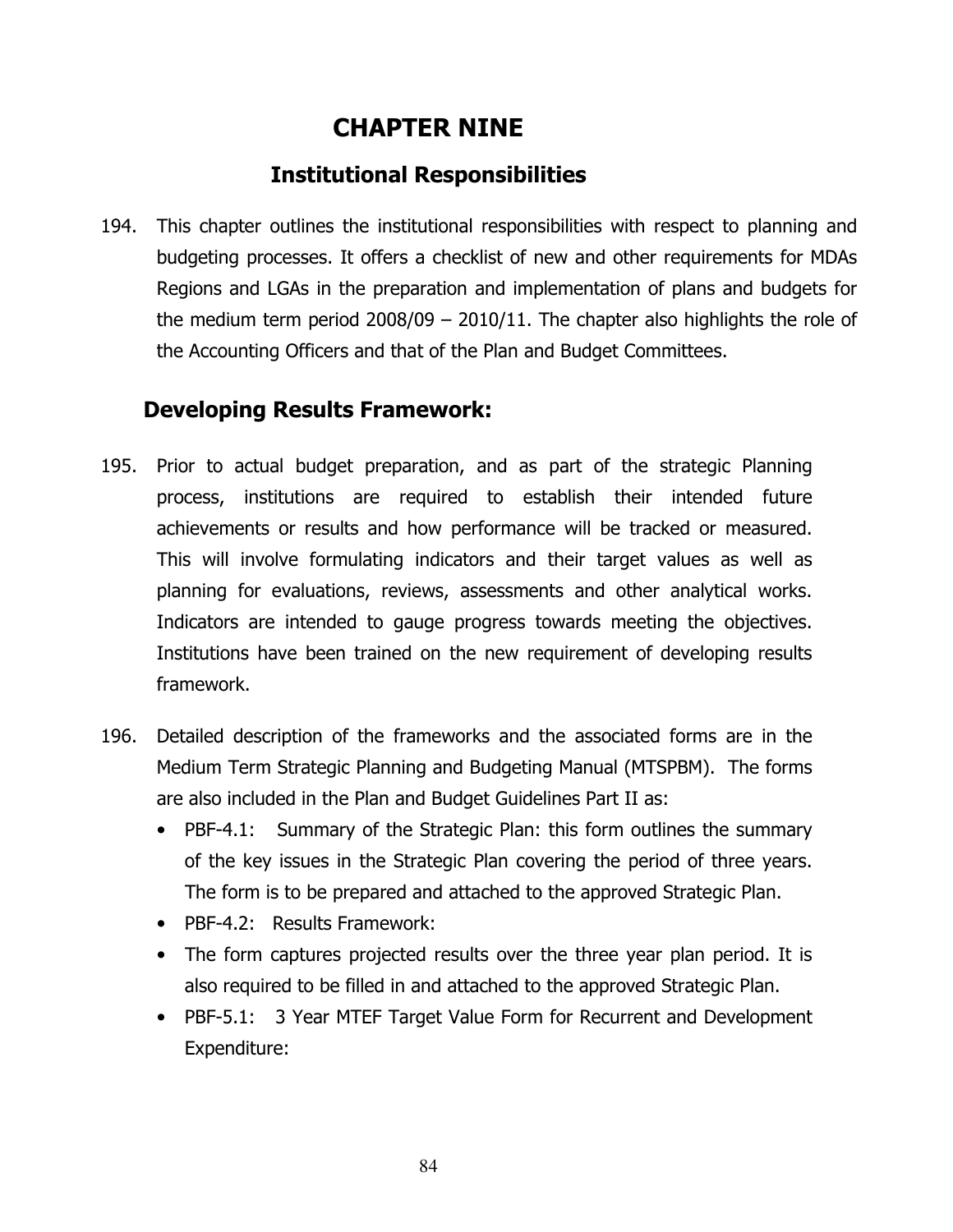- This form is intended to provide target values on yearly basis. It has to be filled in and included in the Institutional MTEF document.
- PBF- 5.2: Current Year MTEF Target Value Form for Recurrent and Development Expenditure: the form is intended to provide target values on quarterly basis. Again, this form has to be filled in and included in the Institutional MTEF document.

# Undertaking general preparation of the plans and budgets:

- 197. Institutions are supposed to come up with well formulated and focused plans for the three years of MTEF. In that regard, MDAs, Regions and LGAs should undertake the following:-
	- Ensure resources are allocated on the basis of declared government policy commitments, macro and sector priorities and decisions for 2008/2009 – 2010/2011;
	- Ensure that the allocation of resources addresses the National Strategy for Growth and Reduction of Poverty (NSGRP) as well as cross cutting issues such as HIV and AIDS, gender and environmental conservation;
	- Establish during the planning stage the objectives, targets and programmes that are linked to coordinating frameworks of Millennium Development Goals (MDGs), MKUKUTA, Performance Assessment Framework (PAF) and the Ruling Party Election Manifesto as prerequisites for reporting on performance;
	- Ensure that institutional objectives are clearly articulated and more focused; and targets are specific, quantifiable, achievable, realistic and time bound;
	- Established activities are relevant to outlined targets;
	- Ensure that targets and activities are prioritized and allocations are consistent with available resources i.e consider the prevailing the hard budget constraints; and
	- Prepare estimates of foreign funded projects based on firmed up donor commitments.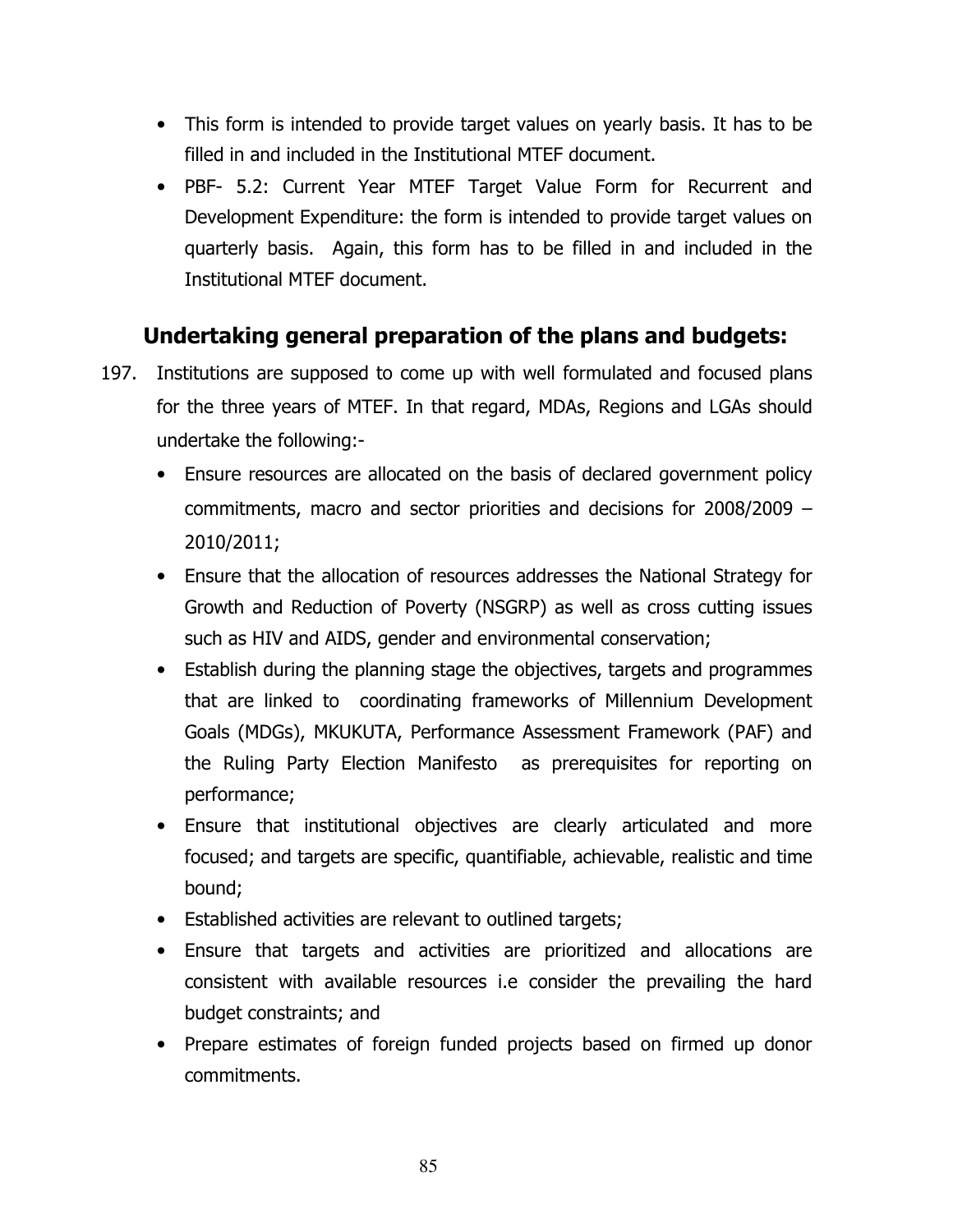# Inter - Sectoral Collaboration

198. The attainment of NSGRP outcomes invariably needs the contribution of various sectors and actors, hence the need for close coordination of sectoral linkages and sharing of information. MDAs are directed to ensure inter-sectoral collaboration in attainment of NSGRP outcomes. This entails all sectors to move towards modifying their priority sector approach of the PRS into NSGRP priority outcome-based approach. In addition to ensuring inter-sectoral collaboration discussed above, the MDAs ought to ensure full involvement of partners in SWAPs, pooled fund and basket funding arrangement with a in view to identifying and disaggregating funds in as per NSGRP clusters.

## Preparation of Personnel Estimates at Institutional Level:

199. Recruitment permits from Presidents Office – Public Service Management (PO-PSM) should be processed and obtained in time to ensure the budgeting for Personnel Emoluments (PE) is carried out without delays.

## Preparation of Revenue Estimates at Institutional Level:

- Ensure that revenue estimates are based on likely collection outturn for 2007/08; and
- Explore all sources of revenues within the Institutions to meet the challenge of enhancing domestic revenue collections;

## Documentation of MTEF Estimates:

- Prepare institutional MTEF document that includes revenue, recurrent and development estimates;
- Ensure that Budget submissions for 2008/09 2010/11 adhere to the approved format; and the relevant forms indicated in Plan and Budget Guidelines Part II are dully filled in;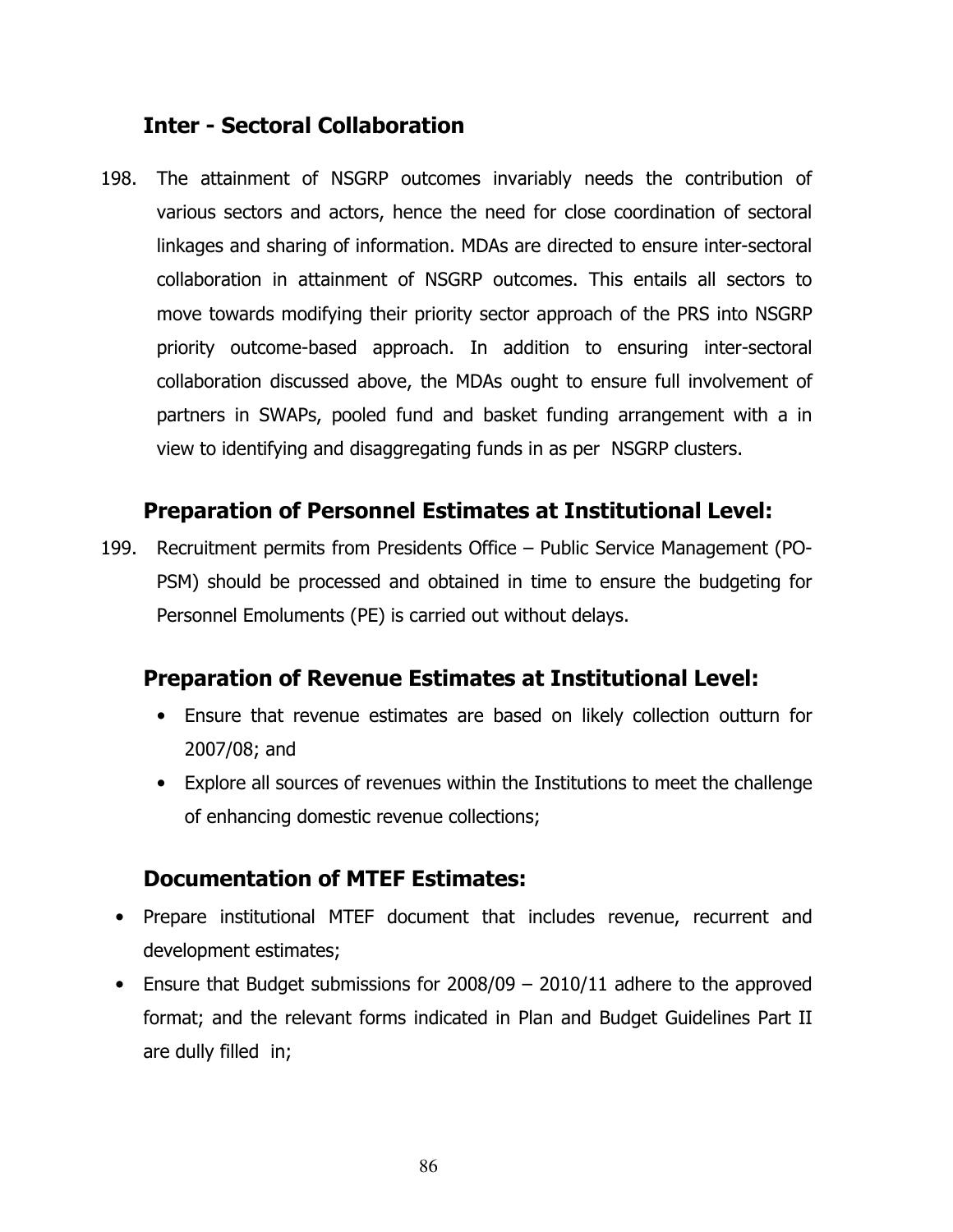- Institutions are required to accommodate their outstanding debts in their budgets;
- Ensure that institutional budget submissions are within the given outlay ceilings for MTEF period; and
- Update Institutional MTEFs to accommodate subsequent changes after budget scrutiny sessions. The revised institutional MTEFs including filled in Form No. 10 (Project Profile) appearing in the PBG Part II need to be re-submitted to MFEA before the end of First Quarter (30th September, 2008);

# Implementation of Institutional Plans and Budgets:

- Effectively monitor the implementation of the institution Strategic plan and MTEF based Budget;
- Prepare reports on physical and financial performance as indicated in the chapter of Monitoring, Evaluation and reporting; and
- Ensure proper management of resources at institutional level and address weaknesses pointed out in the Controller and Auditor General's (CAGs) reports.

# Role of Accounting Officers:

200. Accounting Officers are required to do the following:

- Ensure that Institutional Planning and Budgeting Committees are strengthened and actively involved in the planning and budgeting process, as well as in monitoring, evaluation and reporting on performance; and
- Provide clear guidance on institutional policy priorities to be reflected in the plans and budgets.

# The Role of Plan and Budget Committees:

201. Institutional Plan and Budget Committee continues to be an important organ in the MDAs', Regional Secretariats' and LGAs' budget preparation, finalization and execution processes. It is vested with a major responsibility of supporting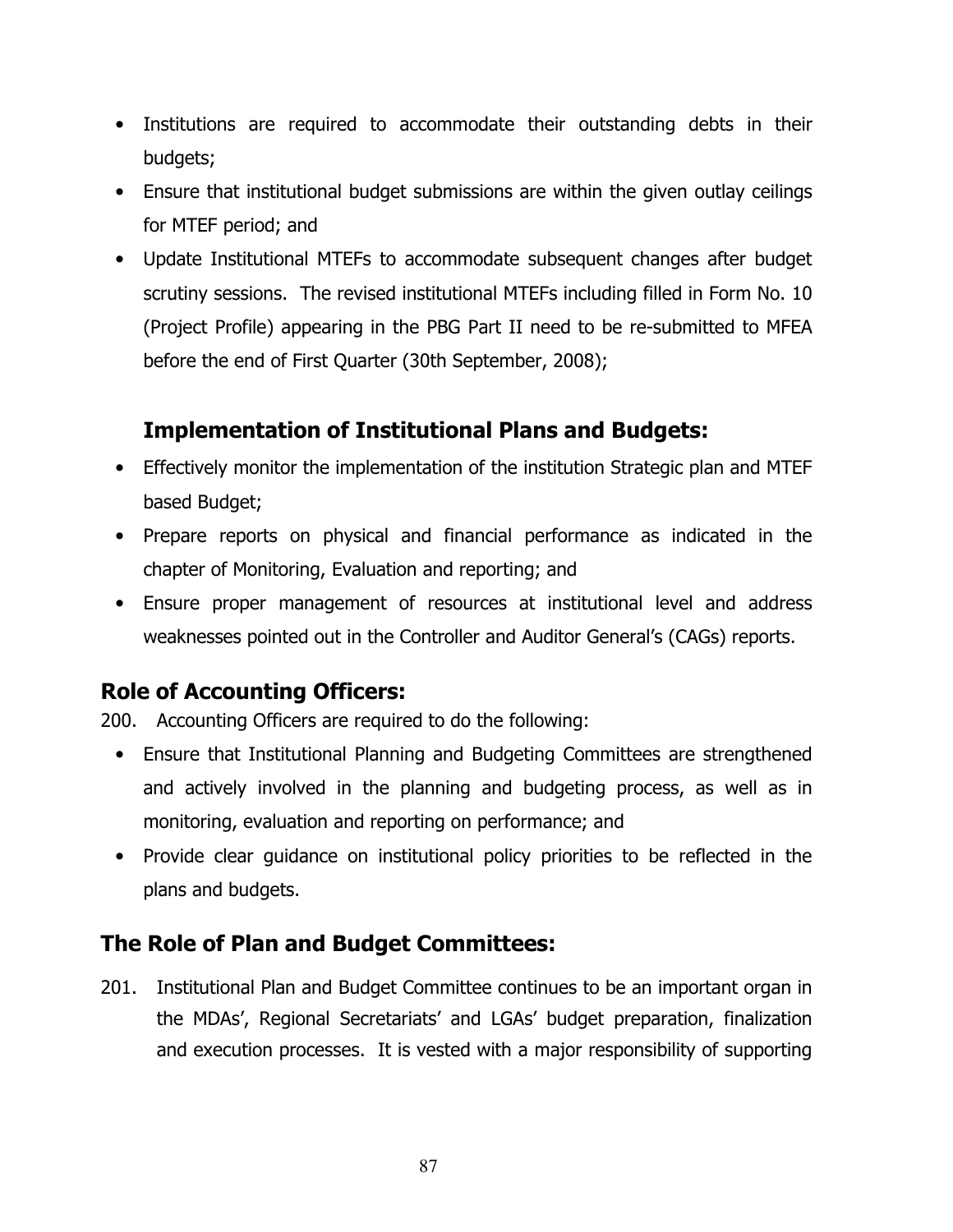the Accounting Officer in overseeing that this process is well coordinated. More particularly, the Committee is required to:

- Coordinate the actual preparation of revenue and expenditure budgets as well as budget execution;
- Undertake coordination with MDAs who are implementing shared programmes;
- Ensure adherence to Plan and Budget Guidelines requirements including complying to the given expenditure ceilings. Targets are to be prioritized and core activities adequately funded within the set vote and sub-vote ceilings; and
- Consolidate and finalize institutional MTEF by ensuring that departmental budget estimates are consistent with institutional priorities and are within the given ceiling; and finally prepare quality MTEF document;
- 202. Regional Secretariats' Plan and Budget Committees are also required to pay attention to their other main role of coordinating the plan and budget preparation exercise at the LGAs levels.
- 203. As D by D is being implemented, Regional Secretariats' role of facilitating, providing technical and backstopping support and advising the LGAs will increasingly be crucial. Regional Secretariats should incorporate in their MTEFs activities that will enable them to effectively play this role.

Incorporating PFMRP objectives and component targets into the Government MTEF system so that monitoring and evaluation of PFMRP is internalized and becomes and integral part of standard MTEF reporting, this in turn being part of the Government reporting system.

Budgets for implementing the reforms activities will appear on the implementing agencies plans and not on the coordinating agency as is currently the case. The centre will in most cases provide guidance advice, support and incentives to ensure quality (The Circular on this aspect to be attached to the Planning Circular to be issued by the PS MFEA.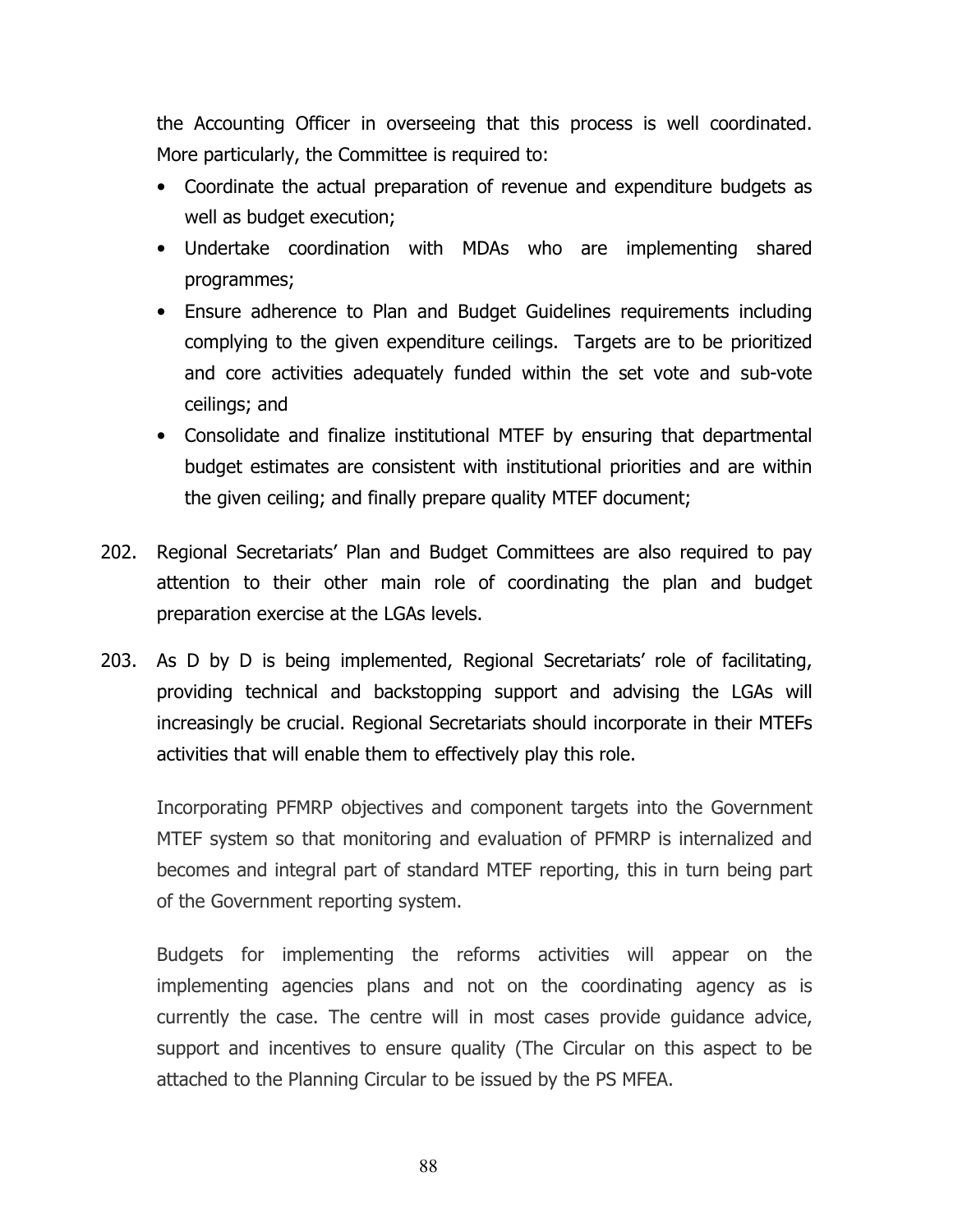## CHAPTER TEN

#### Monitoring, Evaluation and Reporting

- 204. Monitoring, evaluation and reporting as management tools and essential elements in the plan and budgeting processes need to be effectively undertaken for the purpose of improving institutional performance. This is be brought by institutions focusing implementation on results and using the feedback of M&E information to adjust implementation and also ensuring transparency and accountability.
- 205. The government has introduced significant changes and improvements in the area of M&E and reporting that need concerted efforts of all institutions to conclusively undertake them. The changes emphasize the importance of getting beyond output to tracing higher level objective based outcome indicators. Such changes focus on linking the strategic planning and monitoring, evaluation and reporting processes. Thus, MDAs, Regional Secretariats and LGAs are required now to undertake M& E to meet the reporting requirements.
- 206. Monitoring and evaluation to be carried by government institutions are also intended to determine the movement towards or away from the set goals and objectives; and to ascertain how well funds are utilized. It is aimed at ensuring that the budget is being implemented as planned; and at identifying achievements and bottlenecks during budget execution for the purpose of taking necessary remedial measures. Sound and effective Management Information system remains to be a basic tool for providing data to be used for monitoring and measuring MKUKUTA operational outcomes.
- 207. The focus of M&E and Reporting mechanisms will be on the performance of the institutions (MDA, RS, LGA), and this performance will be aggregated to generate sector and MKUKUTA results. Reporting formats have been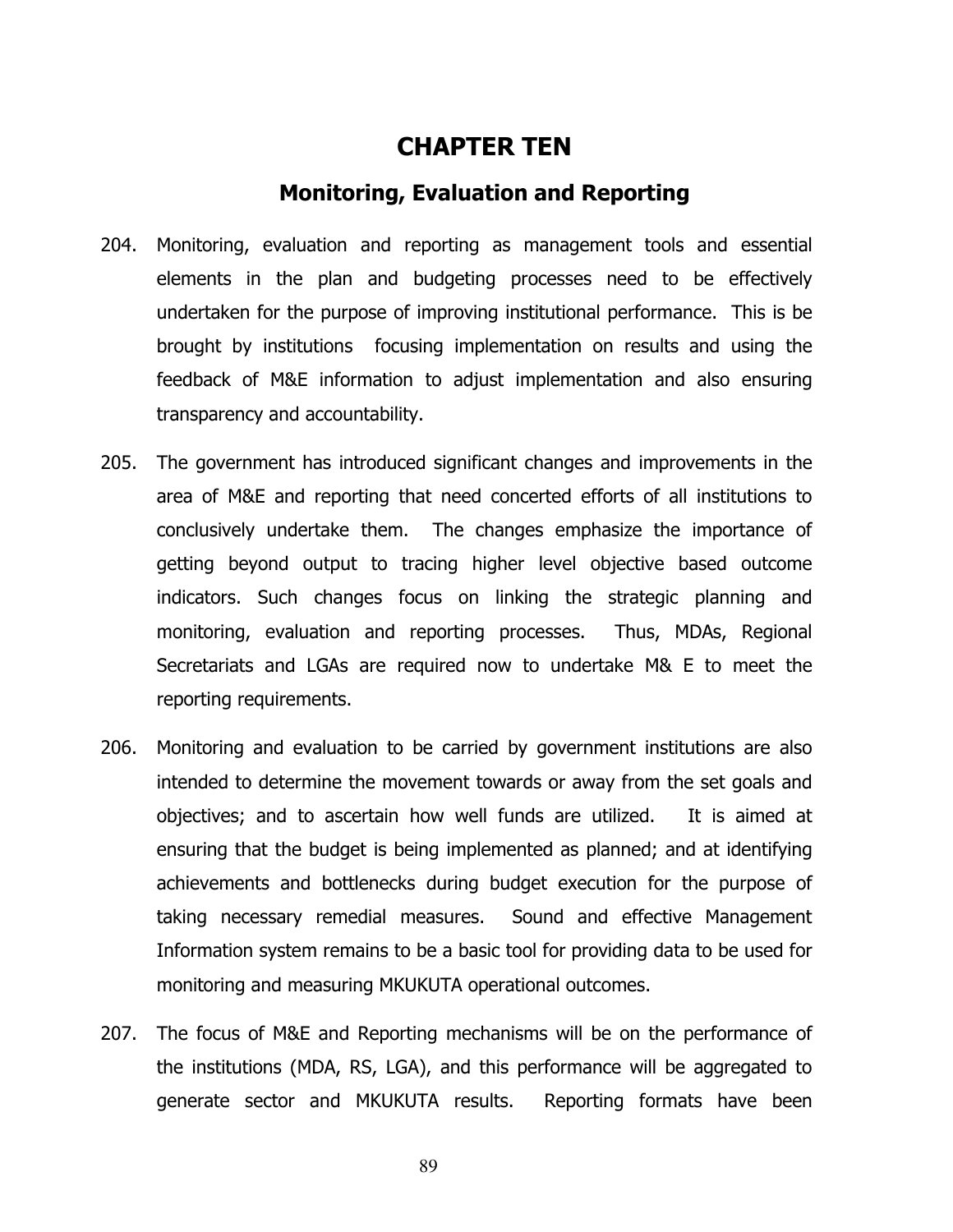rationalized in terms of layout and information content in order to harmonize submissions and eliminate duplications. In addition, reporting will go beyond sheets and forms by requiring Government the institutions to prepare more analytical reports. This if properly done will improve the Government's internal accountability mechanism.

- 208. MDAs, Regional Secretariats, LGAs and other institutions receiving Government subventions are required to report, in more detail, on their performance against their plans. This is intended to enable the Ministry of Finance, the Ministry of Planning, Economy, and Empowerment, and other responsible institutions, to ensure public funds are being used efficiently and effectively.
- 209. In the process of reporting results, Monitoring and Evaluation (M&E) techniques will be essential to collect, manage, analyze and interpret data. This will include the definition of key performance indicators, the collection of indicator data, and the undertaking of analytical or evaluation studies. In addition, the institutional Plan and Budget Committees are required to call for M&E reports for assessing the quarterly implementation performance and making decisions on the way forward.
- 210. The following reports will need to be prepared:

#### (i) Reports related to Operational Plans:

Institutions are required to prepare Action Plans and Cash Flow Plans to be used by management to monitor progress in the implementation of their planned activities as stipulated in their respective MTEF. Cash flow Plans should be submitted to MFEA with Action Plans as supporting documentation and those for RSs and LGAs should be sent to PMO – RALG. The required Forms which have been revised are contained in Part II of the PBG as well as in the Medium Term Strategic Planning and Budgeting Manual (MTSPBM).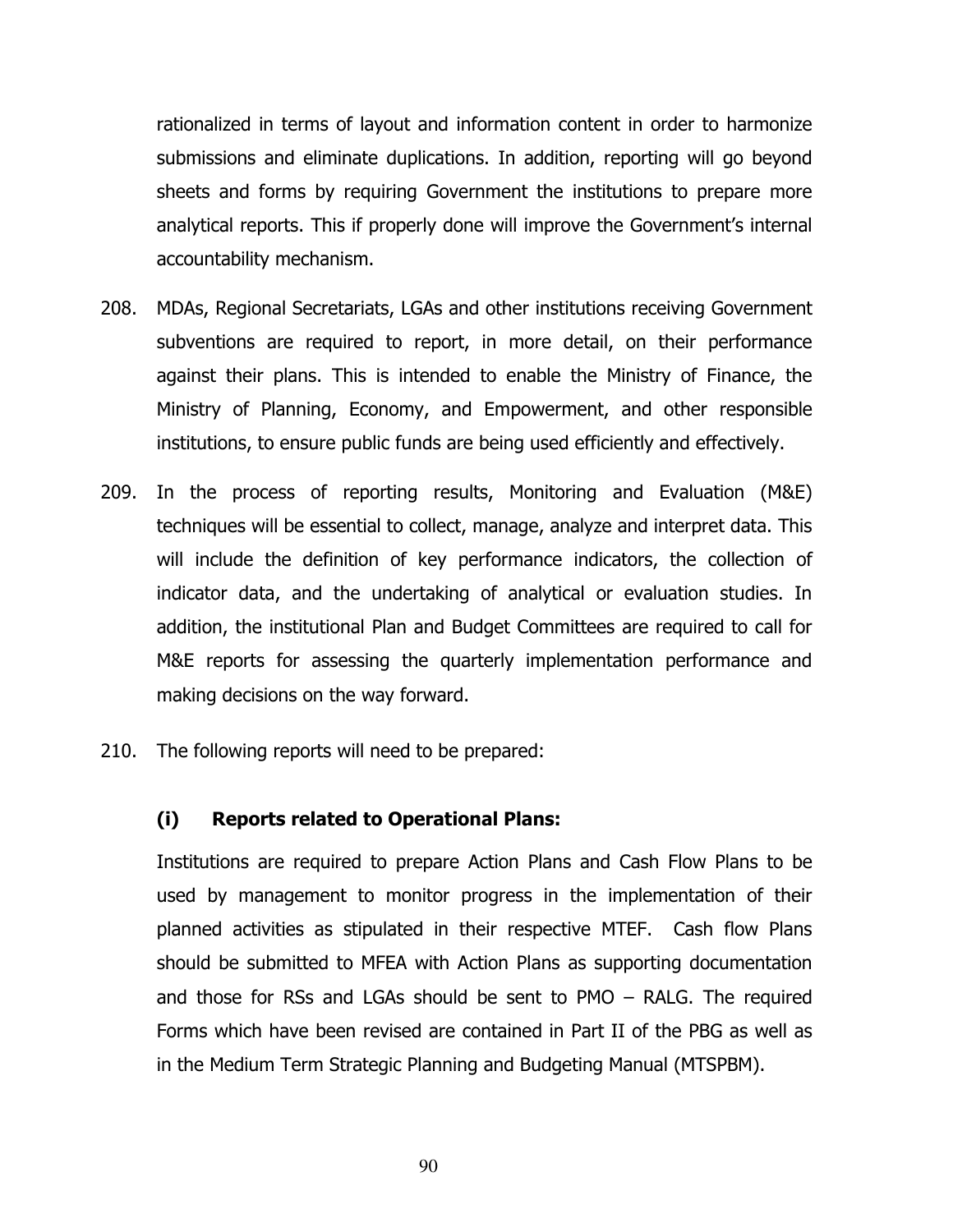These forms are:

- PBF 6.1 (a) Action Plan for Recurrent Budget;
- PBF 6.1 (b) Action Plan for Development Budget;
- PBF 6.2 (a) Annual Cash flow Plan for Recurrent Budget; and
- PBF 6.2 (b) Annual Cash flow Plan for Development Budget.

## (ii) Reports related to Performance:

- 211. Each MDA, Regional Secretariat and LGA is required to report on performance. There are three types of performance reports, namely, Cumulative Quarterly Reports on targets and expenditure, Annual Performance Report on targets and outcome monitoring and a three - year outcome evaluation report against Strategic Plan objectives and outcomes. The performance reports have to be produced using standard forms provided both in the PBG and in the MTSPBM.
	- MEF 7.1– Cumulative Quarterly MTEF Target Monitoring Form;
	- MEF 7.2– Quarterly Cumulative Milestone (Priority) Monitoring Form;
	- MEF 7.3– Outcome Indicator Monitoring Form;
	- MEF 7.4 (a) Quarterly Cumulative Financial Overview Form; and
	- MEF 7.4 (b) Quarterly Cumulative Financial Detailed Form.
- 212. Ministries, Departments and Regional Secretariats will submit their reports to MFEA and PMO; and Executive Agencies and Other Public Institutions will submit their reports to their parent or supervisory Ministry. The respective Ministry will then consolidate the information into the main report for submission to MFEA and PMO.
- 213. Annual Performance Reports and 3- Year Outcome reports will be made available to the respective Parliamentary Committees and to the public, either on institution's web site or other media to enhance transparency and access to information. Detailed descriptions of the contents, structure of these reports, including the formats of the forms to be used are outlined in MTSPBM.